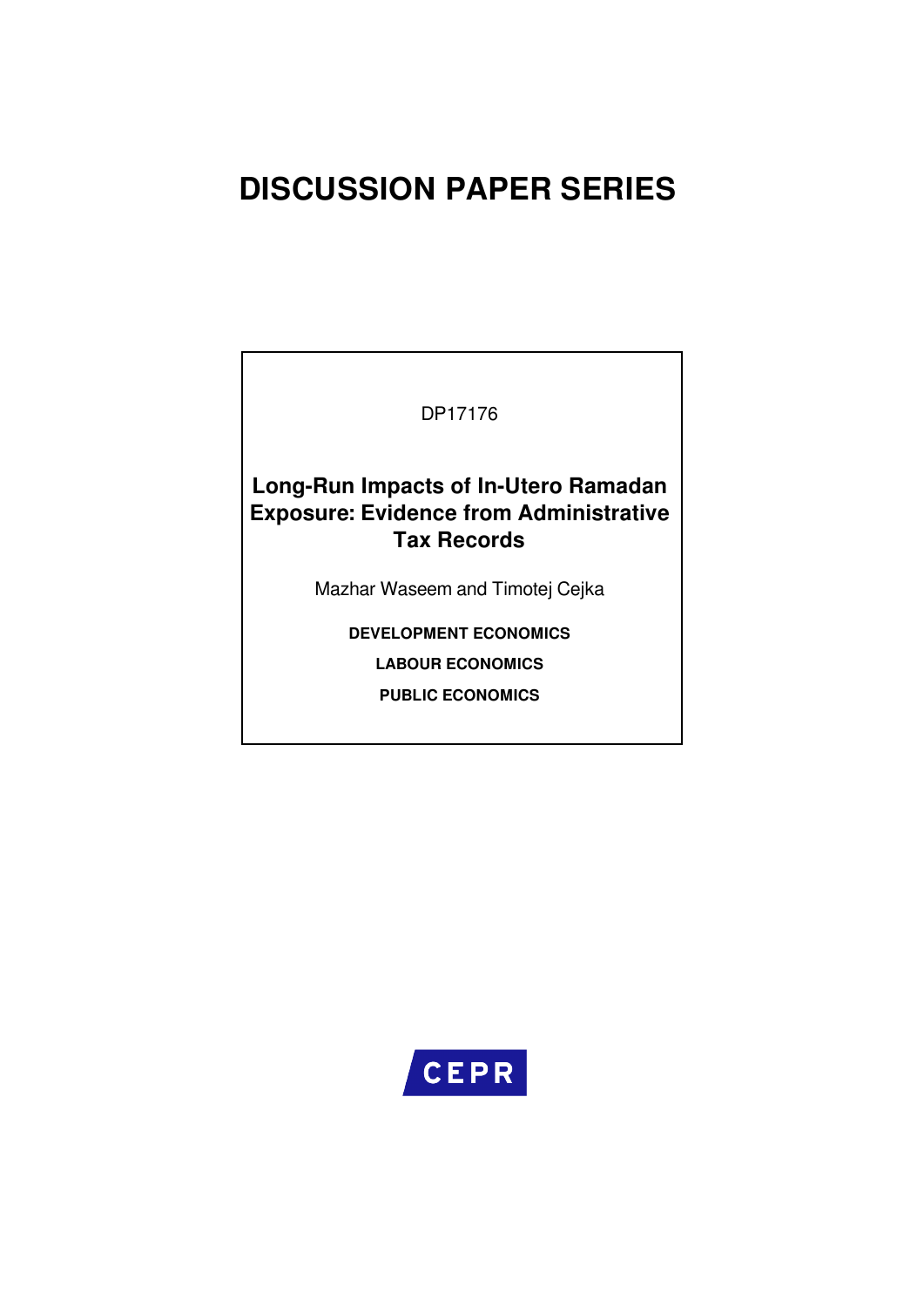# **Long-Run Impacts of In-Utero Ramadan Exposure: Evidence from Administrative Tax Records**

*Mazhar Waseem and Timotej Cejka*

Discussion Paper DP17176 Published 04 April 2022 Submitted 01 April 2022

Centre for Economic Policy Research 33 Great Sutton Street, London EC1V 0DX, UK Tel: +44 (0)20 7183 8801 www.cepr.org

This Discussion Paper is issued under the auspices of the Centre's research programmes:

- Development Economics
- Labour Economics
- Public Economics

Any opinions expressed here are those of the author(s) and not those of the Centre for Economic Policy Research. Research disseminated by CEPR may include views on policy, but the Centre itself takes no institutional policy positions.

The Centre for Economic Policy Research was established in 1983 as an educational charity, to promote independent analysis and public discussion of open economies and the relations among them. It is pluralist and non-partisan, bringing economic research to bear on the analysis of medium- and long-run policy questions.

These Discussion Papers often represent preliminary or incomplete work, circulated to encourage discussion and comment. Citation and use of such a paper should take account of its provisional character.

Copyright: Mazhar Waseem and Timotej Cejka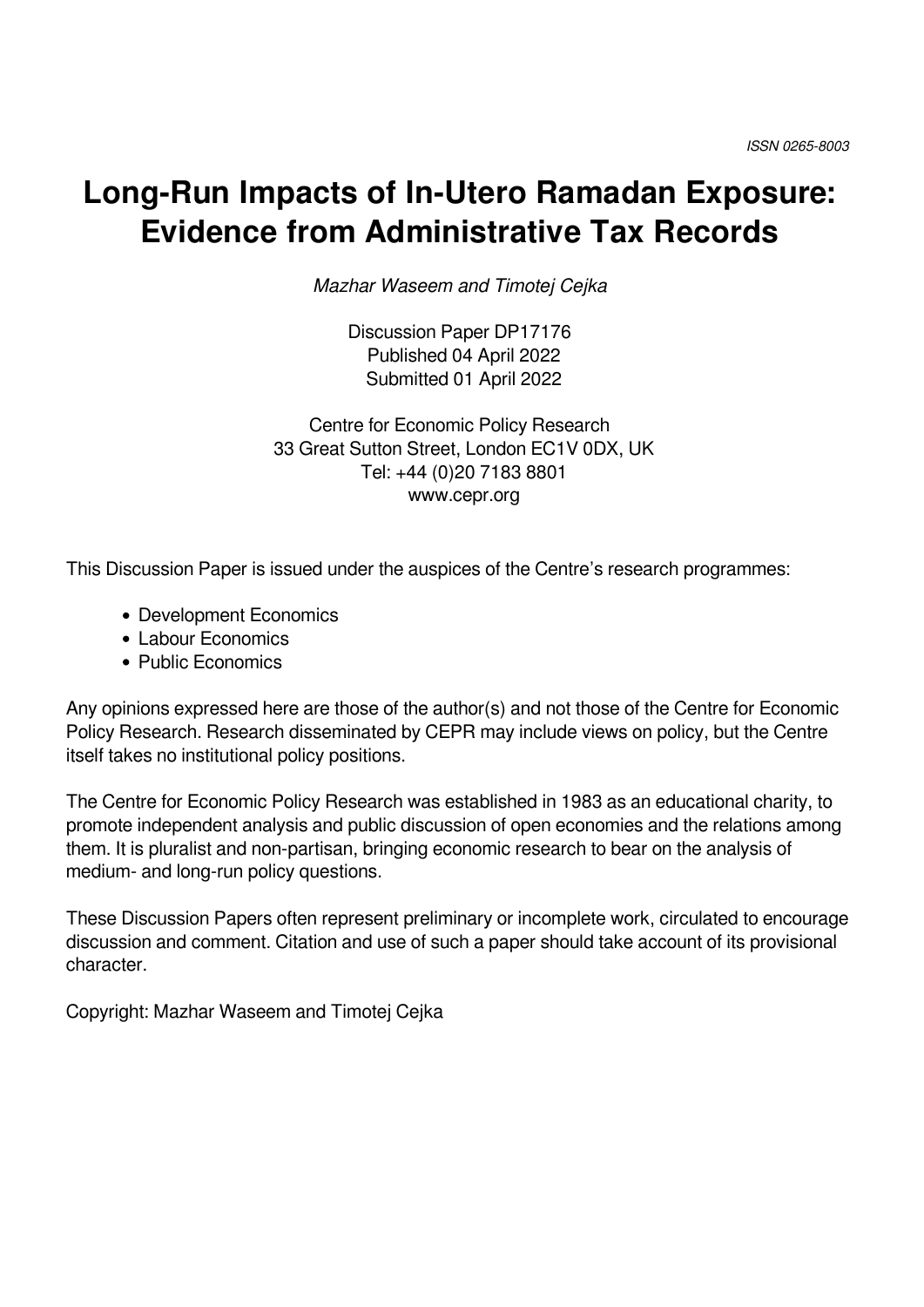# **Long-Run Impacts of In-Utero Ramadan Exposure: Evidence from Administrative Tax Records**

## **Abstract**

Using Ramadan fasting as a natural experiment, we estimate the long-run impacts of in-utero health and nutrition shocks on adult outcomes. We exploit administrative tax return data comprising the universe of income tax returns filed in Pakistan during 2007–2009. The data allow us to link in-utero Ramadan exposure of individuals with their later life labor market outcomes. We find a robust negative effect of Ramadan exposure on earnings (a lower-bound estimate of around 2–3 percent). The exposed individuals are less likely to be in high-skilled occupations and less likely to be in the top of the income distribution. Using nationally representative survey data we show that our results are unlikely to be driven by selective timing of conception.

JEL Classification: I15, J13, J24

Keywords: Nutrition Shock, Human Capital, Labor market

Mazhar Waseem - mazhar.waseem@manchester.ac.uk *University of Manchester and CEPR*

Timotej Cejka - tcejka@uchicago.edu *Chicago*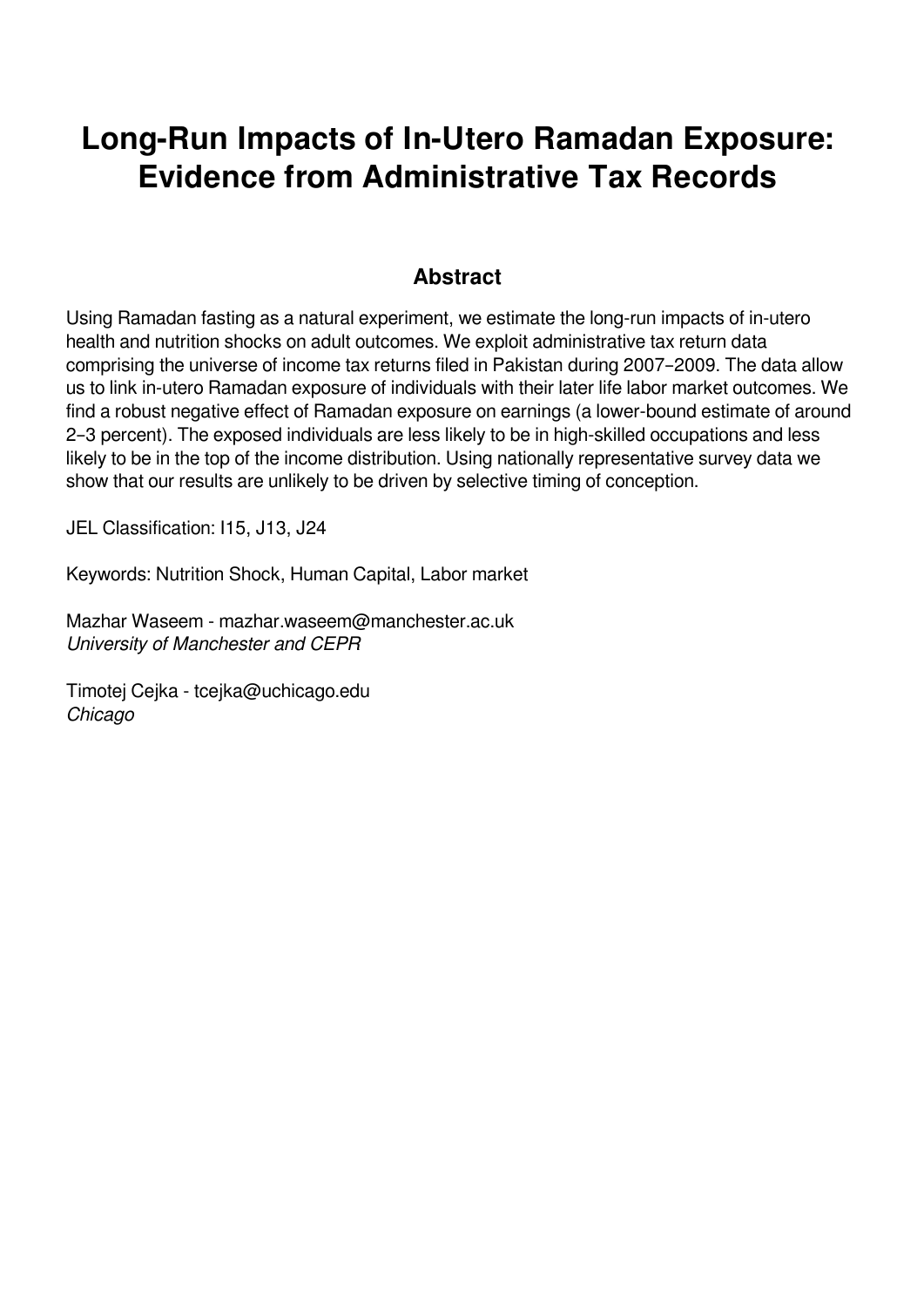# Long-Run Impacts of In-Utero Ramadan Exposure: Evidence from Administrative Tax Records

Timotej Cejka, and Mazhar Waseem\*

March 2022

#### **Abstract**

Using Ramadan fasting as a natural experiment, we estimate the long-run impacts of in-utero health and nutrition shocks on adult outcomes. We exploit administrative tax return data comprising the universe of income tax returns filed in Pakistan during 2007–2009. The data allow us to link in-utero Ramadan exposure of individuals with their later life labor market outcomes. We find a robust negative effect of Ramadan exposure on earnings (a lower-bound estimate of around 2–3 percent). The exposed individuals are less likely to be in high-skilled occupations and less likely to be in the top of the income distribution. Using nationally representative survey data we show that our results are unlikely to be driven by selective timing of conception.

**Keywords**: Nutrition Shock, Human Capital, Labor Market Outcomes **JEL Classification:** I15, J13, J24

<sup>\*</sup>We thank Douglas Almond, Lukas Althoff, James Banks, Mihai Codreanu, Peter Ganong, Rachel Griffith, Ingo Outes Leon, Nathan Nunn, Nico Ochmann, Peter Robertson, Andrea Tesei, Dario Tortarolo, Alessandra Voena, Ian Walker, and Jonathan Weigel for helpful insights. We also thank the seminar participants at the University of Manchester, the IFS-UCL-LSE/STICERD Development Series, University of Chicago Demography Workshop, University of Nottingham, University of Lancaster, and UNU-WIDER for helpful suggestions and comments. Email Addresses: Timotej Cejka timotej.cejka@chicagobooth.edu; Mazhar Waseem mazhar.waseem@manchester.ac.uk.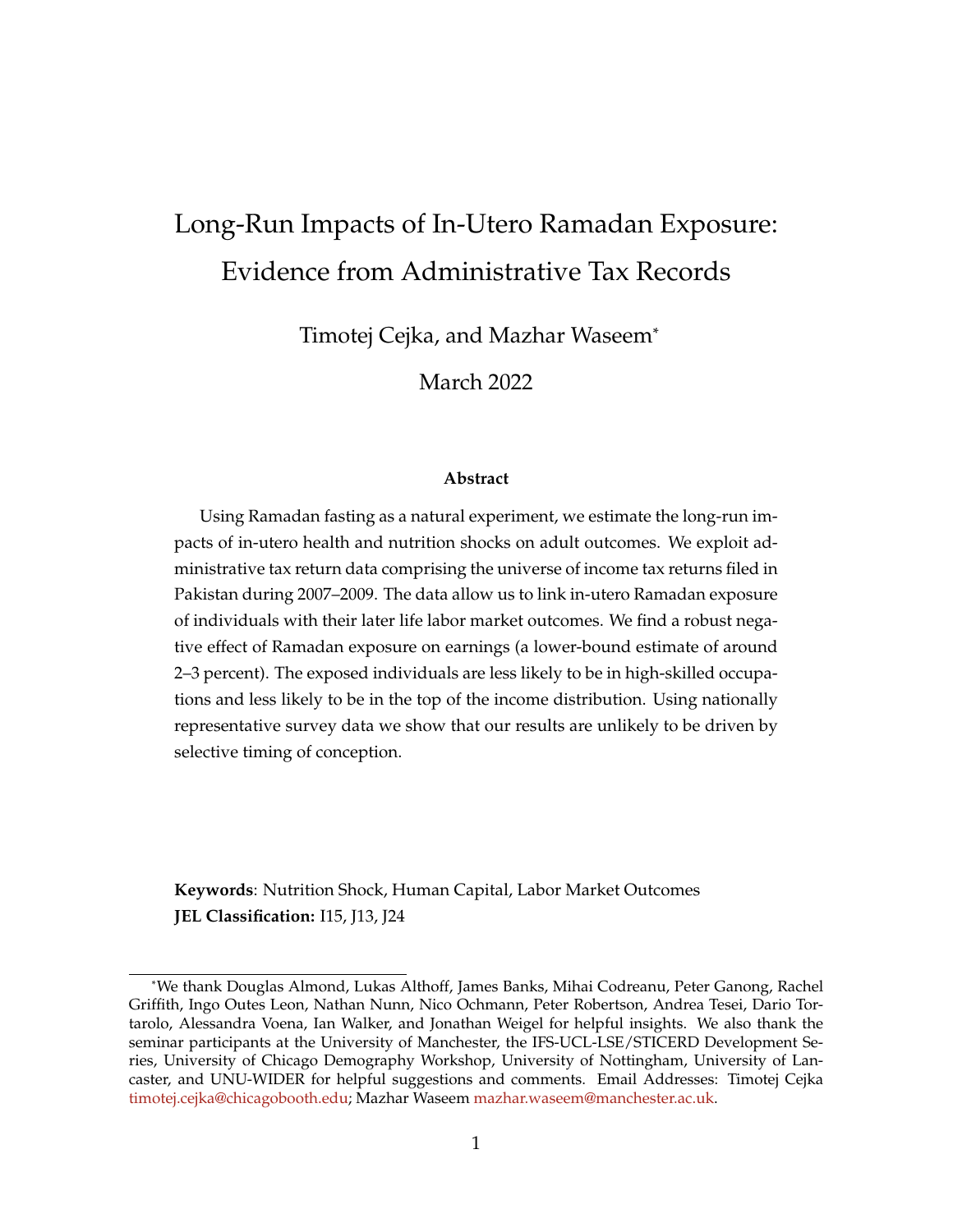## **I Introduction**

Gaps in children's health, IQ scores, and socio-emotional skills appear early and persist in later life (Cunha & Heckman, 2007). The fetal origins literature traces the roots of these gaps in the health and nutritional environment humans experience before birth, in different pregnancy sub-periods (Gluckman & Hanson, 2004; Almond *et al.*, 2018). Nine months in utero is one of the most critical periods for human skill formation and even mild shocks during this period can leave lasting imprints on future abilities and health trajectories—and thereby the likely path of earnings—of exposed children (Almond & Currie, 2011).

Establishing causal links between in-utero environment and later-life outcomes is not straightforward. For starters, the shocks commonly used to identify these links nutritional deprivation, disease, stress etc.—are mild and therefore may not leave outwardly visible markers. This measurement problem is accentuated by the fact that outcomes are observed a long time after the shock, when the effects may have been dampened by compensatory parental or societal investment. To overcome this challenge, it is essential that one measures outcomes with precision and has sufficient power to detect even small changes in outcomes across differentially exposed groups. Second, shocks to the in-utero environment are rarely exogenous, being intricately linked with the socioeconomic status of parents and thus the likely path of offspring's earnings. For example, shocks such as famine, disease, and hunger are likely to affect poor families more than the rich. In fact, this identification challenge is related to the measurement challenge in the sense that stronger the shock is more endogenous it is likely to be.

In this paper, we overcome the latter challenge by leveraging a plausibly exogenous shock created by Ramadan fasting. Ramadan is the ninth month of the Islamic calendar, and Muslims fast during this month as a religious obligation, abstaining, among other things, from eating and drinking from sunrise to sunset. Diminished food intake, dehydration, glucose swings, sleep deprivation, and stress resulting from fasting represent an external shock to the maternal environment the developing embryo or fetus experiences for roughly four weeks. We use linked parent-child data from the Pakistan Demographic and Health Survey (DHS) to show that exposure to this shock is uncorrelated with parental observables. Parents do not seem to time pregnancies to avoid or limit their children's in-utero exposure to Ramadan fasting: there is no difference in birth rate across various months of the lunar year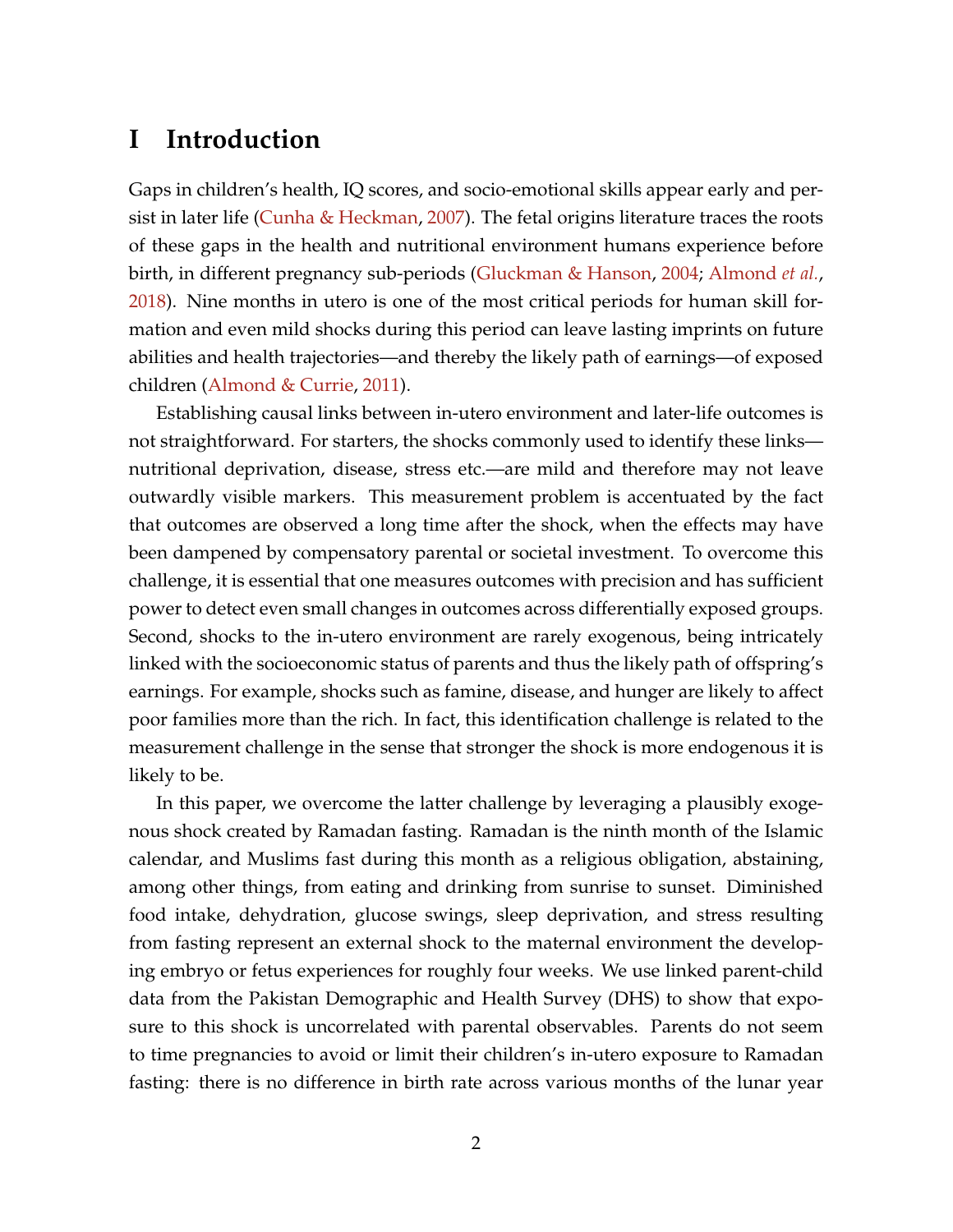Ramadan follows. Nor is there any difference in the socioeconomic profile of parents of differentially exposed children. We overcome the measurement challenge we note above by using administrative data from Pakistan comprising the universe of income tax returns filed in 2007–2009. Besides reducing measurement error and increasing statistical power, the administrative data allow us to estimate treatment effects on economically relevant labor market outcomes including earnings and occupational choice.

Biomedical literature documents many pathways through which maternal fasting may lead to irreversible physiological changes in the baby. The disruption of glucose—the body's main fuel—sets off the alternative metabolic process of fat burning, which though releases energy can harm the fetus through its toxic byproducts, ketones and fatty acids. These toxins, for example, have been linked to neurological impairment and cognitive deficiency in the exposed children (Hunter & Sadler, 1987; Rizzo *et al.*, 1991). Dietary restrictions of 14–18 hours can push a pregnant woman's body into a biochemical state otherwise seen only in prolonged episodes of starvation (Metzger *et al.*, 1982). The evidence of *accelerated starvation* has been found among pregnant fasting women across the world (Malhotra *et al.*, 1989; Arab & Nasrollahi, 2001). But perhaps even more importantly, these temporary biochemical changes can be misconstrued by the body as representative of the postnatal world, thus wrongly predicting the long-run environment into which the fetus would be delivered. Epigenetic adaptations triggered by these wrong predictions may leave the body with a physiology ill-suited for the postnatal world, thereby hurting the future trajectories of its health and other outcomes (Gluckman & Hanson, 2004). Economic literature, for example, has found that exposed individuals in later life are more likely to be disabled (Almond & Mazumder, 2011), experience heart disease and type-2 diabetes (van Ewijk, 2011), and have lower academic achievement (Almond *et al.*, 2014).

Ramadan, as we note above, follows a lunar calendar. It slowly passes through the Western calendar, advancing by 11 days each year, and hence completing a full cycle in 33 years. We have 66 birth cohorts in our data and therefore can control for birth seasonality—an important confounder in this setup—nonparametrically. Our preferred specification also includes year, month, and place of birth fixed effects. Comparing the outcomes of exposed and unexposed individuals we document four key results. First, in-utero Ramadan exposure has a significant negative effect on earnings. We estimate more than 30 specifications and in each case we can reject the null that Ramadan exposure in any of the pregnancy months has no effect on earnings.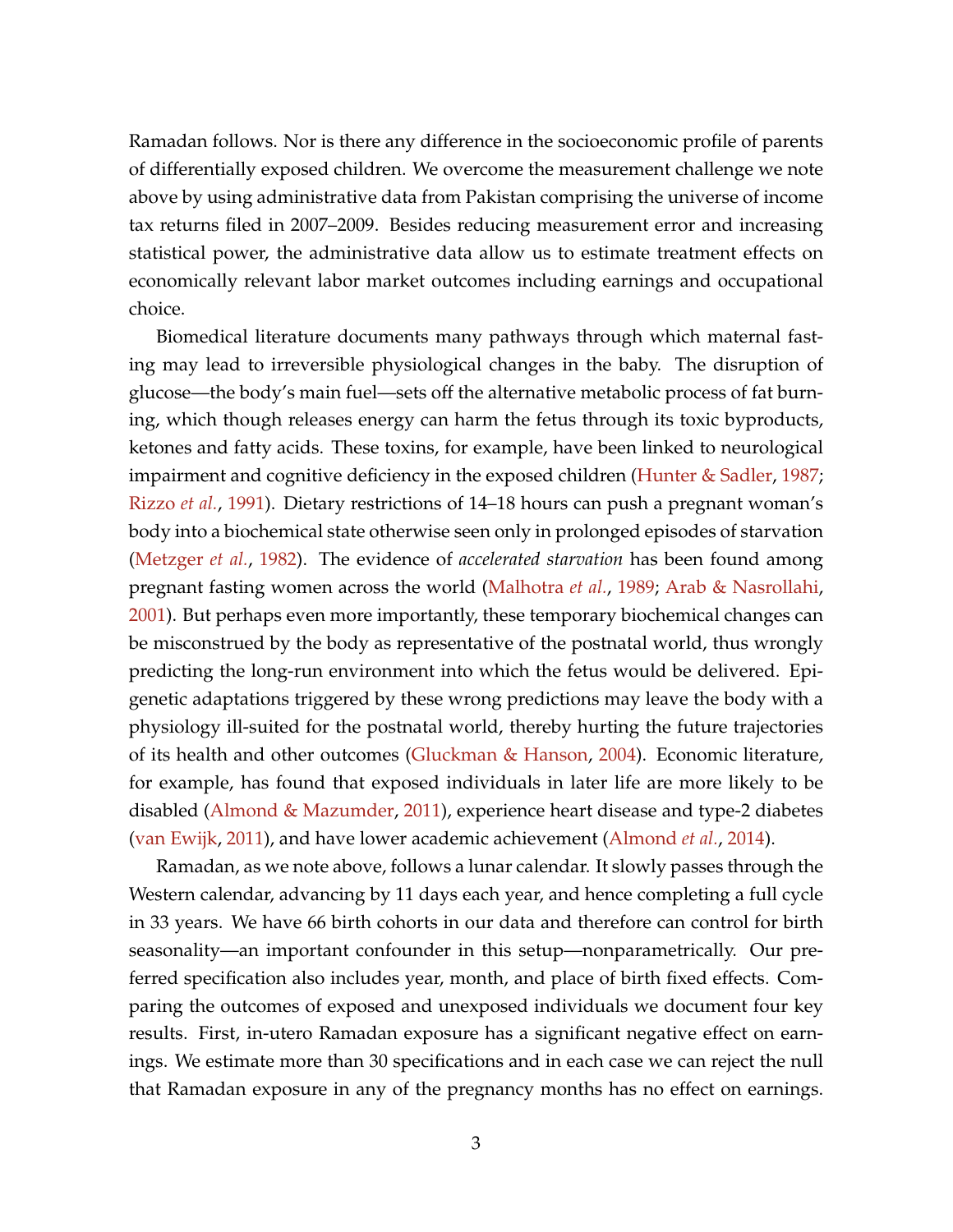Second, the effect size varies with the pregnancy month of exposure, with individuals exposed in months 3–8 being the worst affected. Earnings of these individuals are 2–3 percent lower than the earnings of the unexposed. Third, exposed individuals are less likely to be employees, less likely to be in high-skilled occupations, more likely to be in low-skilled sectors, and less likely to be in the top of the income distribution. Using nationally representative survey data we show that the occupational choice of exposed individuals likely reflects their lower educational attainment. Finally, we show that the average effect size increases with exposure intensity. Since Ramadan is observed as a religious obligation, exposure is likely to be more intense for more religious families. We construct a measure for the religiousness of a family using the first name of the individual, treating the family as religious if the first name of the individual is Muhammad.

Our estimate is an intention-to-treat effect and therefore has a lower bound interpretation. Surveys of Pakistan pregnant women show that only around one-third of them fast for the *whole* month of Ramadan. The average treatment effect of inutero Ramadan exposure can therefore be as high as 9 percent of earnings. Since individuals born in 9 out of 12 months of a year are exposed, a back-of-the-envelope calculation shows that Ramadan fasting by pregnant Muslim women lowers output every year by at least \$2.4 billion in Pakistan and by \$13.8 billion globally. All major religious schools of Islam allow pregnant women to delay Ramadan fasting to a period after pregnancy if they feel fasting could harm them or their baby. Despite this conditional exemption, most pregnant women fast—likely because of misperceptions about religious injunctions or potential harm to the child. Our estimates show that large Pareto gains can be made by targeted interventions educating women about these misperceptions.

We contribute to a rich literature surveyed recently by Almond *et al.* (2018) that examines causal links between prenatal events and adult outcomes. Within this literature, Almond & Mazumder (2011) was the seminal paper that used Ramadan fasting during pregnancy as an exogenous shock to the in-utero environment, examining its effects on outcomes including birth weight, disability, wealth, and sex ratios. Van Ewijk (2011) later showed that Ramadan-exposed individuals were more likely to have poorer general health and were more likely to develop conditions such as coronary heart problems and type 2 diabetes. Almond *et al.* (2014) linked Ramadan exposure to schooling attainment, documenting that the exposed children scored up to 0.08 standard deviation less than the unexposed on the standard math, reading, and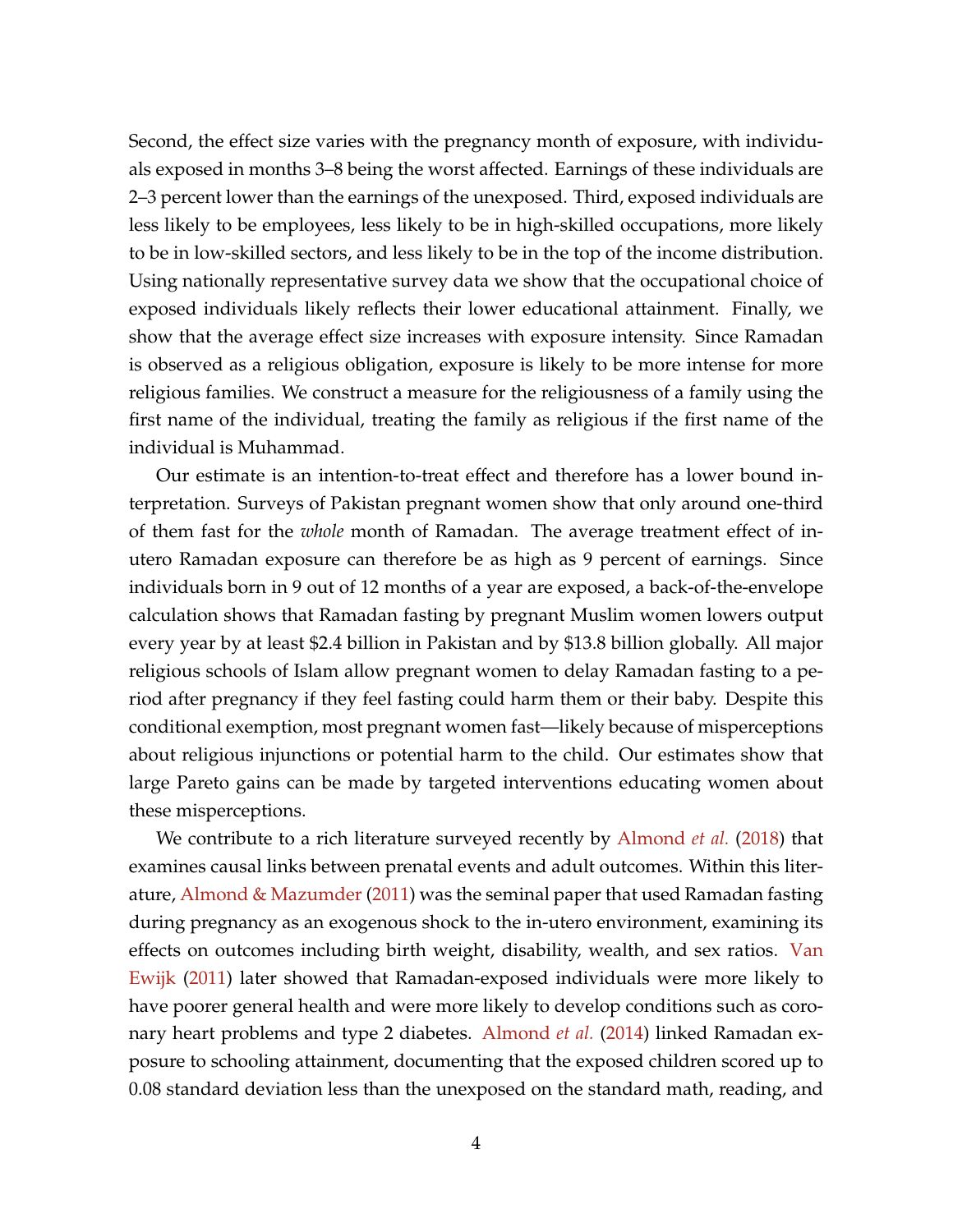writing tests taken at age 7. Similar negative association between prenatal Ramadan exposure and educational attainment was documented by Majid (2015) and Greve *et al.* (2017).<sup>1</sup>

Existing literature has mostly relied on survey data for measuring outcomes. To the extent Ramadan exposure affects cognitive development, recall ability may vary systematically across differentially exposed individuals and can bias the results (Almond *et al.*, 2018). Relatedly, survey data do not afford researchers the power and precision needed in a setting where the treatment is mild and outcomes are measured with a significant time lag. Finally, survey data usually do not record human capital outcomes economists are most interested in. Thus, relative to the existing literature, our comparative advantage is that we can examine the impacts of in-utero Ramadan exposure on economically relevant labor market outcomes including earnings and occupation choice using administrative data that comprises the universe of income tax records for one of the largest Muslim populations in the world. We contribute well-identified estimates of the impacts and present evidence on the likely mechanisms driving them.

The rest of this paper is organized as follows. Section II surveys the literature, documenting the biomedical and economic pathways through which in-utero Ramadan exposure can affect later life outcomes. Section III describes our data and section IV our empirical strategy. We show in section  $V$  that our key identification assumption that Ramadan exposure is uncorrelated with parental traits is plausible. Section VI presents our results and section VII concludes.

# **II In-Utero Ramadan Shock and Later-Life Outcomes**

Ramadan is the ninth month of the Islamic calendar.<sup>2</sup> Observing fast (*sawm*) during this month is one of the five pillars of Islam. Fasting involves among other things abstaining from food and drink from sunrise to sunset<sup>3</sup> and is obligatory for every Muslim apart from those who are exempt, such as children, the sick, and the elderly. Pregnant women are not expressly exempt, but they can skip the fast if they fear it would harm them or their baby, in which case they have to make up for it by fasting later

<sup>1</sup>For a more detailed review of this literature please see Table 1 of Almond *et al.* (2018).

<sup>&</sup>lt;sup>2</sup>The Islamic calendar is a lunar rather than a solar calendar, officially called the "Hijra" calendar. In this paper, we use the terms lunar calendar and Hijra calendar interchangeably.

<sup>&</sup>lt;sup>3</sup>The most recent Ramadan fast in Pakistan was on May 13, 2021. It was around 15 hours long; it began at 04:24 AM and ended at 7:09 PM.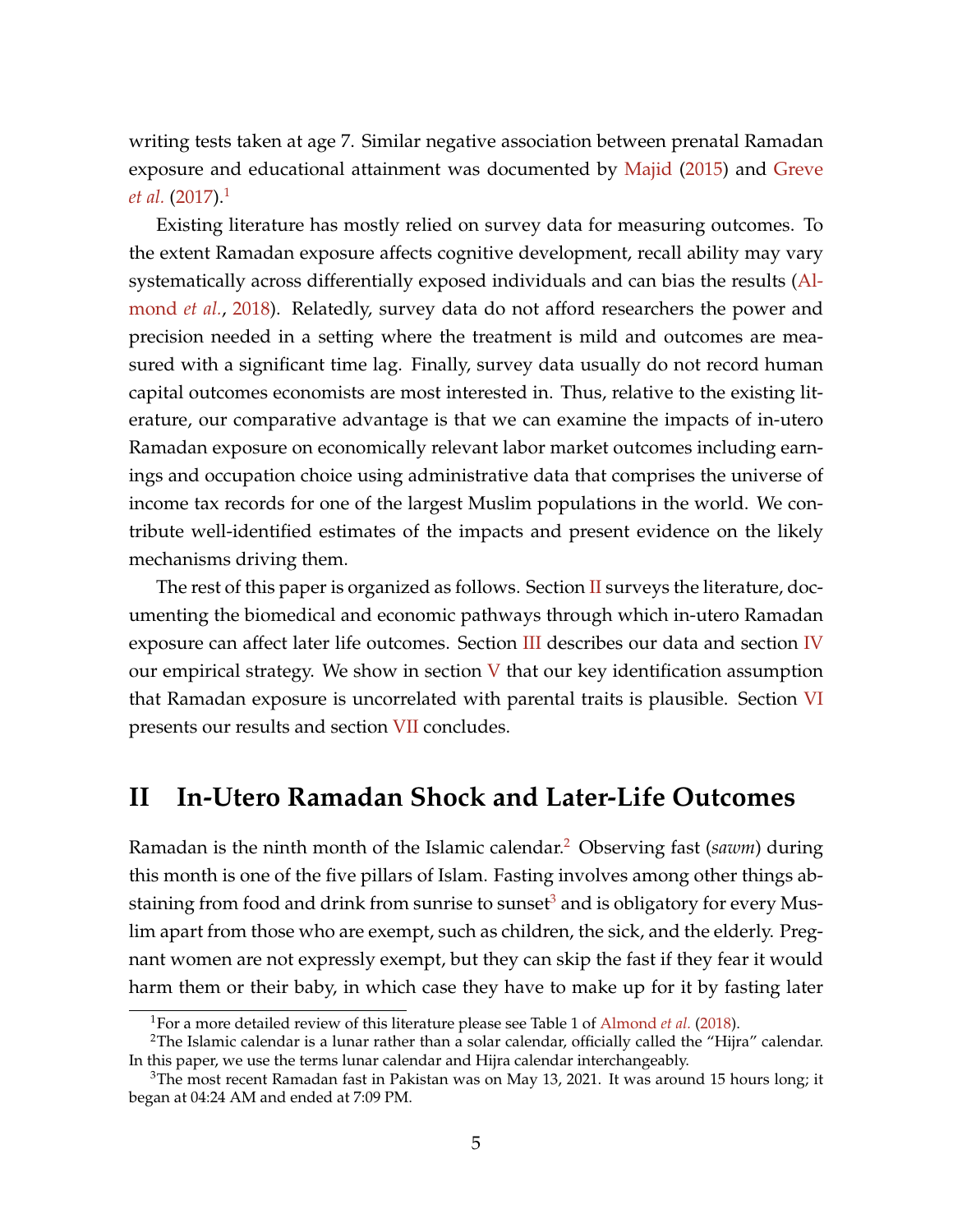in the year.<sup>4</sup> Despite this conditional exemption, a majority of Muslim women across the world fast during pregnancy. Table A.XXIV lists 19 studies that estimate the fasting rate in a diverse group of countries. It shows that observance is the norm among pregnant Muslim women, with the fasting rate ranging between 70 and 90 percent in the high-powered studies. Importantly, these studies also highlight widespread misperceptions about the nature of the Ramadan fast and its health impacts. For example, Mubeen *et al.* (2012) report that 88 percent of the surveyed women believe that fasting during pregnancy is obligatory and 59 percent perceive no harm from doing so.

The gestation period is one of the most critical periods in human development. Diurnal fasting during this period can disrupt the supply of nutrients to the fetus. Changed eating and sleeping patterns can stress the maternal environment further, especially through glucose swings, lack of sleep, and mental stress experienced by the mother.<sup>5</sup> Biomedical literature has documented many pathways through which these factors may leave the child with lower cognitive and non-cognitive skills. These pathways have been documented in detail in earlier literature (see Almond & Mazumder, 2011; van Ewijk, 2011). Here we give a brief overview of these pathways.

### **II.A Biological Mechanisms**

A steady supply of glucose in the mother's blood is vital for the healthy development of the child. Dietary restrictions disrupt the supply of glucose, forcing the mother's body to turn toward fat as an alternative fuel. Metabolizing fat releases energy, but its byproducts ketones and fatty acids can be harmful. For example, their in-utero exposure has been linked to neurological impairment among animals and to diminished cognitive ability among humans (Hunter & Sadler, 1987; Rizzo *et al.*, 1991). More generally, studies find that dietary restrictions of only 14–18 hours can push a pregnant woman's body into a biochemical state—measured in terms of metabolic fuels and hormone levels in the blood—otherwise seen only in starvation (Metzger

<sup>&</sup>lt;sup>4</sup>Encyclopedia of Islam, for example, writes that "The law permits relaxation ... if pregnant or nursing women fear it would be dangerous for them if they should fast" (see "Sawm", in: Encyclopedia of Islam, Second Edition, Edited by: P. Bearman, Th. Bianquis, C.E. Bosworth, E. van Donzel, W.P. Heinrichs).

<sup>&</sup>lt;sup>5</sup>Glucose swings arise from going without food for the whole day and breaking the fast with glucose-heavy food and drinks (dates, for example), which are taken as a social norm (e.g., Arab, 2003). Sleeping patterns are disturbed because breakfast has to be taken before sunrise. Stress arises among other things from the concentration of activity at the end of the day when energy is at its lowest because of food deprivation (e.g., Dikensoy *et al.*, 2008).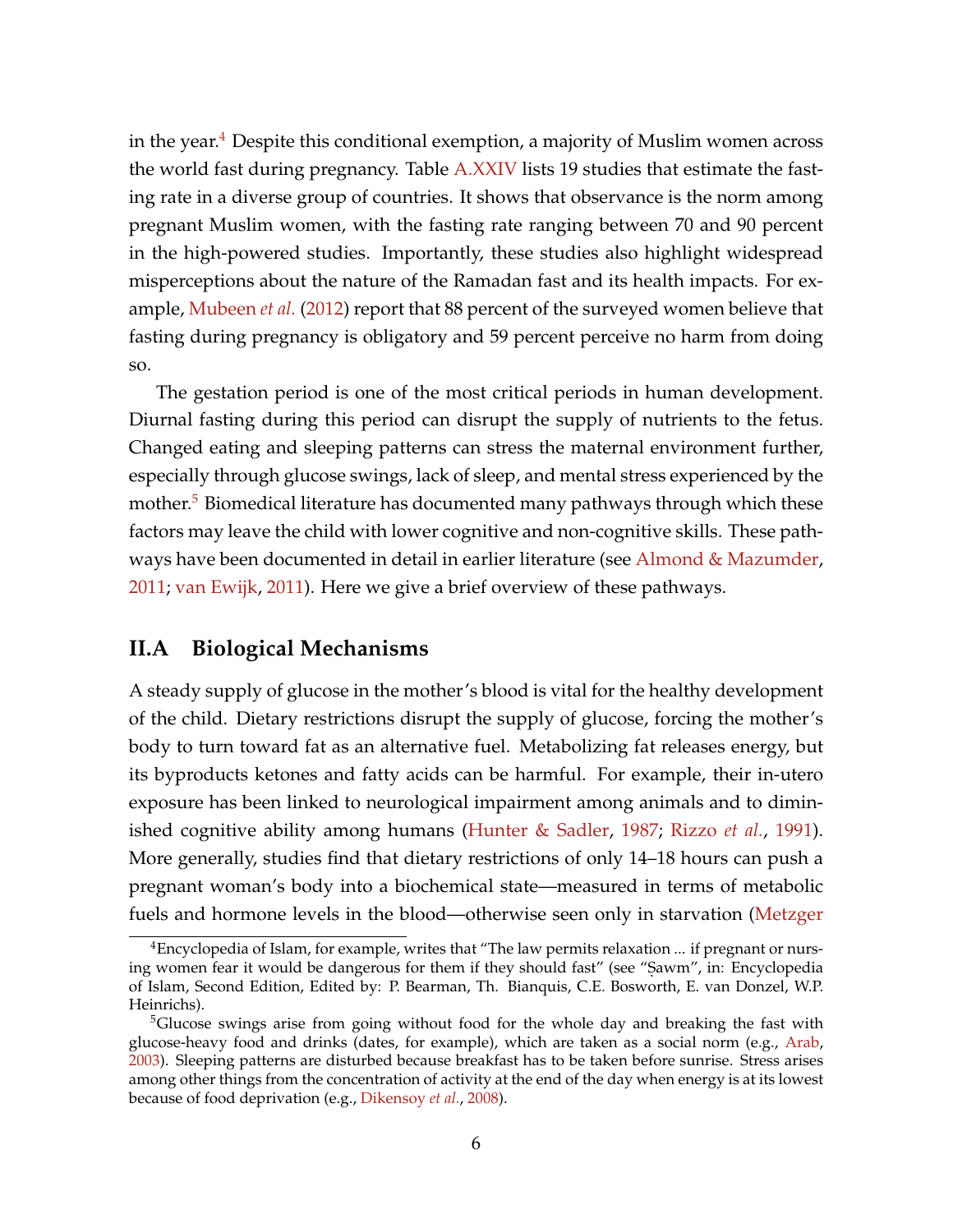*et al.*, 1982). Such *accelerated starvation* can arise when the mother skips breakfast after a night without food, but happens even more rapidly with daytime fasting, as daytime activities stretch the pregnant woman's already high glucose demand even further (Meis *et al.*, 1984). Evidence of accelerated starvation among Ramadan-fasting women has been found in West Africa, the UK, and Iran (Malhotra *et al.*, 1989; Arab & Nasrollahi, 2001).

Biochemical changes in the mother's blood also inform the fetus of the external environment into which it would be delivered. Based on these *postcards* from the future (Paul, 2010), the fetus may reprogram itself, acquiring traits that would give it survival advantage in the predicted future environment (Gluckman & Hanson, 2004). This process, known as predictive adaptive responses (PAR), is shown in Figure I. If the environmental cues turn out to be correct, the reprogrammed traits would maximize the offspring's chance of reaching the reproductive age, but importantly if they turn out to be incorrect, the body's physiology would not be suited for the postnatal environment, hurting its long-term outcomes. For example, in the case of a diminished flow of nutrients from the placenta, the fetus may come to expect a postnatal world with a limited supply of food. It may then reprogram itself accordingly, slowing down metabolism and making other epigenetic adaptations to lower the body's energy needs permanently, thereby gaining a survival advantage in the limited food environment. But if the postnatal world turns out to be one with rich food availability, the reprogrammed traits—higher fat storage, greater insulin resistance, lower muscle mass—would worsen the child's health trajectory, exposing it to higher risks of obesity, hypertension, and heart disease in later life. Fetal programming is a sensitive process, and animal studies have shown that even mild nutritional changes lasting for only a few days can trigger it.<sup>6</sup>

To see how fetal programming can influence the child's cognitive endowment at birth, we need to examine the key stages of neural development in detail. The human brain, like other organs, begins to form in the embryonic stage. This process, however, accelerates in weeks 8–15 of pregnancy when rapid development of the cerebral cortex, called cerebrogenesis, takes place (Otake & Schull, 1998). By the end of this period, the full number of neurons that a normal human possesses gets generated (Dobbing & Sands, 1973). These newly created neurons then migrate from their pro-

<sup>&</sup>lt;sup>6</sup>In experimental animals, exposure during pregnancy to a single dose of powerful cortisol-like drugs has been found to program the fetus to develop hypertension and insulin resistance after birth, especially if such exposure occurs relatively early in pregnancy (Gluckman & Hanson, 2004).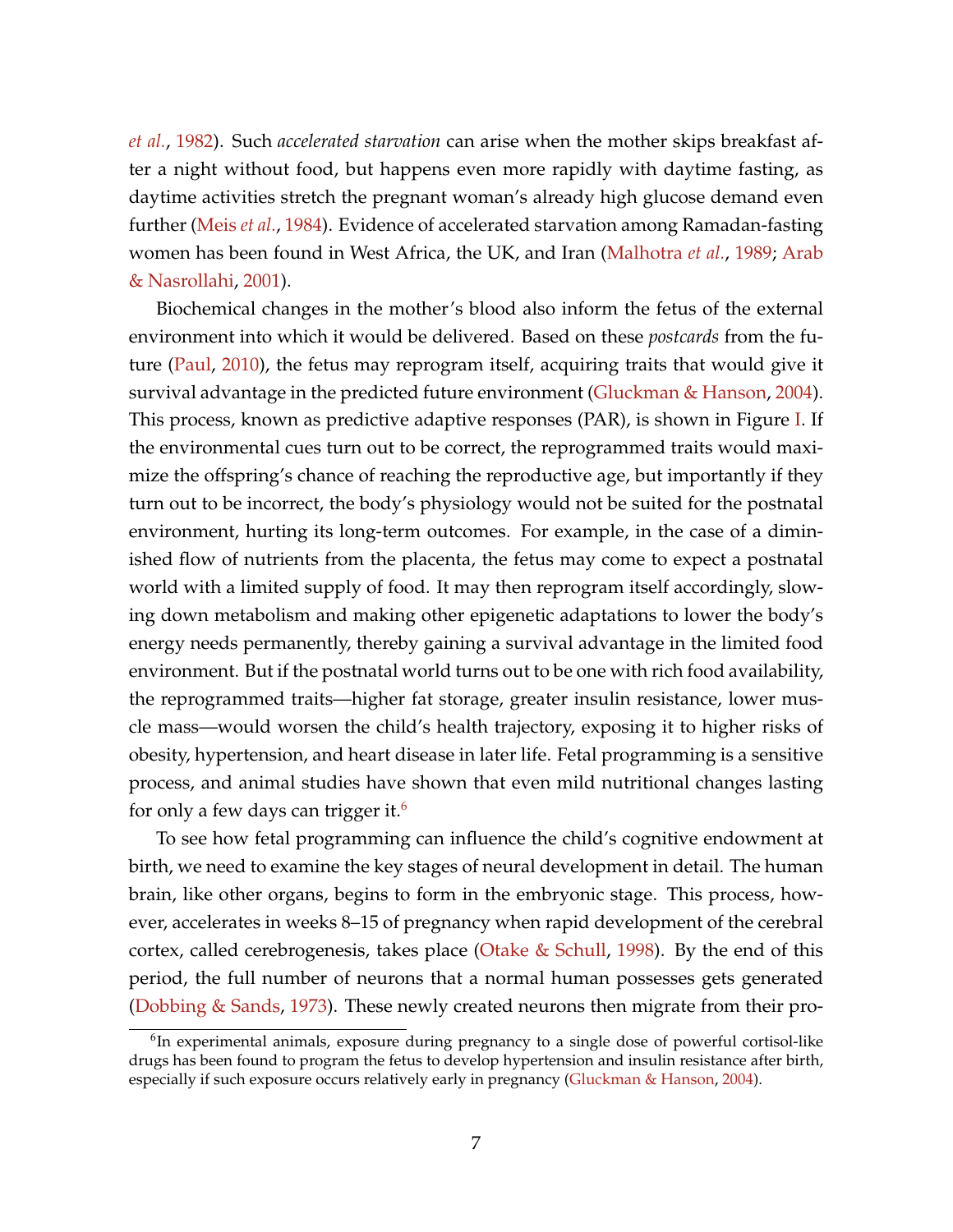liferative zones to the neocortex—their functional site. Disturbances to neuronal migration can cause learning disorders and intellectual disabilities (Nyagu *et al.*, 2002). The second critical stage of cerebrogenesis occurs during weeks 16–25. During this stage, accelerated neuronal differentiation and synaptogenesis (creation of synapses) takes place and cerebral architecture begins to develop (Otake & Schull, 1998). The brain also undergoes programmed cell death at this stage, which, if interrupted, can lead to mental illnesses such as schizophrenia (Saugstad, 1998). In the final stage (26+ weeks) the formation of cerebral architecture, cell differentiation, and synaptogenesis continues.

The above highlights the importance of gestation weeks 8–25 in shaping the cognitive ability of the child. During these weeks, a series of timed processes including neurogenesis, neuron migration, and early differentiation occur, which make it a particularly sensitive period for reprogramming modifications (Weinstock, 2008). Many empirical studies find that any adverse external stimuli during this sensitive period, such as exposure to nuclear radiation (Otake & Schull, 1998; Almond *et al.*, 2009), influenza (Almond, 2006; Kelly, 2011), or maternal stress (den Bergh *et al.*, 2005; Persson & Rossin-Slater, 2018), worsen the child's human capital outcomes significantly. The last factor—maternal stress—has also been linked to behavioral and cognitive deficiencies through another channel, reprogramming of the HPA axis (Glover *et al.*, 2010).<sup>7</sup> Fasts of 13 hours or longer have been found to produce increased levels of plasma corticotrophin-releasing hormone (CRH), indicating reprogramming of the HPA axis (Herrmann *et al.*, 2001). Similarly, Ramadan fasting has been linked to elevated levels of cortisol (indicating heightened sensitivity of the HPA axis) during pregnancy (Dikensoy *et al.*, 2008). Reprogramming of the HPA axis reduces the efficiency of glucocorticoid feedback, causing extended HPA responses to stress, which in turn lead to a reduction in hippocampal volume and impaired cognitive ability (Kapoor *et al.*, 2006).

#### **II.B Economic Mechanisms**

Biological mechanisms listed above mean that children exposed to Ramadan in-utero may have lower health and skills endowment at birth. Heckman (2007) models two mechanisms through which lower at-birth endowment may have persistent, long-run

 $7$ The hypothalamic-pituitary-adrenal axis (HPA) is a major neuroendocrine system that controls reaction to stress and regulates many processes such as mood, emotions, and immunity.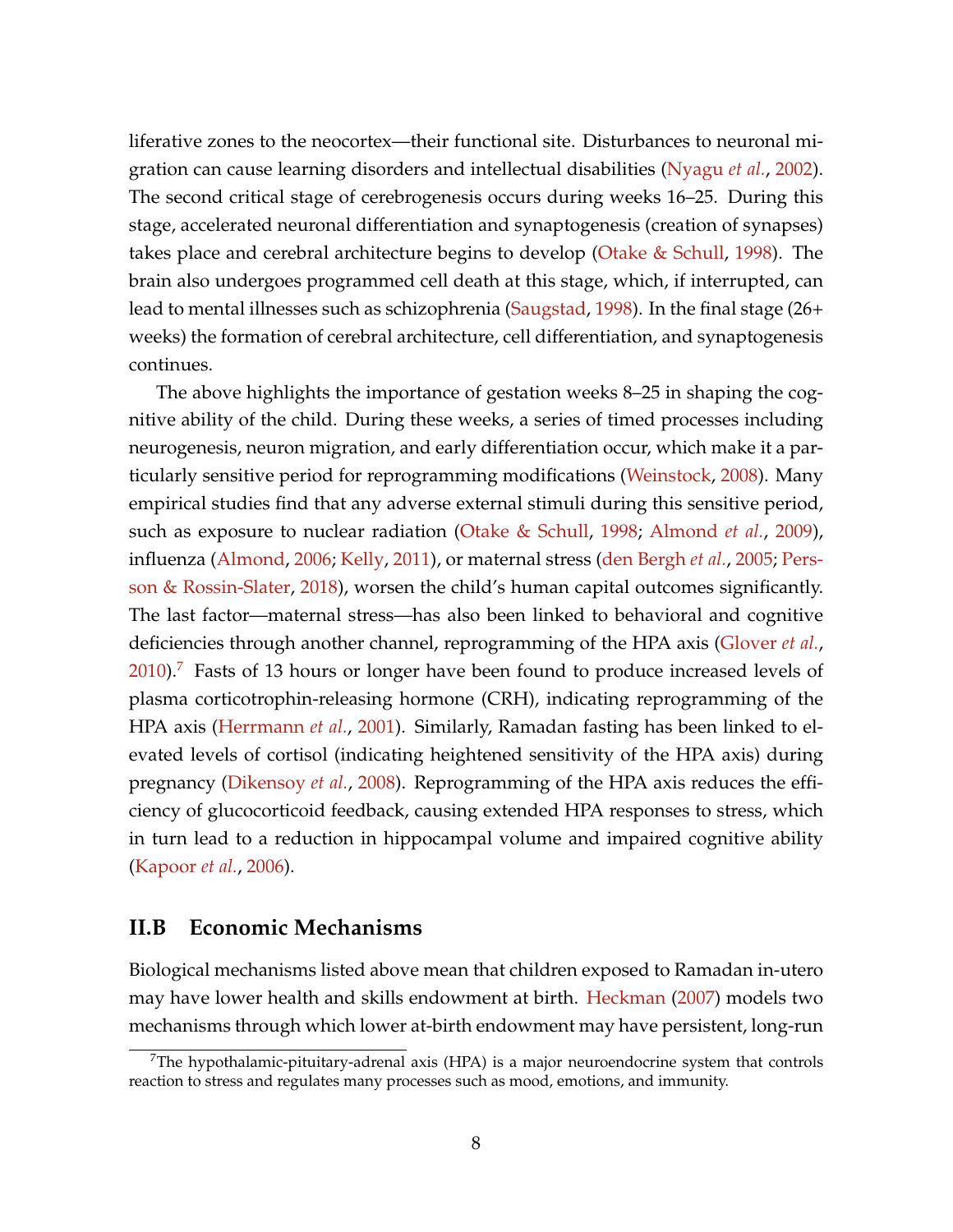impacts on economic outcomes. The model considers human capital investments at various stages of life as inputs to a multistage production function of human capacities where investments at one stage produce capacities at the next. In this dynamic process, the productivity of investments at a stage may depend on the level of capacities in the previous stage. For example, a lower stock of cognitive skills at a stage may diminish the returns to educational investment at the next stage. Capacities may also be cross-fertilizing in the sense that a given dimension of capacity may augment the production of a different dimension. With such *self-productivity*, a higher level of capacities in one stage produces higher levels of capacities in future stages. For example, the stock of cognitive skills at a stage may foster the accumulation of noncognitive skills at the next stage and vice versa. Together, these two dynamic mechanisms imply that the effects of early-life shocks do not *fade out* but rather remain present throughout the adult life (Almond & Currie, 2011).

Of all the stages in human capacities formation, in-utero is perhaps the most critical. Many studies have shown that even mild shocks during this period can have large effects on later-life outcomes (see Almond *et al.*, 2018 for a recent survey). For example, Almond & Mazumder (2011) show that the overlap of Ramadan fasting with pregnancy lowers the birth weight of affected children. Lower birth weight has in turn been causally linked to lower educational attainment by Currie & Hyson (1999); to lower adult height, IQ, and earnings by Black *et al.* (2007); and to lower cognitive development by Figlio *et al.* (2014). A recurring theme in this literature is that the causal pathways from in-utero shocks to future outcomes run through the educational attainment channel. Almond *et al.* (2014) show that exposure to Ramadan fasting during pregnancy lowers academic achievement at age 7: exposed students perform on average 0.05-0.08 standard deviations worse than unexposed students. A qualitatively similar result was found for in-utero Ramadan exposure by Majid (2015) and Greve *et al.* (2017), influenza exposure by Almond (2006), and nuclear radiation exposure by Almond *et al.* (2009). Other studies link prenatal shocks to later life health and labor market outcomes directly. Individuals with in-utero Ramadan exposure, for example, have been found more likely to be disabled as adults (Almond & Mazumder, 2011) and suffer from poor health, especially heart disease and type-2 diabetes (van Ewijk, 2011).

In-utero shocks commonly exploited in the fetal origins literature are mild. Their effects, however, are measured a long time after birth when these may have been attenuated by compensatory investment processes we outline above. To estimate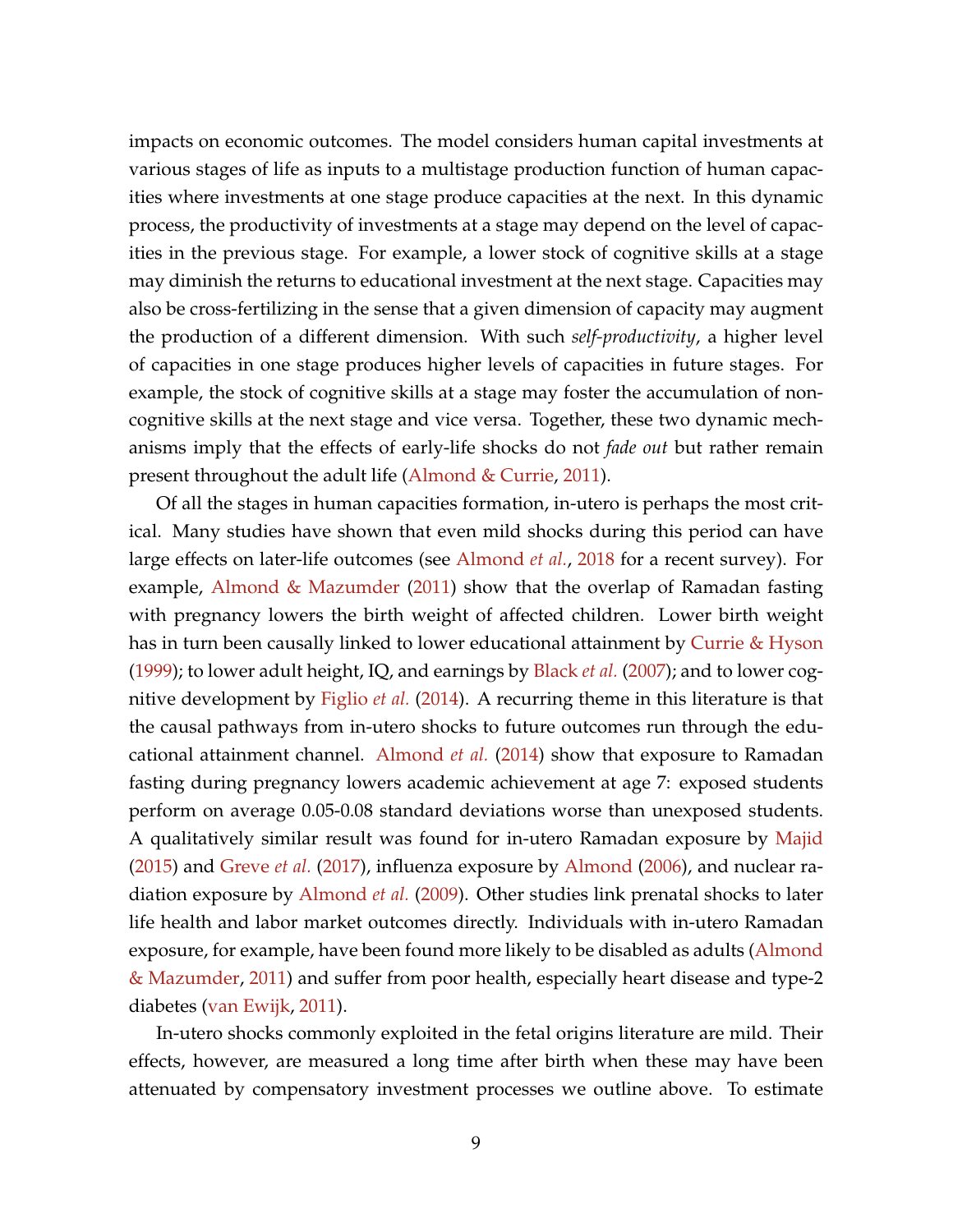these effects credibly, it is therefore essential that one measures economically relevant variables with precision. We use administrative data comprising the universe of tax returns filed in Pakistan for our estimates. The data allow us to link current labor market outcomes with past in-utero Ramadan exposure and therefore to estimate the effects of a mild treatment with precision and high statistical power. The use of administrative data is rapidly becoming a norm in this literature, which apart from reducing measurement error helps mitigate the problem of selective attrition from surveys (Almond *et al.*, 2018). Furthermore, we are able to estimate the effect of in-utero Ramadan exposure on earnings of a large Muslim population directly, which to our knowledge has not been done before.

## **III Data**

Our primary data source is the universe of personal income tax returns filed in Pakistan over the period 2007–2009. We measure earnings as the taxable income reported by individuals on these returns. Using unique personal identifiers, we link these returns to the Tax Register, which contains information on individual characteristics such as the date of birth, place of birth, and occupation. We do not observe the religion of a person, but Pakistan is a predominantly Muslim country where more than 97 percent of the population report Islam as their religion (Esposito, 2004).

We restrict our sample to individuals born between 1924 and 1989. These 66 birth cohorts cover two complete cycles of Ramadan's advance through the solar year, allowing us to control for an important confounder in our setup—birth seasonality nonparametrically. In the data, the birth date of individuals who know their year of birth but not the exact day is coded as the  $1<sup>st</sup>$  January of the birth year. To avoid any measurement error arising from it, we drop all observation where the reported birth day is the 1<sup>st</sup> of January. We also drop observations where the date of birth or taxable income is missing. Applying these restrictions leaves us with a sample of nearly one million observations for which we observe both the birth date and earnings.

We combine the birth date with the normal gestation length of 266 days to construct our measures of Ramadan exposure. This strategy is illustrated in Figure II. The left vertical axis shows the conception date, which we calculate as the birth date minus 266. We divide individuals into twelve groups depending on their conception date relative to Ramadan. It is easy to see from the figure that individuals conceived in the month Ramadan began in, indicated by month 0, are partially exposed with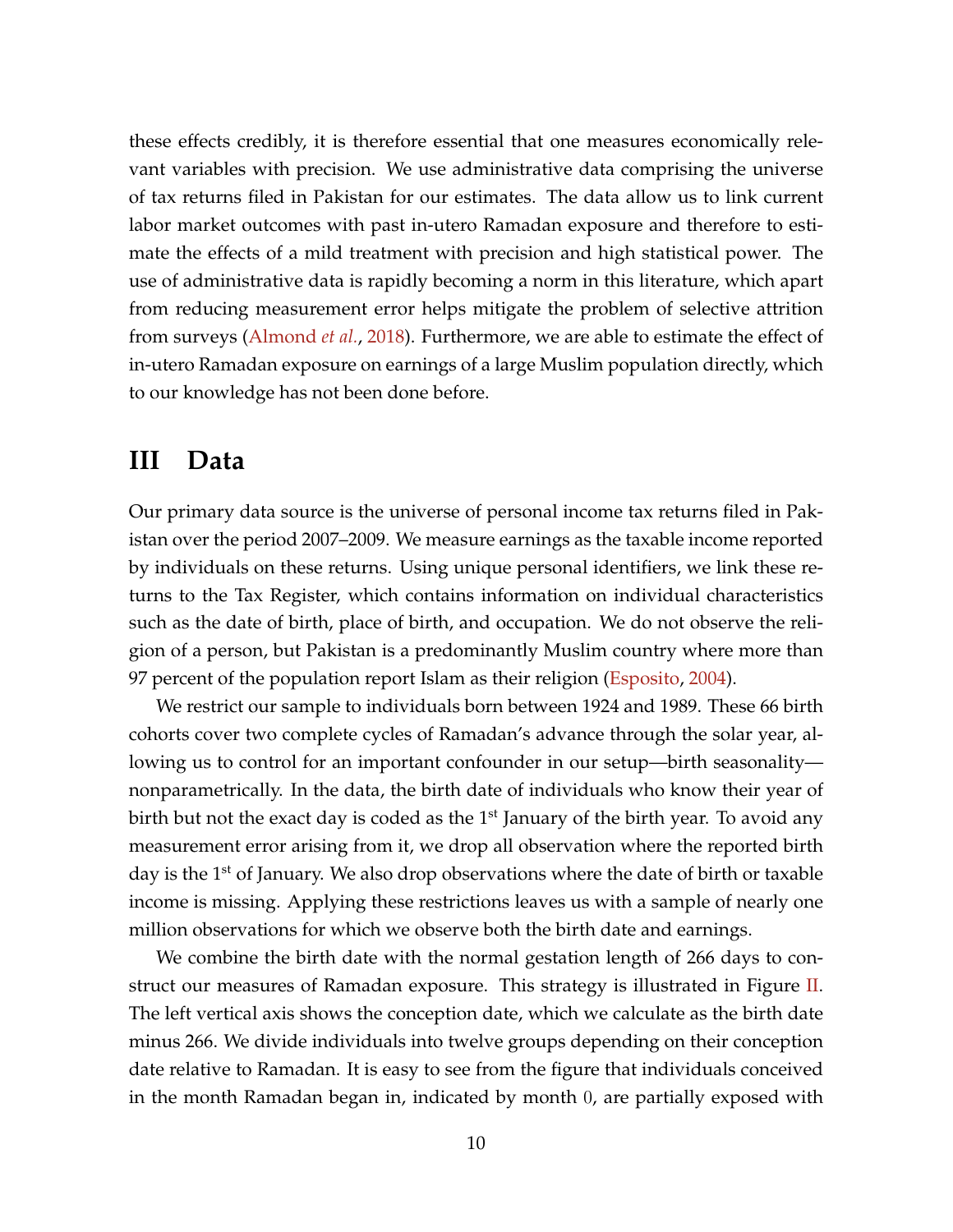the exposure length varying between 1 and 29 days. Compared to them, those in months −2 and −1 are not exposed and those in months 1–8 are fully exposed in the corresponding pregnancy month. Finally, individuals in month 9 were born during Ramadan. Being so, they are also partially exposed with the exposure length varying between 1 and 29 days in the period just before their birth. In some specifications, we use a trimester measure of exposure, classifying individuals exposed in pregnancy months 1–3 in the first trimester, 4–6 in the second, and 7–9 in the third.

Using the normal pregnancy length can create measurement error in our exposure measures if the pregnancy lasts more or less than the normal term. Note, however, that individuals classified in month −2 would be exposed only if the pregnancy term falls in the  $(295, 325)$  days interval,<sup>8</sup> which is an extremely unlikely event (Jukic *et al.*, 2013). Our reference category therefore includes *certainly* not exposed individuals only. We have more power than is usually available in such studies and therefore can show results for other months relative to this baseline category of certainly unexposed separately.

In addition to the tax returns, we use data from two other sources. First, to show that parents do not time pregnancies to avoid their overlap with Ramadan, we use the nationally representative Pakistan Demographic and Health Survey (DHS). The survey is part of an international program that collects numbers on fertility, family planning, and maternal health in more than 60 countries. We focus on the *ever-married women* part of the survey, pooling together its three rounds carried out in 1990-1991, 2006-2007, and 2012-2013. The data allow us to link mothers and children and contain information on important mother characteristics such as literacy, education, partner's education, wealth, occupation, and house ownership. The data contain the month and year of birth for all children and the day of birth for a small subset of children (8 percent). Where we do not observe the birth day, we impute it to be the  $15<sup>th</sup>$  of the birth month and create our Ramadan exposure measures using the strategy described in Figure II. In a robustness check on this strategy, we draw the day of birth at random from a uniform distribution when the day of birth is missing and find similar results. The data cover children born between 1952 and 2013 and therefore have a good overlap with our tax data.

Finally, we also use data from the Pakistan Social and Living Standard Measure-

 ${}^{8}$ It is important to emphasize that in this setup premature births cannot be misclassified as "not exposed" (see Figure II). They can, however, be classified as "exposed" even when they are not exposed. However, in such cases we are more likely to misclassify the month of exposure than the trimester and hence our trimester estimates are less likely to be affected by this issue.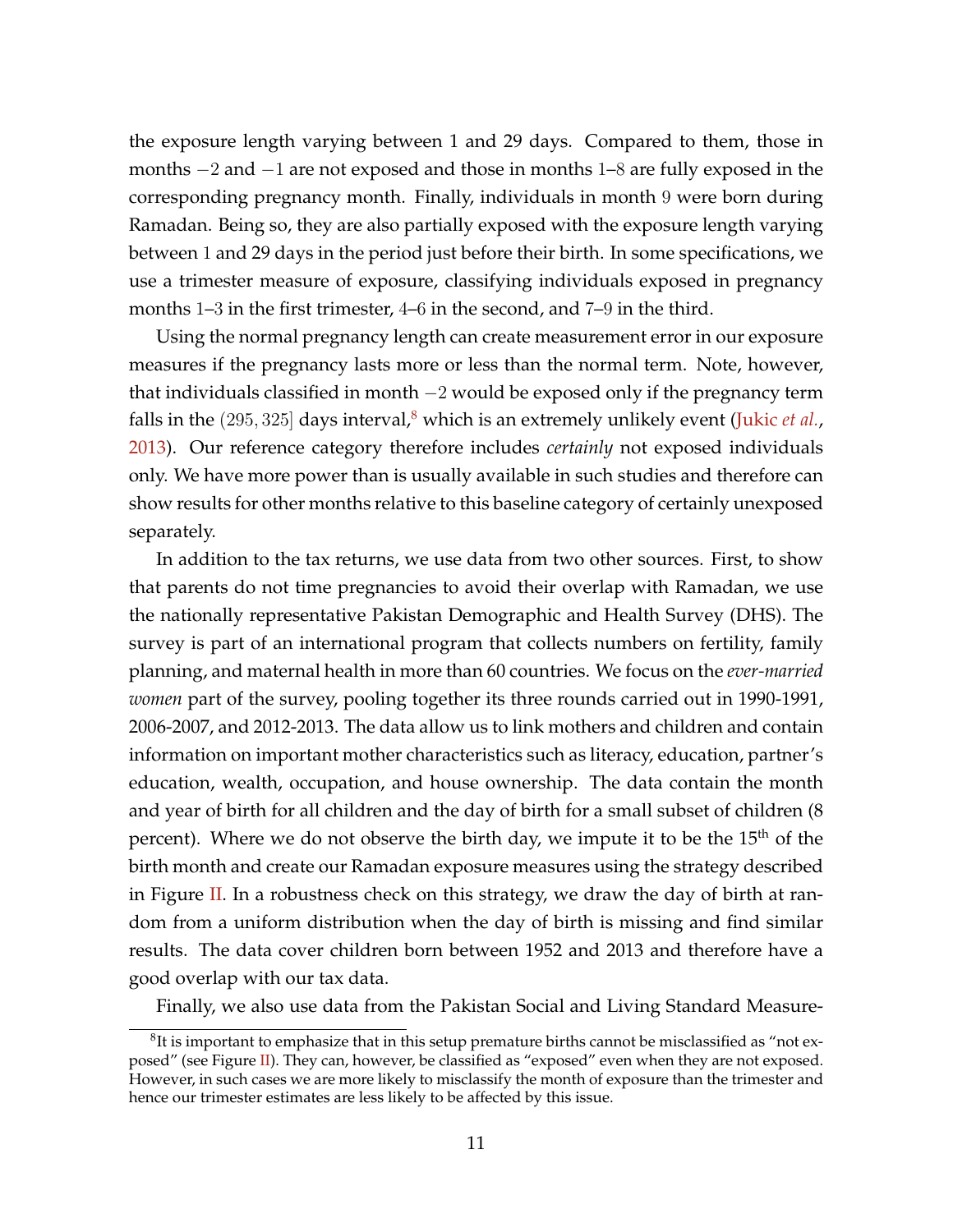ment (PSLM) survey. It is a nationally representative biannual survey, and we access its six rounds carried out between 2004 and 2014. Using the data we document the correlation between educational attainment and occupation choices of Pakistan workers. We use the correlation to explore causal pathways between in-utero Ramadan exposure and earnings.

# **IV Empirical Strategy**

## **IV.A Specification**

To examine the causal link between in-utero Ramadan exposure and later life outcomes, we exploit the plausibly exogenous variation in exposure created by the timing of pregnancy, comparing the unexposed individuals with those exposed in different pregnancy months. Specifically, we estimate the following model

(1) 
$$
y_{igm} = \sum_{\mu=-1}^{9} \beta_{\mu} \cdot \mathbb{1}(em_i = \mu) + \gamma_g + \eta_m + \lambda_t + \varepsilon_{igm},
$$

where  $em_i$  denotes the pregnancy month of Ramadan exposure. We regress the outcome of individual i born in district g, month  $m$ , and year t on dummy variables indicating the exposure month (see Figure II for the exact definition of these dummies). We omit the baseline category consisting of *certainly unexposed* individuals, classified in month −2, and include separate dummies for the eleven other months from −1 to 9. The specification includes the district, month, and year of birth fixed effects.

For some of our results we define the Ramadan exposure measure in terms of the in-utero trimester rather than the month. The model we estimate in such cases is the following

(2) 
$$
y_{igm} = \alpha \cdot \mathbb{1} [em_i \in \{-1, 0\}] + \sum_{\tau=1}^{3} \beta_{\tau} \cdot \mathbb{1} (et_i = \tau) + \gamma_g + \eta_m + \lambda_t + \epsilon_{igm},
$$

where  $et_i$  represents the exposure trimester. Pregnancy months  $1-3$  of exposure are included in the first trimester and 4–9 in the next two. Our omitted category is the same as in (1), i.e., *certainly unexposed* individuals corresponding to month −2, and we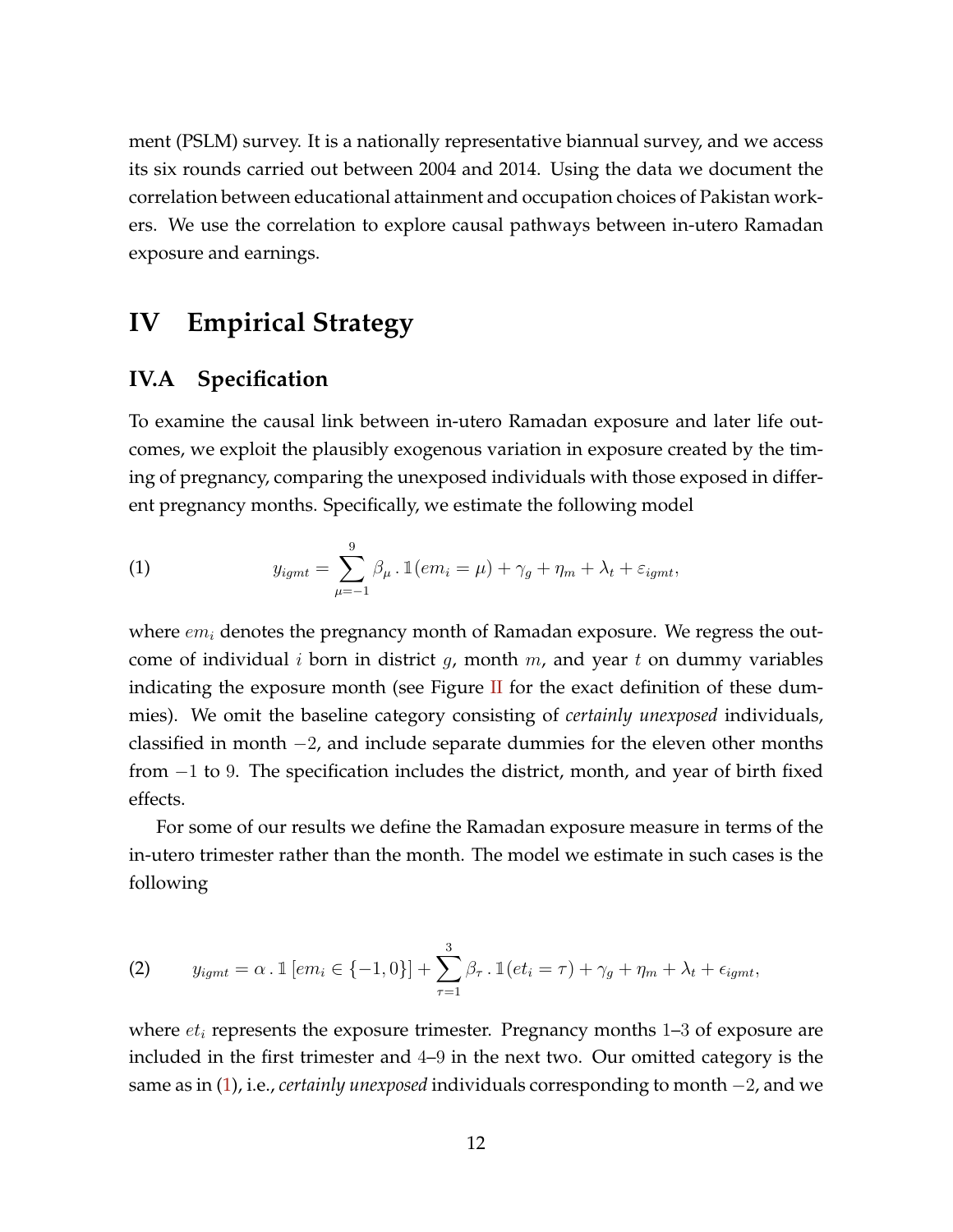combine individuals in exposure months −1 and 0 into one category. This category comprises unexposed and partially exposed individuals and we use it as a placebo test on our empirical strategy.

### **IV.B Identification**

Identification in this setup rests on the assumption that the unobserved determinants of earnings and other labor market outcomes are uncorrelated with our Ramadan exposure measures. Operationally, it implies that parents do not systematically choose the timing of pregnancy in terms of the Hijra calendar so that parental composition does not vary with children's prenatal Ramadan exposure. Because individuals in exposure month −1 are unexposed and those in month 0 are partially exposed, both of our models contain built-in placebo tests of the validity of our identification strategy.<sup>9</sup> We supplement these tests with direct evidence from the DHS data showing that our Ramadan exposure measures are indeed uncorrelated with parental characteristics.

Birth seasonality is an important confounder in this setup. Prior work has found that later life outcomes, such as life expectancy (Doblhammer & Vaupel, 2001) and cognitive ability (Crawford *et al.*, 2007), are associated with the season of birth of the child. Because Ramadan follows a lunar calendar, each year it begins roughly 11 days earlier than the previous year. Exploiting its slow passage through the Western calendar, one can disentangle the seasonality effect from the effect of interest using the standard controls, provided that the data cover at least 33 birth cohorts.<sup>10</sup> Our data include 66 birth cohorts, which lets us control for the birth seasonality nonparametrically and credibly.

#### **IV.C Interpretation**

We do not observe if mothers of individuals in our sample observed Ramadan fasting while they were pregnant. Our estimates therefore have an intention-to-treat (ITT) interpretation. Surveys of Muslim women, however, routinely find that a majority of them do fast during pregnancy. Table A.XXIV lists 19 such surveys from 11 diverse countries. The two high-powered surveys from Iran and Yemen report fasting rates

<sup>&</sup>lt;sup>9</sup>If parental composition varies across our Ramadan exposure groups, the coefficients on these month dummies will pick it up.

 $10$ Ramadan's slow advance through the Western calendar can be seen by comparing the two birth cohorts shown in Figure II.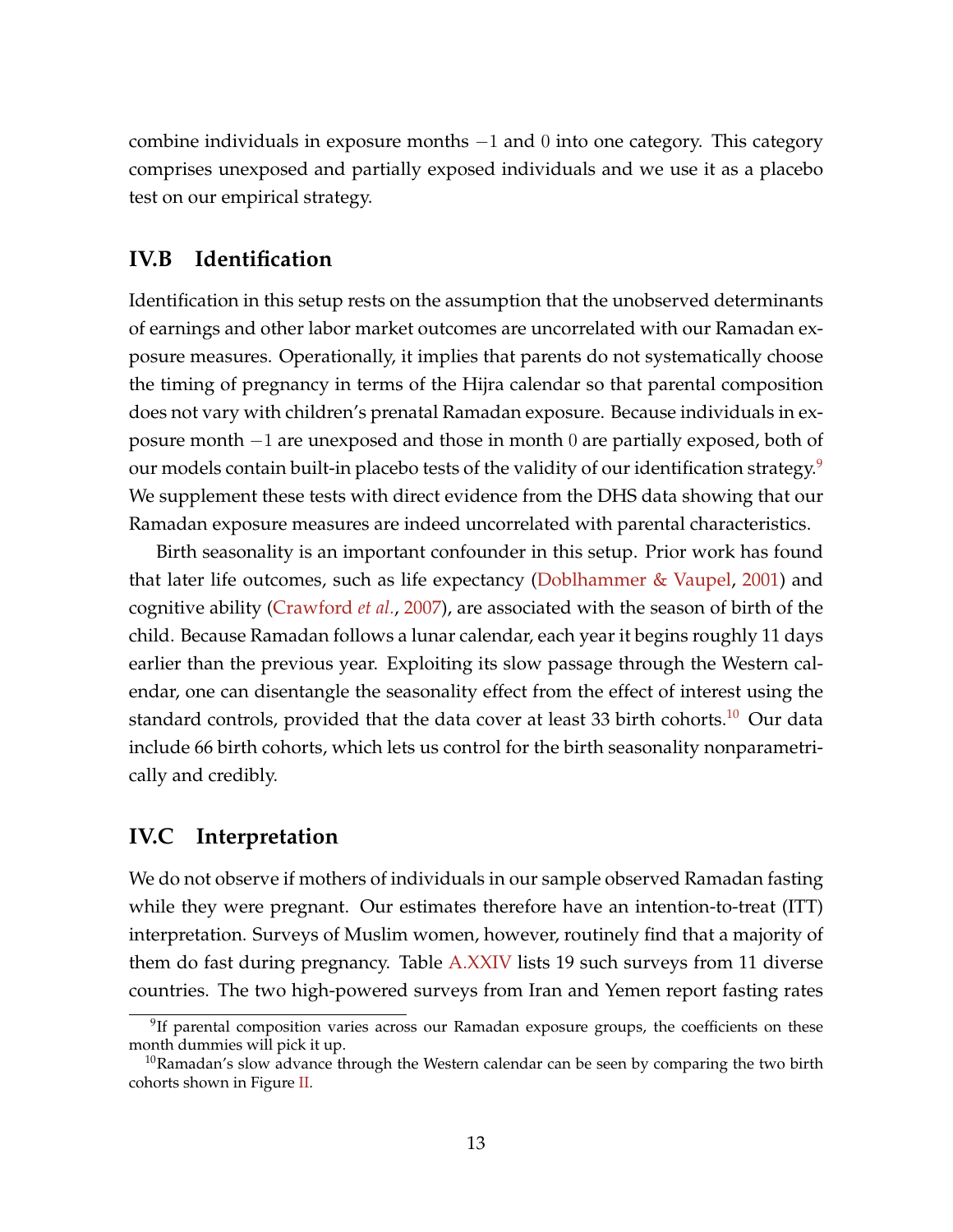between 71 and 90 percent (Arab & Nasrollahi, 2001; Makki, 2002). These fasting rates are similar to the ones estimated in Pakistan (see the first three studies in the table). There is only modest variation in the fasting rate over the gestation term. It declines from 77 percent in the first trimester to 72 percent in the second and 65 percent in the third (Arab & Nasrollahi, 2001). Given that the fasting rate is less than 100 percent, our ITT estimates understate the average Ramadan effect in the population, a point we come back to later in the paper. One other noticeable feature of these surveys is that many women are not aware of the optional nature of the Ramadan fast. Nor are they aware of its harmful effects on the child's health. In fact, 67–88 percent of the surveyed women believe fasting is obligatory and 59–79 percent of them perceive no harm from doing so (Joosoph *et al.*, 2004; Mubeen *et al.*, 2012).

## **V Selective Timing of Conception?**

A critical piece of our identification strategy is that the Hijra timing of conception is uncorrelated with the unobserved determinants of the child's later life outcomes. This assumption would be violated if a selected set of parents were able to time pregnancies in such a way as to avoid the pregnancy's overlap with Ramadan. Before presenting evidence on this point, we may emphasize that Ramadan lasts one month only and therefore avoiding its overlap with pregnancies is not practically straightforward: pregnancies initiated in 9 out of 12 months of a year will overlap with Ramadan at some stage. Moreover, because Ramadan follows a lunar calendar, its exact timing depends on the moon sighting and therefore is not perfectly known in advance.<sup>11</sup> Largely for this reason, the Hijra calendar is rarely used in planning decisions either by governments or by households.

We now formally rule out selection in the Hijra timing of conception using the nationally representative DHS data. We begin by looking at the proportion of births by birth month, comparing the Western and Hijra calendars. The Western calendar provides a useful benchmark against which we can compare our Hijra results. Figure III illustrates these results. The birth rate shows a clear seasonal pattern in terms of the Western calendar with births in summer exceeding births in winter by a significant margin. In contrast, no such pattern is visible for the Hijra calendar. The birth rate

 $<sup>11</sup>A$  lunar month consists of either 29 or 30 days. In Pakistan, an official body called Central Ruet-e-</sup> Hilal Committee meets on the 29th of every lunar month to announce the sighting of the new moon. In case the new moon is not sighted on the 29th, the current lunar month is extended to have 30 days.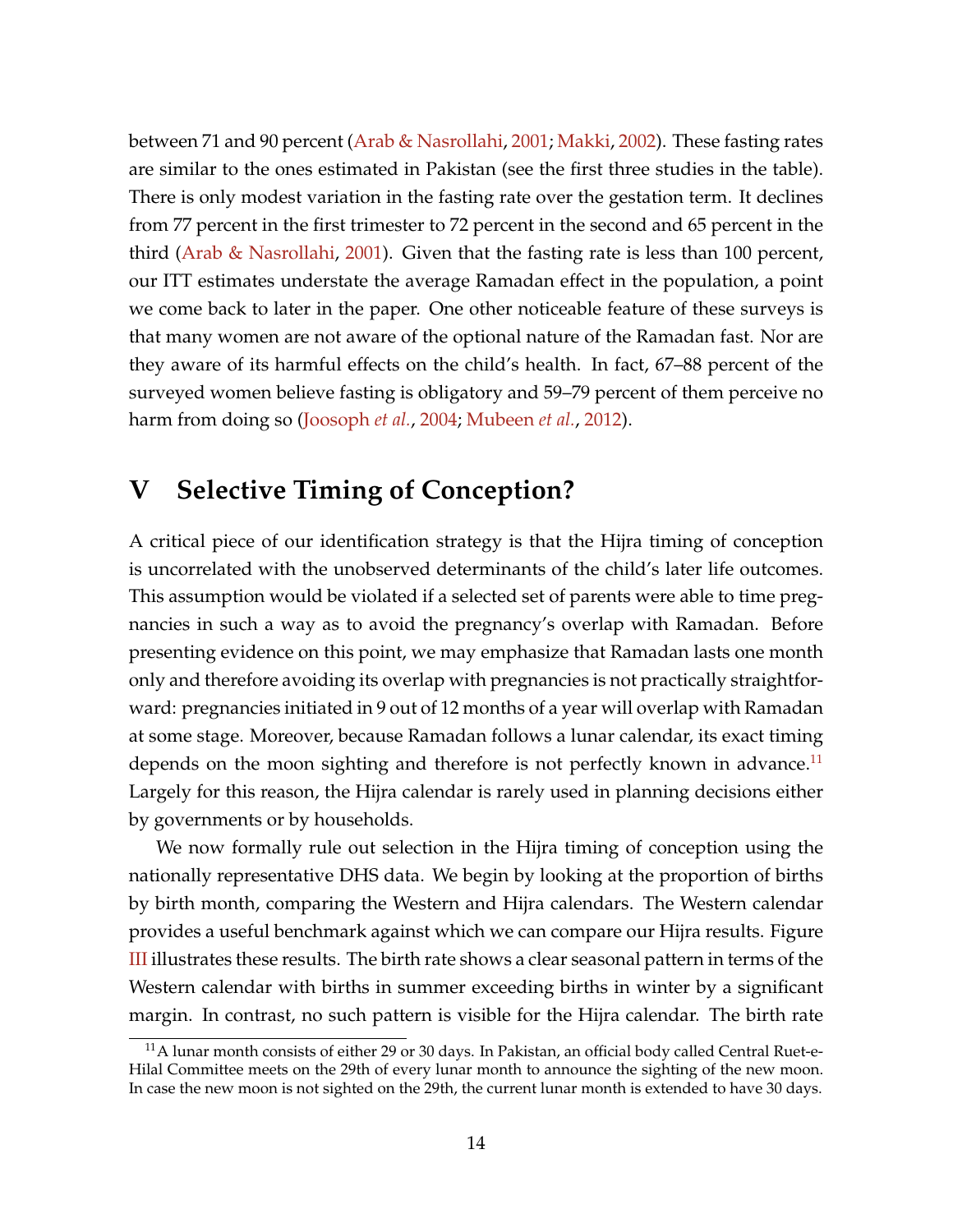is flat over the lunar year: births in each month nearly equal one-twelfth of the total births in the year. For these results, we pool the DHS data from all three survey waves. Figure A.I shows that running the analysis separately on each survey wave produces similar results, showing that fertility patterns have not changed much over time.

No variation in the birth rate does not rule out sorting of parents of different socioeconomic status across Hijra months of conception. To rule out selection along this dimension, we use variables from the DHS data indicating the socioeconomic status of parents to examine whether any of these variables exhibit systematic correlation with the Hijra timing of conception. Again we begin with the Western calendar to provide a benchmark. Tables A.I-A.II show that parental characteristics are indeed correlated with children's Gregorian quarter of birth. We can reject the null that the quarter of birth coefficients are jointly zero at the conventional levels for 18 out of 20 outcomes. No such correlation, however, exists for the Hijra timing of conception (please see Tables I and II). None of the trimester coefficients in Tables I-II are distinguishable from zero at the conventional levels. Nor can we reject the null that the three trimester coefficients are jointly zero for any of the 20 outcomes. It bears emphasizing that our failure to reject does not stem from lack of statistical power. We have a large sample and hence statistical power for this exercise. The insignificant coefficients we obtain are precisely estimated zeros where both the coefficients and their standard errors are trivial. This can be seen more clearly in Figure IV where we display the estimated coefficients and their 95 percent confidence intervals from our exposure month based specifications. We get flat lines with tight confidence intervals around them for all specifications we estimate.

We conduct two robustness tests on our results above. First, Table A.III estimates a multinomial logistic model where we test if parents' education attainment, occupation, and other socioeconomic characteristics predict the Hijra timing of conception of their children. Unsurprisingly, these covariates have no predictive power. This again can be seen more clearly in Figure A.II where we plot the marginal effects from these models. Second, in our baseline specification, when we do not observe the day of birth of an individual we impute it to be the  $15<sup>th</sup>$  of the birth month.<sup>12</sup> Tables A.IV-A.V follow an alternative strategy. Here we draw the day of birth at random from a uniform distribution when the exact day of birth is missing. The results from these

<sup>&</sup>lt;sup>12</sup>Note that this issue exists only in the DHS data. We always observe the complete date of birth of individuals in our administrative tax data sample.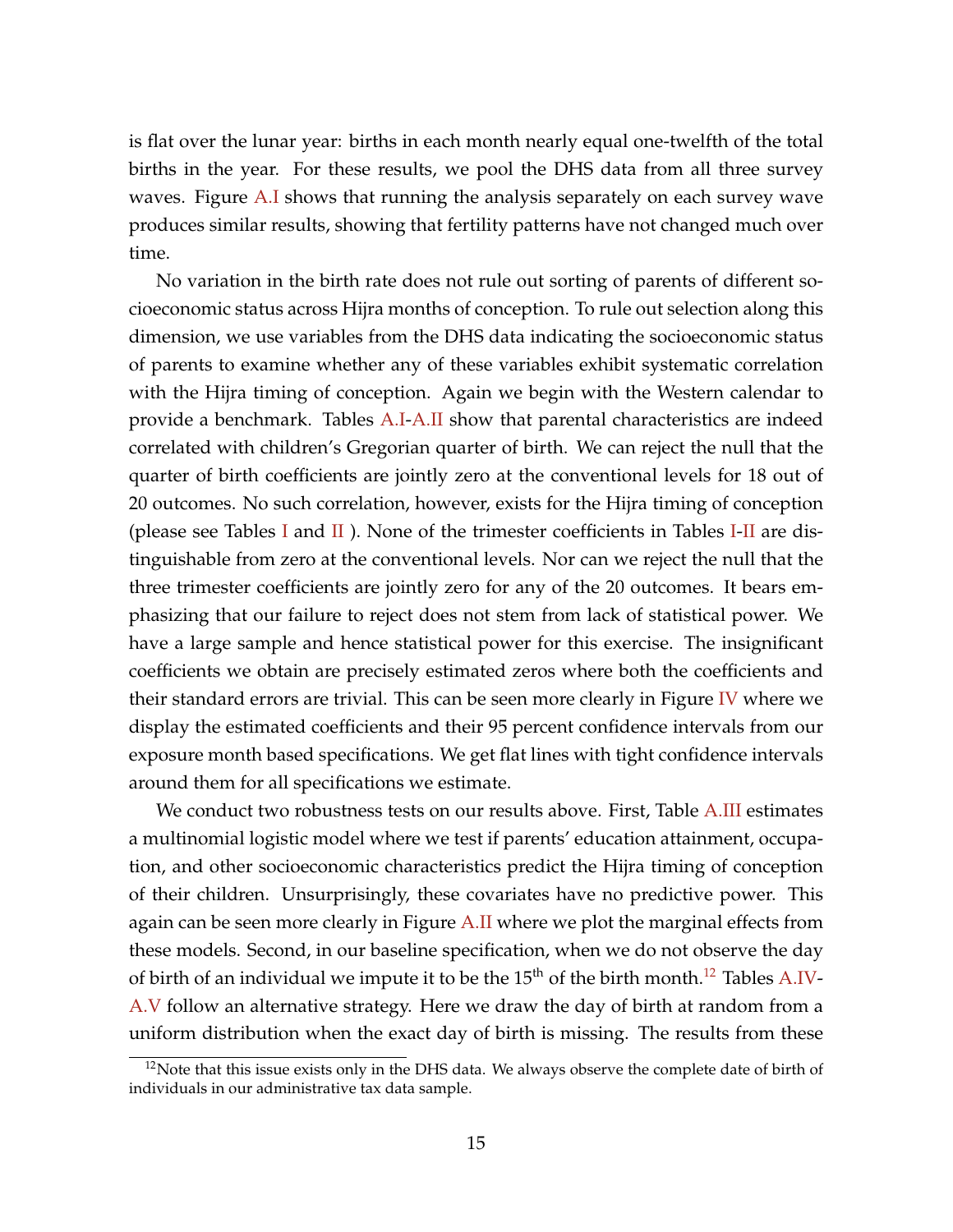alternative specification are indistinguishable from our baseline results in Tables I-II.

Together, the above evidence shows that the Hijra timing of conception is indeed uncorrelated with the preexisting determinants of children's later life outcomes. Note that we are not alone in reaching this conclusion. Before us, evidence consistent with such exogeneity was presented for the Muslim populations of Michigan, Uganda, and Iraq by Almond & Mazumder (2011), Indonesia by van Ewijk (2011), and Britain by Almond *et al.* (2014).

## **VI Results**

We now examine the effects of in-utero Ramadan exposure on earnings and other outcomes using administrative tax return data. We begin by presenting nonparametric evidence and later formalize the results through the regression-based framework.

#### **VI.A Nonparametric Evidence**

Figure V illustrates the relationship between earnings and in-utero Ramadan exposure nonparametrically. We divide individuals into 52 groups depending on their week of conception relative to Ramadan. Individuals in groups  $-12$  to  $-4$  are not exposed: they were conceived after Ramadan ended and were born before the start of next Ramadan. Individuals in groups −3 to 0 and 36 to 39 are partially exposed and those in groups 1–36 are fully exposed though in different pregnancy weeks. The figure plots the average earnings of these 52 groups. Since a lunar year is shorter than the solar year by roughly 11 days, week 39 in our sample contains only 1 day and week −12 only 3–4 days. We fit a local-linear kernel on the binned scatter plot to highlight the shape of the earnings-exposure profile.

We find a curious, saucer-shape relationship between exposure and earnings. Average earnings fall monotonically along the horizontal axis, reaching a minimum in week 15. They start rising from this point onward before finishing at virtually the level they begin from. Not only does this relationship hold for average earnings but also for the other moments of the distribution—first quartile, median, and third quartile (see the bottom panel of Figure V). Exposure to Ramadan during pregnancy seems to have long-run effects: exposed individuals—in particular those exposed in the middle period of pregnancy—earn significantly less than the unexposed in their adult life.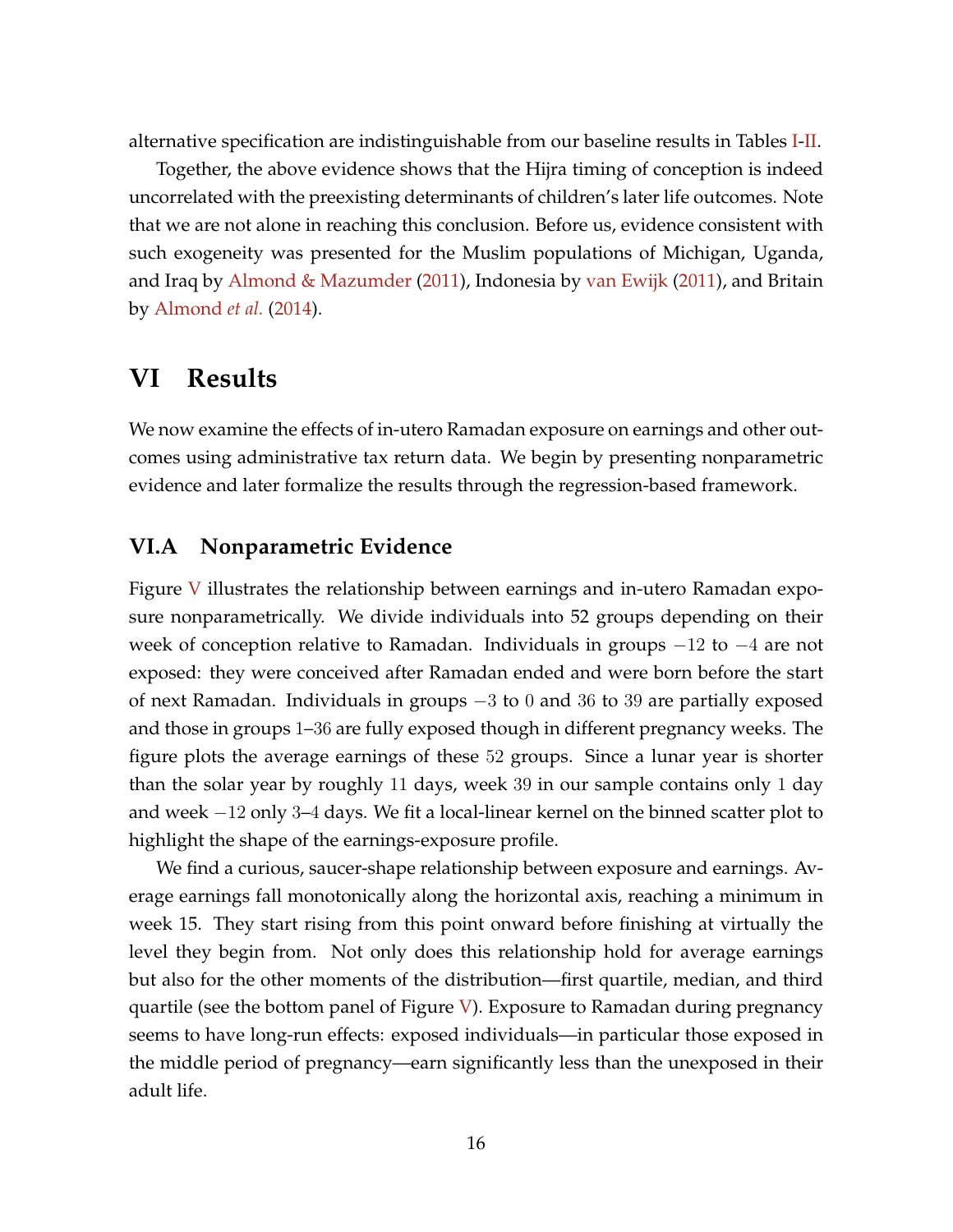Figure VI refines this analysis by conditioning on the month, district, and year of birth. Formally, we estimate a version of equation (1), adding successively each of the three fixed effects into the model. We plot coefficients  $\hat{\beta}_{\mu}$ 's along with their 95 percent confidence intervals from these specifications. Conditioning on birth covariates, in particular on the year of birth fixed effects, flattens the earnings-exposure profile considerably. No meaningful difference now exists between the unexposed individuals and those exposed in the early months of pregnancy. In contrast, individuals exposed in the middle period of pregnancy continue to have significantly lower earnings regardless of the controls we use.

#### **VI.B Regression Results**

Table  $III$  formalizes these results by estimating equation  $(1)$ . We begin with the most parsimonious specification and successively introduce the month, district, and year of birth fixed effects, permuting among their combination in the next six columns. The sample here includes all three years 2007–2009, and we cluster standard errors at the individual level. We show below that we obtain similar results if we use each year's data separately or use more granular controls for the time and place of birth or replace the year of birth fixed effects with flexible controls for age.

Unsurprisingly, the regression results are consistent with the visual evidence. Inutero Ramadan exposure indeed has a causal effect on later life earnings. Four insights from this analysis are particularly noteworthy. First, the estimated coefficients for the unexposed (month  $-1$ ) and partially exposed (month 0) groups are indistinguishable from zero. $13$  These coefficients, as we note above, are placebo tests built into our models. Their insignificance shows that the Hijra timing of conception does not bear a systematic correlation with earnings, providing another piece of evidence supporting our empirical strategy. Second, we can easily rule out that Ramadan exposure in any of the pregnancy months has no effect on adult life earnings. The null that exposure months dummies are jointly insignificant is rejected with a *p*-value close to zero in all specifications. Third, exposure in pregnancy months 3–8 matters the most. The final specification, which makes the most granular comparison, shows that individuals exposed in these months earn 2–3 percent less on average than the certainly unexposed (our omitted category). Fourth, the coefficient on month 9 is statistically

<sup>&</sup>lt;sup>13</sup>Recall that individuals grouped in month  $-1$  are unexposed and those in month 0 are partially exposed (please see Figure  $II$  on how we construct these groups). The coefficient on the first group is always insignificant and on the second is insignificant in specifications with the cohort fixed effects.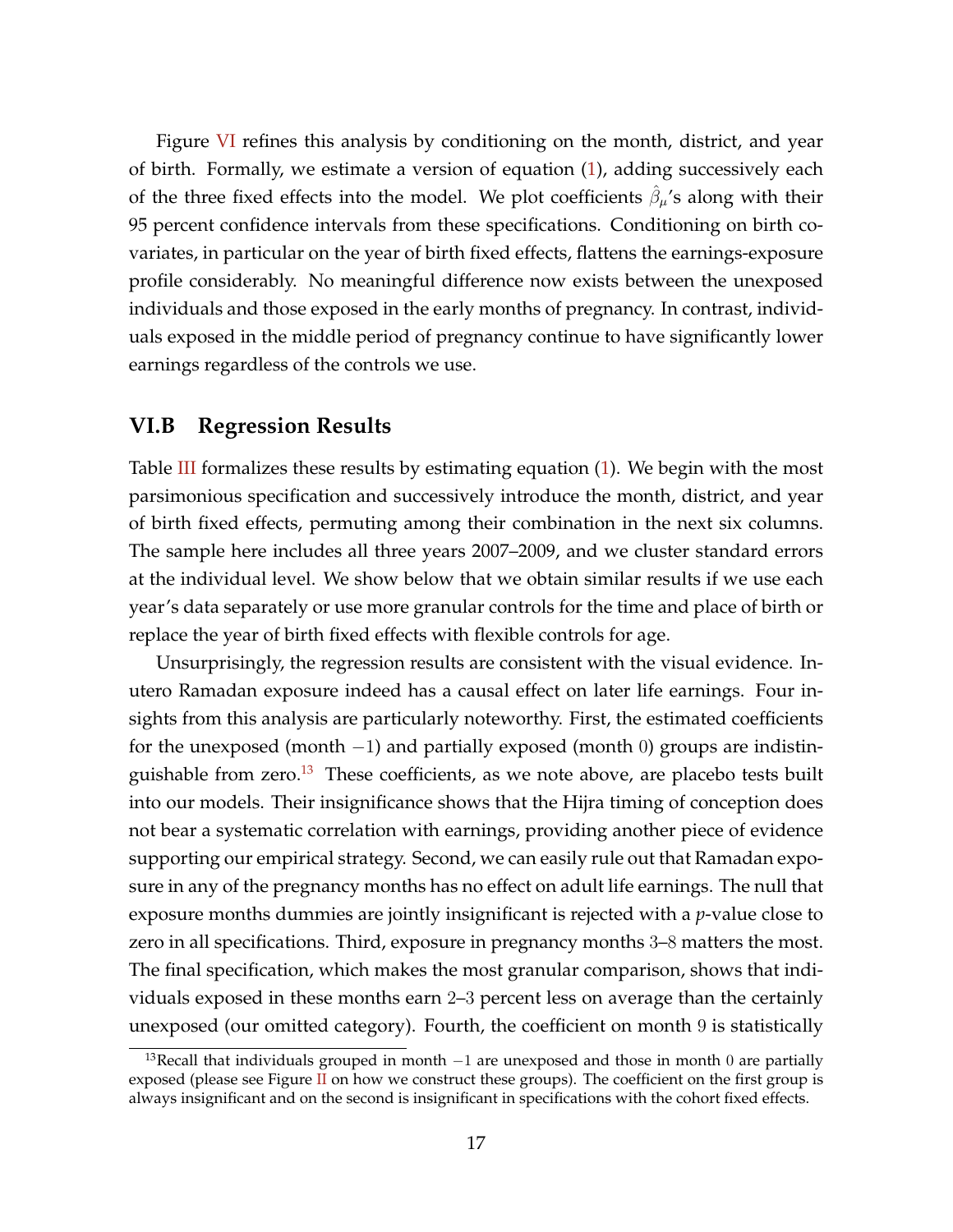insignificant in all specifications. This is unsurprising given that this group is also partially exposed with exposure length varying between 1 and 29 days (please see Figure II for details). The insignificance may also reflect that by this time of the pregnancy the fetus may already have gained maturity, making any incremental shocks less likely to have strong negative effects.

## **VI.C Exposure Intensity**

Table A.XXIV shows that a majority of Muslim women fast during pregnancy. It means we have a strong first stage in our setup, although we do not observe the fasting rate for our sample directly. The fasting data would have allowed us to go beyond the ITT to estimate the average treatment effect for our population. It would also have allowed us to see if the effect size increases with the fasting rate (the number of days the mother fasts during pregnancy—the exposure intensity). Here we follow an alternative strategy to make progress on the latter point. Since Ramadan fast is observed as a religious obligation, the fasting rate must to a first order depend on how religious an individual's family was at the time they were in utero. We do not observe family religiousness directly but can construct a measure of it using the given name of the individual. Specifically, we define a family as religious if the given name of the individual is Muhammad. We presume that religious mothers are more likely to pick a religious name for their children and are more likely to fast during pregnancy. Because name of the child is chosen at the time of birth, it captures religiousness of the family close to the event of interest—the pregnancy. Bifurcating our sample on the basis of this criterion, we estimate the effect size for the two groups separately. The results, plotted in Figure VII, are consistent with our a priori reasoning.<sup>14</sup> The point estimates for the group with a higher expected fasting rate are invariably larger (more negative), although the difference between the two is not always significant. Since Muhammad is a male name, by construction all females in our sample get included in the low treatment intensity group. To show that our result is not biased by gender gap in earnings, Figure A.III replicates this analysis, restricting the sample to males only. The results from this alternative specification are quite similar (note that our sample is more than 90% male). The positive relationship between exposure intensity and the effect size strengthens our causal story, linking Ramadan exposure during pregnancy

<sup>&</sup>lt;sup>14</sup>This finding is consistent with a similar result in Majid (2015) showing that the negative effect of in-utero Ramadan exposure is stronger for more religious families.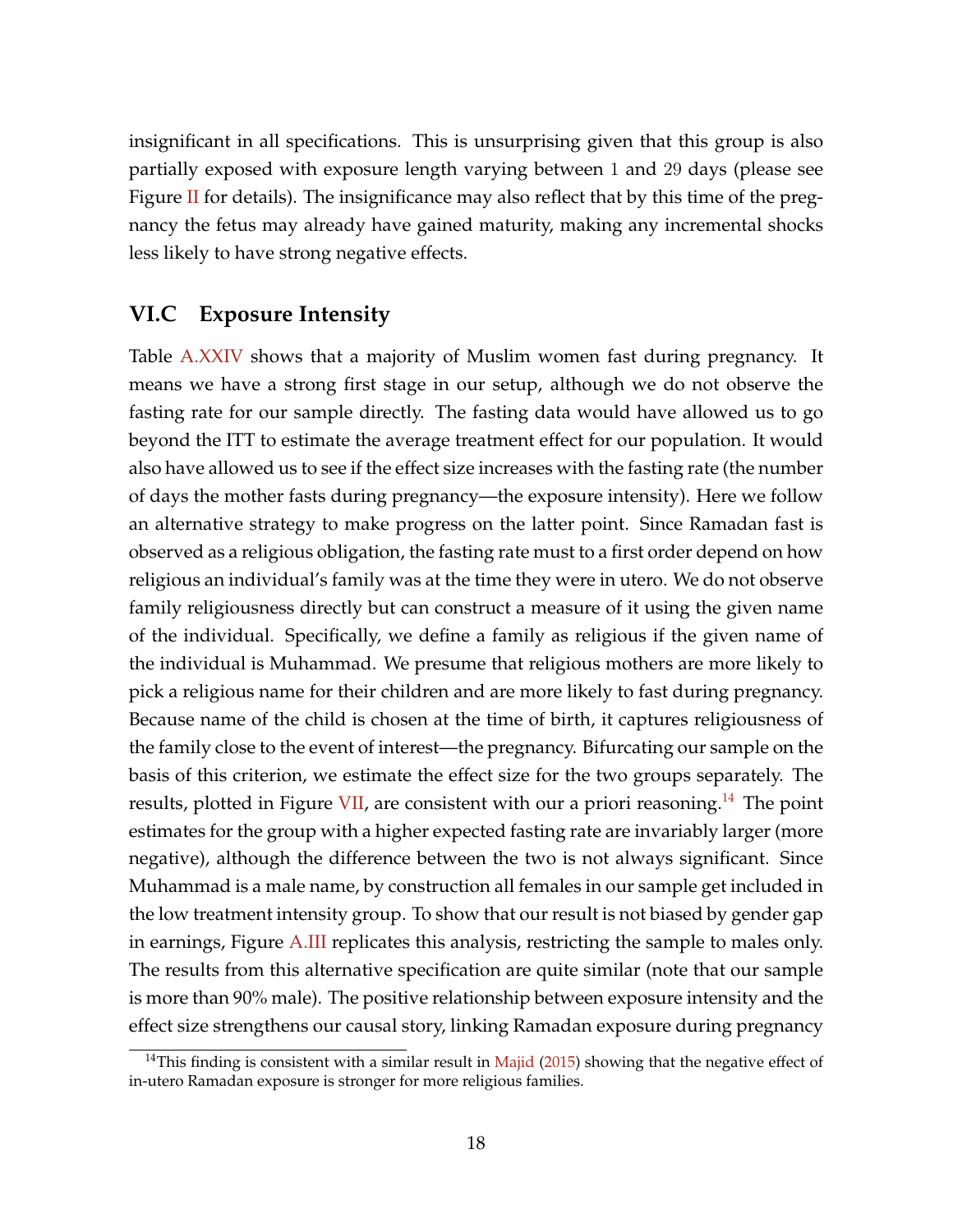to earnings in the later life.

#### **VI.D Occupation Choice**

We next explore the effect of in-utero Ramadan exposure on occupation choice of individuals. To increase power, we use equation (2) with the trimester measure of exposure for this exercise. We first re-estimate our earnings equation for this specification as a baseline, obtaining similar results (compare Tables IV and III). Table V examines two other outcomes—occupation choice and the likelihood of being a top earner—using this alternative specification. Occupation choice is a binary variable here, indicating if the individual is an employee as opposed to being self-employed. In-utero Ramadan exposure indeed matters for occupation choice: the estimated likelihood of employment is significantly lower for individuals exposed in the first two trimesters of pregnancy (by around 0.7 percentage points or 1.25 percent) than for the unexposed group (the omitted category).<sup>15</sup> We show below that employees in Pakistan on average are more educated and earn substantially more than the self employed. The result thus suggests that the Ramadan-exposed individuals on average have lower human capital and make dominated occupation choice. One other reflection of the lower human capital is that the proportion of top earners falls with Ramadan exposure, especially for those exposed in the second trimester (see the next six columns of the table).

Choosing employment in place of entrepreneurship (self-employment) is commonly associated with having lower ability to bear risk (e.g., Ahn, 2010). However, in developing countries, employment—especially in the public sector—is linked with status and hence on average attracts more able and more educated individuals. To show this point formally for our population, we use the PSLM data where both occupational choice and educational attainment are recorded. Table VI presents the results. We restrict the sample to working individuals who report either employment or self-employment as their primary occupation and regress a dummy for being an employee on an indicator that the individual attains education up to the given level or higher. A strong correlation exists between these two variables. The propensity to be an employee rises sharply as one goes up the education ladder. For example, individuals with an undergraduate degree or higher are 14 percentage points more likely

 $15$ In a parallel result for Indonesian population, Majid (2015) finds that individuals exposed to Ramadan in utero are more likely to be self-employed.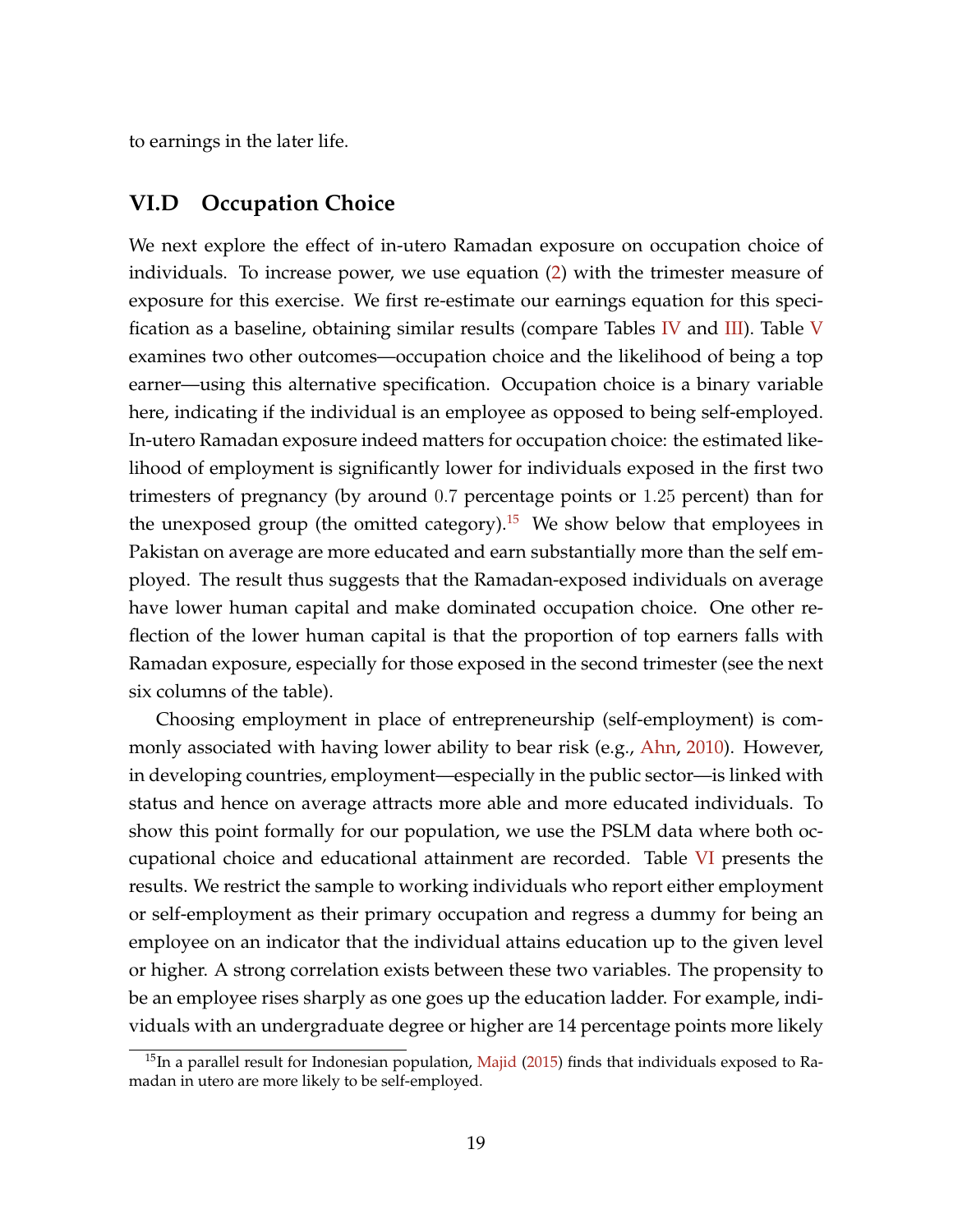to be employees than self-employed. The difference in educational attainment in turn shows up in the income people earn. Figure A.IV compares earnings of employees and the self-employed using the tax returns data. The employees' distribution has a thicker right tail and first-order stochastically dominates that of the self-employed other than at the extreme bottom.

Table A.VI explores the effect of Ramadan exposure on occupation choice further. We now exploit the six-digit occupations codes available in the tax data to divide occupations into high- and low-skilled categories. Specifically, occupations requiring specialized knowledge or skills such as finance or accounting are coded as highskilled, whereas those requiring no specialized knowledge such as wholesale or retail trade are coded as low-skilled. We then estimate our equation (2) with a dummy variable indicating if the individual works in a high-skilled profession as the outcome variable. The results show that Ramadan-exposed individuals are less likely to work in high-skilled professions. In no specification do we fail to reject that Ramadan exposure has no effect on occupation choice. To strengthen this conclusion, in an alternative specification we use a low-skilled dummy as the outcome variable. However, instead of hand-coding occupations as high- or low-skilled, here we use a more data-driven approach, categorizing individuals in the wholesale and retail trade *only* as low-skilled. The results in Table A.VII are consistent with our earlier results, showing that Ramadan-exposed individuals are more likely to be in low-skilled professions.

While we discover a significant impact of Ramadan exposure on occupation choice, it is important to emphasize that the occupation choice alone does not explain the earnings effect we estimate above. Tables A.VIII and A.IX show results from estimating our earnings equations after restricting the sample to employees only. Significant earnings differences exist across exposed and unexposed individuals even within employees. Table A.X repeats this analysis for high-skilled individuals, producing similar results. The key takeaway from the analysis in this section therefore is that Ramadan-exposed individuals likely have lower human capital on average. This lower human capital reflects in their occupation choice as well as in their earnings within occupations.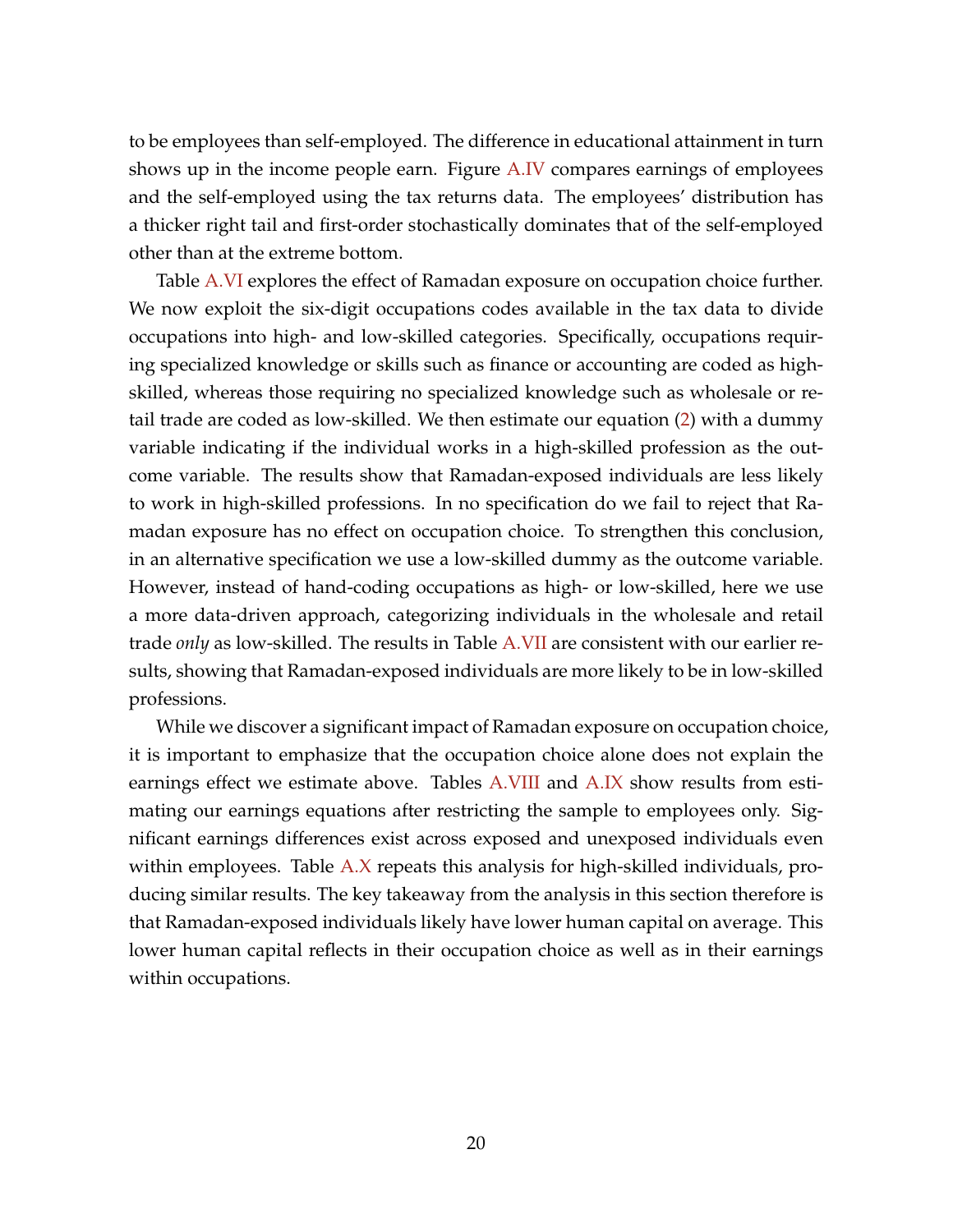#### **VI.E Robustness**

Our results are robust to important identification and inference concerns. Section V shows that parents do not time pregnancies to avoid or limit Ramadan exposure of their children. Nor does their composition differ significantly across the exposed and unexposed groups. This conclusion is reinforced by the built-in placebo tests contained in our estimating equations. They show that within the unexposed groups, there are no systematic differences in terms of earnings or other outcomes depending upon their Hijra month of conception. We now run more robustness checks. We have so far controlled for birth seasonality using the month of birth fixed effects. Our sample contains 66 birth cohorts and exploiting the richness of our data we can experiment with finer seasonality controls. We can also experiment with more granular spatial controls. Tables A.XI and A.XII do this, showing that our results are not sensitive to these alternative specifications. In a similar vein, Table A.XIII shows insensitivity of our results to replacing the cohort fixed effects with flexible controls for age. The results in the last three columns, where we progressively add age and its higher-order terms into the model, are similar to ones with the cohort fixed effects. Finally, our baseline specification pools data for all three years (2007–2009), clustering standard errors at the individual level. Tables A.XIV–A.XIX show that similar results are obtained if we estimate our models on each year's data separately. We report these year-wise results for both our pregnancy month and trimester measures of exposure.

### **VI.F Heterogeneity**

We explore heterogeneity in the treatment effect along three dimensions. First, the epigenetic mechanisms we discussed in section  $II.A$  reprogram the body so that it remains at its prime at least until the reproductive age. As a result, some adverse effects of the PARs, as we note above, are not expected to appear until late in life (Gluckman & Hanson, 2004). In our setup, this means that the negative effect of in-utero Ramadan exposure is likely to be worse among older cohorts, especially if health is an important channel through which the earnings effect mediates. Table A.XX tests this hypothesis. We estimate an augmented version of equation (2), adding interactions of the Ramadan exposure dummies and an indicator that the individual belongs to an older cohort. Various columns of the table look at cohorts aged above 40 to above 65 using our preferred specification that includes all three types of birth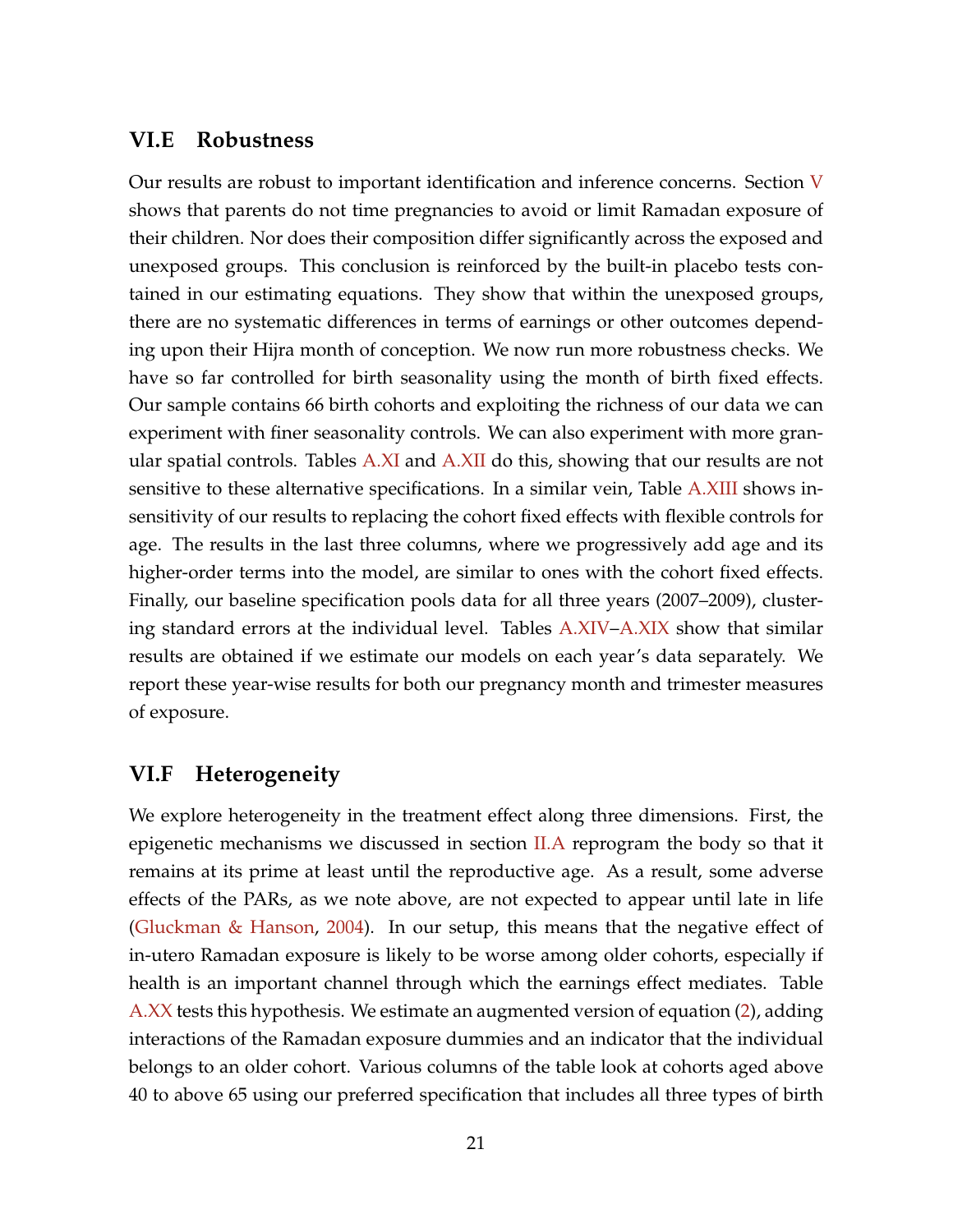fixed effects. The point estimates of the interaction terms are almost always negative, economically meaningful, and increase with age, but these differences are statistically indistinguishable from zero. We therefore cannot rule out that the negative earnings effect of Ramadan exposure is the same for both young and old cohorts.

The length and severity of the Ramadan fast vary across meteorological seasons. Pakistan is located around 2,000 miles north of the equator and, accordingly, its day length does not vary as much over the year as it does in other countries.<sup>16</sup> In contrast to day length, the variation in temperature across summer and winter months is unusually large in Pakistan, with temperature reaching 50°C (or 122°F) in some parts of the country in summer. Fasting during such extreme weather is likely to have more pronounced effects than during other months.<sup>17</sup> Table A.XXI explores heterogeneity along this dimension. We indicate individuals whose in-utero exposure to Ramadan was in months May and June—the two hottest and driest months in the country with the dummy variable *Ext Weather*. As expected, the coefficients on the interaction terms are negative and meaningful, but as earlier we cannot rule out if they are indistinguishable from zero in our preferred specification.

Parental investment, as we note earlier, can offset the negative effects of prenatal shocks. We do not observe parental income in our data and instead proxy for it using the place of birth of the individual. The dummy *Major City* in Table A.XXII indicates that the individual was born in one of the three richest cities of Pakistan—Karachi, Lahore, and Islamabad. To the extent that parental income is on average higher for this group of individuals, any differential effect could capture the role of parental investment. Clearly, incomes of these individuals are on average higher than others (see the results of the specifications where we do not control for the place of birth fixed effects) and the point estimates of the interaction terms are of the expected sign, but again these differences are statistically insignificant in more granular comparisons.<sup>18</sup>

 $16P$ akistan's latitude is 30.3753° N. The day length remains constant at 12 hours at a latitude of 0° and varies between 0 and 24 hours at a latitude of 80°. In Pakistan, the day length varies by around 3–4 hours over the year. For example, in 2021, the day length was 13 hours 41 minutes on the  $21<sup>st</sup>$  of June and 10 hours 36 minutes on the  $21<sup>st</sup>$  of December in Karachi (data from the website https://www.timeanddate.com/, retrieved on June 27, 2021).

 $17$ Note that Ramadan fasting involves abstaining from both food and water from sunrise to sunset. In hot and dry months, abstaining from water and other liquids becomes more important, causing dehydration and other related concerns.

 $18$ An important caveat here is that these differences could also reflect differences in fasting rate across locations. The positive difference, for example, may reflect that the fasting rate on average is lower in major cities.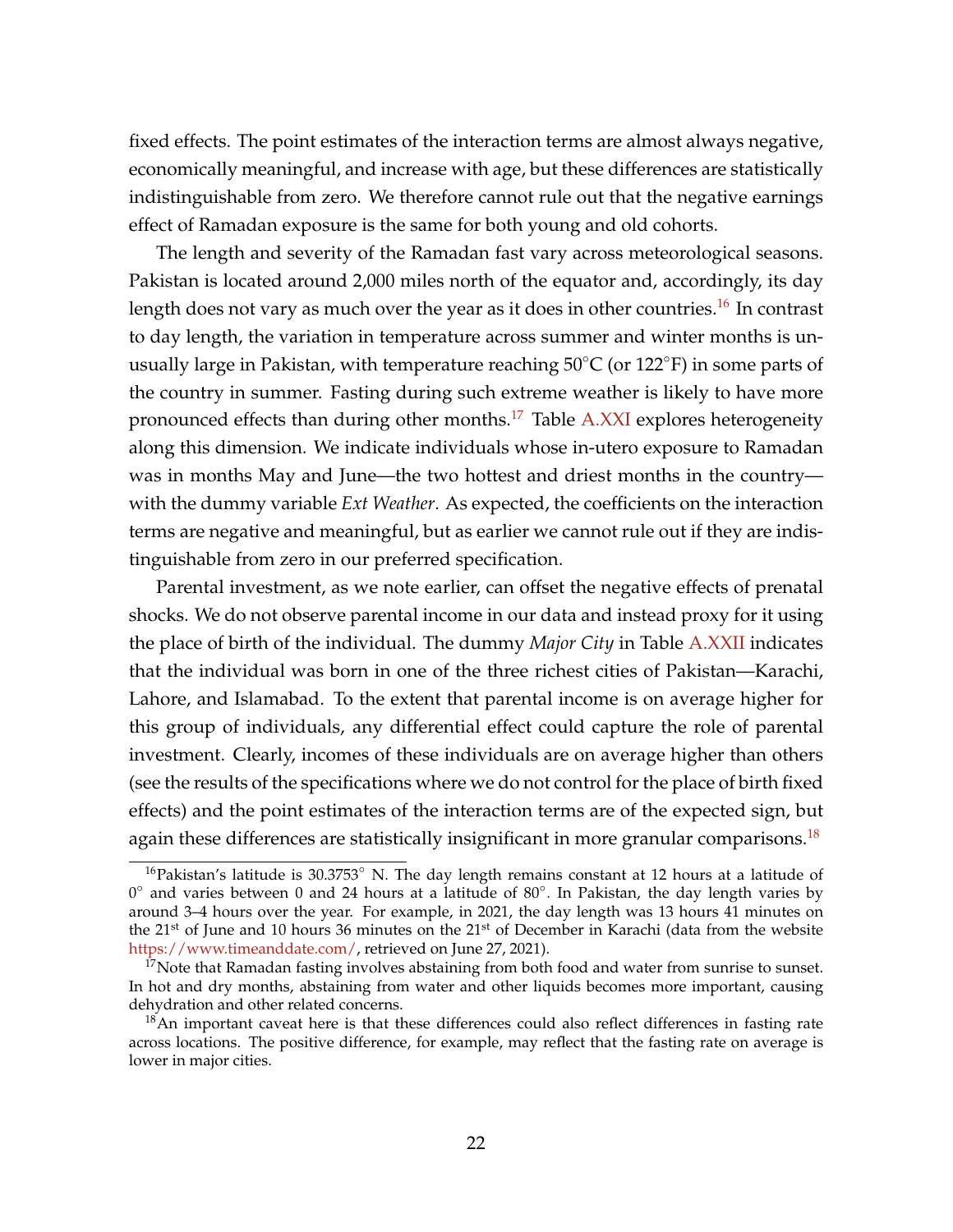### **VI.G Sex Ratio**

One other impact of Ramadan fasting discussed in the literature is that it may skew the sex ratio of exposed children toward females. There are well-described examples of environmentally-determined sex ratios in some species such as the red deer (Gluckman & Hanson, 2004). In general, under stressed nutritional conditions more females are born given that the survival of the species depends on the number of fetuses that can reproduce in later life. This pattern is reversed as conditions improve, with the sex ratio tilting toward males in good times so that an overall balance is maintained. Based on this idea, some biomedical studies suggest that low levels of glucose in the mother's blood around the time of conception may favor the survival of female conceptuses (Larson *et al.*, 2001). This initial difference may get amplified by selective post-birth mortality by sex. The existence of this biological mechanism, called the Trivers-Willard hypothesis, among humans has been validated by some empirical studies (Mathews *et al.*, 2008; Almond & Mazumder, 2011; van Ewijk, 2011) but not by others (Cramer & Lumey, 2010). In Table A.XXIII, we investigate this question using both administrative and DHS data. Given that the uterine environment at time of conception (rather than later in the gestation period) matters most for this outcome, the coefficient of interest now is that on month  $0.^{19}$  We estimate equation (1) with and without controls, but in no case is the coefficient significantly different from zero. In fact, Ramadan exposure in any of the prenatal months bears no association with the sex ratio. Again, we emphasize that our estimates are precisely estimated zeros. Given that our datasets are quite large, the standard errors on the estimated coefficients are quite small but, importantly, so are the coefficients, illustrating that differences in sex ratio across the compared groups are trivial. Thus, nutritional stress arising from fasting does not seem to favor conception and survival of a particular sex.

#### **VI.H Mechanisms**

The negative effect of Ramadan exposure on earnings can mediate through two channels: the skills channel and the health channel. Causal story under the skills channel

<sup>&</sup>lt;sup>19</sup> According to the Trivers-Willard hypothesis, when conditions are unfavorable for survival, it is more advantageous for a mother to produce females. Since the sex of the offspring is determined at conception, the usual interpretation of this hypothesis is that the sex ratio adjustment takes place primarily around conception (Mathews *et al.*, 2008). Skewed sex ratios, however, may also arise from selective mortality by sex after birth.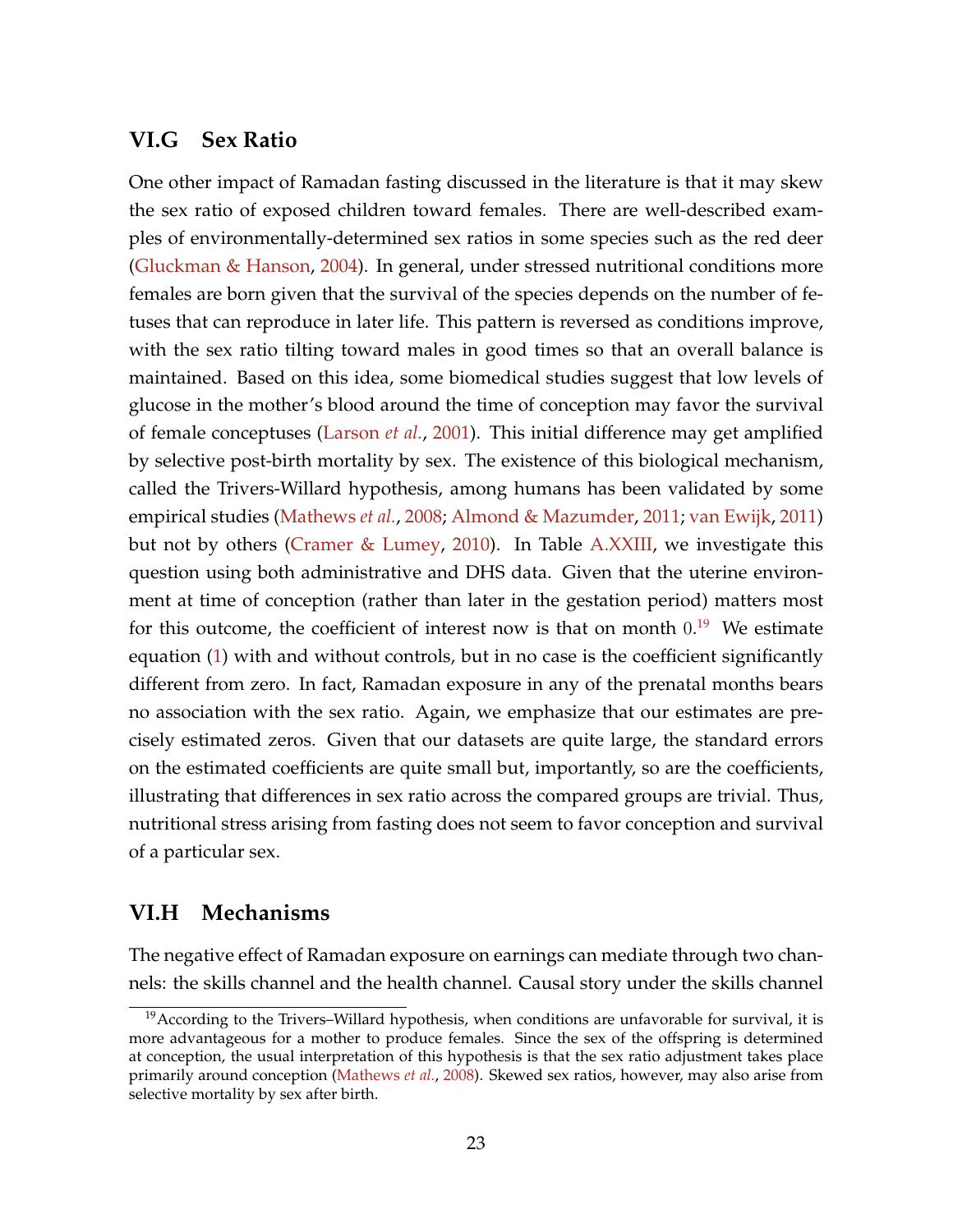runs as follows. Stressed maternal environment during pregnancy means exposed children are born with lower capacities to produce cognitive and non-cognitive skills. Through the two dynamic processes—complementarity and self-productivity—the lower endowment of capacities continues to stymie skill formation in later stages of development. As a result, exposed children go on to attain less education, make dominated occupational choices, and earn less income. Under the health channel, lower earnings of exposed individuals arise out of their worse health. For example, they may lack the vitality and vigor the unexposed possess and thus come up short in the labor market.

On balance, the evidence we present above favors the skills channel. We show that exposed children indeed make dominated occupational choices. They are significantly less likely to be in high-skilled jobs, requiring professional qualifications. On the other hand, they are more likely to be in retail and wholesale trade, industries with proportionally the most low-skilled jobs. In our population, occupational choice and educational attainment are tightly correlated. The sign and magnitude of these correlations suggest that exposed children are likely to possess significantly less education than the unexposed. One other piece of supporting evidence is the lower proportion of exposed individuals among top earners, which potentially reflects their lower levels of human capital relative to the unexposed in terms of cognitive and noncognitive skills. Finally, our causal story linking exposure and skills is consistent with prior work. For example, Almond *et al.* (2014) find a negative relationship between Ramadan exposure and academic performance among the Pakistani and Bangladeshi heritage children in the UK. A similar negative relationship between in-utero shocks and educational attainment has also been found for other types of shocks, such as exposure to disease and radiation (see section II.B for details).

Prior work has also documented a negative association between Ramadan fasting and later-life health outcomes of exposed children (see van Ewijk, 2011 and Almond & Mazumder, 2011). This health channel linking exposure to earnings is likely to play out the same way as the skills channel in all but one respect. The hallmark of predictive adaptive responses through which temporary shocks to the maternal environment can lead to long-term changes in human physiology is their latency. Because the primary aim of these physiological changes is to prioritize survival of the reprogrammed body until the reproductive age, their harmful health effects remain latent until late in life (Gluckman & Hanson, 2004). Under this mechanism, the re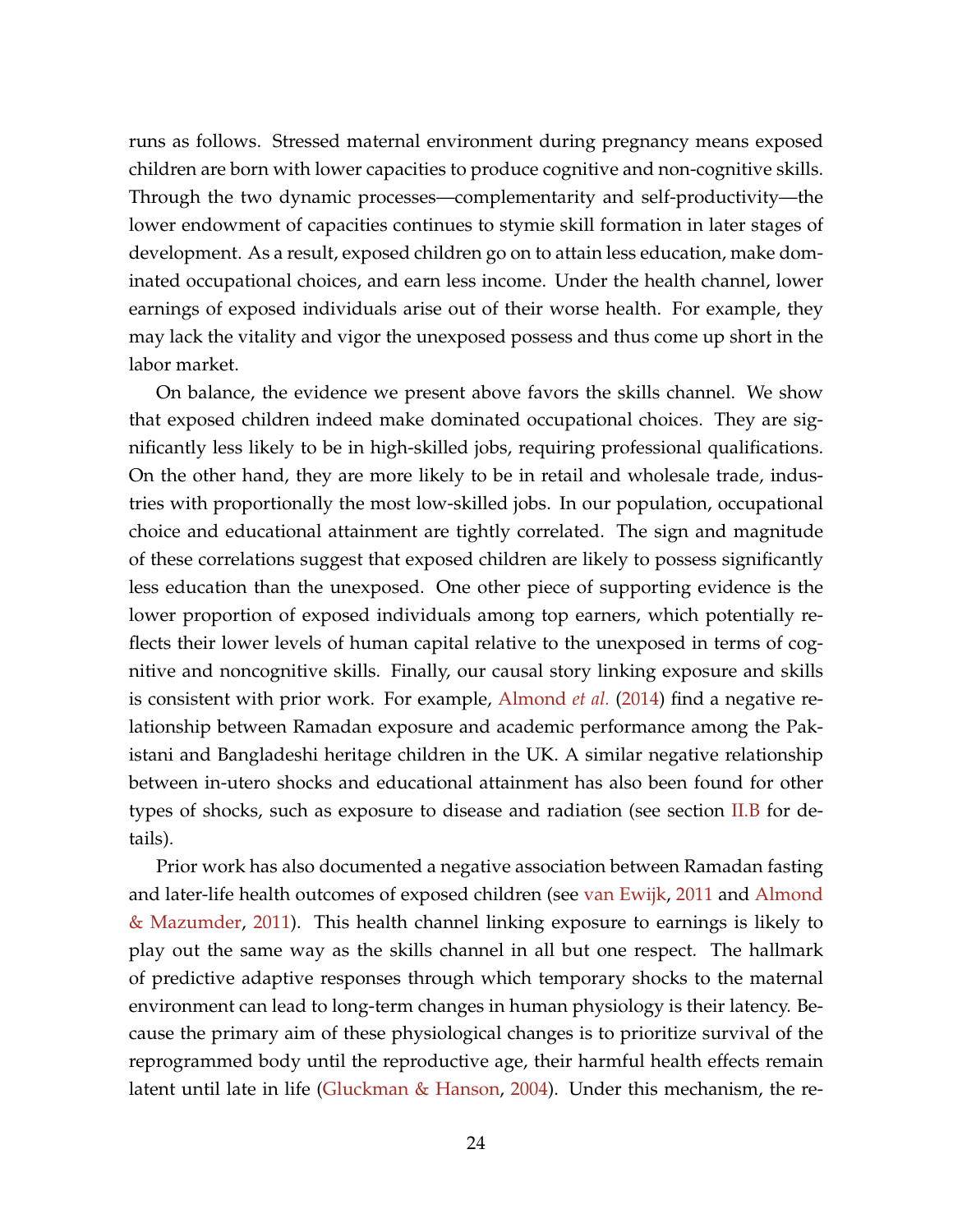programmed body remains at its prime until the reproductive age and then declines rapidly. Our evidence, however, shows that the negative effects of Ramadan exposure are similar for both young and old cohorts. We do not observe a strong decline in human capital outcomes of the exposed individuals at any stage of their working life. It is therefore unlikely that our headline result arises mainly out of the health rather than the skills channel.

### **VI.I Discussion**

We have noted above that our estimate provides a lower bound on the average treatment effect (ATE) of in-utero Ramadan exposure. This is due mainly to two reasons. First, our estimate is an intention-to-treat effect and therefore must be scaled up by the fasting rate to find the ATE. Since the fasting rate is considerably less than 100 percent, the ATE must be considerably higher than our estimate.<sup>20</sup> According to the three surveys from Pakistan we list in Table A.XXIV, around 80 percent of Pakistani pregnant women report fasting for at least one day during Ramadan and around 30– 40 percent for the whole month. Assuming that the treatment effect is homogeneous in the population, based on this data the true effect of in-utero Ramadan exposure on earnings could be as high as 9 percent.

Second, survivors of negative fetal events are potentially a selected sample of the population. Because mortality tends to remove worst-affected individuals, the estimates based on survivors' outcomes tend to understate the true ATE (please see Almond & Currie, 2011; Almond, 2006; Bozzoli *et al.*, 2009 for the scarring vs. culling distinction in the fetal shocks literature). Such selection is likely to be stronger in our setting since we measure outcomes using tax data. $^{21}$  Intuitively, our data contains individuals who either receive milder shocks or overcome the negative effects through other mitigating circumstances, such as remedial parental investment, so as to not only survive but also become taxpayers. In general, with remedial parental or societal investment the reduced-form effect understates the biological effect (Royer, 2009).

To get some sense of the effect size, we benchmark it against labor market returns

 $20$ To the extent that the fasting rate can vary across the term of a pregnancy, the difference between our ITT estimate and the ATE could vary across our exposure groups.

 $21$ The income tax exemption threshold in developing economies is generally large. As a result, only top earners (top 5–10 percentiles) are required to file a tax return. Since our data consist of tax returns, they capture the top end of the income distribution only.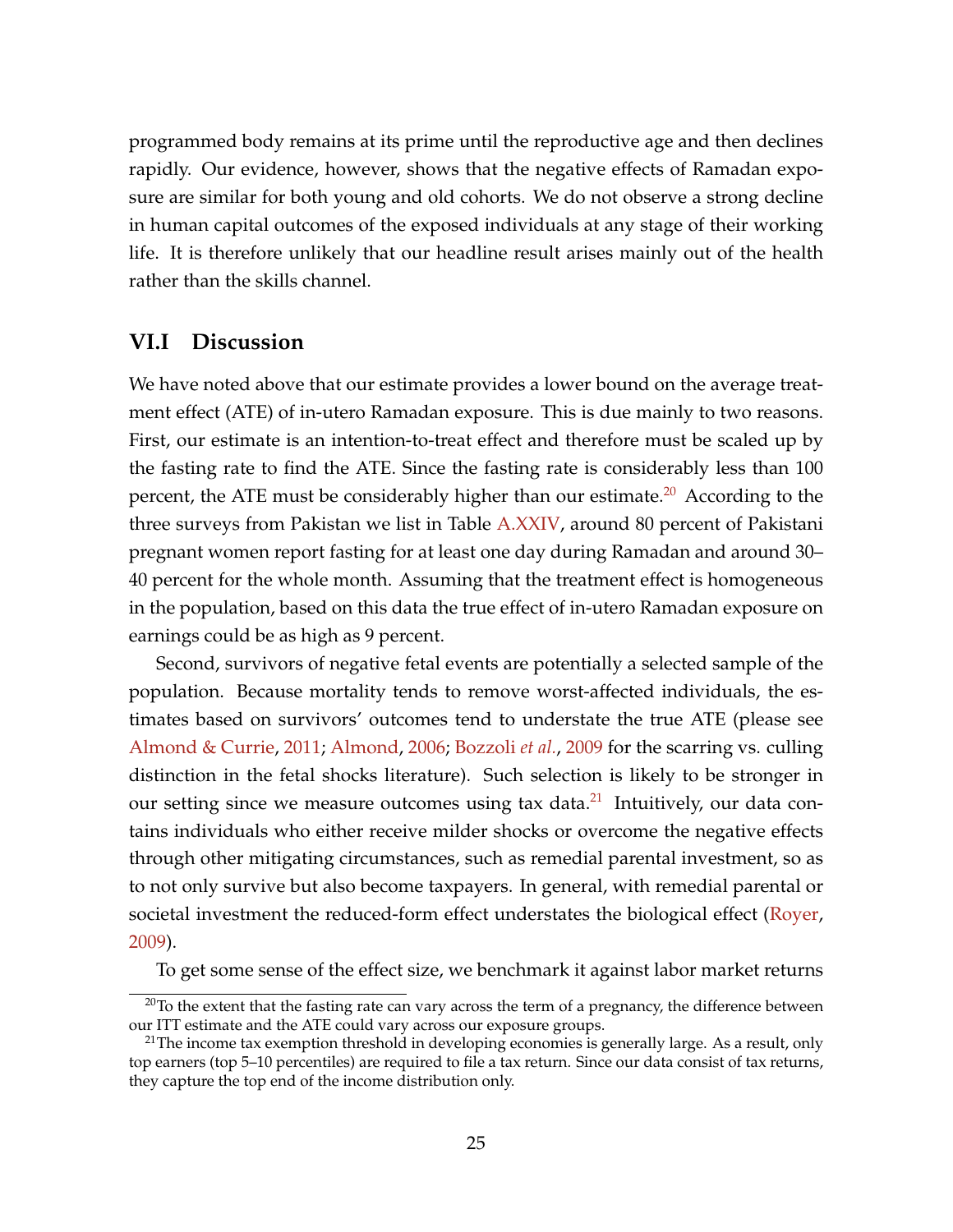to education. The literature on returns to education estimates that one additional year of education raises labor income in later life by around 10 percent, with estimates typically ranging between 6 and 15 percent (e.g., Oreopoulos, 2006). Given the above discussion, the ATE of in-utero exposure to Ramadan is potentially equivalent to having between one-half and one year less of education.

What is the size of the macro output loss implied by the micro estimates we report? Table IV shows that Individuals born in 9 out of 12 months of a year have lower earnings because of their in-utero Ramadan exposure. Assuming that labor earnings comprise two-thirds of the GDP of the country, our estimates imply an output loss of at least \$2.3 billion in Pakistan each year.<sup>22</sup> In 2020, Muslim population in the world was around 1.91 billion.<sup>23</sup> Extrapolating the Pakistani estimates to the global population translates into an annual loss of roughly \$13.8 billion. This represents a lower bound on the output loss given that our estimate is a lower bound on the average treatment effect. Ramadan fasting by pregnant Muslim women, as we note above, is not obligatory: all major religious schools of Islam allow delaying the fast to a time after pregnancy. High rates of fasting during pregnancy thus largely reflect misperceptions about religious injunctions and harmful effects of fasting. In principle, therefore, large Pareto gains can be made by reducing these misperceptions through targeted awareness programs. It bears emphasizing, however, that challenging people's cherished beliefs—involving their notions of morality, religion, and identity—is likely to evoke strong emotional responses (Bénabou & Tirole, 2016). To the extent misperceptions about Ramadan fasting are *protected* beliefs, people may be averse to acquiring new information and may not update their priors even when they acquire new information to a degree a rational learner would.

# **VII Conclusions**

We use Ramadan fasting as a natural experiment to estimate the long-run effects of inutero health and nutrition shocks on labor market outcomes. We show that exposed

 $22$ This back-of-the-envelope number is based on the following calculation. Using estimates from Table IV, we assume that on average in-utero Ramadan exposure lowers the earnings of exposed individuals by 1.5 percent (a conservative estimate of the average effect of Ramadan exposure in any of the pregnancy trimesters from Table IV). Pakistan has a GDP of roughly US\$300 billion. We arrive at the \$2.3 billion figure by multiplying \$300 billion with 0.67 (labor's share of the GDP) and 0.75 (individuals born in 9 out of 12 months are affected) and 0.015 (the effect size).

<sup>&</sup>lt;sup>23</sup>See Religious Composition by Country, 2010–2050 by Pew Research Center. We accessed this data on 30th April 2021 from https://tinyurl.com/rz3ucvds.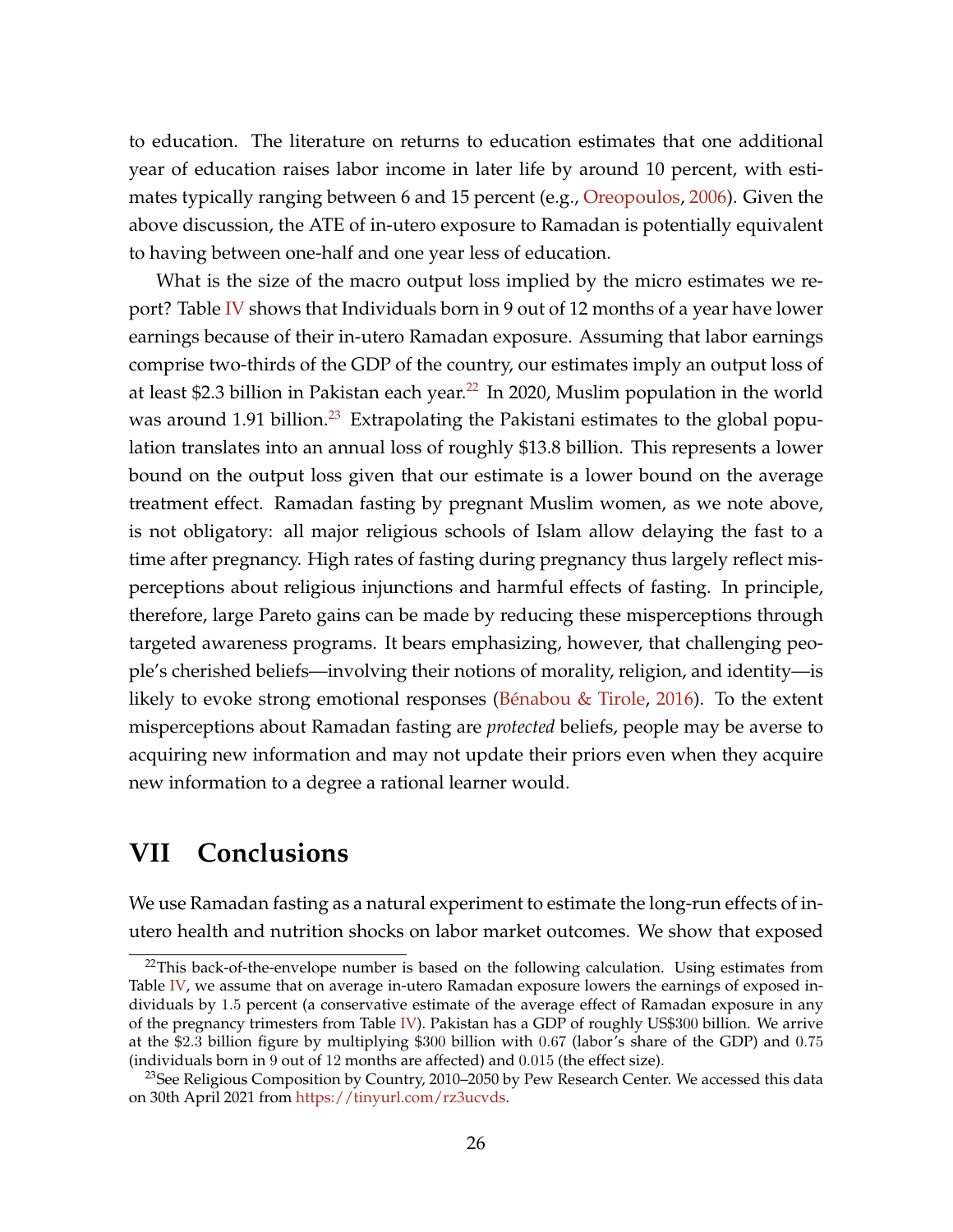individuals on average earn significantly less than the unexposed in their adult life. The size of the effect varies with the gestation month of exposure, with individuals exposed in the middle period of pregnancy earning around 2–3 percent less than the unexposed. Exploring the mechanisms underlying the earnings effect, we find that exposed individuals make dominated occupational choices. They are less likely to be employees, less likely to be in high-skilled professions, and more likely to be in low-skilled sectors. For our population, employees are systematically more educated and earn substantially more than the self-employed. Under-representation of exposed individuals in the better-paying occupations as well as among the topearners of the country suggests they are born with lower capacities to produce cognitive and noncognitive skills. They accordingly attain less education, make dominated occupational choices, and earn significantly less than the unexposed. Finally, we rule out that our results are driven by selective timing of conception. Observed parental characteristics do not change significantly with the Hijra timing of conception. Nor does the birth rate across various months of the lunar year that Ramadan follows. Together, this rules out that a selective group of parents time pregnancies to avoid or limit in-utero Ramadan exposure of their children.

Ramadan fasting is a relatively mild shock, but it affects nearly 1.35 billion people globally. Our back-of-the-envelope calculation shows it causes a yearly output loss of around \$2.3 billion in Pakistan and \$13.8 billion globally. This suggests that large Pareto gains can be made by making families aware that (1) Ramadan fasting is not obligatory upon pregnant women so that they can postpone it to a later period without violating any religious injunctions, and (2) Ramadan fasting by pregnant mothers can have long-run negative effects on human capital and labor market outcomes of children. Survey evidence shows that a vast majority of women are not aware of these two facts and thus eliminating these misperceptions through targeted interventions could be a cost-effective way to improve outcomes. It is, however, not clear if such misperceptions are a type of *protected* beliefs and hence less amenable to informational interventions. Future work may look at the nature of these misperceptions as well as study other investments that would be most cost effective in terms of improving exposed children's future outcomes.

# **References**

AHN, TAEHYUN. 2010. Attitudes toward risk and self-employment of young workers.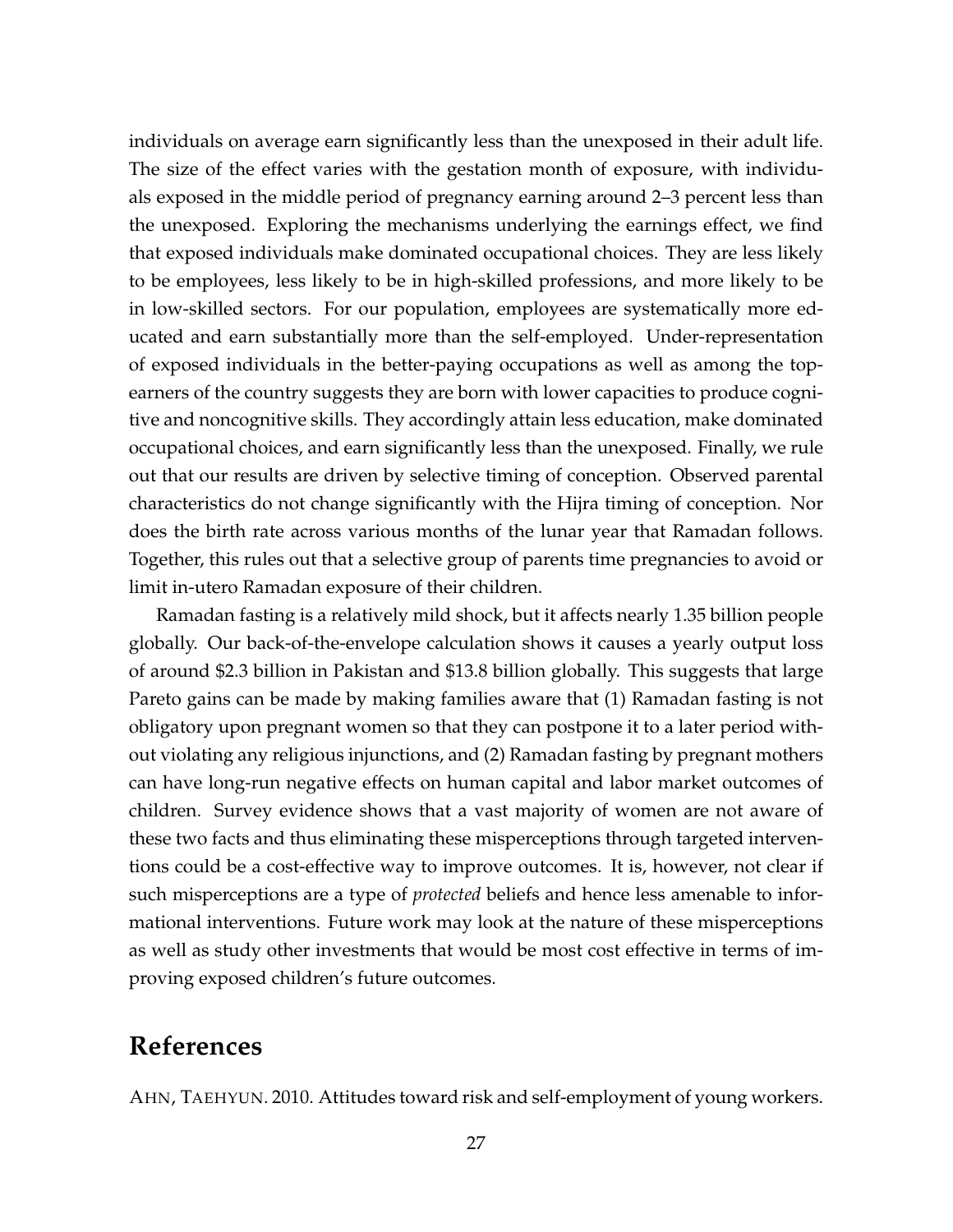*Labour Economics*, **17**(2), 434–442.

- ALMOND, DOUGLAS. 2006. Is the 1918 Influenza Pandemic Over? Long-Term Effects of In Utero Influenza Exposure in the Post-1940 U.S. Population. *Journal of Political Economy*, **114**(4), 672–712.
- ALMOND, DOUGLAS, & CURRIE, JANET. 2011. Killing Me Softly: The Fetal Origins Hypothesis. *Journal of Economic Perspectives*, **25**(3), 153–172.
- ALMOND, DOUGLAS, & MAZUMDER, BHASHKAR. 2011. Health Capital and the Prenatal Environment: The Effect of Ramadan Observance during Pregnancy. *American Economic Journal: Applied Economics*, **3**(4), 56–85.
- ALMOND, DOUGLAS, EDLUND, LENA, & PALME, MÅRTEN. 2009. Chernobyl's subclinical legacy: prenatal exposure to radioactive fallout and school outcomes in Sweden. *The Quarterly journal of economics*, **124**(4), 1729–1772.
- ALMOND, DOUGLAS, MAZUMDER, BHASHKAR, & VAN EWIJK, REYN. 2014. In Utero Ramadan Exposure and Children's Academic Performance. *The Economic Journal*, **125**(589), 1501–1533.
- ALMOND, DOUGLAS, CURRIE, JANET, & DUQUE, VALENTINA. 2018. Childhood Circumstances and Adult Outcomes: Act II. *Journal of Economic Literature*, **56**(4), 1360– 1446.
- ARAB, M. 2003. Ketonuria and Serum Glucose of Fasting Pregnant Women at the End of a Day in Ramadan. *The Journal of Physiology*.
- ARAB, MALIHE, & NASROLLAHI, SHAHLA. 2001. Interrelation of Ramadan fasting and birth weight. *Med J Islamic Academy Sci*, **14**(3), 91–5.
- BÉNABOU, ROLAND, & TIROLE, JEAN. 2016. Mindful Economics: The Production, Consumption, and Value of Beliefs. *Journal of Economic Perspectives*, **30**(3), 141–164.
- BLACK, S. E., DEVEREUX, P. J., & SALVANES, K. G. 2007. From the Cradle to the Labor Market? The Effect of Birth Weight on Adult Outcomes. *The Quarterly Journal of Economics*, **122**(1), 409–439.
- BOZZOLI, CARLOS, DEATON, ANGUS, & QUINTANA-DOMEQUE, CLIMENT. 2009. Adult Height and Childhood Disease. *Demography*, **46**(4), 647–669.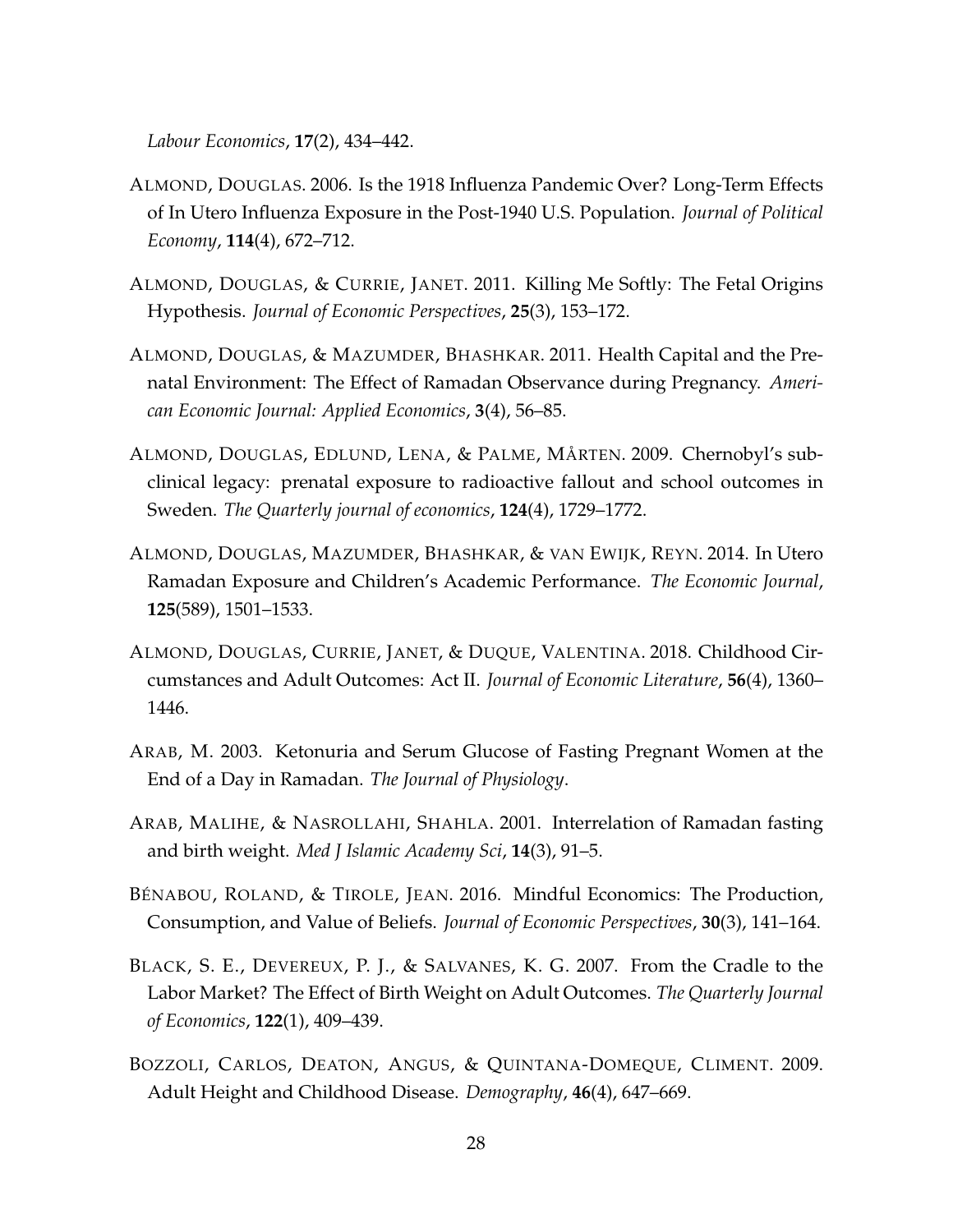- CRAMER, J. S., & LUMEY, L. H. 2010. Maternal Preconception Diet and the Sex Ratio. *Human Biology*, **82**(1), 103–107.
- CRAWFORD, CLAIRE, DEARDEN, LORRAINE, & MEGHIR, COSTAS. 2007. When you are born matters: The impact of date of birth on child cognitive outcomes in England.
- CUNHA, FLAVIO, & HECKMAN, JAMES. 2007. The Technology of Skill Formation. *American Economic Review*, **97**(2), 31–47.
- CURRIE, JANET, & HYSON, ROSEMARY. 1999. Is the Impact of Health Shocks Cushioned by Socioeconomic Status? The Case of Low Birthweight. *American Economic Review*, **89**(2), 245–250.
- DEN BERGH, BEA R.H. VAN, MENNES, MAARTEN, OOSTERLAAN, JAAP, STEVENS, VEERLE, STIERS, PETER, MARCOEN, ALFONS, & LAGAE, LIEVEN. 2005. High antenatal maternal anxiety is related to impulsivity during performance on cognitive tasks in 14- and 15-year-olds. *Neuroscience & Biobehavioral Reviews*, **29**(2), 259–269.
- DIKENSOY, EBRU, BALAT, OZCAN, CEBESOY, BAHAR, OZKUR, AYHAN, CICEK, HULYA, & CAN, GUNAY. 2008. The effect of Ramadan fasting on maternal serum lipids, cortisol levels and fetal development. *Archives of Gynecology and Obstetrics*, **279**(2), 119–123.
- DOBBING, J., & SANDS, J. 1973. Quantitative growth and development of human brain. *Archives of Disease in Childhood*, **48**(10), 757–767.
- DOBLHAMMER, GABRIELE, & VAUPEL, JAMES W. 2001. Lifespan depends on month of birth. *Proceedings of the National Academy of Sciences*, **98**(5), 2934–2939.
- ESPOSITO, JOHN L. 2004. *The oxford dictionary of Islam*. Oxford University Press.
- FIGLIO, DAVID, GURYAN, JONATHAN, KARBOWNIK, KRZYSZTOF, & ROTH, JEFFREY. 2014. The Effects of Poor Neonatal Health on Children's Cognitive Development. *American Economic Review*, **104**(12), 3921–3955.
- GLOVER, VIVETTE, O'CONNOR, T.G., & O'DONNELL, KIERAN. 2010. Prenatal stress and the programming of the HPA axis. *Neuroscience & Biobehavioral Reviews*, **35**(1), 17–22.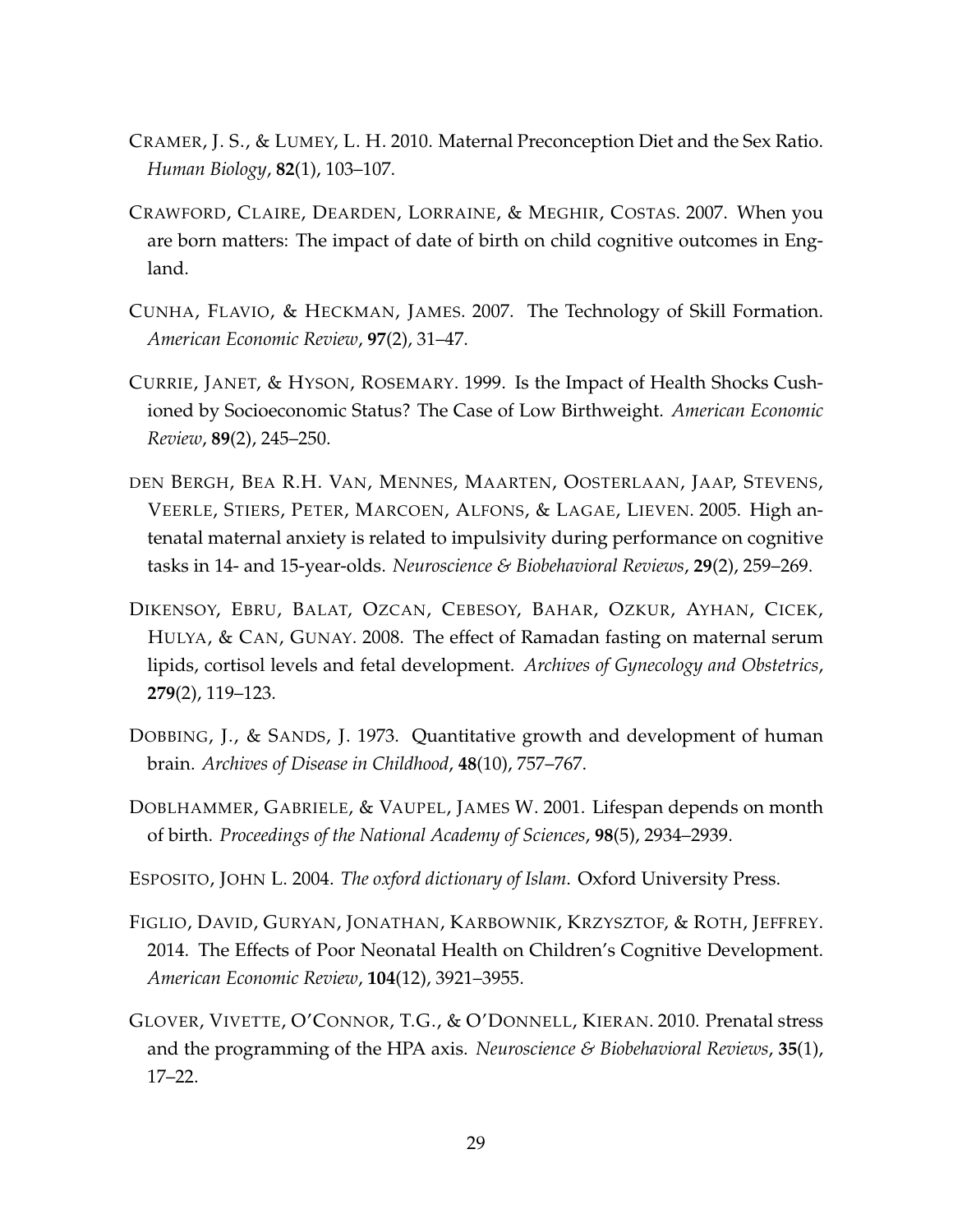- GLUCKMAN, PETER, & HANSON, MARK. 2004. *The Fetal Matrix: Evolution, Development and Disease*. Cambridge University Press.
- GREVE, JANE, SCHULTZ-NIELSEN, MARIE LOUISE, & TEKIN, ERDAL. 2017. Fetal malnutrition and academic success: Evidence from Muslim immigrants in Denmark. *Economics of Education Review*, **60**(oct), 20–35.
- HECKMAN, JAMES J. 2007. The economics, technology, and neuroscience of human capability formation. *Proceedings of the National Academy of Sciences*, **104**(33), 13250– 13255.
- HERRMANN, TRACY S., SIEGA-RIZ, ANNA MARIA, HOBEL, CALVIN J., AURORA, CHANDRA, & DUNKEL-SCHETTER, CHRISTINE. 2001. Prolonged periods without food intake during pregnancy increase risk for elevated maternal corticotropinreleasing hormone concentrations. *American Journal of Obstetrics and Gynecology*, **185**(2), 403–412.
- HUNTER, E. S., & SADLER, T. W. 1987. D-(-)-beta-hydroxybutyrate-induced effects on mouse embryos in vitro. *Teratology*, **36**(2), 259–264.
- JOOSOPH, J, ABU, J, YU, SL, *et al.* 2004. A survey of fasting during pregnancy. *Singapore Med J*, **45**(12), 583–586.
- JUKIC, A.M., BAIRD, D.D., WEINBERG, C.R., MCCONNAUGHEY, D.R., & WILCOX, A.J. 2013. Length of human pregnancy and contributors to its natural variation. *Human Reproduction*, **28**(10), 2848–2855.
- KAPOOR, AMITA, DUNN, ELIZABETH, KOSTAKI, ALICE, ANDREWS, MARCUS H., & MATTHEWS, STEPHEN G. 2006. Fetal programming of hypothalamo-pituitaryadrenal function: prenatal stress and glucocorticoids. *The Journal of Physiology*, **572**(1), 31–44.
- KELLY, ELAINE. 2011. The Scourge of Asian Flu: In utero Exposure to Pandemic Influenza and the Development of a Cohort of British Children. *The Journal of Human Resources*, **46**(4), 669–694.
- LARSON, M. A., KIMURA, K., KUBISCH, H. M., & ROBERTS, R. M. 2001. Sexual dimorphism among bovine embryos in their ability to make the transition to expanded blastocyst and in the expression of the signaling molecule IFN- . *Proceedings of the National Academy of Sciences*, **98**(17), 9677–9682.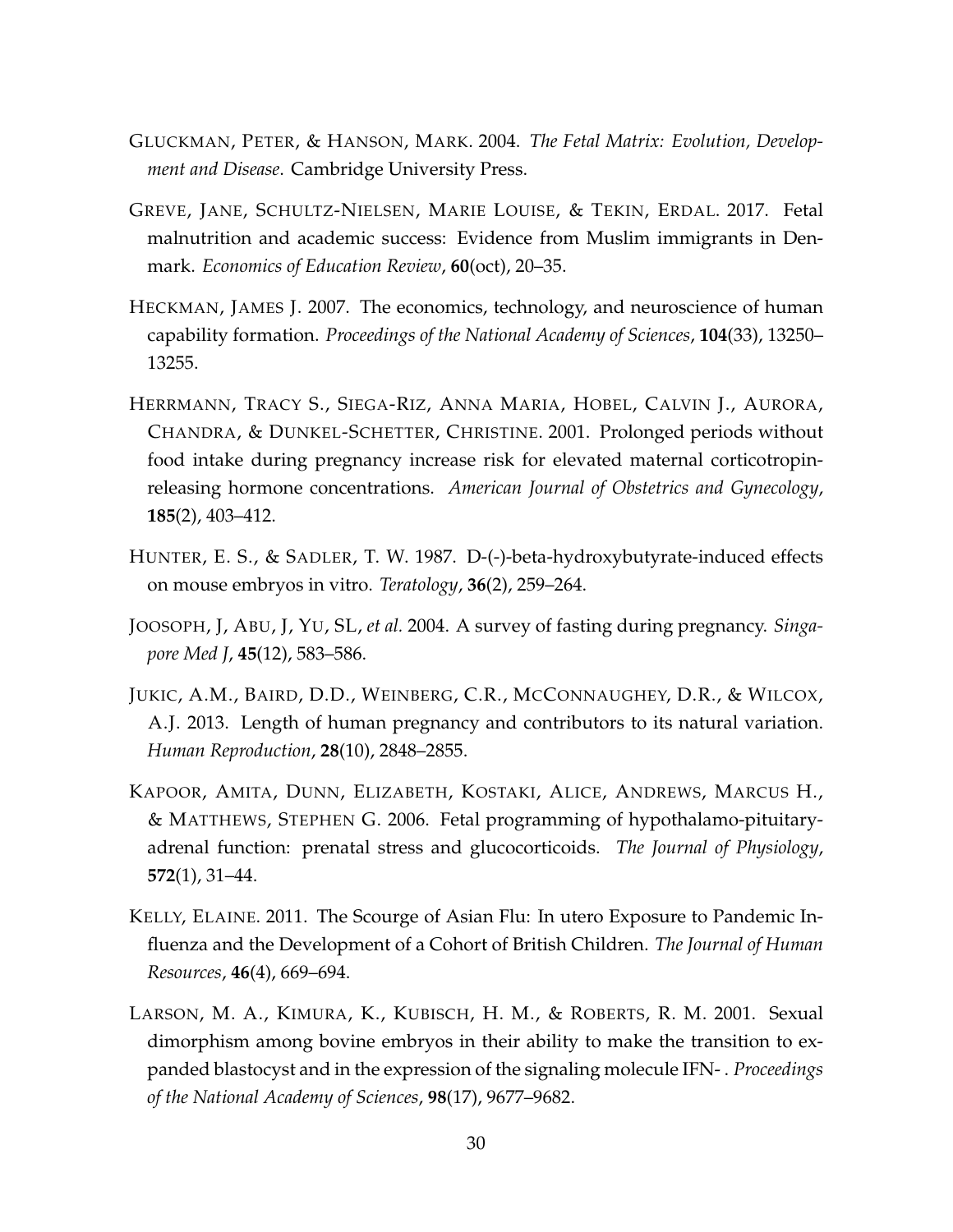- MAJID, MUHAMMAD FARHAN. 2015. The persistent effects of in utero nutrition shocks over the life cycle: Evidence from Ramadan fasting. *Journal of Development Economics*, **117**(nov), 48–57.
- MAKKI, ABDULWAHAB M. 2002. Impact of Ramadan fasting on birth weight in 4 hospitals in Sana'a city, Yemen. *Saudi medical journal*, **23**(11), 1419–1420.
- MALHOTRA, ASHOK, SCOTT, P. H., SCOTT, J., GEE, H., & WHARTON, B. A. 1989. Metabolic changes in Asian Muslim pregnant mothers observing the Ramadan fast in Britain. *British Journal of Nutrition*, **61**(3), 663–672.
- MATHEWS, FIONA, JOHNSON, PAUL J, & NEIL, ANDREW. 2008. You are what your mother eats: evidence for maternal preconception diet influencing foetal sex in humans. *Proceedings of the Royal Society B: Biological Sciences*, **275**(1643), 1661–1668.
- MEIS, PAUL J., ROSE, JAMES C., & SWAIN, MELISSA. 1984. Pregnancy Alters Diurnal Variation of Plasma Glucose Concentration. *Chronobiology International*, **1**(2), 145– 149.
- METZGER, BOYDE, VILEISIS, RITAA, RAVNIKAR, VERONICA, & FREINKEL, NOR-BERT. 1982. "ACCELERATED STARVATION" AND THE SKIPPED BREAKFAST IN LATE NORMAL PREGNANCY. *The Lancet*, **319**(8272), 588–592.
- MUBEEN, SYED M, MANSOOR, SALMAN, HUSSAIN, ASAD, & QADIR, SHAYAN. 2012. Perceptions and practices of fasting in Ramadan during pregnancy in Pakistan. *Iranian Journal of Nursing and Midwifery Research*, **17**(7), 467.
- NYAGU, ANGELINA, LOGANOVSKY, KONSTANTIN, LOGANOVSKAJA, TATIANA, RE-PIN, VIKTOR, & NECHAEV, STANISLAV. 2002. Intelligence and Brain Damage in Children Acutely Irradiated in Utero As a Result of the Chernobyl Accident. *Recent Research Activities about the Chernobyl NPP Accident in Belarus, Ukraine and Russia / Ed. by T. Imanaka.*, **KURRI-KR-79**(01), 202–230.
- OREOPOULOS, PHILIP. 2006. Estimating Average and Local Average Treatment Effects of Education when Compulsory Schooling Laws Really Matter. *American Economic Review*, **96**(1), 152–175.
- OTAKE, M., & SCHULL, W. J. 1998. Review: Radiation-related brain damage and growth retardation among the prenatally exposed atomic bomb survivors. *International Journal of Radiation Biology*, **74**(2), 159–171.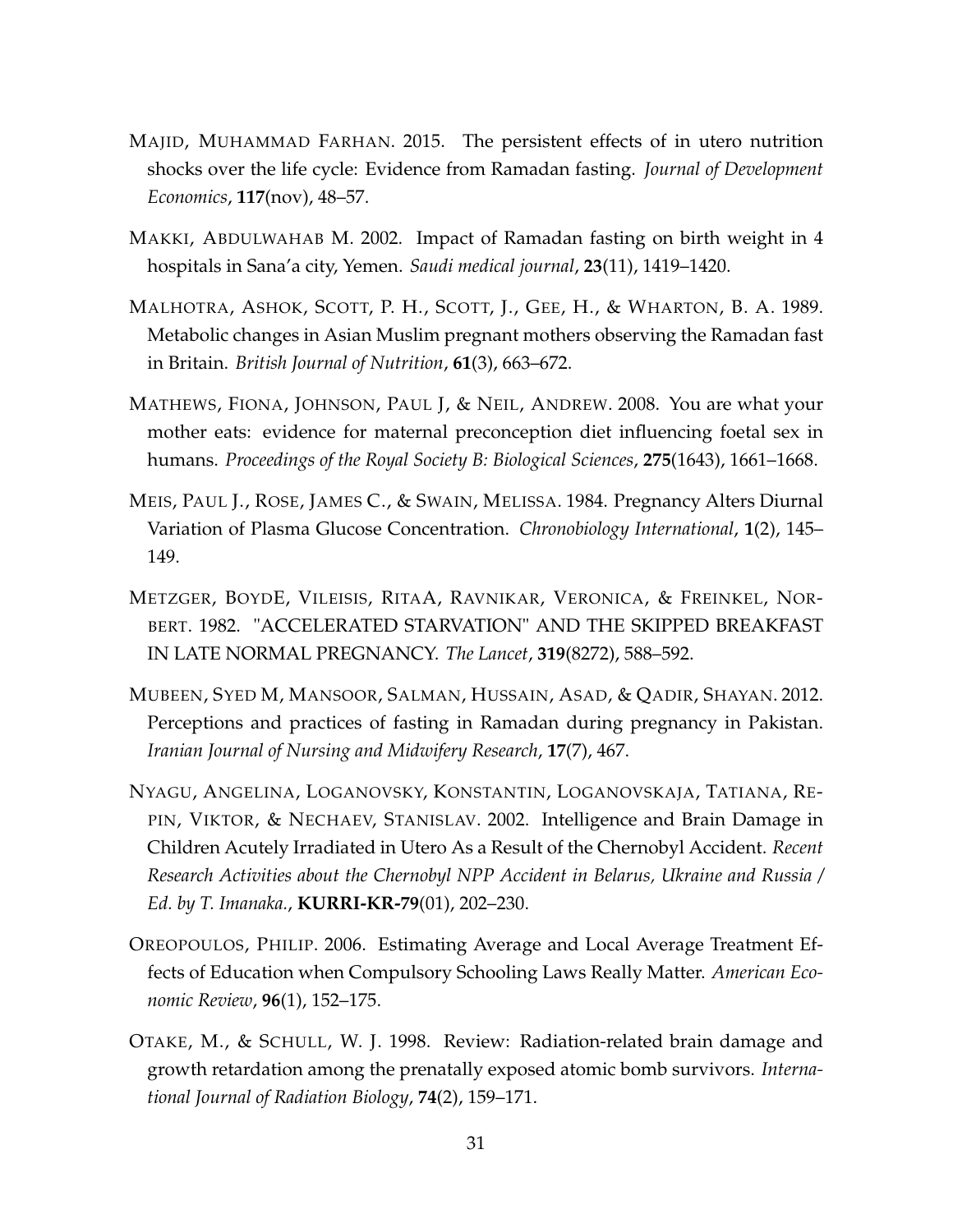- PAUL, ANNIE MURPHY. 2010. *Origins: How the first nine months shape the rest of your life*. Hay House UK.
- PERSSON, PETRA, & ROSSIN-SLATER, MAYA. 2018. Family Ruptures, Stress, and the Mental Health of the Next Generation. *American Economic Review*, **108**(4-5), 1214– 1252.
- RIZZO, THOMAS, METZGER, BOYD E., BURNS, WILLIAM J., & BURNS, KAYREEN. 1991. Correlations between Antepartum Maternal Metabolism and Intelligence of Offspring. *New England Journal of Medicine*, **325**(13), 911–916.
- ROYER, HEATHER. 2009. Separated at Girth: US Twin Estimates of the Effects of Birth Weight. *American Economic Journal: Applied Economics*, **1**(1), 49–85.
- SAUGSTAD, LETTEN F. 1998. Cerebral lateralisation and rate of maturation. *International Journal of Psychophysiology*, **28**(1), 37–62.
- VAN EWIJK, REYN. 2011. Long-term health effects on the next generation of Ramadan fasting during pregnancy. *Journal of Health Economics*, **30**(6), 1246–1260.
- WEINSTOCK, MARTA. 2008. The long-term behavioural consequences of prenatal stress. *Neuroscience & Biobehavioral Reviews*, **32**(6), 1073–1086.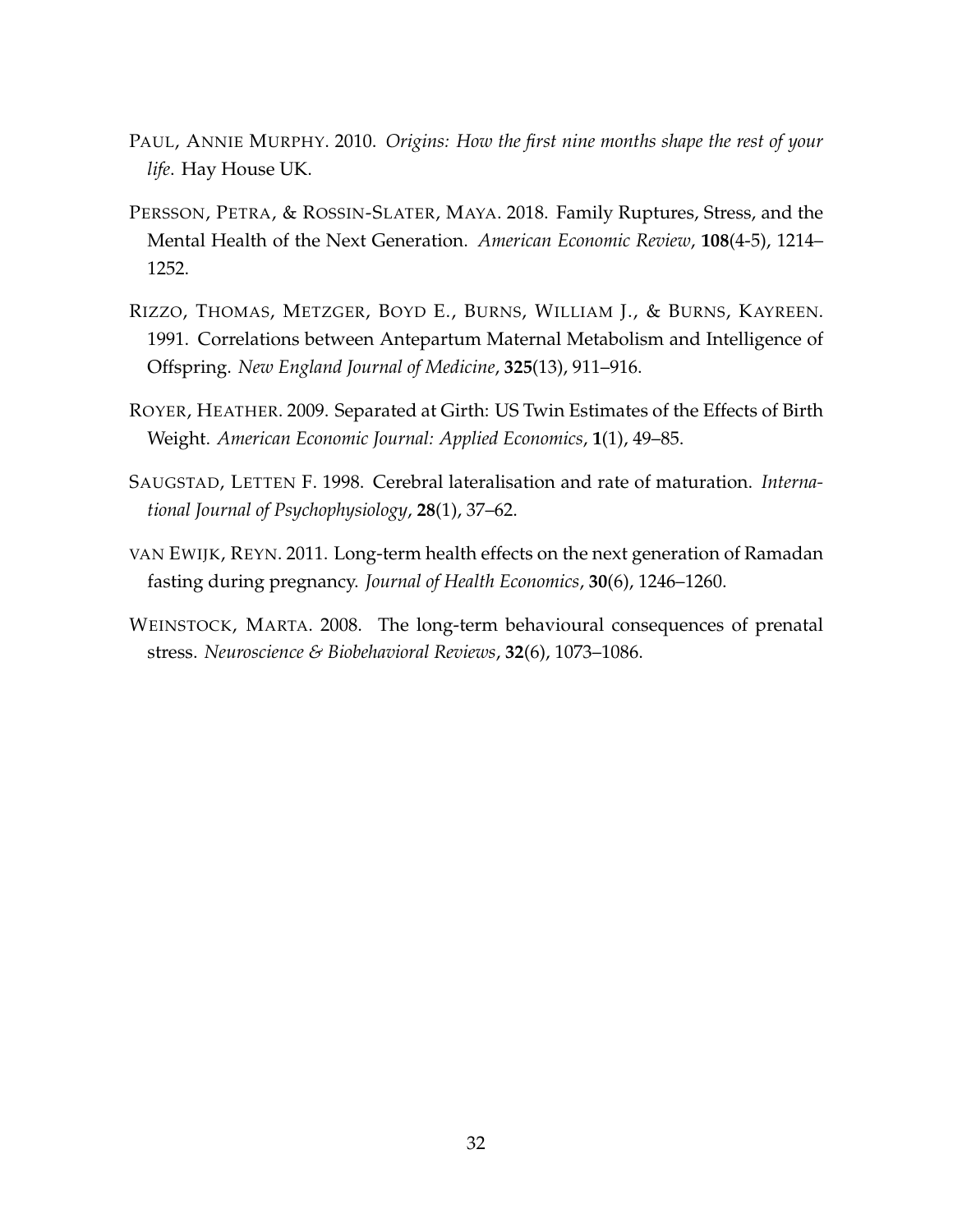

FIGURE I: **PREDICTIVE ADAPTIVE RESPONSES**

**Notes**: Predictive Adaptive Responses are the processes through which environmental changes in the early developmental phase lead to long-term irreversible changes in the physiology and physical phenotype of the developing embryo/fetus (Gluckman & Hanson, 2004). The figure shows how this process works. Upon receipt of an environmental cue, the body initiates short-term adaptive responses for immediate survival. In case the cue persists, the embryo/fetus uses it to predict the long-term environment it would be delivered into. Based on this prediction, it makes strategic adaptive choices that offer survival advantage until the reproductive age in the predicted environment. Such adaptations are good if the predicted environment matches the actual postnatal environment and maladaptations if it does not.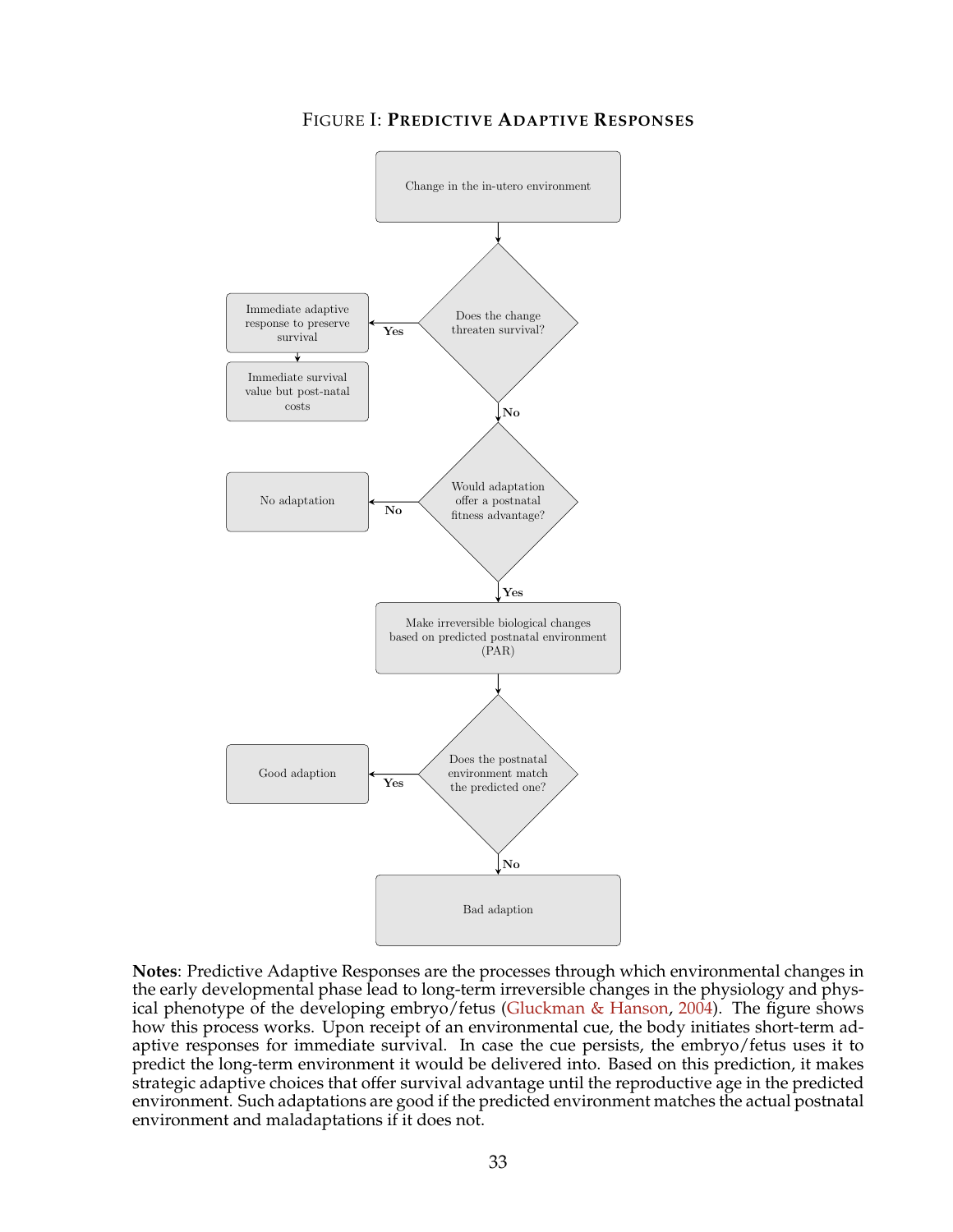



**A: 1975**

**Notes**: The figure illustrates how we define our Ramadan exposure measures. The top panel shows the cohort born between 7th September 1975 and 26th August 1976. The left y-axis indicates the conception date of these individuals, which is defined as the birth date minus the normal gestation length of 266. The relevant Ramadan for this cohort began on 7th September and ended on the 7th October of 1975. Individuals in Gestation Month 0, indicated along the horizontal axis, were conceived between 1 and 31 days after the beginning of Ramadan. They therefore are partially exposed. In comparison, individuals in groups −2 and −1 are unexposed and in groups 1–8 are fully exposed. Individuals in group 9 were born in Ramadan. They are also partially exposed for between 1 and 29 days in the period just before their birth. The right y-axis indicates the maximum days the individual has been in utero at the beginning of Ramadan. The bottom panel repeats the exercise for the preceding cohort.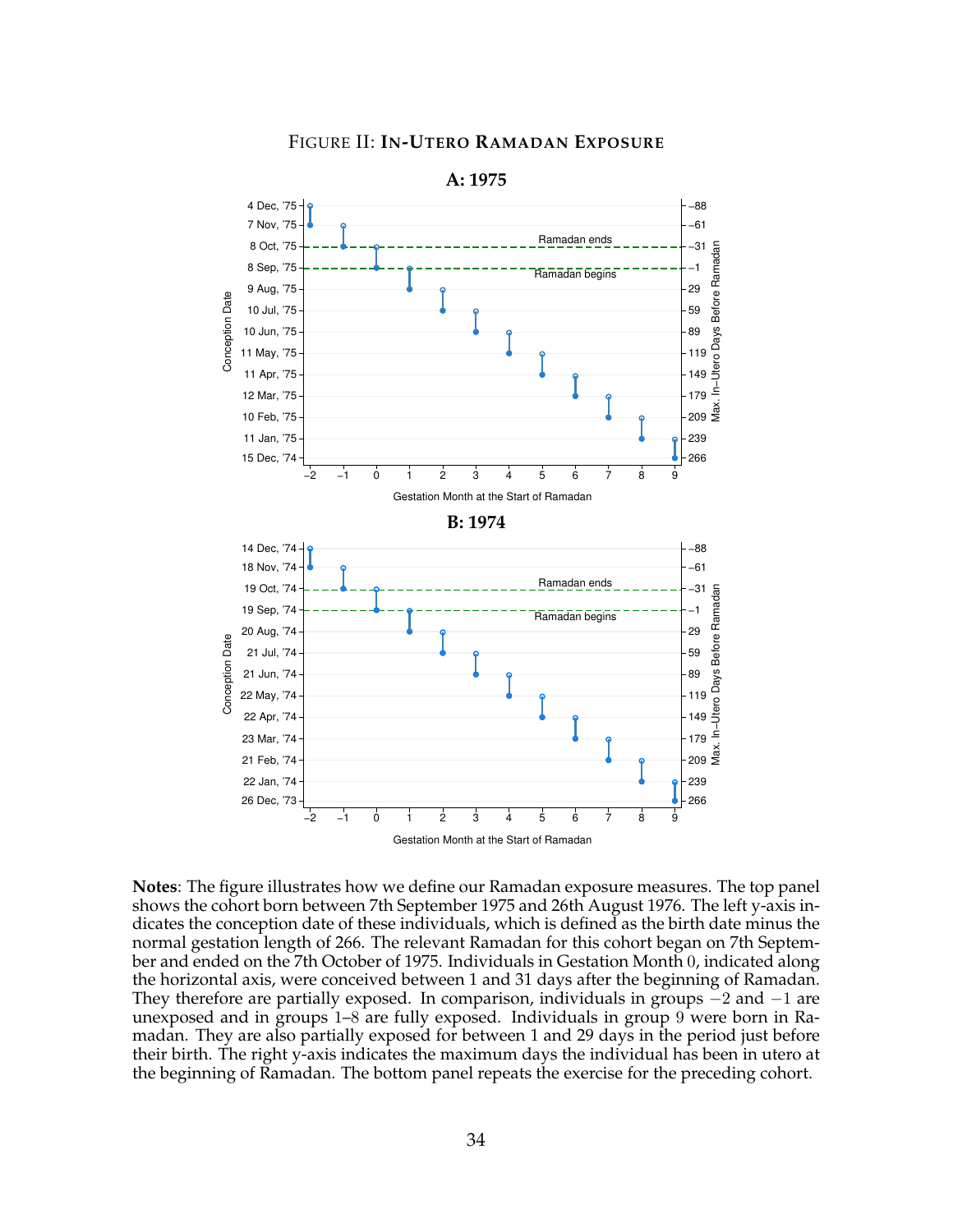

**Notes**: The figure explores seasonality in births over both the Western and Islamic calendar years. We regress a dummy variable indicating the month of birth on a constant using the DHS data. We run one such regression for each month and plot the estimated coefficients and 95% confidence intervals around them from these regressions. The regressions are weighted by sampling weights so that the results are nationally representative. The top panel defines the month of birth as the Gregorian calendar month the person was born in. The bottom panel, on the other hand, defines the month of birth according to the Islamic Hijra calendar. To maintain consistency, we divide people here into the same twelve month groups we used in Figure II. Persons in the month 0 for example are persons conceived in the month Ramadan began in. The sample here includes all three waves of the DHS that occurred in 1990, 2006, and 2012.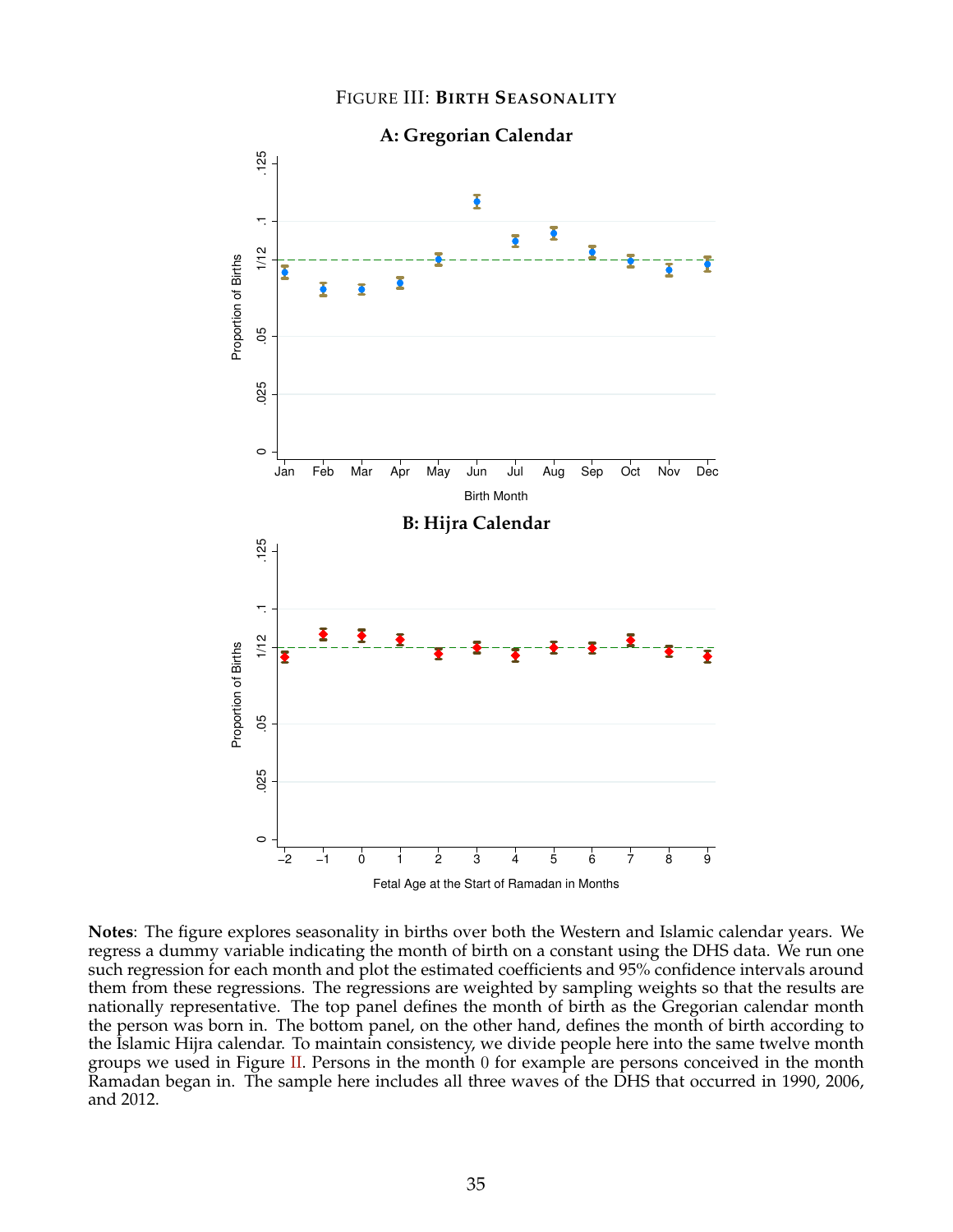

**Notes**: The figure examines parental sorting by the Hijra month of conception of children. We estimate equation (1) using the DHS data and plot the coefficients  $\hat{\beta}_{\mu}$ 's along with the 95% confidence interval around them. The outcome variable in each of these regressions is indicated in the heading of each column. We weight the regressions by sampling weights so that the results are nationally representative. All specifications include the month, district, and year of birth fixed effects. For details of the variables used here see Appendix A.1. The sample here includes all three waves of the DHS that occurred in 1990, 2006, and 2012. Please see Figure  $\overline{I}$  on how we define the gestation month of exposure. Certainly unexposed individuals, i.e., those who were conceived two months after Ramadan (month −2), are the omitted category.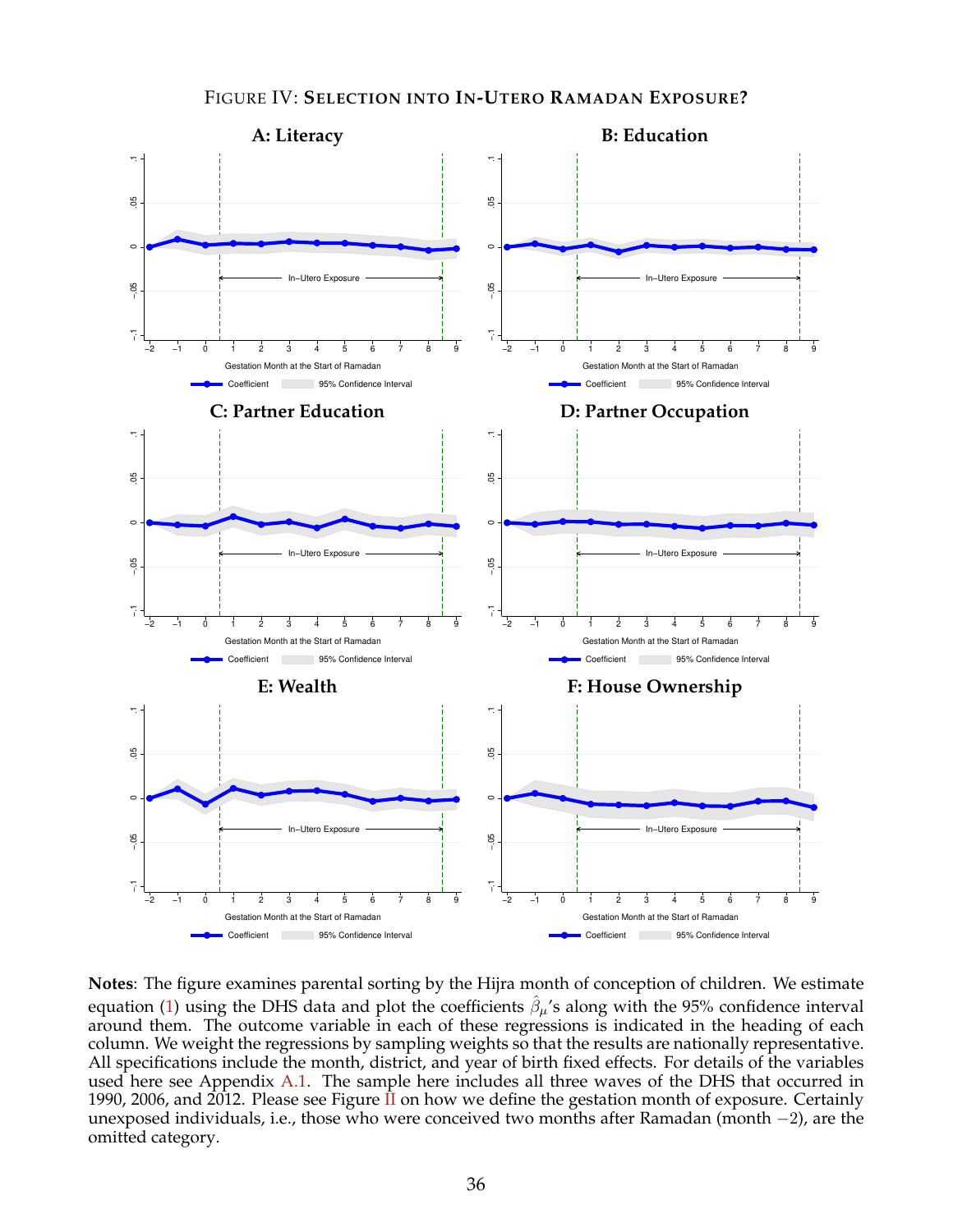

**Notes**: The figure shows the raw relationship between earnings and Ramadan exposure. We divide individuals into 52 groups depending upon the gestation week in which they experience Ramadan. Individuals in week 0 are conceived in the same week Ramadan began in. For example, in 1975 Ramadan began on the 8th of September. Individuals conceived between 8–14 September are included in group 0. We find the conception date by subtracting the normal gestation length of 266 days from the exact date of birth. Individuals in weeks [1, 36] are exposed, in weeks [−3, 0] and [37, 40]are partially exposed, and other are not exposed. Panel A shows average earning of individuals in each group and Panel B the other three moments of the distribution. Earnings here represent the taxable income reported by the individual in their tax return filed in the period 2007–2009.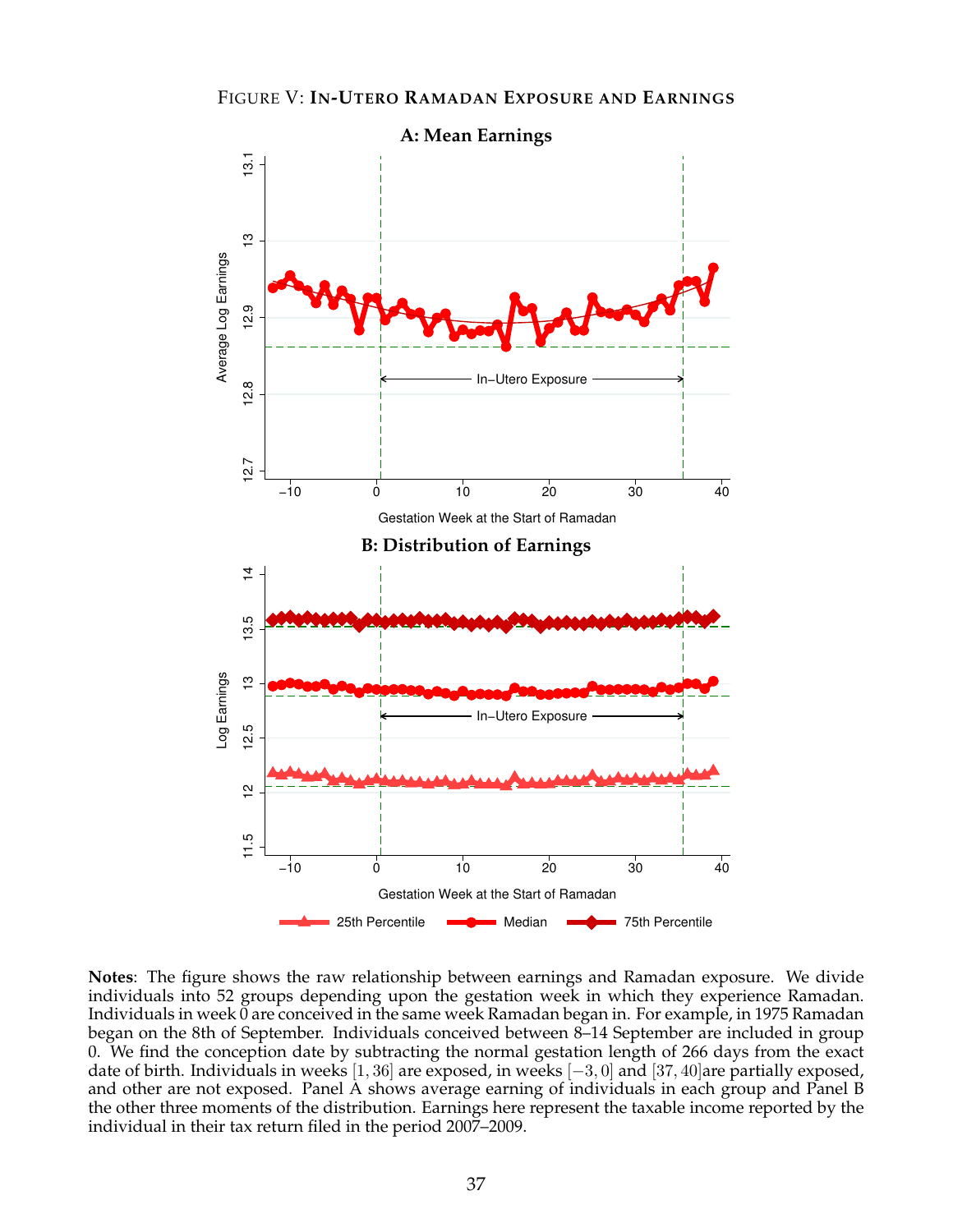

**Notes**: The figure explores the relationship between earnings and Ramadan exposure. We divide individuals into 12 groups depending upon the gestation month in which they experience Ramadan. Individuals in month 0 are conceived in the same month Ramadan began in. For example, in 1975 Ramadan began on the 8th of September. Individuals conceived between 8th September and 7th October are included in group 0. We find the conception date by subtracting the normal gestation length of 266 days from the exact date of birth. Individuals in months [1, 8] are exposed, in month 0 and 9 are partially exposed, and other are not exposed. We estimate a version of equation (1) and plot the coefficients  $\hat{\beta}_{\mu}$ 's along with the 95% confidence interval around them. We progressively introduce our three main sets of control: month of birth fixed effects in Panel B; district of birth fixed effects in Panel C; and year of birth fixed effects in Panel D. The sample includes all tax returns filed in 2007–2009. The horizontal dashed line indicates the minimum  $\hat{\beta}_{\mu}$  from the regression, showing the gestation month of exposure for which we estimate the strongest negative effect.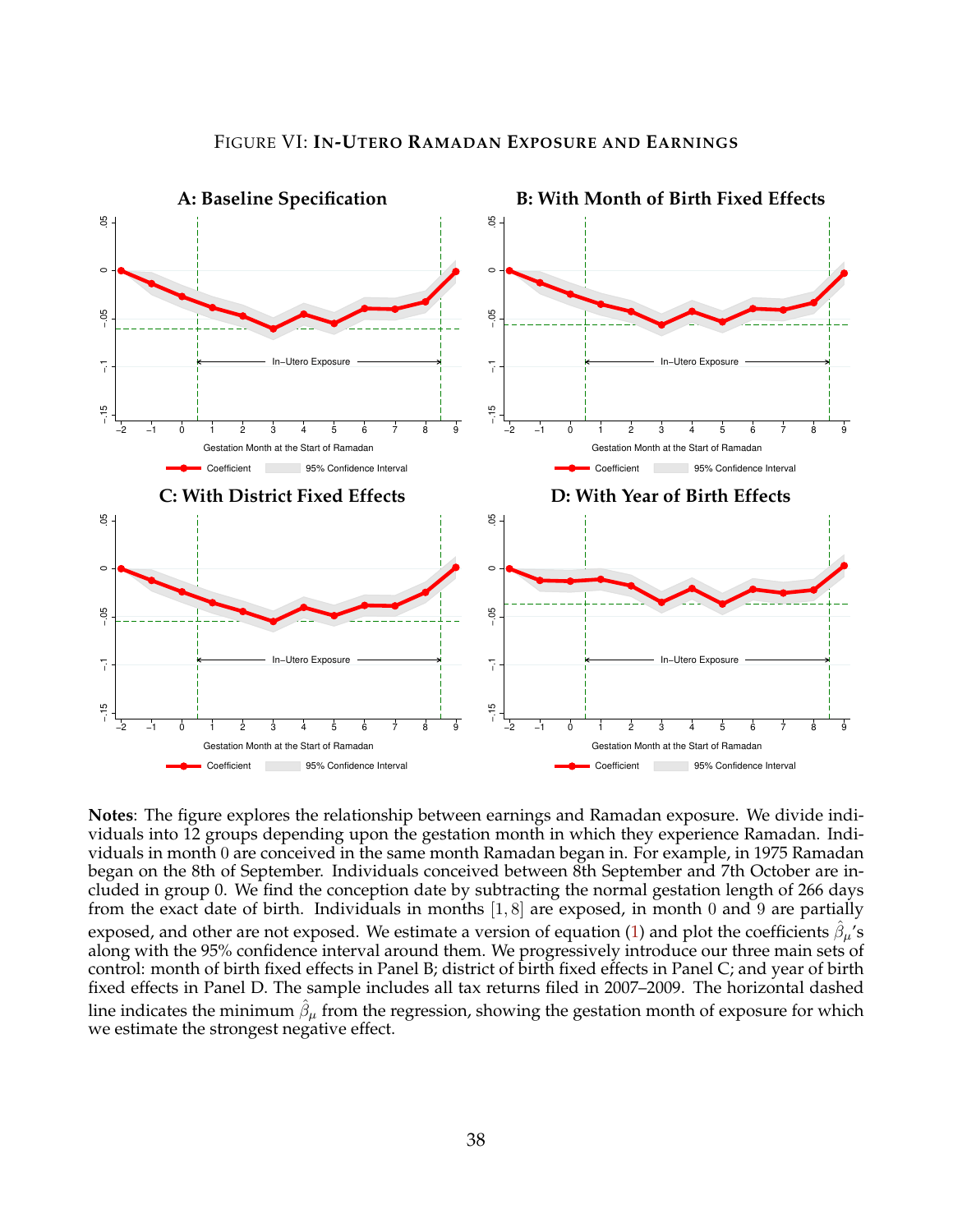

#### FIGURE VII: **IN-UTERO RAMADAN EXPOSURE AND EARNINGS BY TREATMENT INTENSITY**

**Notes**: The figure investigates if the effect size varies with the intensity of exposure. We divide our sample into two groups. The first group, which we call the high exposure intensity group, comprises individuals whose given name is Muhammad. We treat the name as a proxy for the religiousness of the family, arguing that mothers of these individuals are more likely to have fasted during pregnancy. The second group comprises all other individuals. We estimate equation (1) separately for the two groups and plot the coefficients  $\hat{\beta}_{\mu}$ 's along with the 90% confidence interval around them from these regressions. We progressively introduce our three main sets of control: month of birth fixed effects in Panel B; district of birth fixed effects in Panel C; and year of birth fixed effects in Panel D. We treat all English variants of the Urdu name Muhammad—Mohammad, Muhammed, and Mohammed—as the same.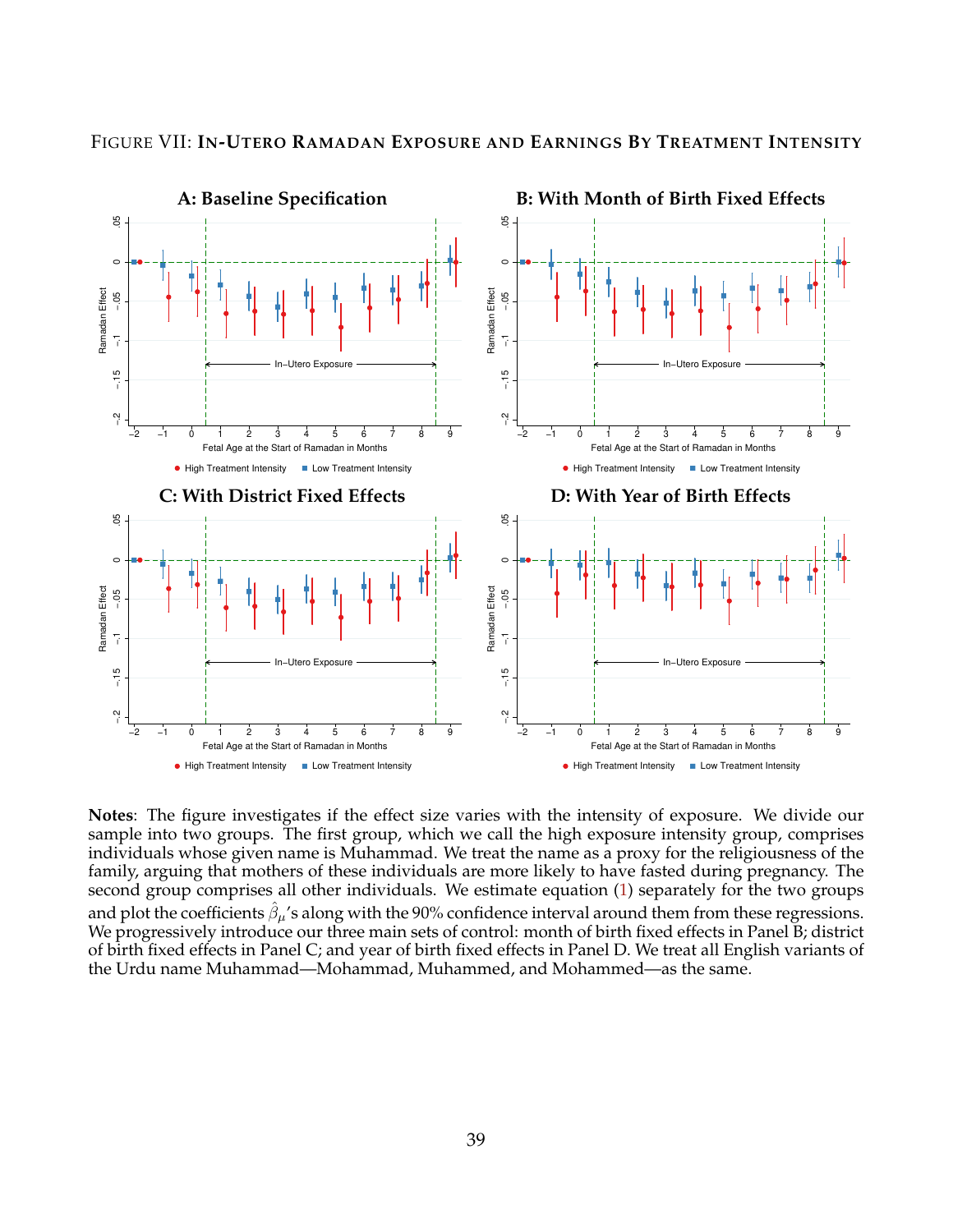| In-Utero Ramadan                                    |          | Literacy |                          | Education |                          | Partner Education |                          | <b>Partner Occupation</b> |          | Wealth   |
|-----------------------------------------------------|----------|----------|--------------------------|-----------|--------------------------|-------------------|--------------------------|---------------------------|----------|----------|
| Exposure in                                         | (1)      | (2)      | (3)                      | (4)       | (5)                      | (6)               | (7)                      | (8)                       | (9)      | (10)     |
|                                                     |          |          |                          |           |                          |                   |                          |                           |          |          |
| No/Partial Exposure                                 | 0.004    | 0.005    | $-0.001$                 | 0.000     | $-0.001$                 | 0.000             | $-0.005$                 | $-0.004$                  | 0.006    | 0.005    |
|                                                     | (0.007)  | (0.006)  | (0.004)                  | (0.004)   | (0.007)                  | (0.006)           | (0.007)                  | (0.007)                   | (0.006)  | (0.006)  |
| <b>First Trimester</b>                              | $-0.003$ | 0.005    | $-0.007$                 | $-0.002$  | $-0.000$                 | 0.003             | $-0.004$                 | $-0.002$                  | $-0.002$ | 0.005    |
|                                                     | (0.006)  | (0.006)  | (0.004)                  | (0.004)   | (0.006)                  | (0.006)           | (0.007)                  | (0.007)                   | (0.007)  | (0.006)  |
| Second Trimester                                    | $-0.001$ | 0.003    | $-0.003$                 | $-0.000$  | 0.003                    | 0.004             | $-0.006$                 | $-0.006$                  | $-0.004$ | 0.003    |
|                                                     | (0.007)  | (0.006)  | (0.004)                  | (0.004)   | (0.007)                  | (0.006)           | (0.007)                  | (0.007)                   | (0.007)  | (0.006)  |
| Third Trimester                                     | 0.002    | $-0.000$ | $-0.003$                 | $-0.003$  | 0.002                    | 0.002             | $-0.001$                 | $-0.002$                  | $-0.003$ | $-0.001$ |
|                                                     | (0.007)  | (0.006)  | (0.004)                  | (0.004)   | (0.007)                  | (0.007)           | (0.007)                  | (0.007)                   | (0.007)  | (0.006)  |
| Observations                                        | 116,555  | 116,555  | 116,656                  | 116,656   | 116,542                  | 116,542           | 116,656                  | 116,656                   | 89,287   | 89,287   |
| Joint test, coefficients on trimesters 1-3 equal 0: |          |          |                          |           |                          |                   |                          |                           |          |          |
| $p$ -value                                          | 0.752    | 0.718    | 0.394                    | 0.796     | 0.892                    | 0.912             | 0.705                    | 0.805                     | 0.920    | 0.532    |
| Mean Value                                          | 0.232    | 0.232    | 0.096                    | 0.096     | 0.267                    | 0.267             | 0.365                    | 0.365                     | 0.186    | 0.186    |
| <b>Fixed Effects:</b>                               |          |          |                          |           |                          |                   |                          |                           |          |          |
| Month of Birth                                      |          | ✓        |                          |           |                          | ✓                 |                          |                           |          |          |
| District of Birth                                   |          |          | $\overline{\phantom{m}}$ |           | $\overline{\phantom{a}}$ | ✓                 | $\overline{\phantom{m}}$ |                           |          |          |
| Year of Birth                                       |          |          |                          |           |                          | ✓                 |                          |                           |          |          |

TABLE I: **SELECTION INTO IN-UTERO RAMADAN EXPOSURE?**

**Notes***:* The table rules out parental sorting across different Hijra months of conception. We estimate equation (2) using the DHS data. The outcome variable in each of these regressions is indicated in the heading of each column. We weight the regressions by sampling weights so that the results are nationally representative. Even-numbered columns include the month, district, and year of birth as controls. Mean value of the outcome variable is indicated in the row above fixed effects. P-value of the hypothesis that the three trimester dummies are jointly zero is provided in the row before that. For details of the variables used here see Appendix A.1. The sample here includes all three waves of the DHS that occurred in 1990, 2006, and 2012. Individuals exposed to Ramadan in months 1–3 of their pregnancy are included in the First Trimester group, in months 4–6 in the Second Trimester group, and in months 7–9 in the Third Trimester group. Please see Figure II on how we define the gestation month of exposure. Certainly unexposed individuals, i.e., those who were conceived two months after Ramadan (month −2), are the omitted category, and individuals in months −1 and 0 are grouped together as the No/Partial Exposure category. \*\*\*, \*\*, and \* denote significance at the 1%, 5%, and 10% levels.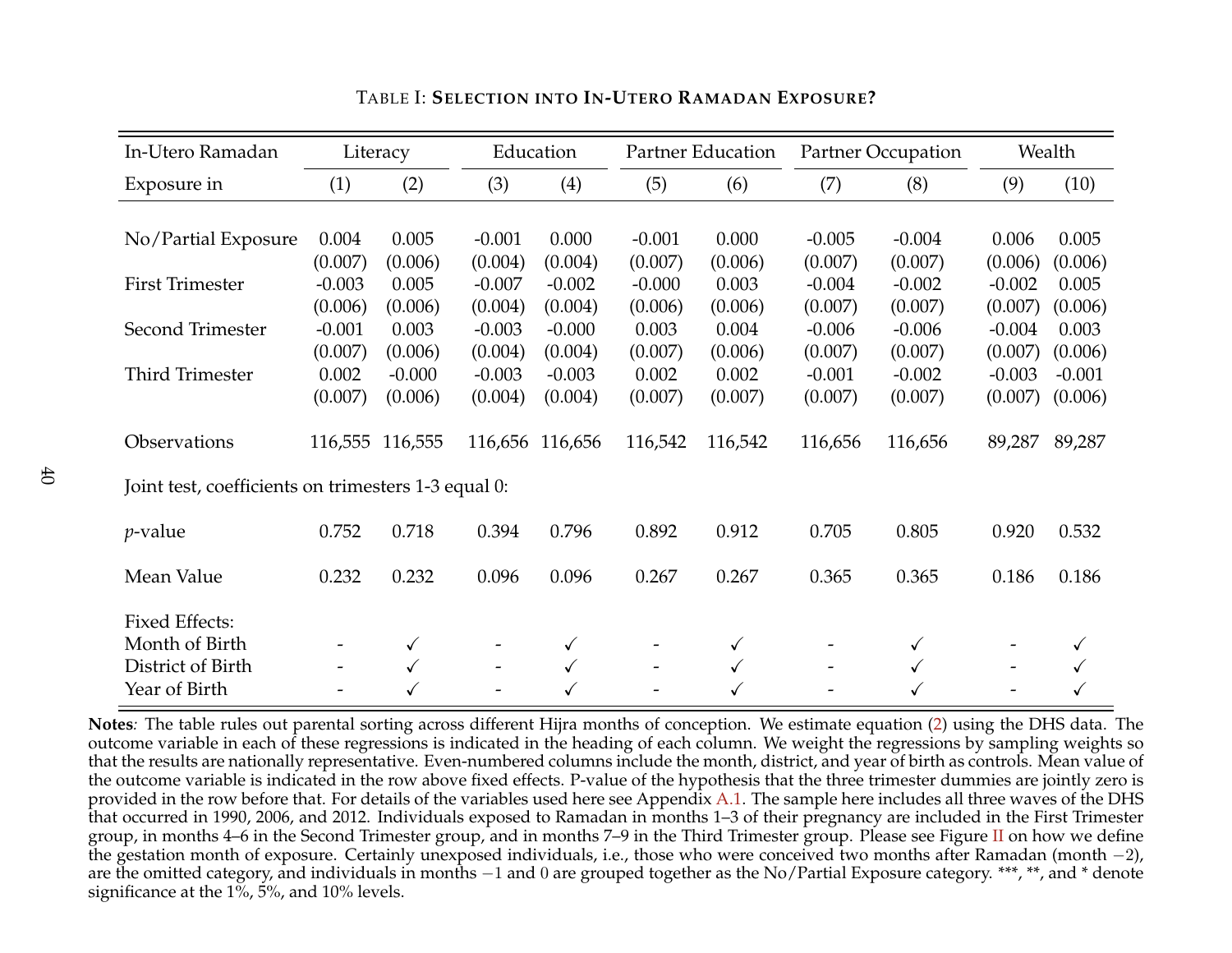| In-Utero Ramadan                                    |          | Owns Home |                          | Has Electricity |                          | Has Television  |          | Has Refrigerator |         | Has Motorcycle  |
|-----------------------------------------------------|----------|-----------|--------------------------|-----------------|--------------------------|-----------------|----------|------------------|---------|-----------------|
| Exposure in                                         | (1)      | (2)       | (3)                      | (4)             | (5)                      | (6)             | (7)      | (8)              | (9)     | (10)            |
|                                                     |          |           |                          |                 |                          |                 |          |                  |         |                 |
| No/Partial Exposure                                 | 0.011    | 0.007     | 0.005                    | $-0.000$        | $-0.005$                 | $-0.010$        | 0.008    | 0.004            | 0.005   | 0.000           |
|                                                     | (0.008)  | (0.008)   | (0.007)                  | (0.006)         | (0.008)                  | (0.007)         | (0.007)  | (0.007)          | (0.007) | (0.007)         |
| <b>First Trimester</b>                              | $-0.002$ | $-0.008$  | 0.003                    | $-0.001$        | $-0.006$                 | $-0.005$        | 0.004    | 0.003            | 0.003   | 0.003           |
|                                                     | (0.008)  | (0.008)   | (0.006)                  | (0.005)         | (0.008)                  | (0.007)         | (0.007)  | (0.007)          | (0.006) | (0.006)         |
| Second Trimester                                    | 0.008    | $-0.003$  | 0.005                    | $-0.002$        | $-0.003$                 | $-0.007$        | 0.005    | 0.001            | 0.007   | 0.003           |
|                                                     | (0.008)  | (0.007)   | (0.007)                  | (0.005)         | (0.008)                  | (0.007)         | (0.008)  | (0.007)          | (0.006) | (0.006)         |
| Third Trimester                                     | 0.002    | $-0.004$  | 0.001                    | $-0.004$        | $-0.005$                 | $-0.009$        | $-0.003$ | $-0.006$         | 0.004   | $-0.000$        |
|                                                     | (0.007)  | (0.007)   | (0.006)                  | (0.006)         | (0.008)                  | (0.007)         | (0.007)  | (0.006)          | (0.006) | (0.006)         |
| Observations                                        | 39,049   | 39,049    |                          | 116,606 116,606 |                          | 116,604 116,604 | 116,604  | 116,604          |         | 116,574 116,574 |
| Joint test, coefficients on trimesters 1-3 equal 0: |          |           |                          |                 |                          |                 |          |                  |         |                 |
| $p$ -value                                          | 0.394    | 0.784     | 0.809                    | 0.886           | 0.838                    | 0.594           | 0.476    | 0.235            | 0.679   | 0.807           |
| Mean Value                                          | 0.890    | 0.890     | 0.869                    | 0.869           | 0.531                    | 0.531           | 0.360    | 0.360            | 0.229   | 0.229           |
| <b>Fixed Effects:</b>                               |          |           |                          |                 |                          |                 |          |                  |         |                 |
| Month of Birth                                      |          | ✓         |                          | ✓               |                          | ✓               |          |                  |         |                 |
| District of Birth                                   |          |           | $\overline{\phantom{m}}$ | ✓               | $\overline{\phantom{a}}$ |                 |          |                  |         |                 |
| Year of Birth                                       |          |           |                          |                 |                          |                 |          |                  |         |                 |

TABLE II: **SELECTION INTO IN-UTERO RAMADAN EXPOSURE?**

**Notes***:* The table rules out parental sorting across different Hijra months of conception. We estimate equation (2) using the DHS data. The outcome variable in each of these regressions is indicated in the heading of each column. We weight the regressions by sampling weights so that the results are nationally representative. Even-numbered columns include the month, district, and year of birth as controls. Mean value of the outcome variable is indicated in the row above fixed effects. P-value of the hypothesis that the three trimester dummies are jointly zero is provided in the row before that. For details of the variables used here see Appendix A.1. The sample here includes all three waves of the DHS that occurred in 1990, 2006, and 2012. Individuals exposed to Ramadan in months 1–3 of their pregnancy are included in the First Trimester group, in months 4–6 in the Second Trimester group, and in months 7–9 in the Third Trimester group. Please see Figure II on how we define the gestation month of exposure. Certainly unexposed individuals, i.e., those who were conceived two months after Ramadan (month −2), are the omitted category, and individuals in months −1 and 0 are grouped together as the No/Partial Exposure category. \*\*\*, \*\*, and \* denote significance at the 1%, 5%, and 10% levels.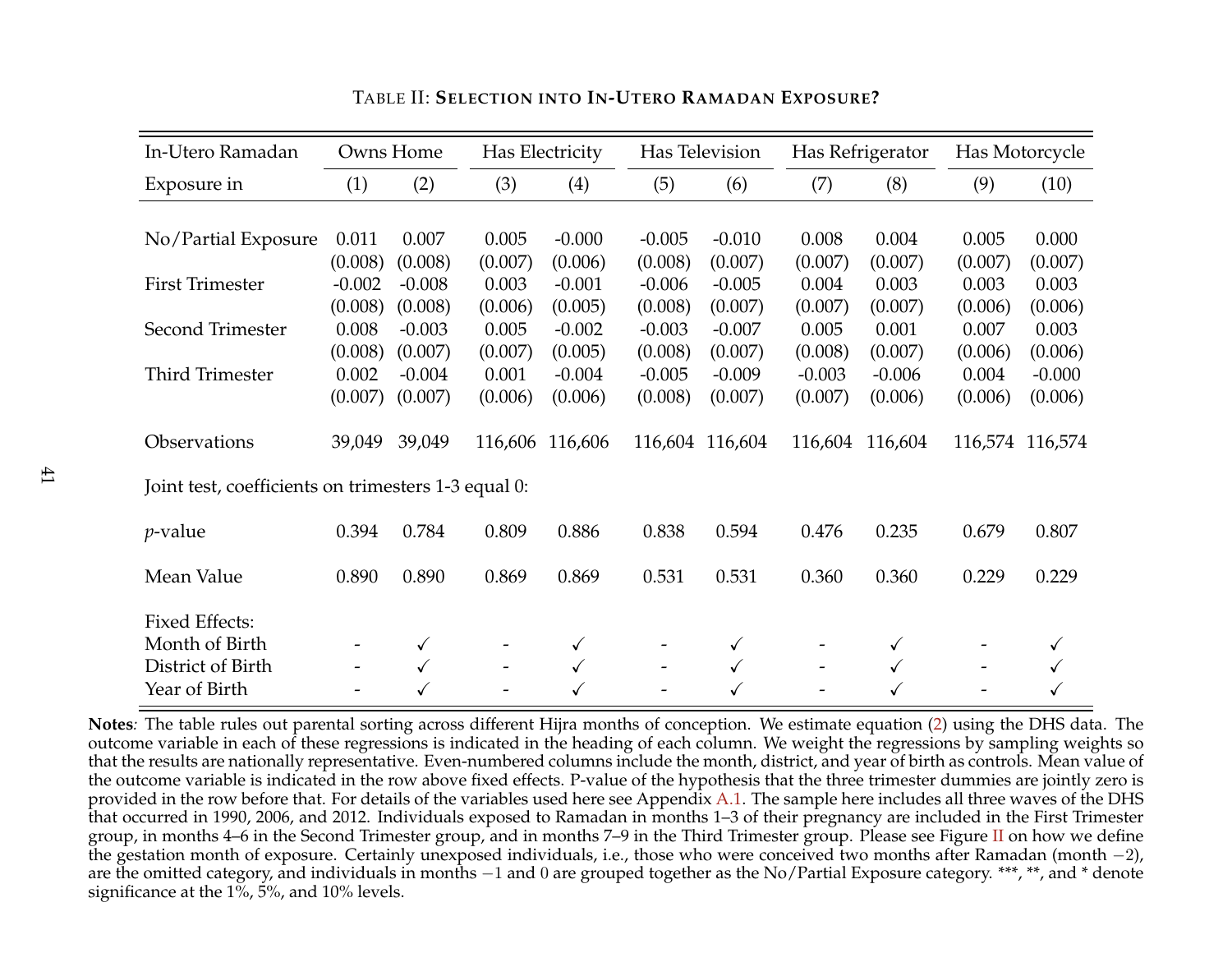| Gestation Month at the                          |             |             |             | <b>Outcome: Log Earnings</b> |             |             |
|-------------------------------------------------|-------------|-------------|-------------|------------------------------|-------------|-------------|
| <b>Start of Ramadan</b>                         | (1)         | (2)         | (3)         | (4)                          | (5)         | (6)         |
|                                                 |             |             |             |                              |             |             |
| $-1$                                            | $-0.014$    | $-0.013$    | $-0.013$    | $-0.013$                     | $-0.013$    | $-0.011$    |
|                                                 | (0.010)     | (0.010)     | (0.009)     | (0.009)                      | (0.010)     | (0.009)     |
| $\boldsymbol{0}$                                | $-0.027***$ | $-0.024**$  | $-0.024***$ | $-0.023**$                   | $-0.013$    | $-0.008$    |
|                                                 | (0.010)     | (0.010)     | (0.009)     | (0.009)                      | (0.010)     | (0.009)     |
| $\mathbf{1}$                                    | $-0.039***$ | $-0.035***$ | $-0.035***$ | $-0.034***$                  | $-0.011$    | $-0.005$    |
|                                                 | (0.010)     | (0.010)     | (0.009)     | (0.009)                      | (0.009)     | (0.009)     |
| $\overline{2}$                                  | $-0.048***$ | $-0.044***$ | $-0.045***$ | $-0.043***$                  | $-0.018*$   | $-0.011$    |
|                                                 | (0.010)     | (0.010)     | (0.009)     | (0.009)                      | (0.009)     | (0.009)     |
| 3                                               | $-0.061***$ | $-0.058***$ | $-0.056***$ | $-0.054***$                  | $-0.035***$ | $-0.026***$ |
|                                                 | (0.010)     | (0.010)     | (0.009)     | (0.009)                      | (0.009)     | (0.009)     |
| $\overline{4}$                                  | $-0.046***$ | $-0.043***$ | $-0.041***$ | $-0.040***$                  | $-0.020**$  | $-0.013$    |
|                                                 | (0.010)     | (0.010)     | (0.009)     | (0.009)                      | (0.010)     | (0.009)     |
| 5                                               | $-0.056***$ | $-0.054***$ | $-0.050***$ | $-0.050***$                  | $-0.037***$ | $-0.030***$ |
|                                                 | (0.010)     | (0.010)     | (0.009)     | (0.009)                      | (0.009)     | (0.009)     |
| 6                                               | $-0.040***$ | $-0.041***$ | $-0.039***$ | $-0.040***$                  | $-0.022**$  | $-0.021**$  |
|                                                 | (0.010)     | (0.010)     | (0.009)     | (0.009)                      | (0.009)     | (0.009)     |
| 7                                               | $-0.040***$ | $-0.041***$ | $-0.039***$ | $-0.040***$                  | $-0.025***$ | $-0.024***$ |
|                                                 | (0.010)     | (0.010)     | (0.009)     | (0.009)                      | (0.009)     | (0.009)     |
| 8                                               | $-0.032***$ | $-0.032***$ | $-0.024***$ | $-0.024***$                  | $-0.022**$  | $-0.016*$   |
|                                                 | (0.010)     | (0.010)     | (0.009)     | (0.009)                      | (0.009)     | (0.009)     |
| 9                                               | $-0.000$    | $-0.002$    | 0.002       | 0.001                        | 0.003       | 0.005       |
|                                                 | (0.010)     | (0.010)     | (0.009)     | (0.009)                      | (0.010)     | (0.009)     |
| Observations                                    | 832,175     | 832,175     | 832,096     | 832,096                      | 832,175     | 832,096     |
| Joint test, coefficients on months 1-9 equal 0: |             |             |             |                              |             |             |
| <i>p</i> -value                                 | 0.000       | 0.000       | 0.000       | 0.000                        | 0.000       | 0.000       |
| <b>Fixed Effects:</b>                           |             |             |             |                              |             |             |
| Month of Birth                                  |             |             |             |                              |             |             |
| District of Birth                               |             |             |             |                              |             |             |
| Year of Birth                                   |             |             |             |                              |             |             |

TABLE III: **IN-UTERO RAMADAN EXPOSURE AND EARNINGS**

**Notes***:* The table reports estimates from equation (1). We regress the outcome variable—log of taxable income—on eleven Ramadan exposure dummies, omitting the reference category—certainly unexposed individuals, who were conceived two months after Ramadan (month −2). Please see Figure II on how we define these exposure dummies. The sample here includes all three years 2007–2009. Standard errors are in parentheses and clustered at the individual level. \*\*\*, \*\*, and \* denote significance at the 1%, 5%, and 10% levels.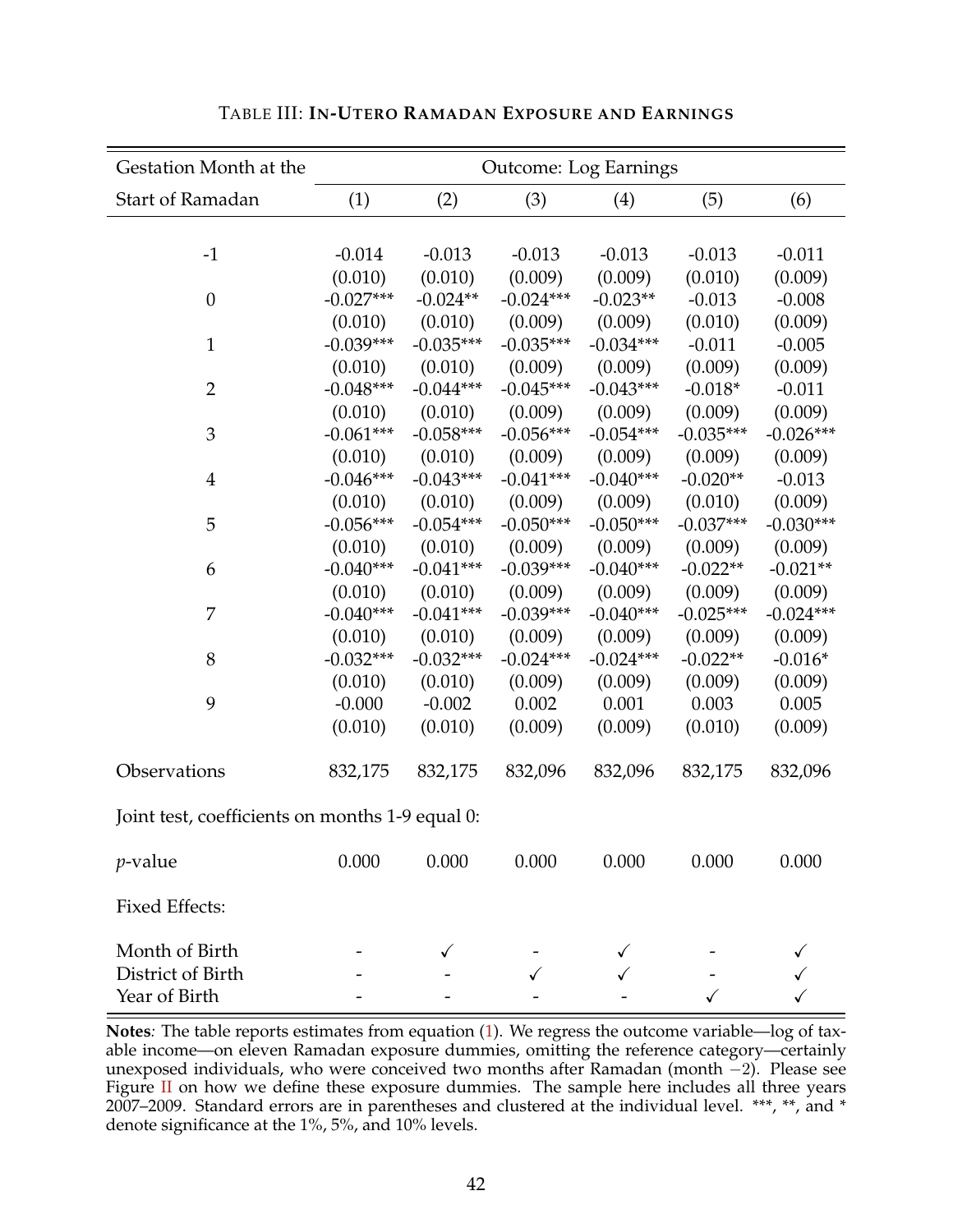| In-Utero Ramadan                                     |                                   |                                   | <b>Outcome: Log Earnings</b>      |                                   |                                   |                                   |
|------------------------------------------------------|-----------------------------------|-----------------------------------|-----------------------------------|-----------------------------------|-----------------------------------|-----------------------------------|
| Exposure in                                          | (1)                               | (2)                               | (3)                               | (4)                               | (5)                               | (6)                               |
| No/Partial Exp.                                      | $-0.020**$                        | $-0.019**$                        | $-0.018**$                        | $-0.018**$                        | $-0.013$                          | $-0.009$                          |
| <b>First Trimester</b>                               | (0.009)<br>$-0.049***$            | (0.009)<br>$-0.046***$            | (0.008)<br>$-0.046***$            | (0.008)<br>$-0.044***$            | (0.008)<br>$-0.021***$            | (0.008)<br>$-0.014**$             |
| Second Trimester                                     | (0.008)<br>$-0.047***$<br>(0.008) | (0.008)<br>$-0.046***$<br>(0.008) | (0.008)<br>$-0.043***$<br>(0.008) | (0.008)<br>$-0.044***$<br>(0.008) | (0.008)<br>$-0.026***$<br>(0.008) | (0.007)<br>$-0.021***$<br>(0.007) |
| <b>Third Trimester</b>                               | $-0.025***$<br>(0.008)            | $-0.026***$<br>(0.008)            | $-0.021***$<br>(0.008)            | $-0.022***$<br>(0.008)            | $-0.015*$<br>(0.008)              | $-0.012*$<br>(0.007)              |
| Observations                                         | 832,175                           | 832,175                           | 832,096                           | 832,096                           | 832,175                           | 832,096                           |
| Joint test, coefficients on trimesters 1-3 equal 0:  |                                   |                                   |                                   |                                   |                                   |                                   |
| <i>p</i> -value                                      | 0.000                             | 0.000                             | 0.000                             | 0.000                             | 0.005                             | 0.028                             |
| <b>Fixed Effects:</b>                                |                                   |                                   |                                   |                                   |                                   |                                   |
| Month of Birth<br>District of Birth<br>Year of Birth |                                   | ✓                                 |                                   |                                   |                                   |                                   |

# TABLE IV: **IN-UTERO RAMADAN EXPOSURE AND EARNINGS**

**Notes***:* The table reports estimates from equation (2). We regress the outcome variable—log of taxable income—on four dummies indicating the four exposure groups. Individuals exposed to Ramadan in months 1–3 of their pregnancy are included in the First Trimester group, in months 4–6 in the Second Trimester group, and in months 7–9 in the Third Trimester group. Please see Figure II on how we define the gestation month of exposure. Certainly unexposed individuals, who were conceived two months after Ramadan (month −2), are the omitted category, and individuals in months −1 and 0 are grouped together as the No/Partial Exposure category. The sample here includes all three years 2007–2009. Standard errors are in parentheses and are clustered at the individual level. \*\*\*, \*\*, and \* denote significance at the 1%, 5%, and 10% levels.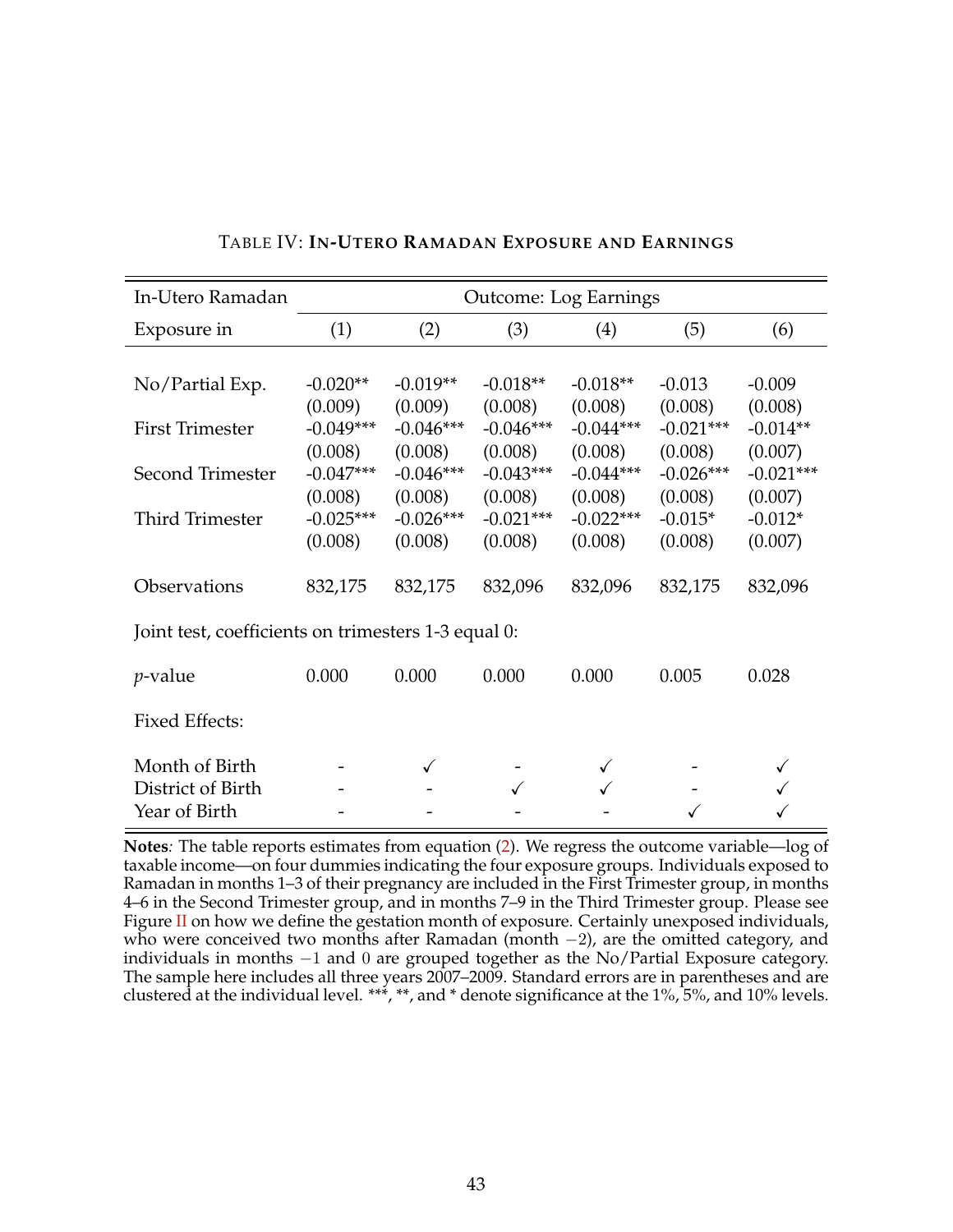| In-Utero Ramadan                                                              |                                   |                                 |                                   |                                   | Income                            |                                   |                                   |                                  |
|-------------------------------------------------------------------------------|-----------------------------------|---------------------------------|-----------------------------------|-----------------------------------|-----------------------------------|-----------------------------------|-----------------------------------|----------------------------------|
| Exposure in                                                                   | Employee                          |                                 |                                   | Median                            |                                   | 75th Percentile                   | 90th Percentile                   |                                  |
|                                                                               | (1)                               | (2)                             | (3)                               | (4)                               | (5)                               | (6)                               | (7)                               | (8)                              |
| No/Partial Exp.                                                               | $-0.006*$<br>(0.003)              | $-0.003$<br>(0.003)             | $-0.017***$<br>(0.004)            | $-0.009***$<br>(0.004)            | $-0.007**$<br>(0.003)             | $-0.003$<br>(0.003)               | $-0.003$<br>(0.002)               | $-0.002$<br>(0.002)              |
| <b>First Trimester</b>                                                        | $-0.013***$                       | $-0.007**$                      | $-0.033***$                       | $-0.010***$                       | $-0.012***$                       | $-0.001$                          | $-0.006***$                       | $-0.001$                         |
| Second Trimester                                                              | (0.003)<br>$-0.013***$<br>(0.003) | (0.003)<br>$-0.006*$<br>(0.003) | (0.004)<br>$-0.031***$<br>(0.004) | (0.003)<br>$-0.014***$<br>(0.003) | (0.003)<br>$-0.015***$<br>(0.003) | (0.003)<br>$-0.007***$<br>(0.003) | (0.002)<br>$-0.006***$<br>(0.002) | (0.002)<br>$-0.004**$<br>(0.002) |
| <b>Third Trimester</b>                                                        | $-0.002$<br>(0.003)               | 0.000<br>(0.003)                | $-0.015***$<br>(0.004)            | $-0.008**$<br>(0.003)             | $-0.009***$<br>(0.003)            | $-0.005*$<br>(0.003)              | $-0.004**$<br>(0.002)             | $-0.003$<br>(0.002)              |
| Observations                                                                  | 437,627                           | 437,478                         | 318,385                           | 318,288                           | 318,385                           | 318,288                           | 318,385                           | 318,288                          |
| Joint test, coefficients on trimesters 1-3 equal 0:                           |                                   |                                 |                                   |                                   |                                   |                                   |                                   |                                  |
| <i>p</i> -value                                                               | 0.000                             | 0.001                           | 0.000                             | 0.000                             | 0.000                             | 0.003                             | 0.004                             | 0.096                            |
| Mean Value                                                                    | 0.563                             | 0.563                           | 0.414                             | 0.414                             | 0.186                             | 0.186                             | 0.069                             | 0.069                            |
| <b>Fixed Effects:</b><br>Month of Birth<br>District of Birth<br>Year of Birth |                                   | $\checkmark$<br>$\checkmark$    |                                   | $\checkmark$<br>$\checkmark$      |                                   | $\checkmark$<br>$\checkmark$      |                                   |                                  |

## TABLE V: **IN-UTERO RAMADAN EXPOSURE AND OTHER OUTCOMES**

**Notes***:* The table reports estimates from equation (2). We regress the outcome variable on four dummies indicating the four exposure groups. The outcome variable in the first two columns is an indicator showing that the individual is an employee as opposed to self-employed. The outcome variable in the rest of the columns is a dummy indicating that the individual earns more than the threshold given in the heading of each column. The exposure dummies are defined as earlier. Individuals exposed to Ramadan in months 1–3 of their pregnancy are included in the First Trimester group, in months 4–6 in the Second Trimester group, and in months 7–9 in the Third Trimester group. Please see Figure II on how we define the gestation month of exposure. Certainly unexposed individuals, who were conceived two months after Ramadan (month −2), are the omitted category, and individuals in months −1 and 0 are grouped together as the No/Partial Exposure category. The sample here includes all three years 2007–2009. Standard errors are in parentheses and clustered at the individual level. \*\*\*, \*\*, and \* denote significance at the 1%, 5%, and 10% levels.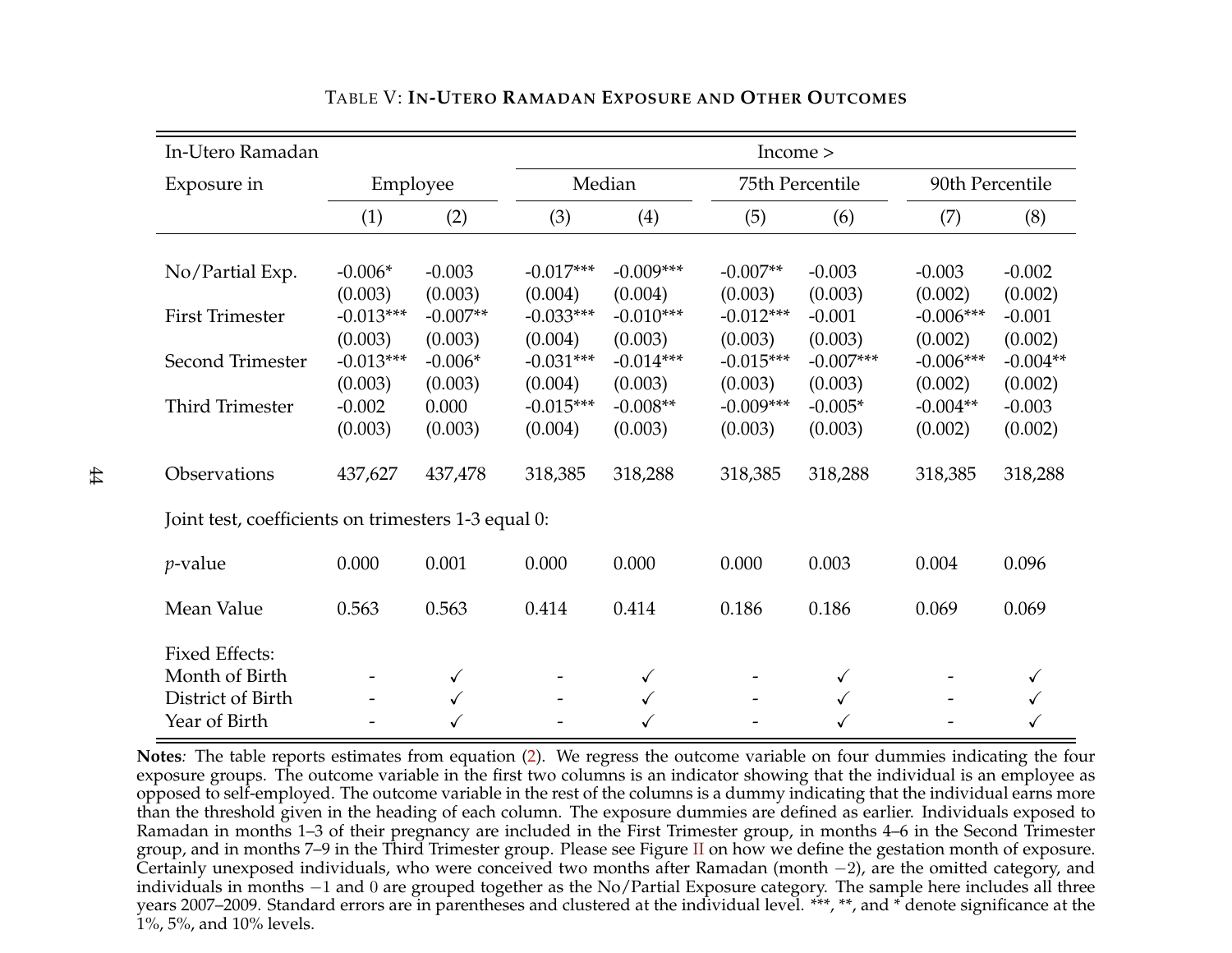|                                  |         | Outcome: $\mathbb{1}(Employee_i = 1)$ |                          |                       |            |                 |                       |                       |                     |                     |  |  |
|----------------------------------|---------|---------------------------------------|--------------------------|-----------------------|------------|-----------------|-----------------------|-----------------------|---------------------|---------------------|--|--|
|                                  | (1)     | (2)                                   | (3)                      | (4)                   | (5)        | (6)             | (7)                   | (8)                   | (9)                 | (10)                |  |  |
| Minimum Education<br>Attainment: |         |                                       |                          |                       |            |                 |                       |                       |                     |                     |  |  |
| < Middle School -0.055***        |         | $-0.052***$                           |                          |                       |            |                 |                       |                       |                     |                     |  |  |
| Middle School                    | (0.003) | (0.003)                               | $0.055***$<br>(0.003)    | $0.052***$<br>(0.003) |            |                 |                       |                       |                     |                     |  |  |
| High School                      |         |                                       |                          |                       | $0.110***$ | $0.104***$      |                       |                       |                     |                     |  |  |
| Undergraduate                    |         |                                       |                          |                       | (0.003)    | (0.003)         | $0.137***$<br>(0.004) | $0.137***$<br>(0.004) |                     |                     |  |  |
| Postgraduate                     |         |                                       |                          |                       |            |                 |                       |                       | $0.158***$<br>0.004 | $0.161***$<br>0.005 |  |  |
| Observations                     | 273,942 | 273,942                               |                          | 273,942 273,942       |            | 273,942 273,942 |                       | 273,942 273,942       | 273,942 273,942     |                     |  |  |
| Controls:                        |         |                                       |                          |                       |            |                 |                       |                       |                     |                     |  |  |
| District of Birth FEs            |         | $\checkmark$                          |                          |                       |            | ✓               |                       | √                     |                     |                     |  |  |
| Gender FEs<br>Age                |         | $\checkmark$                          | $\overline{\phantom{a}}$ |                       |            |                 |                       |                       |                     |                     |  |  |

# TABLE VI: **EMPLOYEES AND HUMAN CAPITAL**

**Notes***:* The table explores the correlation between educational attainment and occupation choice among Pakistani workers. We use data from the Pakistan Social and Living Standards Measurement survey and regress the occupation choice on the individual's educational attainment. We exclude from the sample both the unemployed and workers employed in the agriculture sector. The sample thus is restricted to workers who are either employees (dummy variable  $Employee_i = 1$ ) or self-employed. The regressor in all these regressions is a binary variable indicating that the individual has attained at least the level of education indicated in each row. We weight these regressions by sampling weights so that the results are nationally representative. \*\*\*, \*\*, and \* denote significance at the 1%, 5%, and  $10\%$  levels.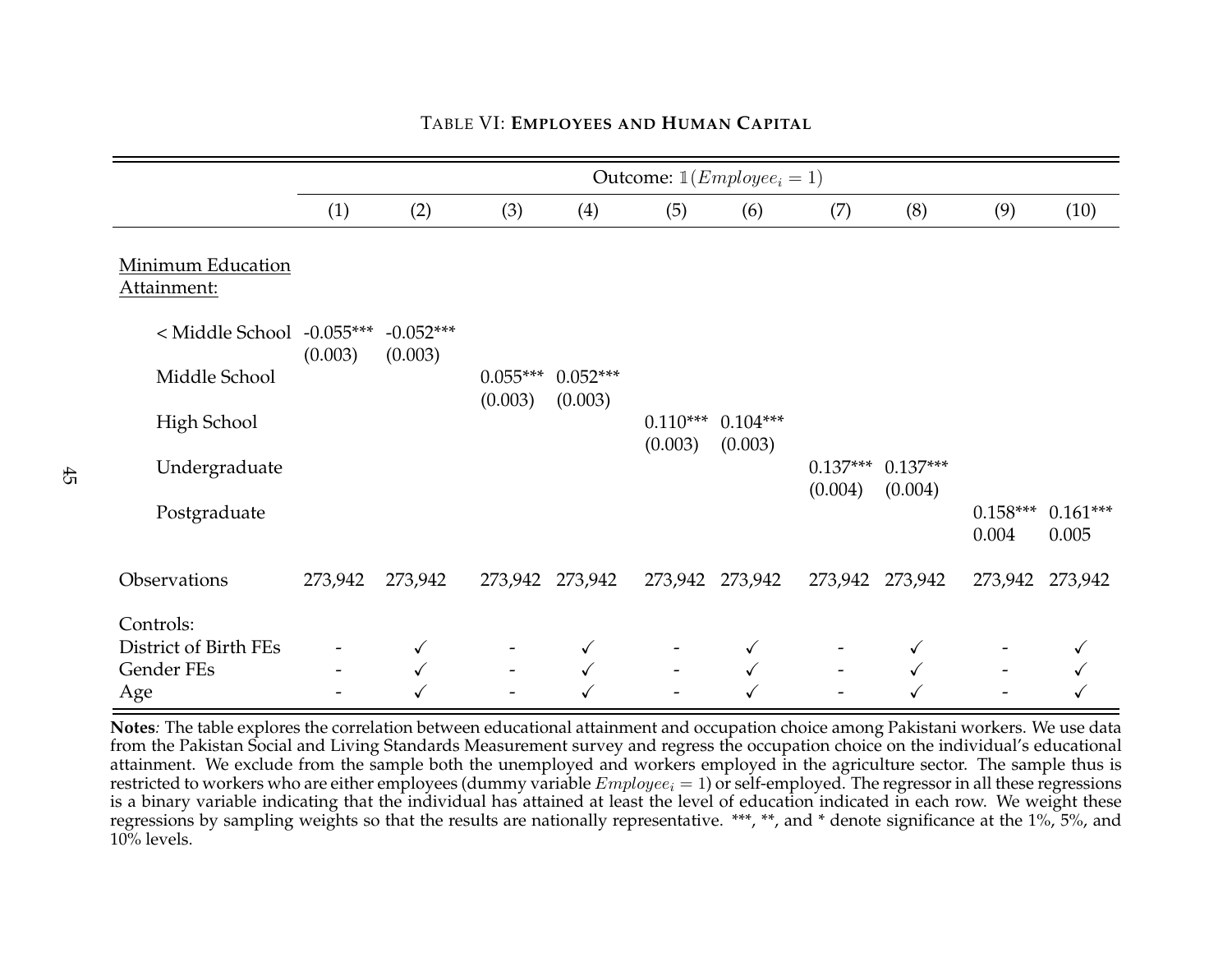# **A Online Appendix**

# **A.1 Definition of Variables**

- (*i*) **Earnings.** Taxable income reported on the tax return.
- (*ii*) **Conception Date.** The exact date of birth minus 266 days.
- (*iii*) **Literacy.** Takes the value 1 if the DHS surveyor classifies the mother as "can read easily" in distinction to "reads with difficulty" or "cannot read".
- (*iv*) **Education.** Takes the value 1 if the mother has completed secondary school or higher.
- (*v*) **Partner Education.** Takes the value 1 if the mother's partner has completed secondary school or higher.
- (*vi*) **Partner Occupation.** Takes the value 1 if the mother's partner is employed in one of the following four relatively skilled occupations: (1) professional, technical or managerial; (2) clerical; (3) sales; and (4) services.
- (*vii*) **Wealth.** The DHS data divide households into five categories based on a composite measure of their cumulative living standard: (1) poorest; (2) poorer; (3) middle; (4) richer; and (5) richest. The dummy variable Wealth indicates that the household belongs to the top category.
- (*viii*) **Owns Home etc.** Takes the value 1 if the mother lives in an owned or rent-free house as opposed to a rented mortgaged house. Other such variables such as "Owns Television" are self-explanatory.
	- (*ix*) **Middle School.** The variable is from the PSLM data indicating that the respondent has completed at least ten years of education, obtaining classification called "Matriculation" in Pakistan.
	- (*x*) **High School.** The variable is from the PSLM data indicating that the respondent has completed at least twelve years of education.
	- (*xi*) **Undergraduate/Postgraduate.** The variable is from the PSLM data indicating that the respondent has completed at least an undergraduate/postgraduate degree.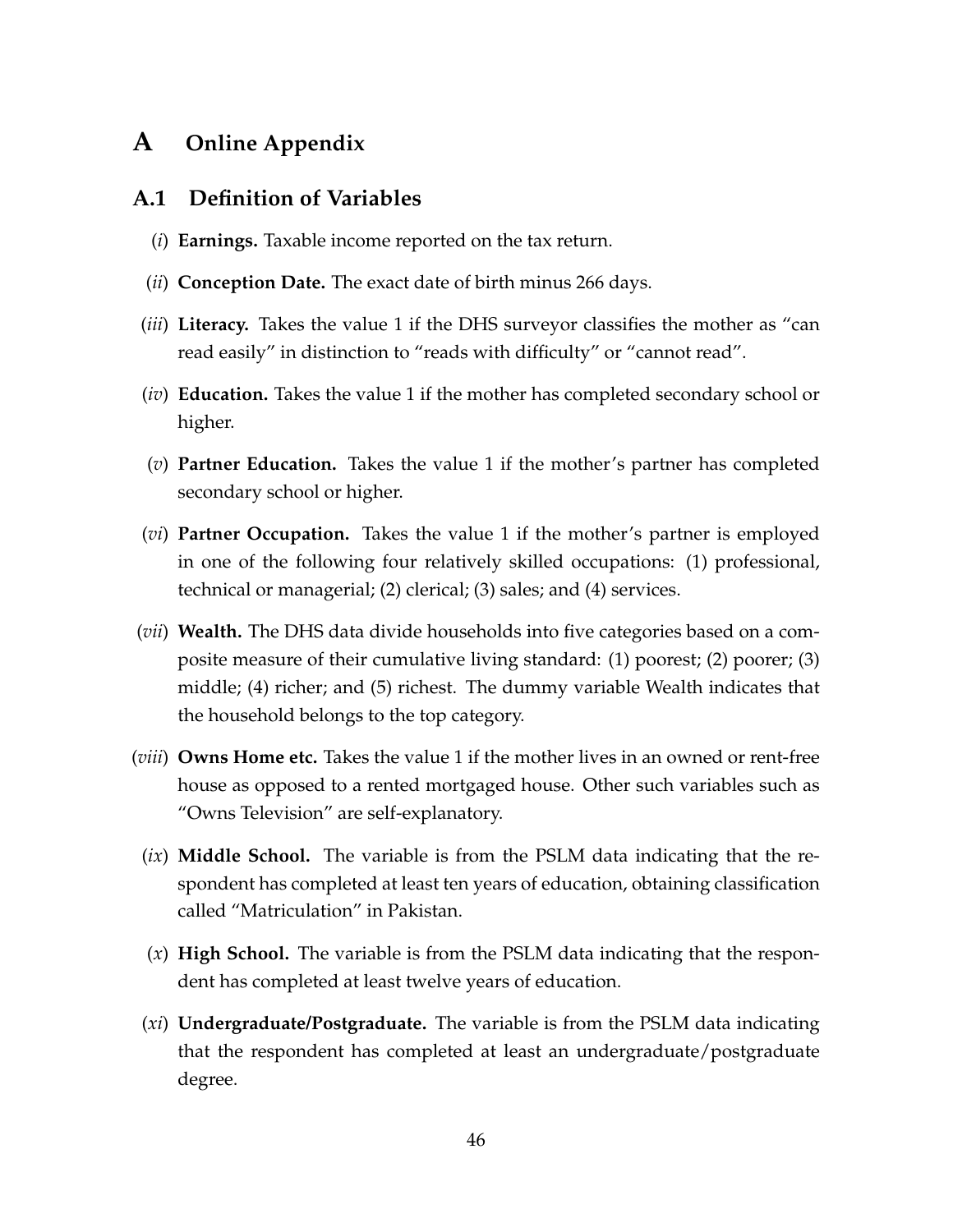



**Notes**: The figure replicates the analysis in Figure III after separating the sample of each DHS survey wave. The top panels are based on the 1990-1991 wave, the middle on the 2006-2007 wave, and the bottom on the 2012-2013 wave. Each panel regress a dummy variable indicating the month of birth on a constant using the corresponding wave of the DHS data. We run one such regression for each month and plot the estimated coefficients and 95% confidence intervals around them from these regressions. The regressions are weighted by sampling weights so that the results are nationally representative. The LHS panels define the month of birth as the Gregorian calendar month the person was born in. The RHS panels, on the other hand, define the month of birth according to the Islamic Hijra calendar. To maintain consistency, we divide people here into the same twelve month groups we did in Figure II. Persons in the month 0 for example are persons conceived in the month Ramadan began in.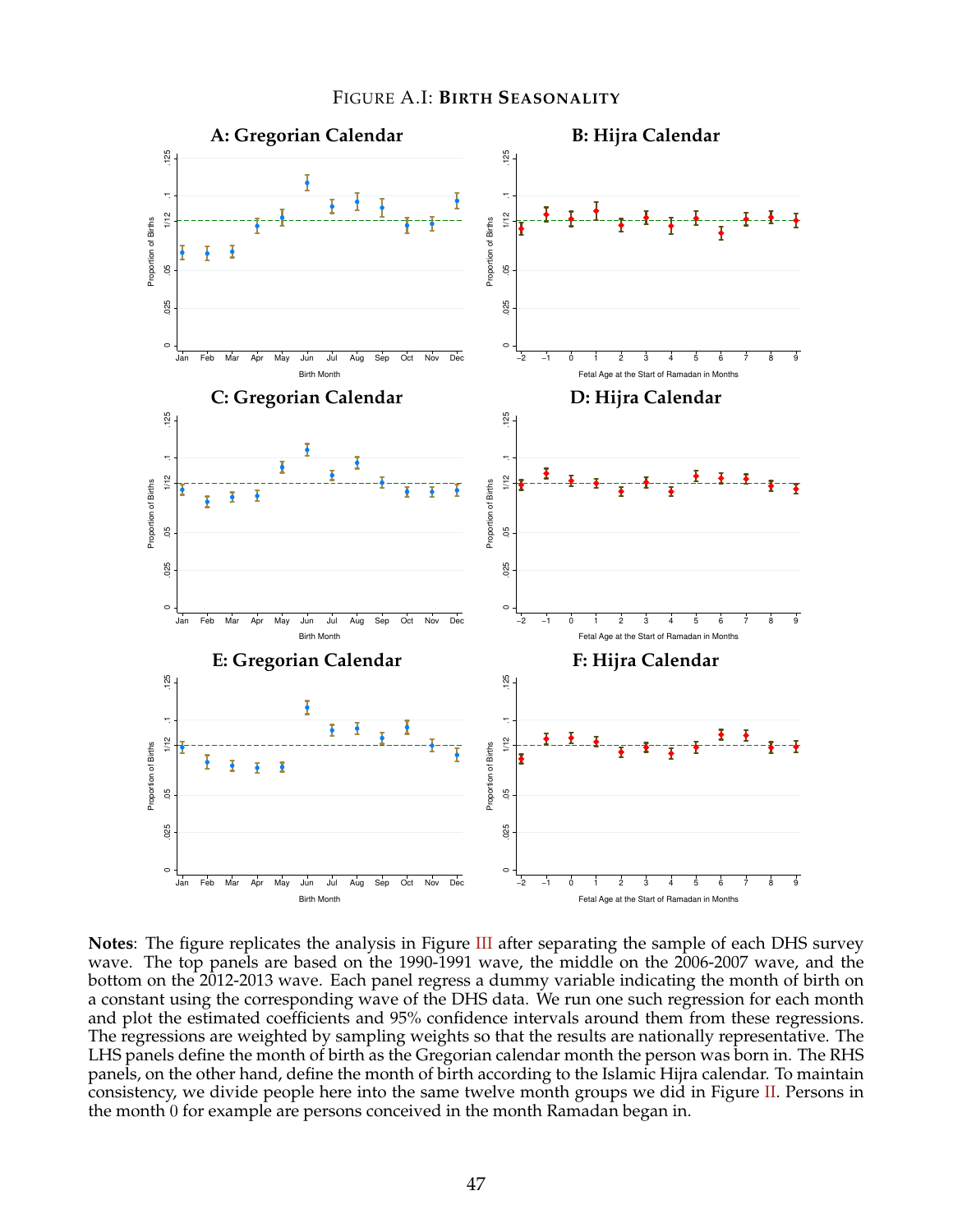#### FIGURE A.II: **SELECTION INTO IN-UTERO RAMADAN EXPOSURE? MARGINAL EFFECTS**



Marginal Effects (95% Confidence Interval)

**Notes***:* The figure rules out parental sorting across different trimesters of Ramadan exposure. We estimate a multinomial logistic model where the outcome variable is the trimester of exposure as defined in Figure II. We omit the unexposed and partially exposed individuals (exposure months  $-2$ , $-1$ ,and 0 in Figure II) and plot the marginal effects with their accompanying  $95%$  confidence intervals from the model for the remaining three categories. The model's coefficients and tests of joint significance are reported in Table A.III. For details of the explanatory variables used here see Appendix A.1. The model also includes the month of birth, district of birth, and year of birth fixed effects. The sample here comprises 33,856 observations and includes all three waves of the DHS that occurred in 1990, 2006, and 2012.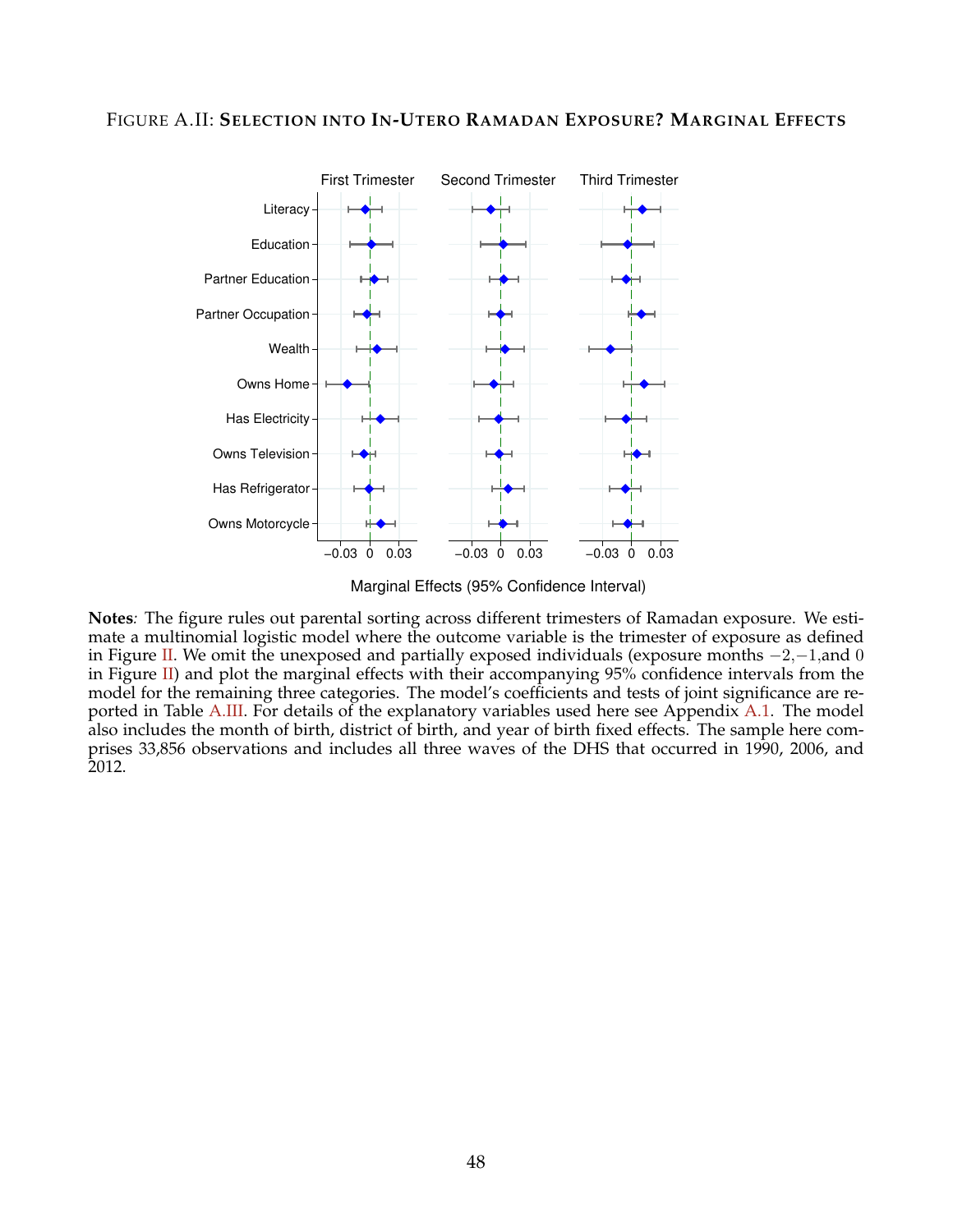# FIGURE A.III: **IN-UTERO RAMADAN EXPOSURE AND EARNINGS BY TREATMENT INTENSITY (MALES ONLY)**



**Notes**: The figure investigates if the effect size varies with the intensity of exposure. We divide our sample into two groups. The first group, which we call the high exposure intensity group, comprises individuals whose given name is Muhammad. We treat the name as a proxy for the religiousness of the family, arguing that mothers of these individuals are more likely to have fasted during pregnancy. The second group comprises all other individuals. Since Muhammad is a male name, we restrict the sample here to males only to make the two groups compatible. We estimate equation (1) separately for the two groups and plot the coefficients  $\hat{\beta}_{\mu}$ 's along with the 90% confidence interval around them from these regressions. We progressively introduce our three main sets of control: month of birth fixed effects in Panel B; district of birth fixed effects in Panel C; and year of birth fixed effects in Panel D. We treat all English variants of the Urdu name Muhammad—Mohammad, Muhammed, and Mohammed—as the same.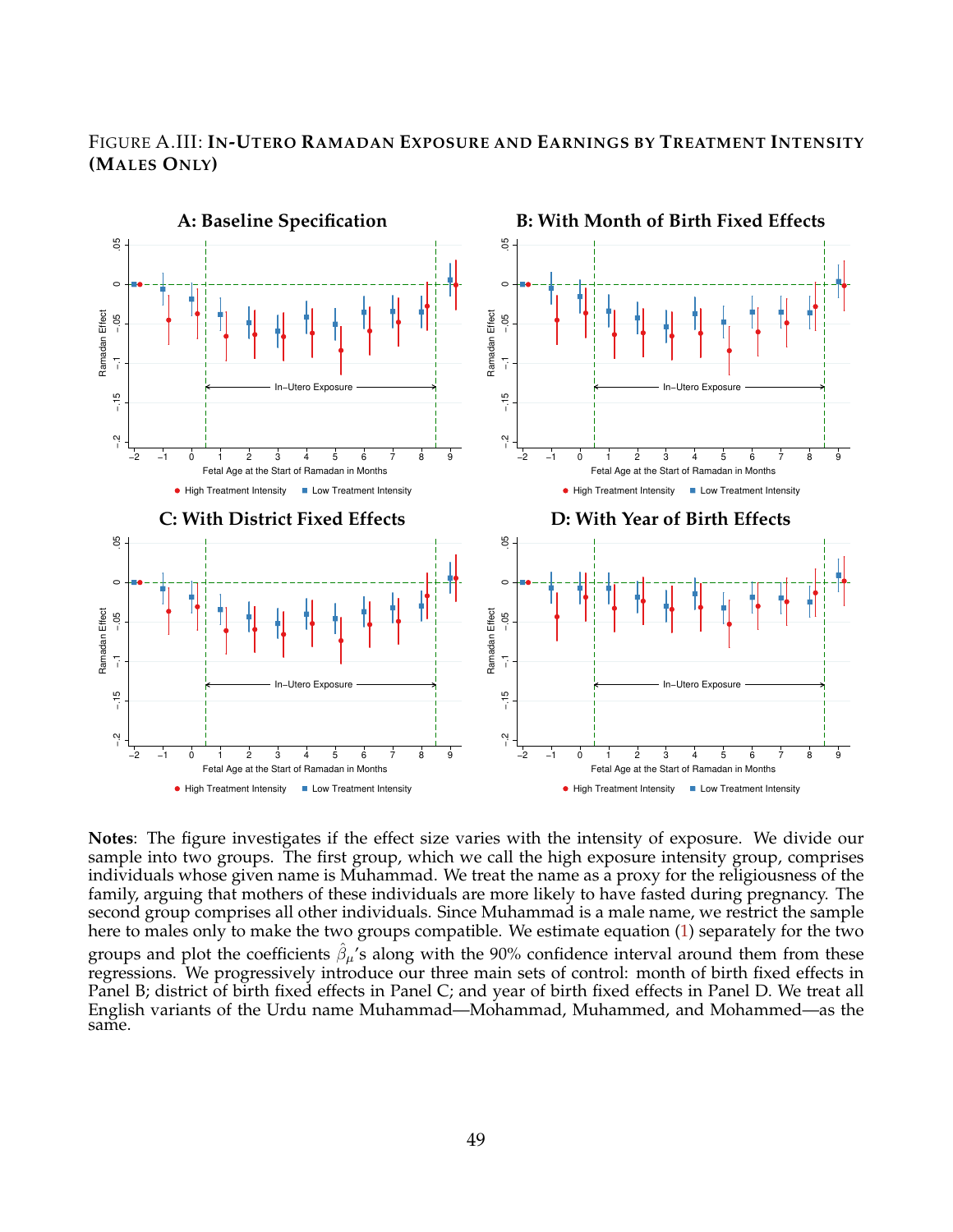



**Notes**: The figure plots the cumulative distribution function of earnings separately for the self-employed and employees. The sample here is the same as in our other analyses (for example, in Table III), comprising the tax returns filed in the period 2007–2009.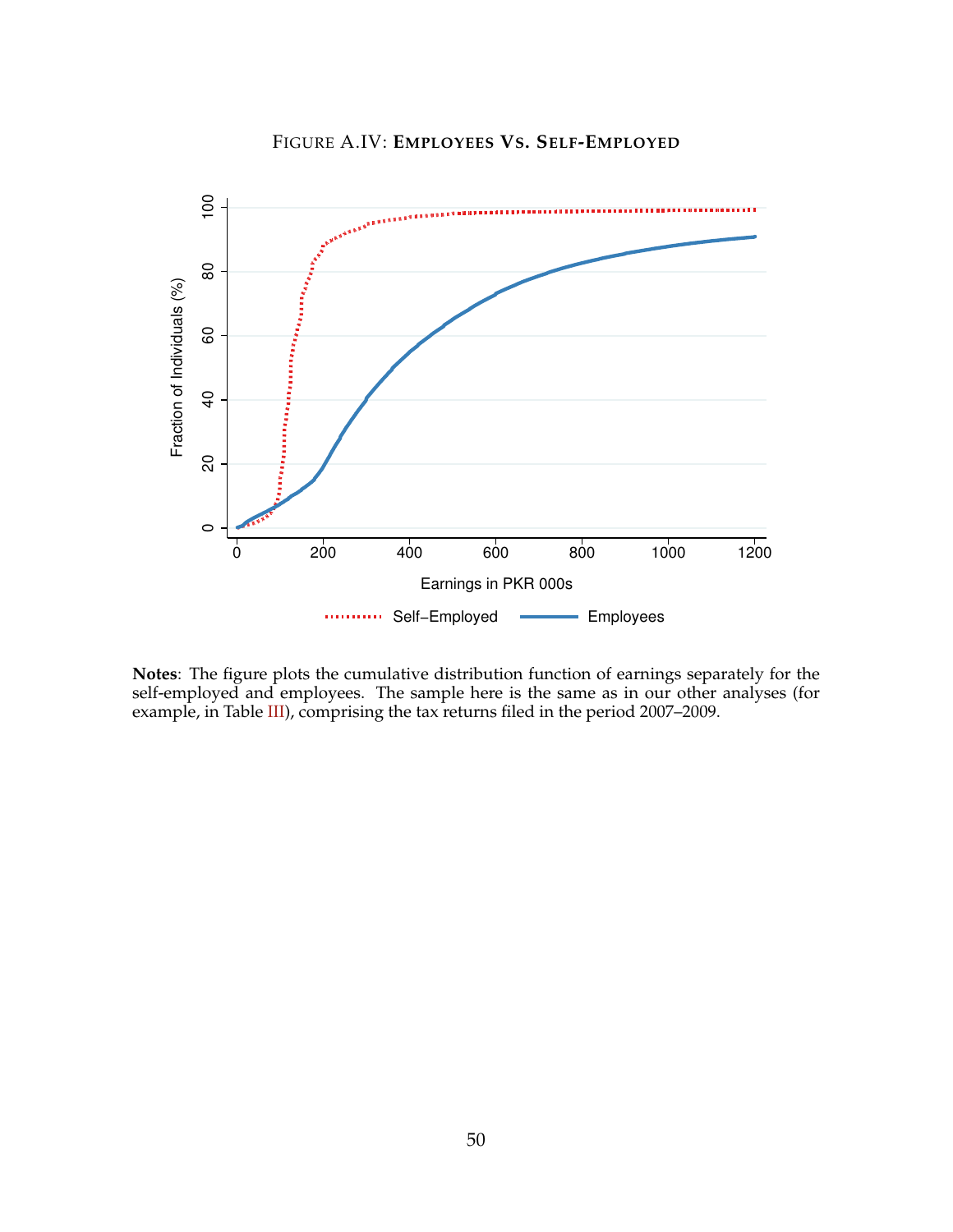| Gregorian Quarter                                 |                     | Literacy            | Education        |                  |                     | Partner Education   |                     | <b>Partner Occupation</b> | Wealth              |                  |
|---------------------------------------------------|---------------------|---------------------|------------------|------------------|---------------------|---------------------|---------------------|---------------------------|---------------------|------------------|
| of Birth                                          | (1)                 | (2)                 | (3)              | (4)              | (5)                 | (6)                 | (7)                 | (8)                       | (9)                 | (10)             |
|                                                   |                     |                     |                  |                  |                     |                     |                     |                           |                     |                  |
| Second Quarter                                    | $-0.042***$         | $-0.029***$         | $-0.022***$      | $-0.014$         | $-0.032***$         | $-0.019$            | $-0.026***$         | $-0.021$                  | $-0.023***$         | $-0.014***$      |
| <b>Third Quarter</b>                              | (0.005)<br>$-0.006$ | (0.005)<br>$-0.006$ | (0.003)<br>0.002 | (0.000)<br>0.002 | (0.005)<br>$-0.008$ | (0.000)<br>$-0.004$ | (0.006)<br>$-0.007$ | (0.000)<br>$-0.006$       | (0.005)<br>$-0.000$ | (0.004)<br>0.002 |
|                                                   | (0.006)             | (0.005)             | (0.004)          | (0.000)          | (0.006)             | (0.000)             | (0.006)             | (0.000)                   | (0.006)             | (0.004)          |
| Fourth Quarter                                    | 0.007               | 0.001               | $0.007*$         | 0.005            | $-0.011*$           | $-0.008$            | $-0.002$            | $-0.000$                  | $0.014**$           | $0.012**$        |
|                                                   | (0.006)             | (0.006)             | (0.004)          | (0.000)          | (0.006)             | (0.000)             | (0.007)             | (0.000)                   | (0.006)             | (0.005)          |
| Observations                                      | 116,555             | 116,555             | 116,656          | 116,656          | 116,542             | 116,542             | 116,656             | 116,656                   | 89,287              | 89,287           |
| Joint test, coefficients on Quarters 2-4 equal 0: |                     |                     |                  |                  |                     |                     |                     |                           |                     |                  |
| $p$ -value                                        | 0.000               | 0.000               | 0.000            | 0.000            | 0.000               | 0.000               | 0.000               | 0.000                     | 0.000               | 0.000            |
| Mean Value                                        | 0.232               | 0.232               | 0.096            | 0.096            | 0.267               | 0.267               | 0.365               | 0.365                     | 0.186               | 0.186            |
| <b>Fixed Effects:</b><br>District of Birth        |                     | $\checkmark$        |                  |                  |                     |                     |                     | √                         |                     |                  |
| Year of Birth                                     |                     |                     |                  |                  |                     |                     |                     |                           |                     |                  |

TABLE A.I: **SEASONALITY IN GREGORIAN QUARTER OF BIRTH**

**Notes***:* The table explores parental sorting across different Gregorian months of birth. We estimate a version of our equation (2), regressing the outcome indicated in the heading of each column on three quarter of birth dummies, dropping the first as the omitted category. Second Quarter dummy, for example, includes individuals born in calendar months April to June. We use the DHS data for this purpose and weight the regressions by sampling weights so that the results are nationally representative. Even-numbered columns include the district and year of birth as controls. Mean value of the outcome variable is indicated in the row above fixed effects.. For details of the variables used here see Appendix A.1. The sample here includes all three waves of the DHS that occurred in 1990, 2006, and 2012. \*\*\*, \*\*, and \* denote significance at the 1%, 5%, and 10% levels.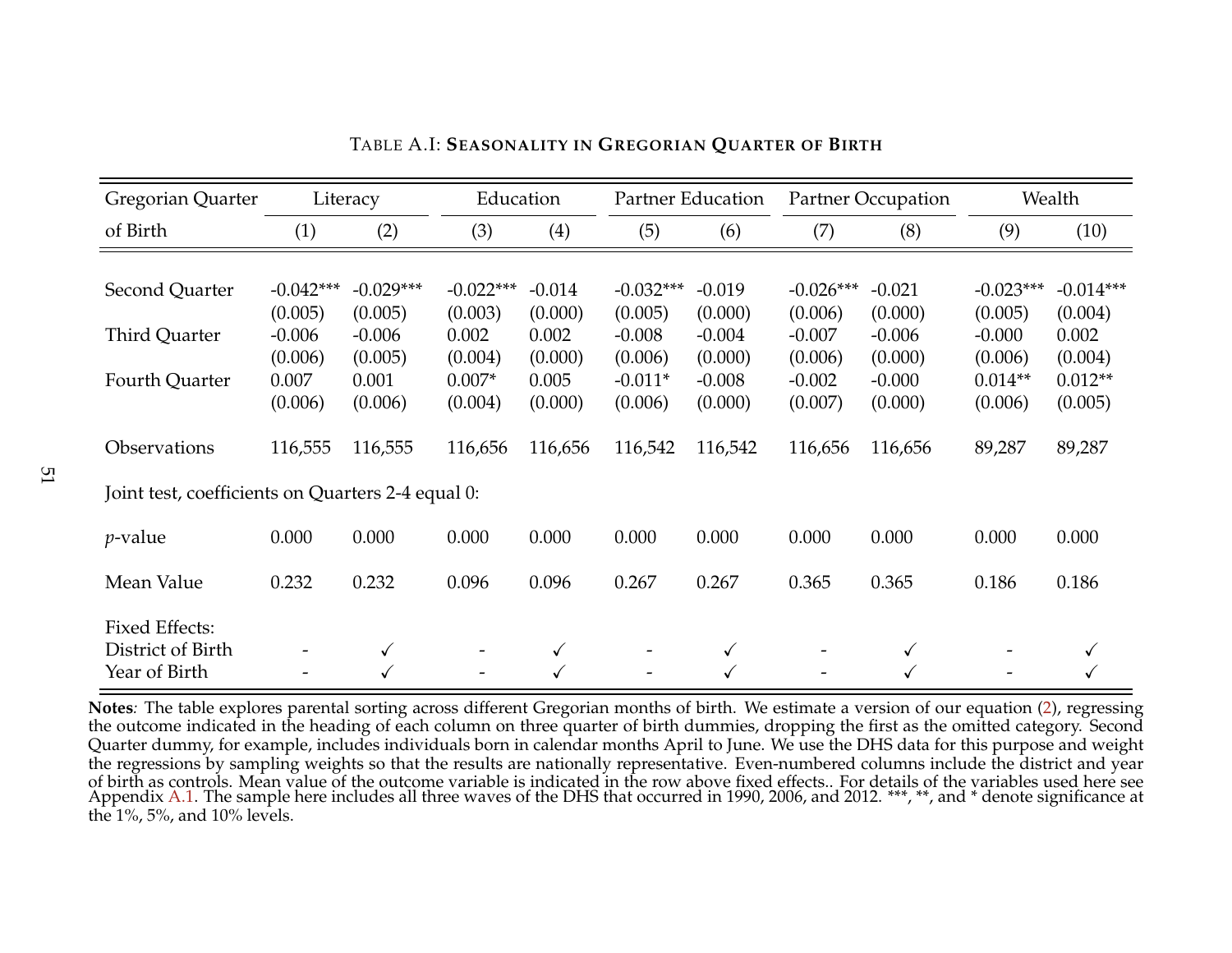| Gregorian Quarter                                           |                             | Owns Home                   | Has Electricity                   |                                 |                                  | Has Television                  | Has Refrigerator               |                             | Has Motorcycle                 |                                |
|-------------------------------------------------------------|-----------------------------|-----------------------------|-----------------------------------|---------------------------------|----------------------------------|---------------------------------|--------------------------------|-----------------------------|--------------------------------|--------------------------------|
| of Birth                                                    | (1)                         | (2)                         | (3)                               | (4)                             | (5)                              | (6)                             | (7)                            | (8)                         | (9)                            | (10)                           |
|                                                             |                             |                             |                                   |                                 |                                  |                                 |                                |                             |                                |                                |
| Second Quarter                                              | 0.004                       | $-0.003$                    | $-0.017***$                       | $-0.005$                        | $-0.037***$                      | $-0.020***$                     | $-0.030***$                    | $-0.016$                    | $-0.025***$                    | $-0.014***$                    |
| Third Quarter                                               | (0.006)<br>0.004<br>(0.007) | (0.005)<br>0.000<br>(0.006) | (0.006)<br>$-0.017***$<br>(0.007) | (0.005)<br>$-0.009*$<br>(0.005) | (0.007)<br>$-0.017**$<br>(0.007) | (0.005)<br>$-0.009*$<br>(0.005) | (0.006)<br>$-0.003$<br>(0.006) | (0.000)<br>0.003<br>(0.000) | (0.005)<br>$-0.002$<br>(0.005) | (0.004)<br>$-0.001$<br>(0.005) |
| Fourth Quarter                                              | $-0.017**$<br>(0.008)       | $-0.015**$<br>(0.007)       | $-0.017**$<br>(0.007)             | $-0.010**$<br>(0.005)           | $-0.017**$<br>(0.008)            | $-0.012**$<br>(0.006)           | $-0.003$<br>(0.007)            | $-0.000$<br>(0.000)         | 0.002<br>(0.006)               | $-0.001$<br>(0.005)            |
| Observations                                                | 39,049                      | 39,049                      | 116,606                           | 116,606                         | 116,604                          | 116,604                         | 116,604                        | 116,604                     | 116,574                        | 116,574                        |
| Joint test, coefficients on Quarters 2-4 equal 0:           |                             |                             |                                   |                                 |                                  |                                 |                                |                             |                                |                                |
| $p$ -value                                                  | 0.026                       | 0.117                       | 0.032                             | 0.181                           | 0.000                            | 0.002                           | 0.000                          | 0.000                       | 0.000                          | 0.002                          |
| Mean Value                                                  | 0.890                       | 0.890                       | 0.869                             | 0.869                           | 0.531                            | 0.531                           | 0.360                          | 0.360                       | 0.229                          | 0.229                          |
| <b>Fixed Effects:</b><br>District of Birth<br>Year of Birth |                             |                             |                                   |                                 |                                  |                                 |                                |                             |                                |                                |

TABLE A.II: **SEASONALITY IN GREGORIAN QUARTER OF BIRTH**

**Notes***:* The table explores parental sorting across different Gregorian months of birth. We estimate a version of our equation (2), regressing the outcome indicated in the heading of each column on three quarter of birth dummies, dropping the first as the omitted category. Second Quarter dummy, for example, includes individuals born in calendar months April to June. We use the DHS data for this purpose and weight the regressions by sampling weights so that the results are nationally representative. Even-numbered columns include the district and year of birth as controls. Mean value of the outcome variable is indicated in the row above fixed effects.. For details of the variables used here see Appendix A.1. The sample here includes all three waves of the DHS that occurred in 1990, 2006, and 2012. \*\*\*, \*\*, and \* denote significance at the 1%, 5%, and 10% levels.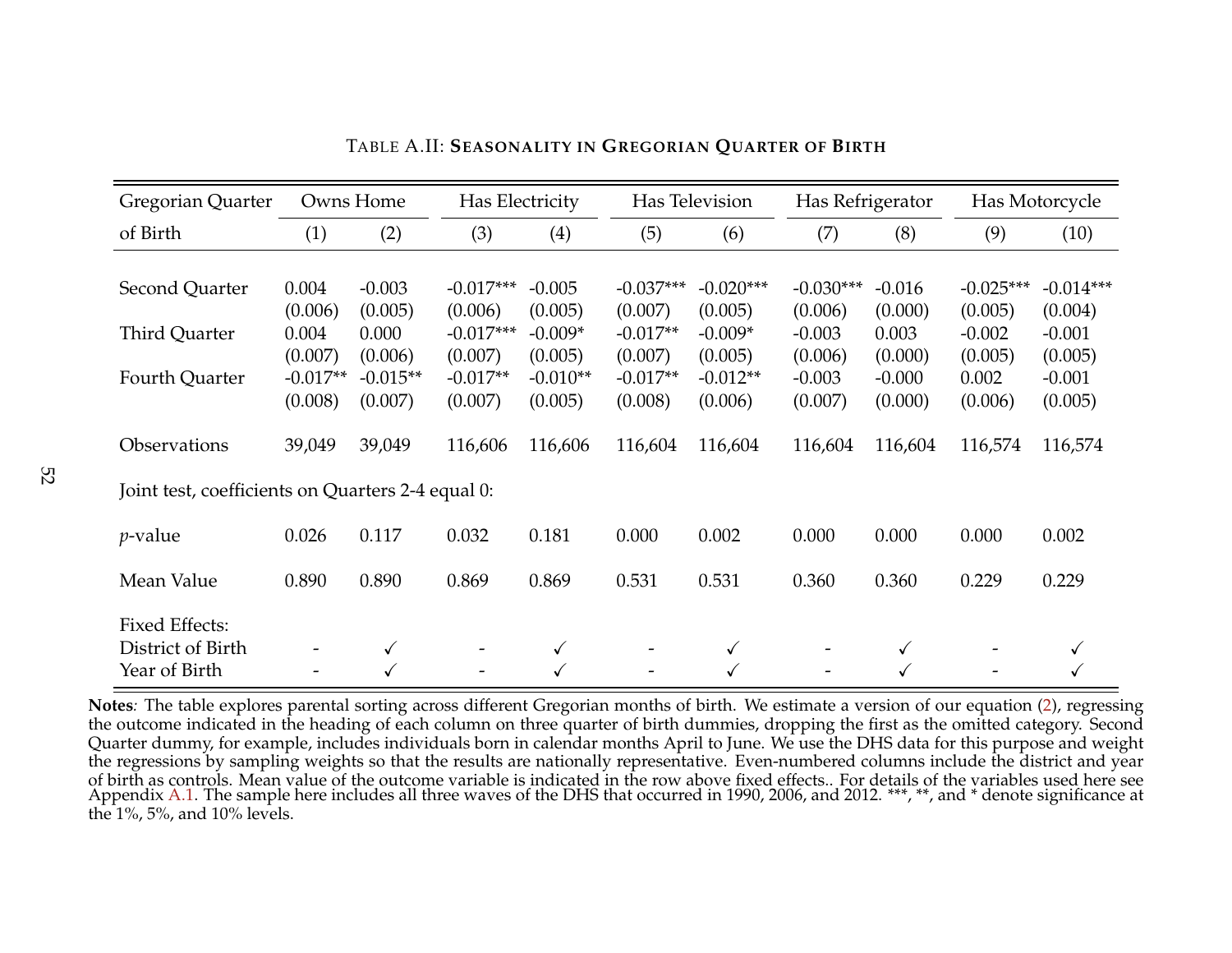|                                                       |           | Coefficients |           |
|-------------------------------------------------------|-----------|--------------|-----------|
|                                                       | First     | Second       | Third     |
|                                                       | Trimester | Trimester    | Trimester |
|                                                       | (1)       | (2)          | (3)       |
| Literacy                                              | $-0.043$  | $-0.064$     | 0.030     |
|                                                       | (0.057)   | (0.072)      | (0.066)   |
| Education                                             | 0.007     | 0.011        | $-0.018$  |
|                                                       | (0.086)   | (0.095)      | (0.106)   |
| <b>Partner Education</b>                              | 0.029     | 0.022        | $-0.017$  |
|                                                       | (0.048)   | (0.052)      | (0.048)   |
| <b>Partner Occupation</b>                             | 0.013     | 0.029        | 0.073     |
|                                                       | (0.047)   | (0.047)      | (0.048)   |
| Wealth                                                | $-0.008$  | $-0.027$     | $-0.141$  |
|                                                       | (0.078)   | (0.075)      | (0.082)   |
| Owns Home                                             | $-0.180*$ | $-0.112$     | $-0.016$  |
|                                                       | (0.072)   | (0.074)      | (0.067)   |
| Has Electricity                                       | 0.059     | 0.004        | $-0.015$  |
|                                                       | (0.068)   | (0.075)      | (0.075)   |
| Owns Television                                       | $-0.040$  | $-0.020$     | 0.013     |
|                                                       | (0.043)   | (0.049)      | (0.046)   |
| Has Refrigerator                                      | $-0.001$  | 0.034        | $-0.026$  |
|                                                       | (0.054)   | (0.060)      | (0.054)   |
| Owns Motorcycle                                       | 0.090     | 0.052        | 0.021     |
|                                                       | (0.062)   | (0.065)      | (0.060)   |
| Joint test, above coefficients equal 0 (by column):   |           |              |           |
| F-test                                                | 1.310     | 0.564        | 0.733     |
| <i>p</i> -value                                       | 0.222     | 0.843        | 0.694     |
| Joint test, above coefficients equal 0 (all columns): |           |              |           |
| F-test                                                | 0.830     |              |           |
| <i>p</i> -value                                       | 0.726     |              |           |
|                                                       |           |              |           |

TABLE A.III: **SELECTION INTO IN-UTERO RAMADAN EXPOSURE? A MULTINO-MIAL LOGISTIC MODEL**

Observations 33,856

**Notes***:* The table rules out parental sorting across different trimesters of Ramadan exposure. We estimate a multinomial logistic model where the outcome variable is the trimester of exposure as defined in Figure  $\overline{II}$ . We omit the unexposed and partially exposed individuals (exposure months  $-2$ , $-1$ ,and 0 in Figure II) and report the coefficients from the model for the remaining three categories. Figure A.II reports the marginal effects from this model. For details of the explanatory variables used here see Appendix A.1. The model also includes the month of birth, district of birth, and year of birth fixed effects. The sample here includes all three waves of the DHS that occurred in 1990, 2006, and 2012. \*\*\*, \*\*, and \* denote significance at the 1%, 5%, and 10% levels.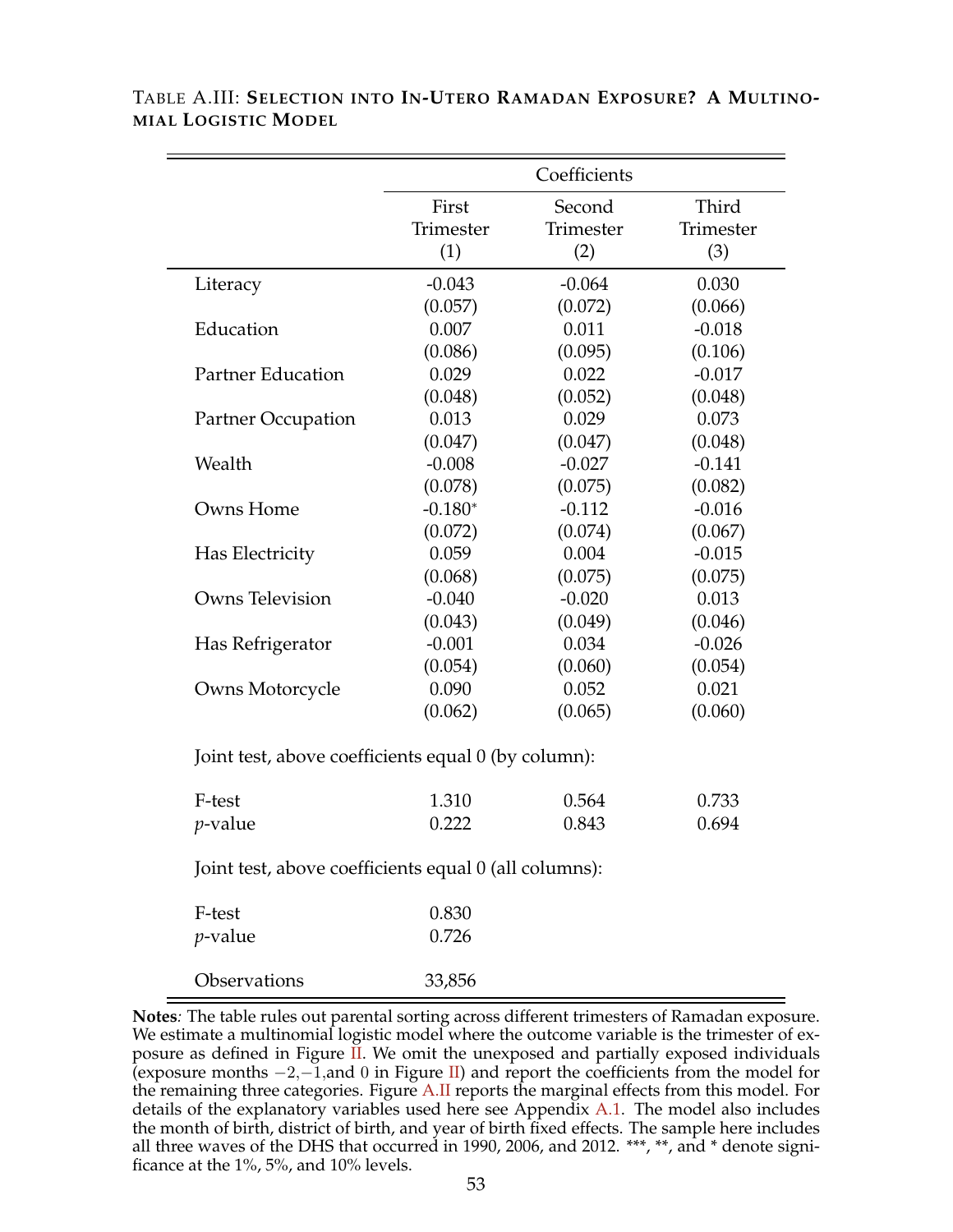| In-Utero Ramadan                                    |          | Literacy     |          | Education    |          | Partner Education |          | <b>Partner Occupation</b> | Wealth   |          |
|-----------------------------------------------------|----------|--------------|----------|--------------|----------|-------------------|----------|---------------------------|----------|----------|
| Exposure in                                         | (1)      | (2)          | (3)      | (4)          | (5)      | (6)               | (7)      | (8)                       | (9)      | (10)     |
|                                                     |          |              |          |              |          |                   |          |                           |          |          |
| No/Partial Exposure                                 | $-0.002$ | $-0.001$     | $-0.001$ | 0.000        | $-0.005$ | $-0.003$          | $-0.008$ | $-0.007$                  | 0.004    | 0.002    |
|                                                     | (0.007)  | (0.006)      | (0.004)  | (0.004)      | (0.006)  | (0.006)           | (0.007)  | (0.007)                   | (0.007)  | (0.006)  |
| <b>First Trimester</b>                              | $-0.007$ | 0.001        | $-0.006$ | $-0.002$     | $-0.005$ | $-0.001$          | $-0.005$ | $-0.003$                  | $-0.004$ | 0.001    |
|                                                     | (0.007)  | (0.006)      | (0.005)  | (0.004)      | (0.006)  | (0.006)           | (0.007)  | (0.007)                   | (0.008)  | (0.006)  |
| Second Trimester                                    | 0.000    | 0.003        | $-0.002$ | 0.000        | $-0.001$ | 0.001             | $-0.009$ | $-0.009$                  | $-0.002$ | 0.002    |
|                                                     | (0.007)  | (0.006)      | (0.004)  | (0.004)      | (0.007)  | (0.006)           | (0.007)  | (0.007)                   | (0.008)  | (0.007)  |
| Third Trimester                                     | 0.001    | $-0.002$     | $-0.001$ | $-0.001$     | $-0.002$ | $-0.001$          | $-0.002$ | $-0.002$                  | $-0.007$ | $-0.007$ |
|                                                     | (0.006)  | (0.006)      | (0.004)  | (0.004)      | (0.007)  | (0.006)           | (0.007)  | (0.007)                   | (0.007)  | (0.006)  |
| Observations                                        | 116,555  | 116,555      | 116,656  | 116,656      | 116,542  | 116,542           | 116,656  | 116,656                   | 89,287   | 89,287   |
| Joint test, coefficients on trimesters 1-3 equal 0: |          |              |          |              |          |                   |          |                           |          |          |
| <i>p</i> -value                                     | 0.451    | 0.655        | 0.396    | 0.893        | 0.861    | 0.969             | 0.420    | 0.385                     | 0.653    | 0.173    |
| Mean Value                                          | 0.232    | 0.232        | 0.096    | 0.096        | 0.267    | 0.267             | 0.365    | 0.365                     | 0.186    | 0.186    |
| <b>Fixed Effects:</b>                               |          |              |          |              |          |                   |          |                           |          |          |
| Month of Birth                                      |          | $\checkmark$ |          | ✓            |          | $\checkmark$      |          | $\checkmark$              |          | ✓        |
| District of Birth                                   |          | $\checkmark$ |          | $\checkmark$ |          | $\checkmark$      |          | $\checkmark$              |          |          |
| Year of Birth                                       |          |              |          |              |          |                   |          |                           |          |          |

54

TABLE A.IV: **SELECTION INTO IN-UTERO RAMADAN EXPOSURE? AN ALTERNATIVE IMPUTATION**

**Notes***:* The table rules out parental sorting across different Hijra months of conception. We estimate our equation (2) using the DHS data. The outcome variable in each of these regressions is indicated in the heading of each column. Where we do not observe the exact day of birth of an individual, we impute it by drawing a random day of birth from a uniform distribution. We weight the regressions by sampling weights so that the results are nationally representative. Even-numbered columns include the month, district, and year of birth as controls. Mean value of the outcome variable is indicated in the row above fixed effects. P-value of the hypothesis that the three trimester dummies are jointly zero is provided in the row before that. For details of the variables used here see Appendix A.1. The sample here includes all three waves of the DHS that occurred in 1990, 2006, and 2012. Individuals exposed to Ramadan in months 1–3 of their pregnancy are included in the First Trimester group, in months 4–6 in the Second Trimester group, and in months 7–9 in the Third Trimester group. Please see Figure II on how we define the gestation month of exposure. Certainly unexposed individuals, who were conceived two months after Ramadan (month −2), are the omitted category, and individuals in months −1 and 0 are grouped together as the No/Partial Exposure category. \*\*\*, \*\*, and \* denote significance at the 1%, 5%, and 10% levels.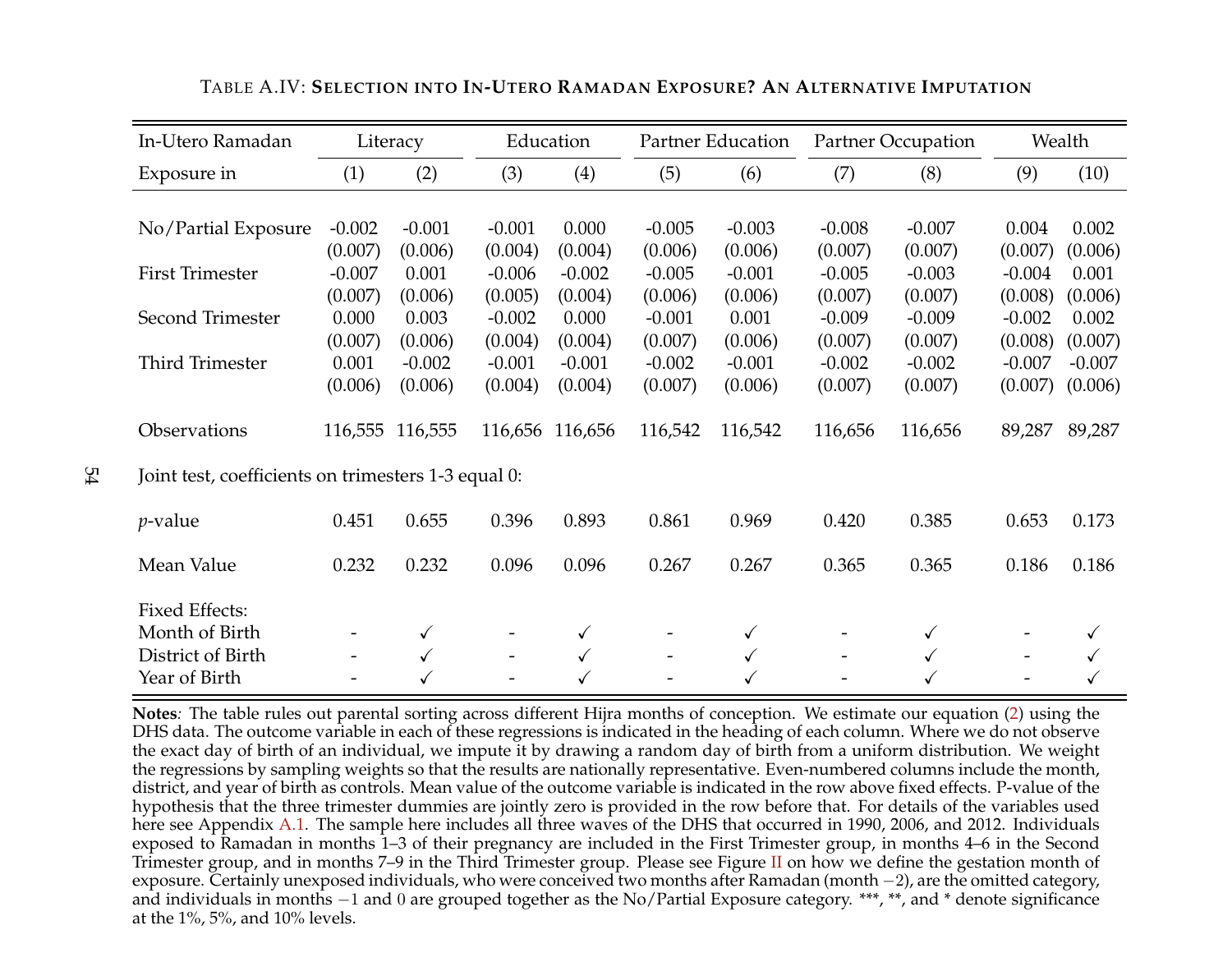| In-Utero Ramadan                                    |          | Owns Home    |          | Has Electricity |                          | Has Television  |          | Has Refrigerator | Has Motorcycle |                 |
|-----------------------------------------------------|----------|--------------|----------|-----------------|--------------------------|-----------------|----------|------------------|----------------|-----------------|
| Exposure in                                         | (1)      | (2)          | (3)      | (4)             | (5)                      | (6)             | (7)      | (8)              | (9)            | (10)            |
|                                                     |          |              |          |                 |                          |                 |          |                  |                |                 |
| No/Partial Exposure                                 | 0.003    | 0.000        | 0.003    | $-0.003$        | $-0.004$                 | $-0.008$        | 0.005    | 0.001            | $-0.003$       | $-0.006$        |
|                                                     | (0.009)  | (0.008)      | (0.007)  | (0.006)         | (0.008)                  | (0.007)         | (0.007)  | (0.007)          | (0.007)        | (0.007)         |
| <b>First Trimester</b>                              | $-0.003$ | $-0.009$     | 0.002    | $-0.005$        | $-0.001$                 | $-0.002$        | 0.005    | 0.002            | $-0.002$       | $-0.002$        |
|                                                     | (0.009)  | (0.008)      | (0.006)  | (0.005)         | (0.008)                  | (0.007)         | (0.008)  | (0.006)          | (0.007)        | (0.006)         |
| Second Trimester                                    | 0.003    | $-0.008$     | 0.004    | $-0.005$        | 0.002                    | $-0.003$        | 0.002    | $-0.003$         | 0.001          | $-0.001$        |
|                                                     | (0.009)  | (0.008)      | (0.007)  | (0.005)         | (0.008)                  | (0.007)         | (0.008)  | (0.007)          | (0.007)        | (0.006)         |
| Third Trimester                                     | $-0.001$ | $-0.008$     | $-0.001$ | $-0.007$        | $-0.001$                 | $-0.005$        | $-0.003$ | $-0.007$         | $-0.002$       | $-0.006$        |
|                                                     | (0.009)  | (0.008)      | (0.007)  | (0.006)         | (0.008)                  | (0.007)         | (0.007)  | (0.006)          | (0.007)        | (0.006)         |
| Observations                                        | 39,049   | 39,049       | 116,606  | 116,606         |                          | 116,604 116,604 | 116,604  | 116,604          |                | 116,574 116,574 |
| Joint test, coefficients on trimesters 1-3 equal 0: |          |              |          |                 |                          |                 |          |                  |                |                 |
| $p$ -value                                          | 0.772    | 0.731        | 0.837    | 0.689           | 0.953                    | 0.856           | 0.554    | 0.281            | 0.861          | 0.586           |
| Mean Value                                          | 0.890    | 0.890        | 0.869    | 0.869           | 0.531                    | 0.531           | 0.360    | 0.360            | 0.229          | 0.229           |
| <b>Fixed Effects:</b>                               |          |              |          |                 |                          |                 |          |                  |                |                 |
| Month of Birth                                      |          | $\checkmark$ |          | $\checkmark$    |                          | $\checkmark$    |          | $\checkmark$     |                | $\checkmark$    |
| District of Birth                                   |          | $\checkmark$ |          | $\checkmark$    | $\overline{\phantom{a}}$ | $\checkmark$    |          | $\checkmark$     |                | $\checkmark$    |
| Year of Birth                                       |          |              |          |                 |                          |                 |          |                  |                |                 |

TABLE A.V: **SELECTION INTO IN-UTERO RAMADAN EXPOSURE? AN ALTERNATIVE IMPUTATION**

**Notes***:* The table rules out parental sorting across different Hijra months of conception. We estimate our equation (2) using the DHS data. The outcome variable in each of these regressions is indicated in the heading of each column. Where we do not observe the exact day of birth of an individual, we impute it by drawing a random day of birth from a uniform distribution. We weight the regressions by sampling weights so that the results are nationally representative. Even-numbered columns include the month, district, and year of birth as controls. Mean value of the outcome variable is indicated in the row above fixed effects. P-value of the hypothesis that the three trimester dummies are jointly zero is provided in the row before that. For details of the variables used here see Appendix A.1. The sample here includes all three waves of the DHS that occurred in 1990, 2006, and 2012. Individuals exposed to Ramadan in months 1–3 of their pregnancy are included in the First Trimester group, in months 4–6 in the Second Trimester group, and in months 7–9 in the Third Trimester group. Please see Figure II on how we define the gestation month of exposure. Certainly unexposed individuals, who were conceived two months after Ramadan (month −2), are the omitted category, and individuals in months −1 and 0 are grouped together as the No/Partial Exposure category. \*\*\*, \*\*, and \* denote significance at the 1%, 5%, and 10% levels.

55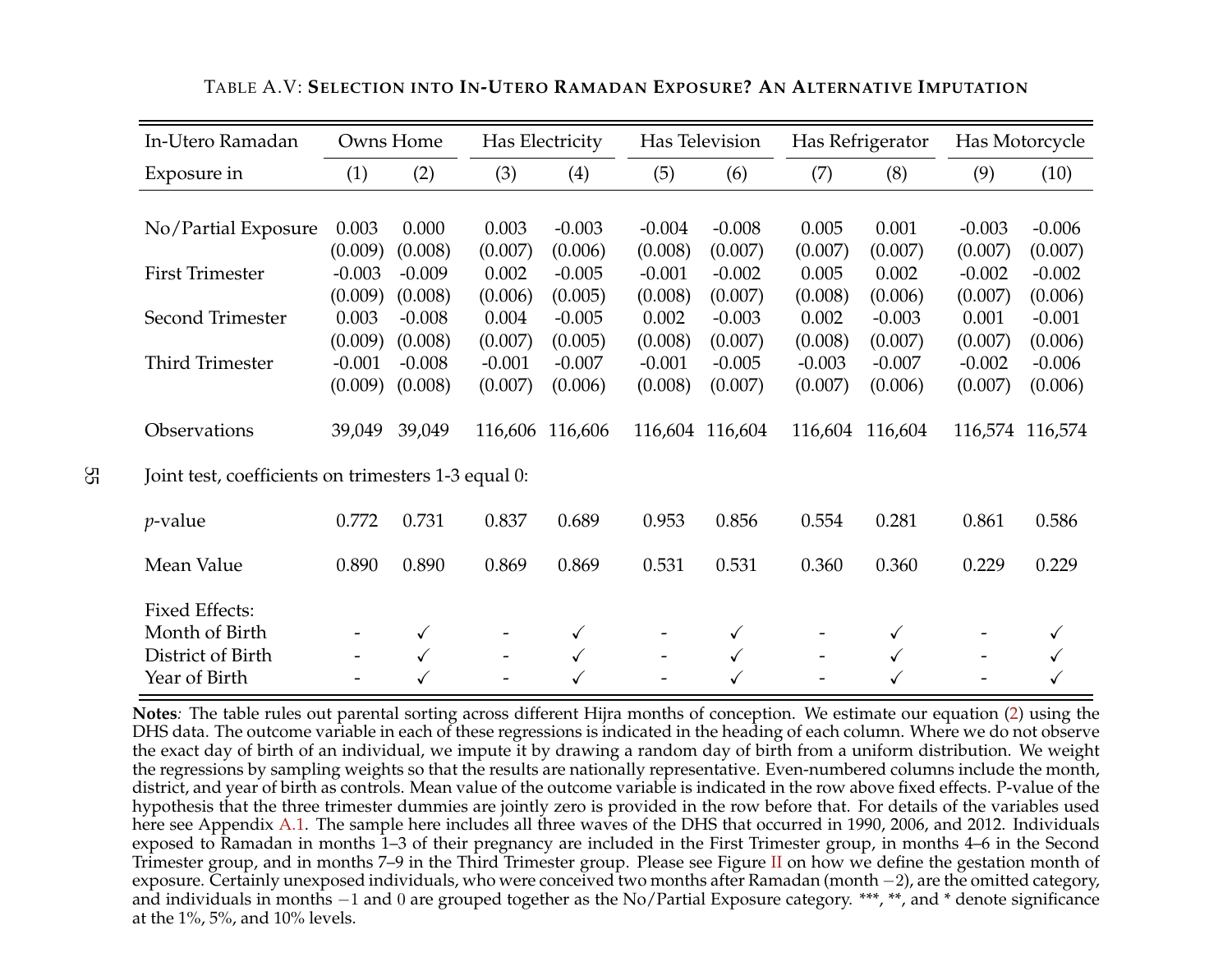| Fetal Age (Months) at                               |             |             | Outcome: 1(High-Skilled) |             |           |           |
|-----------------------------------------------------|-------------|-------------|--------------------------|-------------|-----------|-----------|
| the Onset of Ramadan                                | (1)         | (2)         | (3)                      | (4)         | (5)       | (6)       |
|                                                     |             |             |                          |             |           |           |
| No/Partial Exposure                                 | $-0.003$    | $-0.003$    | $-0.003$                 | $-0.003$    | $-0.001$  | $-0.001$  |
|                                                     | (0.003)     | (0.003)     | (0.003)                  | (0.003)     | (0.003)   | (0.003)   |
| <b>First Trimester</b>                              | $-0.013***$ | $-0.012***$ | $-0.012***$              | $-0.012***$ | $-0.006*$ | $-0.006*$ |
|                                                     | (0.003)     | (0.003)     | (0.003)                  | (0.003)     | (0.003)   | (0.003)   |
| Second Trimester                                    | $-0.010***$ | $-0.010***$ | $-0.009***$              | $-0.010***$ | $-0.002$  | $-0.003$  |
|                                                     | (0.003)     | (0.003)     | (0.003)                  | (0.003)     | (0.003)   | (0.003)   |
| Third Trimester                                     | $-0.002$    | $-0.002$    | $-0.001$                 | $-0.001$    | $-0.000$  | 0.000     |
|                                                     | (0.003)     | (0.003)     | (0.003)                  | (0.003)     | (0.003)   | (0.003)   |
| Observations                                        | 437,615     | 437,615     | 437,464                  | 437,464     | 437,615   | 437,464   |
| Joint test, coefficients on trimesters 1-3 equal 0: |             |             |                          |             |           |           |
| <i>p</i> -value                                     | 0.000       | 0.000       | 0.000                    | 0.000       | 0.044     | 0.033     |
| Mean Value                                          | 0.596       | 0.596       | 0.596                    | 0.596       | 0.596     | 0.596     |
| <b>Fixed Effects:</b>                               |             |             |                          |             |           |           |
| Month of Birth                                      |             |             |                          |             |           |           |
| District of Birth                                   |             |             |                          |             |           |           |
| Year of Birth                                       |             |             |                          |             |           |           |

TABLE A.VI: **IN-UTERO RAMADAN EXPOSURE AND OCCUPATION – HIGH-SKILLED**

**Notes***:* The table reports estimates from equation (2). We regress an indicator that individual i is in a high-skill profession on four dummies indicating the four exposure groups. Individuals exposed to Ramadan in months 1–3 of their pregnancy are included in the First Trimester group, in months 4–6 in the Second Trimester group, and in months 7–9 in the Third Trimester group. Please see Figure II on how we define the gestation month of exposure. Certainly unexposed individuals, who were conceived two months after Ramadan (month −2), are the omitted category, and individuals in months −1 and 0 are grouped together as the No/Partial Exposure category. The sample here includes all three years 2007–2009. Standard errors are in parentheses and clustered at the individual level. \*\*\*, \*\*, and \* denote significance at the 1%, 5%, and 10% levels.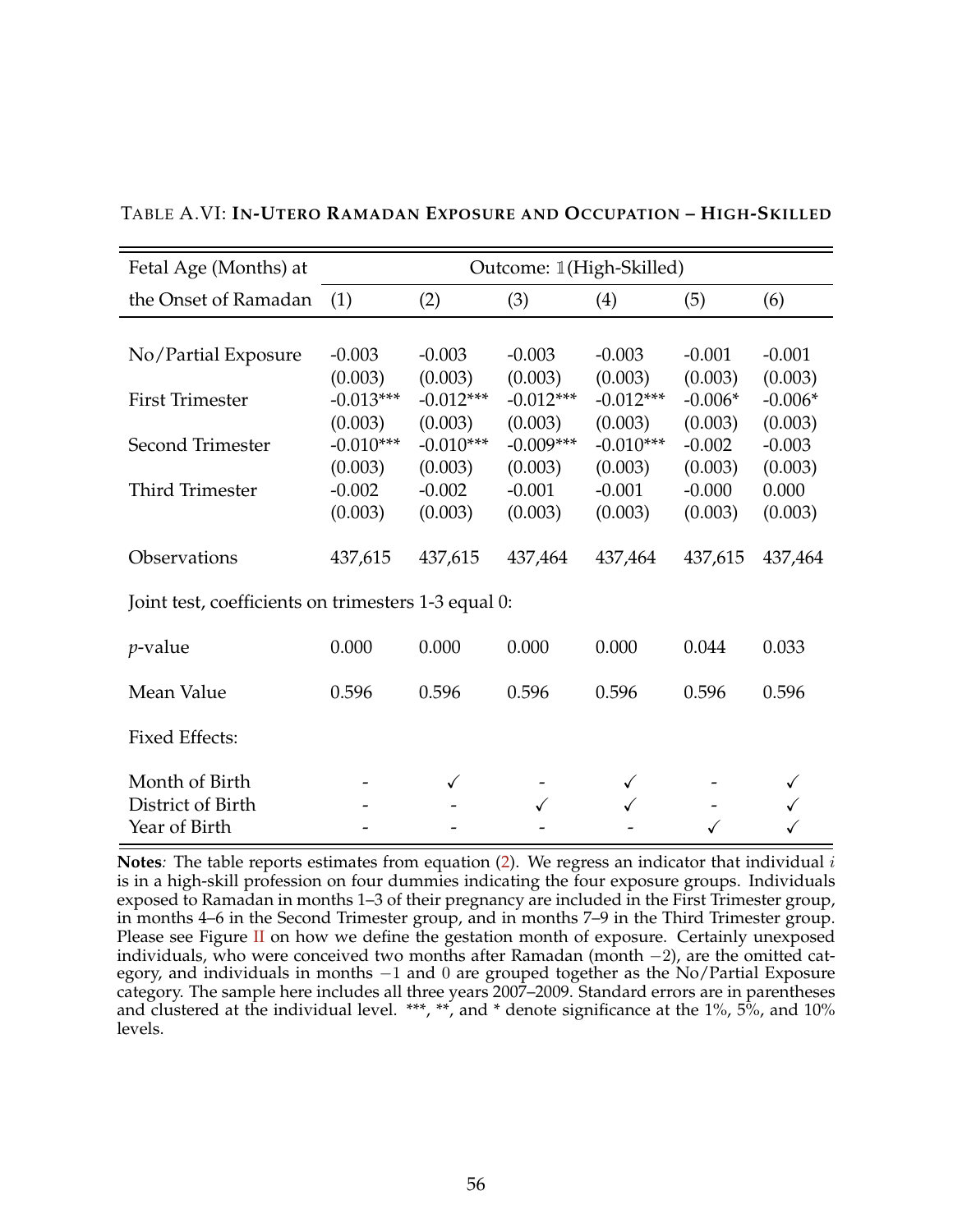| Fetal Age (Months) at                                |                                  | Outcome: 1(Low-Skilled)          |                                  |                                  |                             |                                |  |  |
|------------------------------------------------------|----------------------------------|----------------------------------|----------------------------------|----------------------------------|-----------------------------|--------------------------------|--|--|
| the Onset of Ramadan                                 | (1)                              | (2)                              | (3)                              | (4)                              | (5)                         | (6)                            |  |  |
|                                                      |                                  |                                  |                                  |                                  |                             |                                |  |  |
| No/Partial Exposure                                  | 0.003                            | 0.003                            | 0.003                            | 0.003                            | 0.002                       | 0.002                          |  |  |
| <b>First Trimester</b>                               | (0.002)<br>$0.005***$<br>(0.002) | (0.002)<br>$0.005***$<br>(0.002) | (0.002)<br>$0.005***$<br>(0.002) | (0.002)<br>$0.005***$<br>(0.002) | (0.002)<br>0.003<br>(0.002) | (0.002)<br>$0.003*$<br>(0.002) |  |  |
| Second Trimester                                     | $0.003*$                         | $0.003*$                         | $0.003*$                         | $0.003*$                         | 0.001                       | 0.001                          |  |  |
| <b>Third Trimester</b>                               | (0.002)<br>$0.003*$<br>(0.002)   | (0.002)<br>$0.003*$<br>(0.002)   | (0.002)<br>$0.003*$<br>(0.002)   | (0.002)<br>$0.003*$<br>(0.002)   | (0.002)<br>0.003<br>(0.002) | (0.002)<br>0.003<br>(0.002)    |  |  |
| Observations                                         | 437,615                          | 437,615                          | 437,464                          | 437,464                          | 437,615                     | 437,464                        |  |  |
| Joint test, coefficients on trimesters 1-3 equal 0:  |                                  |                                  |                                  |                                  |                             |                                |  |  |
| $p$ -value                                           | 0.037                            | 0.046                            | 0.024                            | 0.024                            | 0.155                       | 0.136                          |  |  |
| Mean Value                                           | 0.092                            | 0.092                            | 0.092                            | 0.092                            | 0.092                       | 0.092                          |  |  |
| <b>Fixed Effects:</b>                                |                                  |                                  |                                  |                                  |                             |                                |  |  |
| Month of Birth<br>District of Birth<br>Year of Birth |                                  | $\checkmark$                     |                                  |                                  |                             |                                |  |  |

| TABLE A.VII: IN-UTERO RAMADAN EXPOSURE AND OCCUPATION - RETAIL |  |
|----------------------------------------------------------------|--|
|----------------------------------------------------------------|--|

**Notes***:* The table reports estimates from equation (2). We regress an indicator that individual i works in the retail, wholesale, or distribution sector on four dummies indicating the four exposure groups. Individuals exposed to Ramadan in months 1–3 of their pregnancy are included in the First Trimester group, in months 4–6 in the Second Trimester group, and in months 7–9 in the Third Trimester group. Please see Figure II on how we define the gestation month of exposure. Certainly unexposed individuals, who were conceived two months after Ramadan (month  $-2$ ), are the omitted category, and individuals in months  $-1$  and 0 are grouped together as the No/Partial Exposure category. The sample here includes all three years 2007–2009. Standard errors are in parentheses and clustered at the individual level. \*\*\*, \*\*, and \* denote significance at the  $1\%$ ,  $5\%$ , and  $10\%$  levels.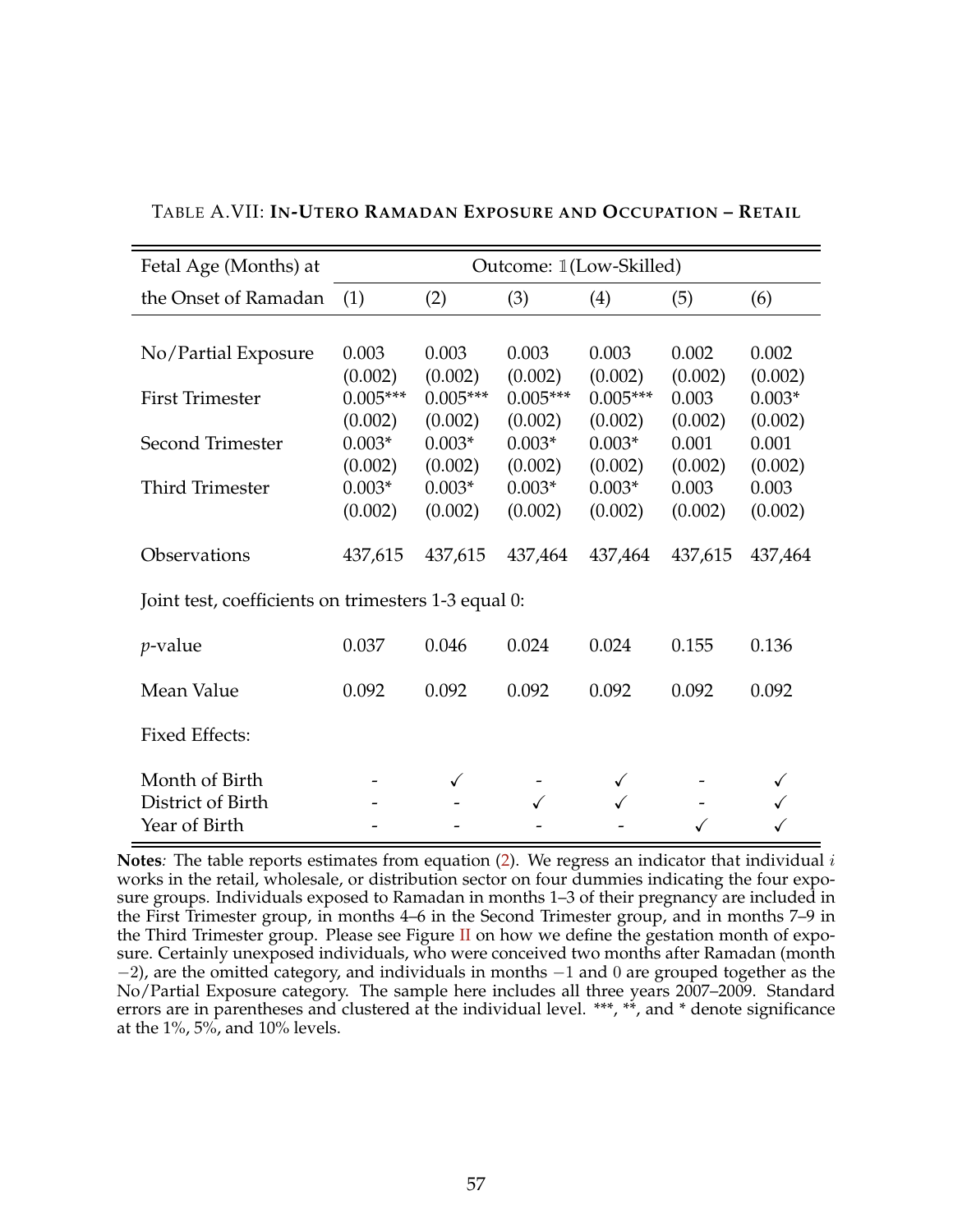| Fetal Age (Months) at                           | <b>Outcome: Log Earnings</b> |             |             |             |             |             |  |  |
|-------------------------------------------------|------------------------------|-------------|-------------|-------------|-------------|-------------|--|--|
| the Onset of Ramadan                            | (1)                          | (2)         | (3)         | (4)         | (5)         | (6)         |  |  |
|                                                 |                              |             |             |             |             |             |  |  |
| $-1$                                            | $-0.009$                     | $-0.008$    | $-0.009$    | $-0.009$    | $-0.007$    | $-0.006$    |  |  |
|                                                 | (0.010)                      | (0.010)     | (0.010)     | (0.010)     | (0.010)     | (0.009)     |  |  |
| $\boldsymbol{0}$                                | $-0.021**$                   | $-0.020*$   | $-0.020**$  | $-0.019*$   | $-0.003$    | 0.000       |  |  |
|                                                 | (0.010)                      | (0.010)     | (0.010)     | (0.010)     | (0.010)     | (0.010)     |  |  |
| $\mathbf{1}$                                    | $-0.026***$                  | $-0.025**$  | $-0.025***$ | $-0.024**$  | 0.002       | 0.005       |  |  |
|                                                 | (0.010)                      | (0.010)     | (0.010)     | (0.010)     | (0.010)     | (0.009)     |  |  |
| $\overline{2}$                                  | $-0.034***$                  | $-0.032***$ | $-0.034***$ | $-0.033***$ | $-0.001$    | 0.002       |  |  |
|                                                 | (0.010)                      | (0.010)     | (0.010)     | (0.010)     | (0.010)     | (0.009)     |  |  |
| 3                                               | $-0.044***$                  | $-0.043***$ | $-0.044***$ | $-0.043***$ | $-0.021**$  | $-0.018*$   |  |  |
|                                                 | (0.010)                      | (0.010)     | (0.010)     | (0.010)     | (0.010)     | (0.009)     |  |  |
| $\overline{4}$                                  | $-0.024**$                   | $-0.023**$  | $-0.024**$  | $-0.024**$  | $-0.007$    | $-0.004$    |  |  |
|                                                 | (0.010)                      | (0.010)     | (0.010)     | (0.010)     | (0.010)     | (0.009)     |  |  |
| 5                                               | $-0.042***$                  | $-0.042***$ | $-0.040***$ | $-0.040***$ | $-0.029***$ | $-0.024***$ |  |  |
|                                                 | (0.010)                      | (0.010)     | (0.010)     | (0.010)     | (0.010)     | (0.009)     |  |  |
| 6                                               | $-0.032***$                  | $-0.033***$ | $-0.033***$ | $-0.034***$ | $-0.018*$   | $-0.018*$   |  |  |
|                                                 | (0.010)                      | (0.010)     | (0.010)     | (0.010)     | (0.010)     | (0.009)     |  |  |
| 7                                               | $-0.039***$                  | $-0.040***$ | $-0.039***$ | $-0.039***$ | $-0.025***$ | $-0.024***$ |  |  |
|                                                 | (0.010)                      | (0.010)     | (0.010)     | (0.010)     | (0.010)     | (0.009)     |  |  |
| 8                                               | $-0.029***$                  | $-0.030***$ | $-0.026***$ | $-0.026***$ | $-0.018*$   | $-0.015$    |  |  |
|                                                 | (0.010)                      | (0.010)     | (0.010)     | (0.010)     | (0.010)     | (0.009)     |  |  |
| 9                                               | $-0.007$                     | $-0.009$    | $-0.005$    | $-0.005$    | $-0.001$    | 0.001       |  |  |
|                                                 | (0.010)                      | (0.010)     | (0.010)     | (0.010)     | (0.010)     | (0.009)     |  |  |
| Observations                                    | 594,820                      | 594,820     | 594,762     | 594,762     | 594,820     | 594,762     |  |  |
| Joint test, coefficients on months 1-9 equal 0: |                              |             |             |             |             |             |  |  |
| $p$ -value                                      | 0.000                        | 0.000       | 0.000       | 0.000       | 0.001       | 0.001       |  |  |
| <b>Fixed Effects:</b>                           |                              |             |             |             |             |             |  |  |
| Month of Birth                                  |                              |             |             |             |             |             |  |  |
| District of Birth                               |                              |             |             |             |             |             |  |  |
| Year of Birth                                   |                              |             |             |             |             |             |  |  |

TABLE A.VIII: **IN-UTERO RAMADAN EXPOSURE AND EARNINGS – EMPLOYEES ONLY**

**Notes***:* The table reports estimates from equation (1). We restrict the sample here to employees only. We regress the outcome variable—log of taxable income—on eleven Ramadan exposure dummies, omitting the reference category—certainly unexposed individuals, who were conceived two months after Ramadan (month  $-2$ ). Please see Figure II on how we define these exposure dummies. The sample here includes all three years 2007–2009. Standard errors are in parentheses and clustered at the individual level. \*\*\*, \*\*, and \* denote significance at the 1%, 5%, and 10% levels.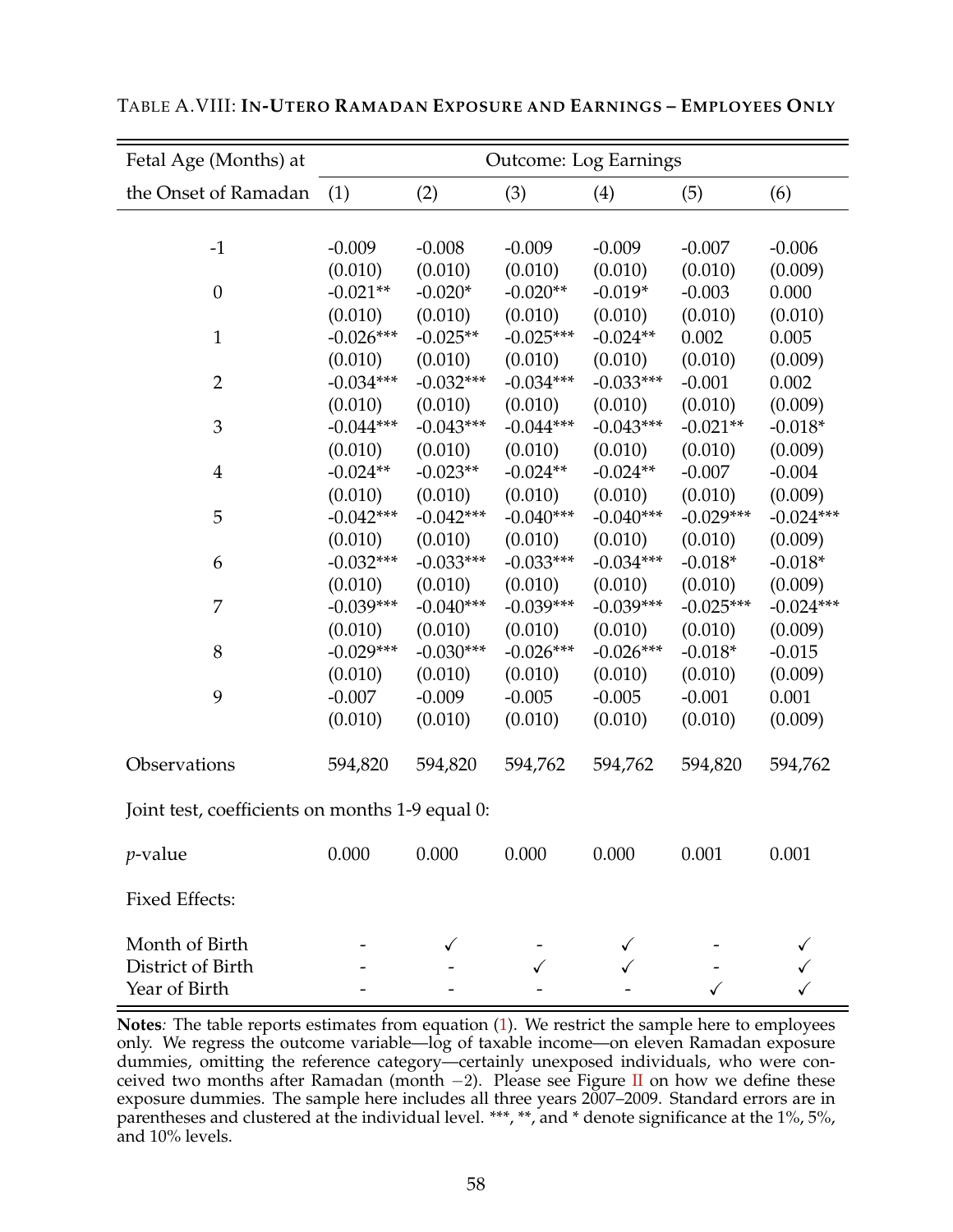| In-Utero Ramadan                                    |                        | <b>Outcome: Log Earnings</b> |                        |                        |                     |                       |  |  |  |
|-----------------------------------------------------|------------------------|------------------------------|------------------------|------------------------|---------------------|-----------------------|--|--|--|
| Exposure in                                         | (1)                    | (2)                          | (3)                    | (4)                    | (5)                 | (6)                   |  |  |  |
|                                                     |                        |                              |                        |                        |                     |                       |  |  |  |
| No/Partial Exposure                                 | $-0.015*$              | $-0.014$                     | $-0.014*$              | $-0.014$               | $-0.005$            | $-0.003$              |  |  |  |
|                                                     | (0.009)                | (0.009)                      | (0.008)                | (0.008)                | (0.008)             | (0.008)               |  |  |  |
| <b>First Trimester</b>                              | $-0.035***$            | $-0.033***$                  | $-0.035***$            | $-0.033***$            | $-0.007$<br>(0.008) | $-0.004$              |  |  |  |
| Second Trimester                                    | (0.008)<br>$-0.033***$ | (0.008)<br>$-0.033***$       | (0.008)<br>$-0.032***$ | (0.008)<br>$-0.033***$ | $-0.018**$          | (0.008)<br>$-0.015**$ |  |  |  |
|                                                     | (0.008)                | (0.008)                      | (0.008)                | (0.008)                | (0.008)             | (0.008)               |  |  |  |
| <b>Third Trimester</b>                              | $-0.026***$            | $-0.027***$                  | $-0.024***$            | $-0.024***$            | $-0.015*$           | $-0.013*$             |  |  |  |
|                                                     | (0.008)                | (0.008)                      | (0.008)                | (0.008)                | (0.008)             | (0.008)               |  |  |  |
| Observations                                        | 594,820                | 594,820                      | 594,762                | 594,762                | 594,820             | 594,762               |  |  |  |
| Joint test, coefficients on trimesters 1-3 equal 0: |                        |                              |                        |                        |                     |                       |  |  |  |
| $p$ -value                                          | 0.000                  | 0.000                        | 0.000                  | 0.000                  | 0.047               | 0.054                 |  |  |  |
| <b>Fixed Effects:</b>                               |                        |                              |                        |                        |                     |                       |  |  |  |
| Month of Birth                                      |                        | ✓                            |                        |                        |                     |                       |  |  |  |
| District of Birth                                   |                        |                              | ✓                      |                        |                     |                       |  |  |  |
| Year of Birth                                       |                        |                              |                        |                        |                     |                       |  |  |  |

TABLE A.IX: **IN-UTERO RAMADAN EXPOSURE AND EARNINGS – EMPLOYEES ONLY**

**Notes***:* The table reports estimates from equation (2). We restrict the sample here to employees only. We regress the outcome variable—log of taxable income—on four dummies indicating the four exposure groups. Individuals exposed to Ramadan in months 1–3 of their pregnancy are included in the First Trimester group, in months 4–6 in the Second Trimester group, and in months 7–9 in the Third Trimester group. Please see Figure II on how we define the gestation month of exposure. Certainly unexposed individuals, who were conceived two months after Ramadan (month −2), are the omitted category, and individuals in months −1 and 0 are grouped together as the No/Partial Exposure category. The sample here includes all three years 2007–2009. Standard errors are in parentheses and clustered at the individual level. \*\*\*,  $**$ , and  $*$  denote significance at the 1%,  $5\%$ , and 10% levels.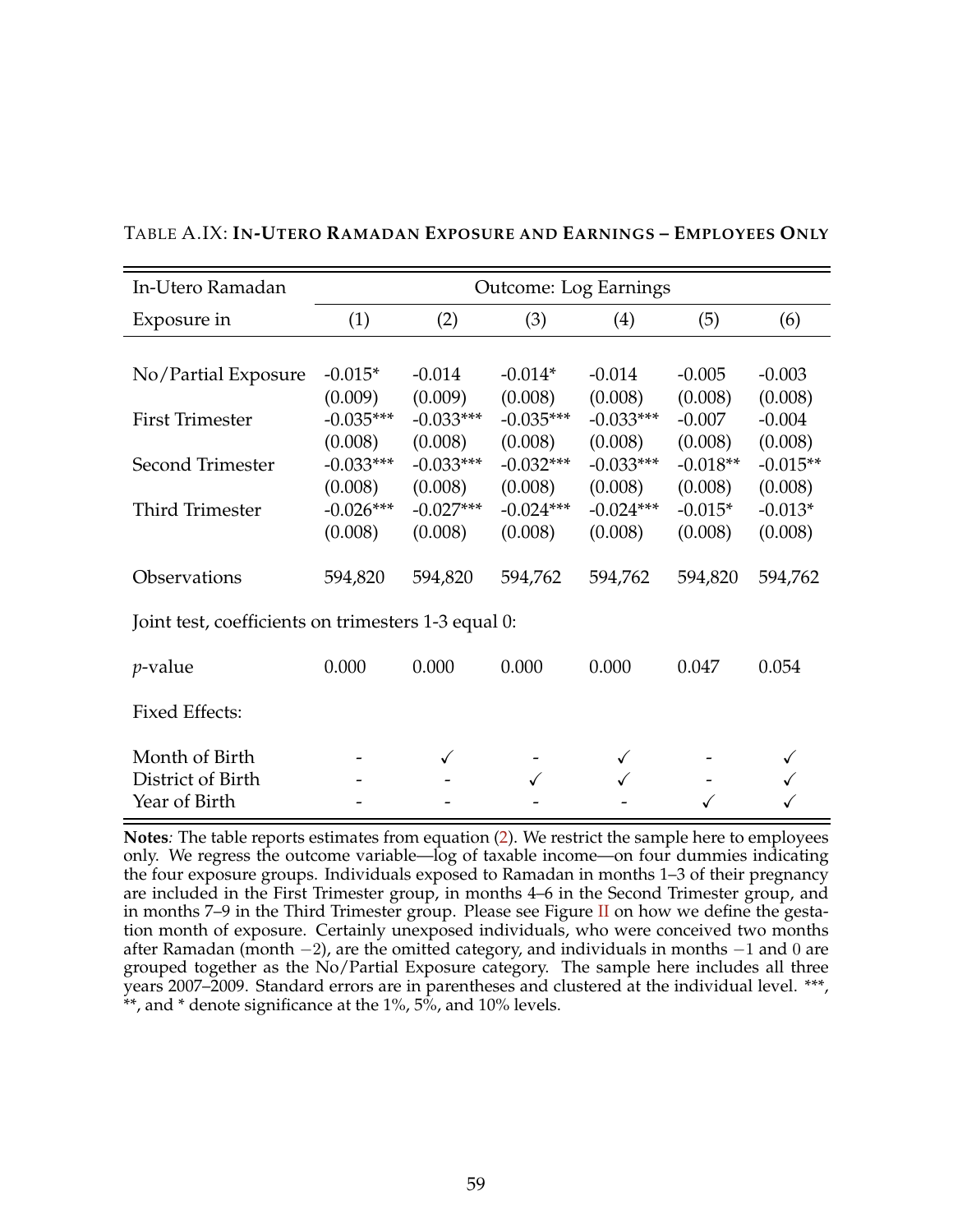|             |  |  |  | TABLE A.X: IN-UTERO RAMADAN EXPOSURE AND EARNINGS - HIGH-SKILLED |
|-------------|--|--|--|------------------------------------------------------------------|
| <b>ONLY</b> |  |  |  |                                                                  |

| In-Utero Ramadan                                    |                        | <b>Outcome: Log Earnings</b> |                        |                        |                       |                       |  |  |  |  |
|-----------------------------------------------------|------------------------|------------------------------|------------------------|------------------------|-----------------------|-----------------------|--|--|--|--|
| Exposure in                                         | (1)                    | (2)                          | (3)                    | (4)                    | (5)                   | (6)                   |  |  |  |  |
|                                                     |                        |                              |                        |                        |                       |                       |  |  |  |  |
| No/Partial Exposure                                 | $-0.021**$             | $-0.020**$                   | $-0.020**$             | $-0.020**$             | $-0.012$              | $-0.010$              |  |  |  |  |
| <b>First Trimester</b>                              | (0.009)<br>$-0.041***$ | (0.009)<br>$-0.040***$       | (0.009)<br>$-0.042***$ | (0.009)<br>$-0.041***$ | (0.009)<br>$-0.018**$ | (0.009)<br>$-0.015*$  |  |  |  |  |
|                                                     | (0.009)                | (0.009)                      | (0.008)                | (0.008)                | (0.009)               | (0.008)               |  |  |  |  |
| Second Trimester                                    | $-0.043***$            | $-0.043***$                  | $-0.041***$            | $-0.042***$            | $-0.029***$           | $-0.024***$           |  |  |  |  |
|                                                     | (0.009)                | (0.009)                      | (0.008)                | (0.008)                | (0.009)               | (0.008)               |  |  |  |  |
| Third Trimester                                     | $-0.030***$<br>(0.009) | $-0.031***$<br>(0.009)       | $-0.027***$<br>(0.008) | $-0.028***$<br>(0.008) | $-0.021**$<br>(0.009) | $-0.018**$<br>(0.008) |  |  |  |  |
|                                                     |                        |                              |                        |                        |                       |                       |  |  |  |  |
| Observations                                        | 576,612                | 576,612                      | 576,556                | 576,556                | 576,612               | 576,556               |  |  |  |  |
| Joint test, coefficients on trimesters 1-3 equal 0: |                        |                              |                        |                        |                       |                       |  |  |  |  |
|                                                     |                        |                              |                        |                        |                       |                       |  |  |  |  |
| <i>p</i> -value                                     | 0.000                  | 0.000                        | 0.000                  | 0.000                  | 0.008                 | 0.027                 |  |  |  |  |
|                                                     |                        |                              |                        |                        |                       |                       |  |  |  |  |
| <b>Fixed Effects:</b>                               |                        |                              |                        |                        |                       |                       |  |  |  |  |
| Month of Birth                                      |                        |                              |                        |                        |                       |                       |  |  |  |  |
| District of Birth                                   |                        |                              |                        |                        |                       |                       |  |  |  |  |
| Year of Birth                                       |                        |                              |                        |                        |                       |                       |  |  |  |  |

**Notes***:* The table reports estimates from equation (2). We restrict the sample here to high-skilled individuals only. We regress the outcome variable—log of taxable income—on four dummies indicating the four exposure groups. Individuals exposed to Ramadan in months 1–3 of their pregnancy are included in the First Trimester group, in months 4–6 in the Second Trimester group, and in months 7-9 in the Third Trimester group. Please see Figure  $II$  on how we define the gestation month of exposure. Certainly unexposed individuals, who were conceived two months after Ramadan (month  $-2$ ), are the omitted category, and individuals in months  $-1$ and 0 are grouped together as the No/Partial Exposure category. The sample here includes all three years 2007–2009. Standard errors are in parentheses and clustered at the individual level. \*\*\*, \*\*, and \* denote significance at the 1%, 5%, and 10% levels.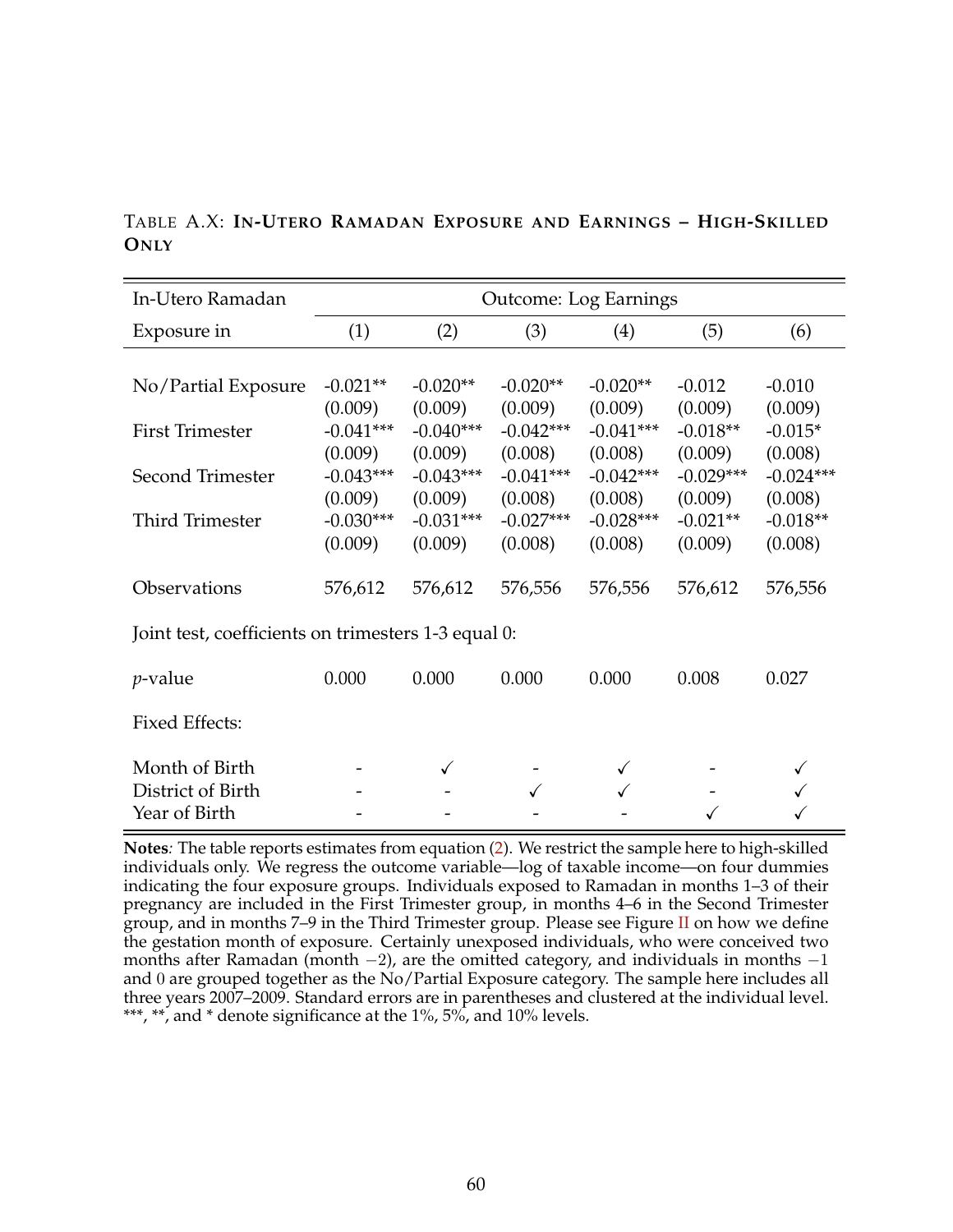| Fetal Age (Months) at                           | <b>Outcome: Log Earnings</b> |             |             |             |             |  |  |  |  |
|-------------------------------------------------|------------------------------|-------------|-------------|-------------|-------------|--|--|--|--|
| the Onset of Ramadan                            | (1)                          | (2)         | (3)         | (4)         | (5)         |  |  |  |  |
|                                                 |                              |             |             |             |             |  |  |  |  |
| $-1$                                            | $-0.014$                     | $-0.013$    | $-0.013$    | $-0.012$    | $-0.014$    |  |  |  |  |
|                                                 | (0.010)                      | (0.010)     | (0.010)     | (0.010)     | (0.010)     |  |  |  |  |
| $\boldsymbol{0}$                                | $-0.027***$                  | $-0.025**$  | $-0.024**$  | $-0.023**$  | $-0.025**$  |  |  |  |  |
|                                                 | (0.010)                      | (0.010)     | (0.010)     | (0.010)     | (0.010)     |  |  |  |  |
| $\mathbf{1}$                                    | $-0.039***$                  | $-0.036***$ | $-0.035***$ | $-0.034***$ | $-0.035***$ |  |  |  |  |
|                                                 | (0.010)                      | (0.010)     | (0.010)     | (0.010)     | (0.010)     |  |  |  |  |
| $\overline{2}$                                  | $-0.048***$                  | $-0.044***$ | $-0.044***$ | $-0.043***$ | $-0.044***$ |  |  |  |  |
|                                                 | (0.010)                      | (0.010)     | (0.010)     | (0.010)     | (0.010)     |  |  |  |  |
| 3                                               | $-0.061***$                  | $-0.058***$ | $-0.058***$ | $-0.057***$ | $-0.058***$ |  |  |  |  |
|                                                 | (0.010)                      | (0.010)     | (0.010)     | (0.010)     | (0.010)     |  |  |  |  |
| $\overline{4}$                                  | $-0.046***$                  | $-0.043***$ | $-0.043***$ | $-0.042***$ | $-0.043***$ |  |  |  |  |
|                                                 | (0.010)                      | (0.010)     | (0.010)     | (0.010)     | (0.010)     |  |  |  |  |
| 5                                               | $-0.056***$                  | $-0.055***$ | $-0.054***$ | $-0.053***$ | $-0.052***$ |  |  |  |  |
|                                                 | (0.010)                      | (0.010)     | (0.010)     | (0.010)     | (0.010)     |  |  |  |  |
| 6                                               | $-0.040***$                  | $-0.041***$ | $-0.041***$ | $-0.039***$ | $-0.039***$ |  |  |  |  |
|                                                 | (0.010)                      | (0.010)     | (0.010)     | (0.010)     | (0.010)     |  |  |  |  |
| 7                                               | $-0.040***$                  | $-0.042***$ | $-0.041***$ | $-0.040***$ | $-0.040***$ |  |  |  |  |
|                                                 | (0.010)                      | (0.010)     | (0.010)     | (0.010)     | (0.010)     |  |  |  |  |
| 8                                               | $-0.032***$                  | $-0.033***$ | $-0.032***$ | $-0.032***$ | $-0.032***$ |  |  |  |  |
|                                                 | (0.010)                      | (0.010)     | (0.010)     | (0.010)     | (0.010)     |  |  |  |  |
| 9                                               | $-0.000$                     | $-0.002$    | $-0.002$    | $-0.000$    | $-0.002$    |  |  |  |  |
|                                                 | (0.010)                      | (0.010)     | (0.010)     | (0.010)     | (0.010)     |  |  |  |  |
| Observations                                    | 832,175                      | 832,175     | 832,175     | 832,175     | 832,175     |  |  |  |  |
| Joint test, coefficients on months 1-9 equal 0: |                              |             |             |             |             |  |  |  |  |
| <i>p</i> -value                                 | 0.000                        | 0.000       | 0.000       | 0.000       | 0.000       |  |  |  |  |
| <b>Fixed Effects:</b>                           |                              |             |             |             |             |  |  |  |  |
| <b>Quarter of Birth</b>                         |                              |             |             |             |             |  |  |  |  |
| Month of Birth                                  |                              |             |             |             |             |  |  |  |  |
| Week of Birth                                   |                              |             |             |             |             |  |  |  |  |
| Day of Birth                                    |                              |             |             |             |             |  |  |  |  |

| TABLE A.XI: ALTERNATIVE BIRTH SEASONALITY CONTROLS |  |
|----------------------------------------------------|--|
|----------------------------------------------------|--|

**Notes***:* The table reports estimates from equation (1). The first column replicates the specification in the first column of Table III. The rest of the columns introduce successively more granular birth seasonality controls. In each column, the outcome variable is the log of taxable income and as earlier we report coefficients on eleven Ramadan exposure dummies, omitting the reference category (month  $-2$ ). Please see Figure II on how we define these exposure dummies. The sample here includes all three years 2007–2009. Standard errors are in parentheses and clustered at the individual level. \*\*\*, \*\*, and \* denote significance at the 1%, 5%, and 10% levels.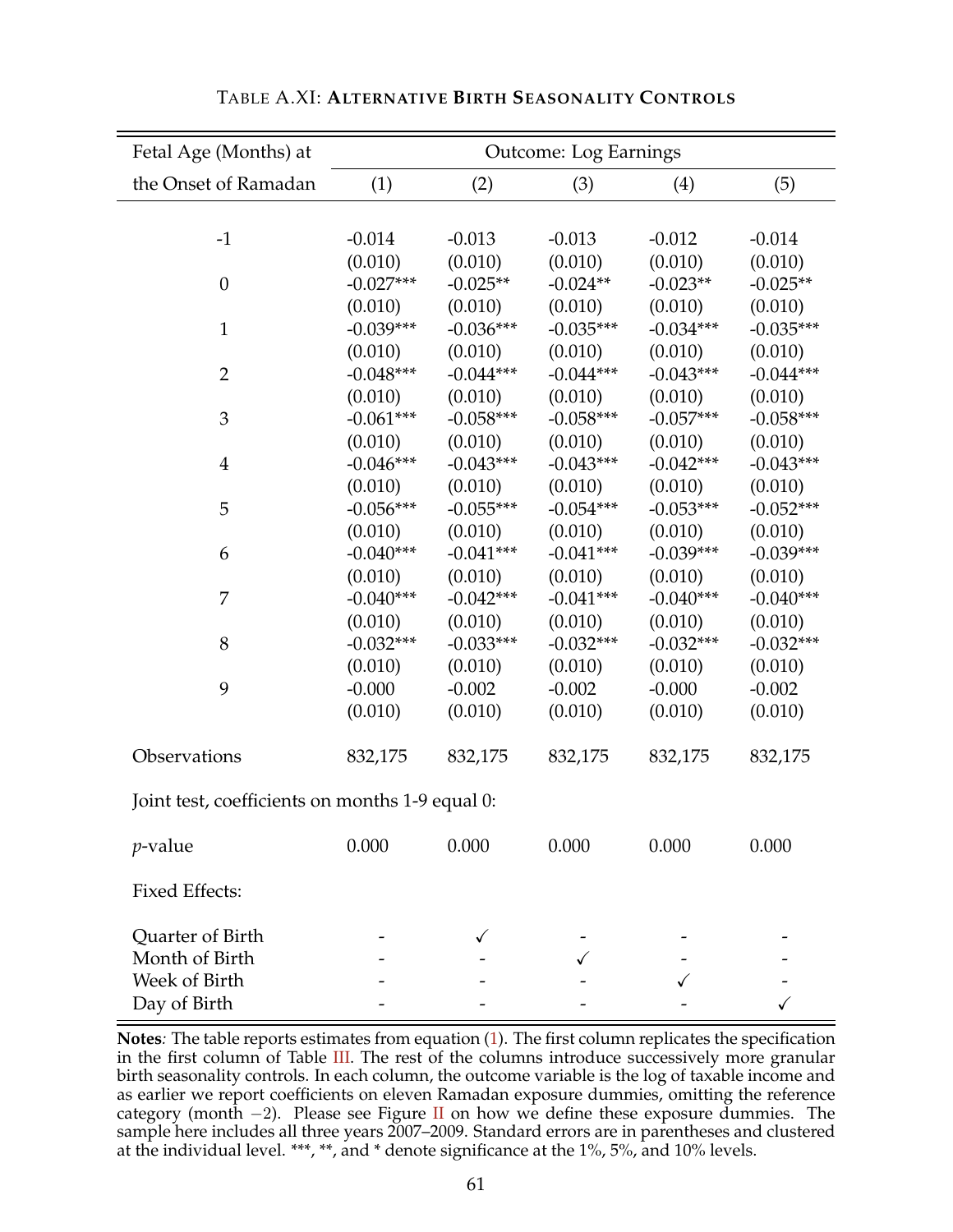| Fetal Age (Months) at                           | <b>Outcome: Log Earnings</b> |             |             |             |             |  |  |  |
|-------------------------------------------------|------------------------------|-------------|-------------|-------------|-------------|--|--|--|
| the Onset of Ramadan                            | (1)                          | (2)         | (3)         | (4)         | (5)         |  |  |  |
|                                                 |                              |             |             |             |             |  |  |  |
| $-1$                                            | $-0.014$                     | $-0.015$    | $-0.013$    | $-0.011$    | $-0.009$    |  |  |  |
|                                                 | (0.010)                      | (0.010)     | (0.009)     | (0.009)     | (0.009)     |  |  |  |
| $\boldsymbol{0}$                                | $-0.027***$                  | $-0.027***$ | $-0.024***$ | $-0.022**$  | $-0.020**$  |  |  |  |
|                                                 | (0.010)                      | (0.010)     | (0.009)     | (0.009)     | (0.009)     |  |  |  |
| $\mathbf{1}$                                    | $-0.039***$                  | $-0.040***$ | $-0.035***$ | $-0.033***$ | $-0.030***$ |  |  |  |
|                                                 | (0.010)                      | (0.009)     | (0.009)     | (0.009)     | (0.009)     |  |  |  |
| $\overline{2}$                                  | $-0.048***$                  | $-0.052***$ | $-0.045***$ | $-0.043***$ | $-0.040***$ |  |  |  |
|                                                 | (0.010)                      | (0.009)     | (0.009)     | (0.009)     | (0.009)     |  |  |  |
| 3                                               | $-0.061***$                  | $-0.063***$ | $-0.056***$ | $-0.052***$ | $-0.050***$ |  |  |  |
|                                                 | (0.010)                      | (0.009)     | (0.009)     | (0.009)     | (0.009)     |  |  |  |
| $\overline{4}$                                  | $-0.046***$                  | $-0.046***$ | $-0.041***$ | $-0.038***$ | $-0.035***$ |  |  |  |
|                                                 | (0.010)                      | (0.009)     | (0.009)     | (0.009)     | (0.009)     |  |  |  |
| 5                                               | $-0.056***$                  | $-0.053***$ | $-0.050***$ | $-0.047***$ | $-0.044***$ |  |  |  |
|                                                 | (0.010)                      | (0.009)     | (0.009)     | (0.009)     | (0.009)     |  |  |  |
| 6                                               | $-0.040***$                  | $-0.041***$ | $-0.039***$ | $-0.037***$ | $-0.035***$ |  |  |  |
|                                                 | (0.010)                      | (0.009)     | (0.009)     | (0.009)     | (0.009)     |  |  |  |
| 7                                               | $-0.040***$                  | $-0.041***$ | $-0.039***$ | $-0.037***$ | $-0.034***$ |  |  |  |
|                                                 | (0.010)                      | (0.009)     | (0.009)     | (0.009)     | (0.009)     |  |  |  |
| 8                                               | $-0.032***$                  | $-0.029***$ | $-0.024***$ | $-0.023**$  | $-0.021**$  |  |  |  |
|                                                 | (0.010)                      | (0.009)     | (0.009)     | (0.009)     | (0.009)     |  |  |  |
| 9                                               | $-0.000$                     | 0.001       | 0.002       | 0.001       | 0.003       |  |  |  |
|                                                 | (0.010)                      | (0.010)     | (0.009)     | (0.009)     | (0.009)     |  |  |  |
| Observations                                    | 832,175                      | 832,136     | 832,096     | 831,926     | 831,873     |  |  |  |
| Joint test, coefficients on months 1-9 equal 0: |                              |             |             |             |             |  |  |  |
| $p$ -value                                      | 0.000                        | 0.000       | 0.000       | 0.000       | 0.000       |  |  |  |
| <b>Fixed Effects:</b>                           |                              |             |             |             |             |  |  |  |
| Province of Birth                               |                              |             |             |             |             |  |  |  |
| District of Birth                               |                              |             |             |             |             |  |  |  |
| Tehsil of Birth                                 |                              |             |             |             |             |  |  |  |
| UC of Birth                                     |                              |             |             |             |             |  |  |  |

| TABLE A.XII: ALTERNATIVE SPATIAL CONTROLS |
|-------------------------------------------|
|-------------------------------------------|

**Notes***:* The table reports estimates from equation (1). The first column replicates the specification in the first column of Table III. The rest of the columns introduce successively more granular place of birth controls. In each column, the outcome variable is the log of taxable income and as earlier we report coefficients on eleven Ramadan exposure dummies, omitting the reference category (month −2). Please see Figure II on how we define these exposure dummies. The sample here includes all three years 2007–2009. Standard errors are in parentheses and clustered at the individual level. \*\*\*, \*\*, and \* denote significance at the 1%, 5%, and 10% levels.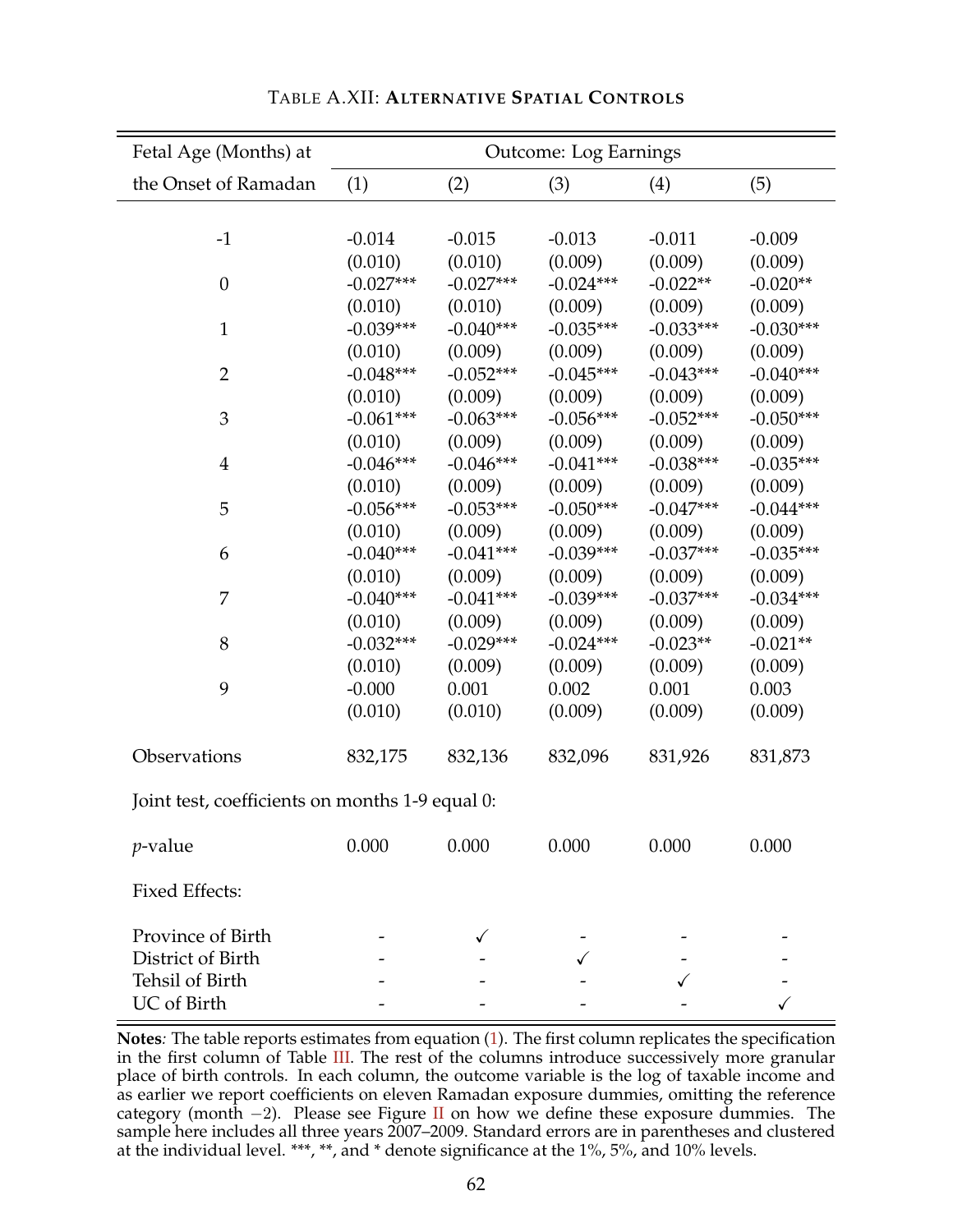| In-Utero Ramadan                                    | <b>Outcome: Log Earnings</b> |                        |                        |                        |                                 |  |  |  |
|-----------------------------------------------------|------------------------------|------------------------|------------------------|------------------------|---------------------------------|--|--|--|
| Exposure in                                         | (1)                          | (2)                    | (3)                    | (4)                    | (5)                             |  |  |  |
|                                                     |                              |                        |                        |                        |                                 |  |  |  |
| No/Partial Exposure                                 | $-0.020**$<br>(0.009)        | $-0.018**$<br>(0.008)  | $-0.015*$<br>(0.008)   | $-0.007$<br>(0.008)    | $-0.007$<br>(0.008)             |  |  |  |
| <b>First Trimester</b>                              | $-0.049***$<br>(0.008)       | $-0.044***$<br>(0.008) | $-0.024***$<br>(0.007) | $-0.011$<br>(0.007)    | $-0.011$<br>(0.007)             |  |  |  |
| Second Trimester                                    | $-0.047***$                  | $-0.044***$            | $-0.025***$            | $-0.021***$            | $-0.022***$                     |  |  |  |
| <b>Third Trimester</b>                              | (0.008)<br>$-0.025***$       | (0.008)<br>$-0.022***$ | (0.007)<br>$-0.014*$   | (0.007)<br>$-0.015**$  | (0.007)<br>$-0.015**$           |  |  |  |
| Age                                                 | (0.008)                      | (0.008)                | (0.007)<br>$0.016***$  | (0.007)<br>$0.082***$  | (0.007)<br>$0.091***$           |  |  |  |
| Age $\wedge$ 2                                      |                              |                        | (0.000)                | (0.001)<br>$-0.001***$ | (0.004)<br>$-0.001***$          |  |  |  |
| Age $\wedge$ 3                                      |                              |                        |                        | (0.000)                | (0.000)<br>$0.000**$<br>(0.000) |  |  |  |
| Observations                                        | 832,175                      | 832,096                | 832,096                | 832,096                | 832,096                         |  |  |  |
| Joint test, coefficients on trimesters 1-3 equal 0: |                              |                        |                        |                        |                                 |  |  |  |
| <i>p</i> -value                                     | 0.000                        | 0.000                  | 0.002                  | 0.023                  | 0.019                           |  |  |  |
| <b>Fixed Effects:</b>                               |                              |                        |                        |                        |                                 |  |  |  |
| Month of Birth<br>District of Birth                 |                              |                        |                        |                        |                                 |  |  |  |

## TABLE A.XIII: **ALTERNATIVE AGE CONTROLS**

**Notes***:* The table reports estimates from equation (2). The first two columns replicate the specifications in the first and fourth columns of Table  $IV$  respectively. The rest of the columns introduce age and its higher-order terms successively into the model. The outcome variable in each specification is the log of taxable income and as usual we report the coefficients on four exposure dummies along with the age controls. Individuals exposed to Ramadan in months 1–3 of their pregnancy are included in the First Trimester group, in months 4–6 in the Second Trimester group, and in months 7–9 in the Third Trimester group. Please see Figure  $\Pi$  on how we define the gestation month of exposure. Certainly unexposed individuals, who were conceived two months after Ramadan (month −2), are the omitted category, and individuals in months −1 and 0 are grouped together as the No/Partial Exposure category. The sample here includes all three years 2007–2009. Standard errors are in parentheses and clustered at the individual level. \*\*\*, \*\*, and \* denote significance at the 1%, 5%, and 10% levels.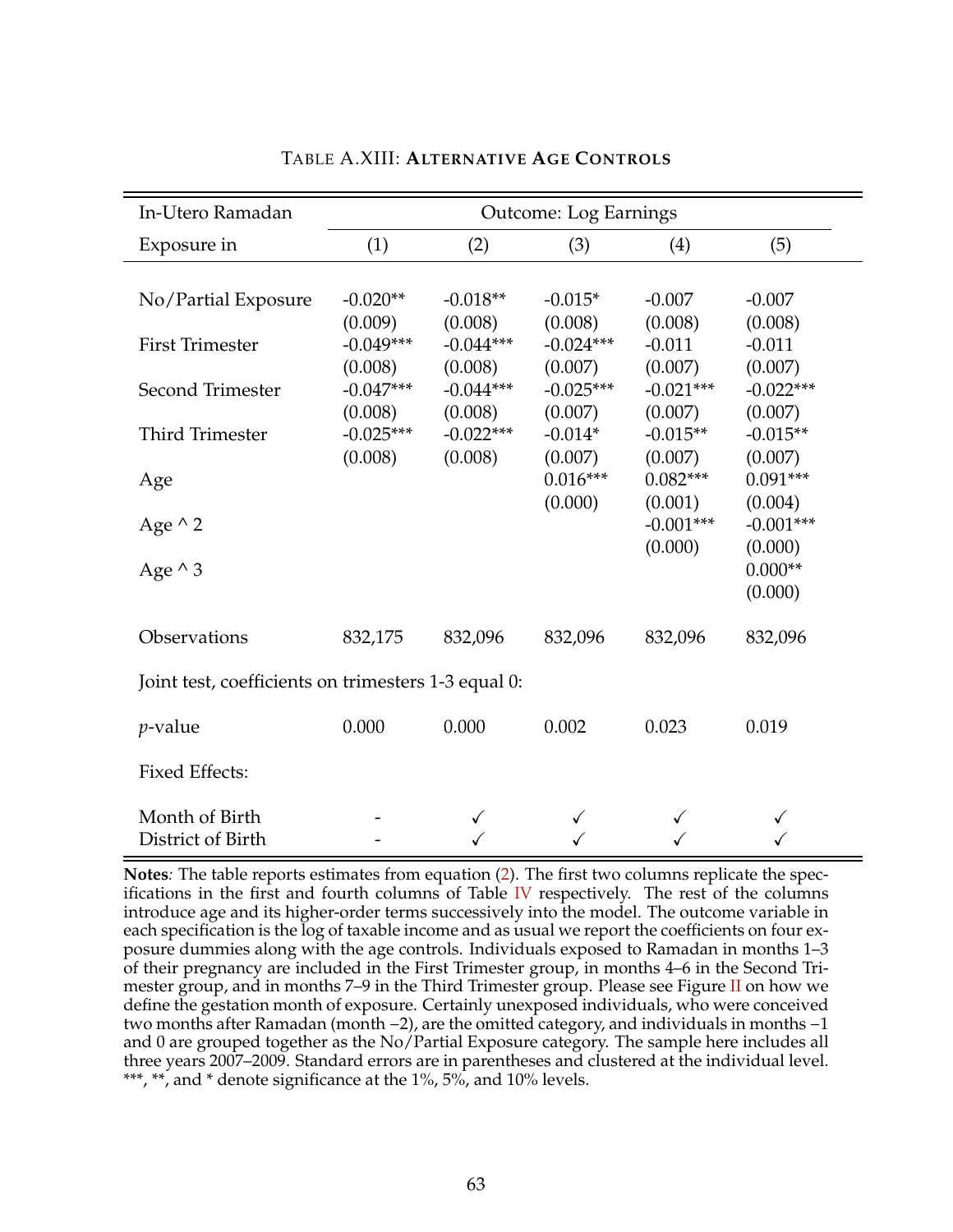| Fetal Age (Months) at                           |             |             |             | <b>Outcome: Log Earnings</b> |             |             |
|-------------------------------------------------|-------------|-------------|-------------|------------------------------|-------------|-------------|
| the Onset of Ramadan                            | (1)         | (2)         | (3)         | (4)                          | (5)         | (6)         |
|                                                 |             |             |             |                              |             |             |
| $-1$                                            | $-0.011$    | $-0.012$    | $-0.010$    | $-0.011$                     | $-0.015$    | $-0.014$    |
|                                                 | (0.013)     | (0.013)     | (0.012)     | (0.012)                      | (0.013)     | (0.012)     |
| $\boldsymbol{0}$                                | $-0.023*$   | $-0.024*$   | $-0.026**$  | $-0.026**$                   | $-0.018$    | $-0.018$    |
|                                                 | (0.013)     | (0.013)     | (0.013)     | (0.013)                      | (0.013)     | (0.012)     |
| $\mathbf{1}$                                    | $-0.046***$ | $-0.047***$ | $-0.049***$ | $-0.049***$                  | $-0.021$    | $-0.023*$   |
|                                                 | (0.013)     | (0.013)     | (0.013)     | (0.013)                      | (0.013)     | (0.012)     |
| $\overline{2}$                                  | $-0.060***$ | $-0.061***$ | $-0.062***$ | $-0.062***$                  | $-0.031**$  | $-0.030**$  |
|                                                 | (0.013)     | (0.013)     | (0.013)     | (0.012)                      | (0.013)     | (0.012)     |
| 3                                               | $-0.071***$ | $-0.071***$ | $-0.068***$ | $-0.067***$                  | $-0.039***$ | $-0.031***$ |
|                                                 | (0.013)     | (0.013)     | (0.012)     | (0.012)                      | (0.013)     | (0.012)     |
| $\overline{4}$                                  | $-0.054***$ | $-0.053***$ | $-0.054***$ | $-0.054***$                  | $-0.017$    | $-0.014$    |
|                                                 | (0.013)     | (0.013)     | (0.013)     | (0.013)                      | (0.013)     | (0.012)     |
| 5                                               | $-0.066***$ | $-0.065***$ | $-0.057***$ | $-0.057***$                  | $-0.037***$ | $-0.026**$  |
|                                                 | (0.013)     | (0.013)     | (0.012)     | (0.012)                      | (0.013)     | (0.012)     |
| 6                                               | $-0.058***$ | $-0.057***$ | $-0.057***$ | $-0.057***$                  | $-0.029**$  | $-0.027**$  |
|                                                 | (0.013)     | (0.013)     | (0.012)     | (0.012)                      | (0.013)     | (0.012)     |
| $\overline{7}$                                  | $-0.052***$ | $-0.051***$ | $-0.049***$ | $-0.048***$                  | $-0.033***$ | $-0.028**$  |
|                                                 | (0.013)     | (0.013)     | (0.012)     | (0.012)                      | (0.013)     | (0.012)     |
| 8                                               | $-0.044***$ | $-0.042***$ | $-0.036***$ | $-0.034***$                  | $-0.034***$ | $-0.025**$  |
|                                                 | (0.013)     | (0.013)     | (0.012)     | (0.012)                      | (0.013)     | (0.012)     |
| 9                                               | $-0.010$    | $-0.010$    | $-0.010$    | $-0.010$                     | $-0.005$    | $-0.005$    |
|                                                 | (0.013)     | (0.013)     | (0.013)     | (0.013)                      | (0.013)     | (0.012)     |
| Observations                                    | 165,952     | 165,952     | 165,937     | 165,937                      | 165,952     | 165,937     |
| Joint test, coefficients on months 1-9 equal 0: |             |             |             |                              |             |             |
| $p$ -value                                      | 0.000       | 0.000       | 0.000       | 0.000                        | 0.017       | 0.102       |
| <b>Fixed Effects:</b>                           |             |             |             |                              |             |             |
| Month of Birth                                  |             |             |             |                              |             |             |
| District of Birth                               |             |             |             |                              |             |             |
| Year of Birth                                   |             |             |             |                              |             |             |

TABLE A.XIV: **IN-UTERO RAMADAN EXPOSURE AND EARNINGS – 2007**

**Notes***:* The table reports estimates from equation (1). The sample here includes tax returns filed in the tax year 2007 only. We regress the outcome variable—log of taxable income—on eleven Ramadan exposure dummies, omitting the reference category—certainly unexposed individuals, who were conceived two months after Ramadan (month  $-2$ ). Please see Figure II on how we define these exposure dummies. Standard errors are in parentheses. \*\*\*, \*\*, and \* denote significance at the 1%, 5%, and 10% levels.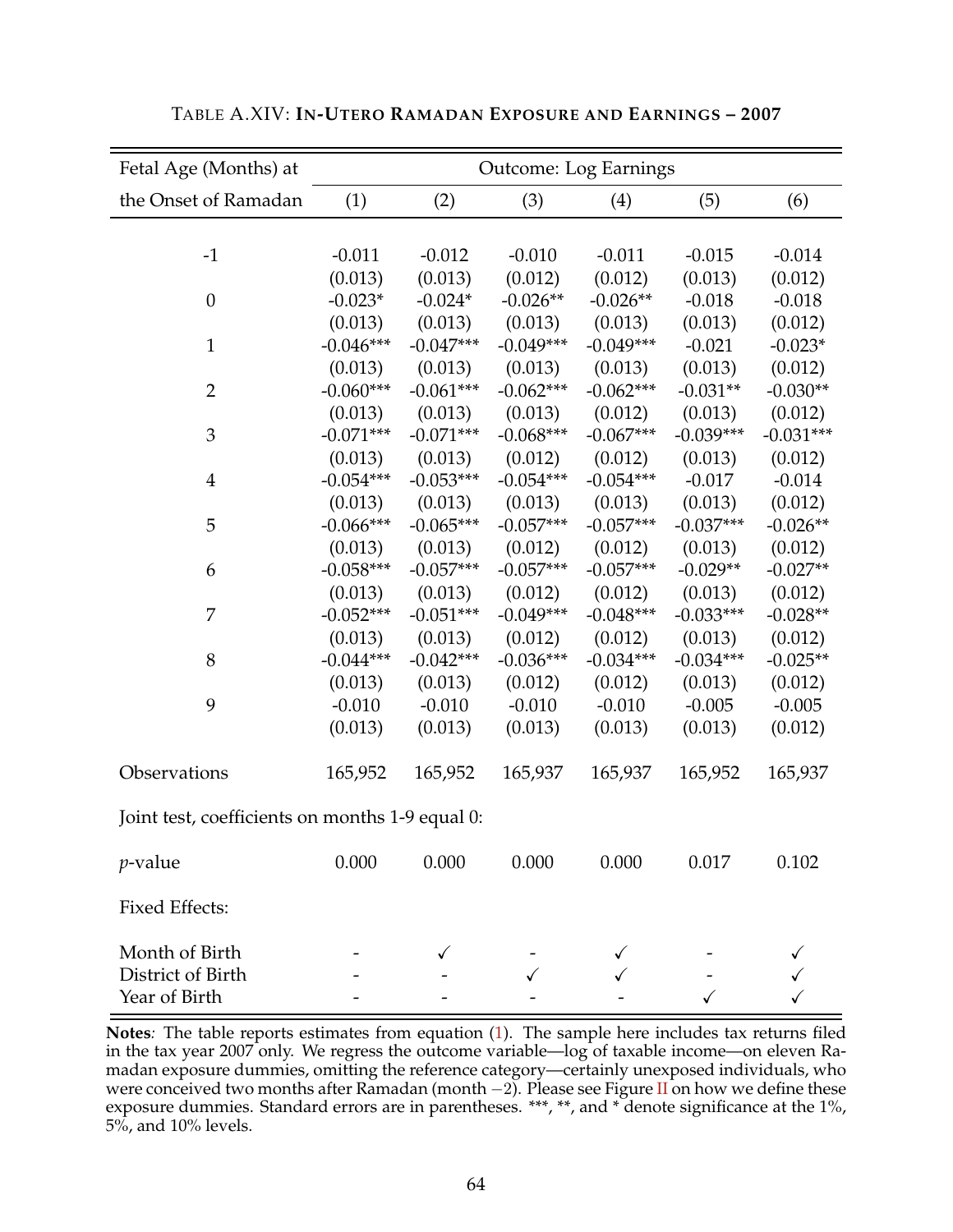| Fetal Age (Months) at                           | <b>Outcome: Log Earnings</b> |             |             |             |             |             |  |
|-------------------------------------------------|------------------------------|-------------|-------------|-------------|-------------|-------------|--|
| the Onset of Ramadan                            | (1)                          | (2)         | (3)         | (4)         | (5)         | (6)         |  |
|                                                 |                              |             |             |             |             |             |  |
| $-1$                                            | $-0.018$                     | $-0.016$    | $-0.016$    | $-0.016$    | $-0.015$    | $-0.013$    |  |
|                                                 | (0.011)                      | (0.011)     | (0.011)     | (0.011)     | (0.011)     | (0.010)     |  |
| $\boldsymbol{0}$                                | $-0.030***$                  | $-0.027**$  | $-0.025**$  | $-0.024**$  | $-0.013$    | $-0.005$    |  |
|                                                 | (0.011)                      | (0.011)     | (0.011)     | (0.011)     | (0.011)     | (0.011)     |  |
| $\mathbf{1}$                                    | $-0.039***$                  | $-0.034***$ | $-0.034***$ | $-0.032***$ | $-0.007$    | 0.001       |  |
|                                                 | (0.011)                      | (0.011)     | (0.011)     | (0.011)     | (0.011)     | (0.010)     |  |
| $\overline{2}$                                  | $-0.050***$                  | $-0.044***$ | $-0.045***$ | $-0.043***$ | $-0.018*$   | $-0.009$    |  |
|                                                 | (0.011)                      | (0.011)     | (0.011)     | (0.011)     | (0.011)     | (0.010)     |  |
| 3                                               | $-0.064***$                  | $-0.059***$ | $-0.058***$ | $-0.056***$ | $-0.037***$ | $-0.025**$  |  |
|                                                 | (0.011)                      | (0.011)     | (0.011)     | (0.011)     | (0.011)     | (0.010)     |  |
| $\overline{4}$                                  | $-0.047***$                  | $-0.044***$ | $-0.040***$ | $-0.039***$ | $-0.022**$  | $-0.011$    |  |
|                                                 | (0.011)                      | (0.011)     | (0.011)     | (0.011)     | (0.011)     | (0.010)     |  |
| 5                                               | $-0.060***$                  | $-0.058***$ | $-0.056***$ | $-0.056***$ | $-0.041***$ | $-0.035***$ |  |
|                                                 | (0.011)                      | (0.011)     | (0.010)     | (0.010)     | (0.011)     | (0.010)     |  |
| 6                                               | $-0.042***$                  | $-0.042***$ | $-0.041***$ | $-0.043***$ | $-0.023**$  | $-0.023**$  |  |
|                                                 | (0.011)                      | (0.011)     | (0.011)     | (0.011)     | (0.011)     | (0.010)     |  |
| 7                                               | $-0.042***$                  | $-0.043***$ | $-0.039***$ | $-0.041***$ | $-0.026**$  | $-0.025**$  |  |
|                                                 | (0.011)                      | (0.011)     | (0.010)     | (0.011)     | (0.011)     | (0.010)     |  |
| 8                                               | $-0.030***$                  | $-0.031***$ | $-0.022**$  | $-0.022**$  | $-0.019*$   | $-0.012$    |  |
|                                                 | (0.011)                      | (0.011)     | (0.010)     | (0.010)     | (0.011)     | (0.010)     |  |
| 9                                               | $-0.004$                     | $-0.006$    | $-0.001$    | $-0.002$    | 0.001       | 0.002       |  |
|                                                 | (0.011)                      | (0.011)     | (0.011)     | (0.011)     | (0.011)     | (0.011)     |  |
| Observations                                    | 313,095                      | 313,095     | 313,035     | 313,035     | 313,095     | 313,035     |  |
| Joint test, coefficients on months 1-9 equal 0: |                              |             |             |             |             |             |  |
| $p$ -value                                      | 0.000                        | 0.000       | 0.000       | 0.000       | 0.000       | 0.001       |  |
| <b>Fixed Effects:</b>                           |                              |             |             |             |             |             |  |
| Month of Birth                                  |                              |             |             |             |             |             |  |
| District of Birth                               |                              |             |             |             |             |             |  |
| Year of Birth                                   |                              |             |             |             |             |             |  |

TABLE A.XV: **IN-UTERO RAMADAN EXPOSURE AND EARNINGS – 2008**

**Notes***:* The table reports estimates from equation (1). The sample here includes tax returns filed in the tax year 2008 only. We regress the outcome variable—log of taxable income—on eleven Ramadan exposure dummies, omitting the reference category—certainly unexposed individuals, who were conceived two months after Ramadan (month  $-2$ ). Please see Figure II on how we define these exposure dummies. Standard errors are in parentheses. \*\*\*, \*\*, and \* denote significance at the 1%, 5%, and 10% levels.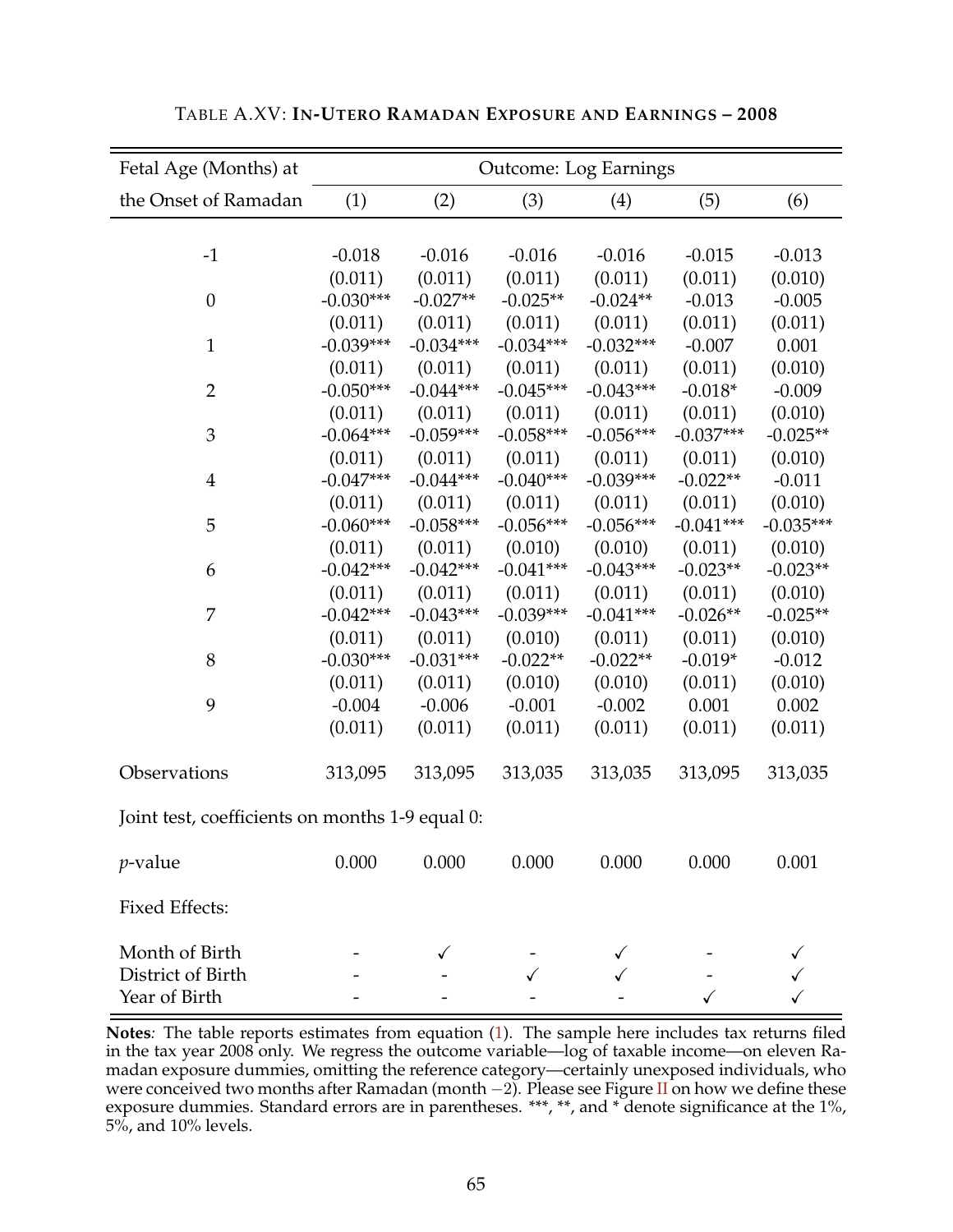| Fetal Age (Months) at                           | <b>Outcome: Log Earnings</b> |             |             |             |             |             |  |
|-------------------------------------------------|------------------------------|-------------|-------------|-------------|-------------|-------------|--|
| the Onset of Ramadan                            | (1)                          | (2)         | (3)         | (4)         | (5)         | (6)         |  |
|                                                 |                              |             |             |             |             |             |  |
| $-1$                                            | $-0.015$                     | $-0.013$    | $-0.014$    | $-0.014$    | $-0.011$    | $-0.009$    |  |
|                                                 | (0.011)                      | (0.011)     | (0.010)     | (0.010)     | (0.010)     | (0.010)     |  |
| $\boldsymbol{0}$                                | $-0.029***$                  | $-0.025**$  | $-0.025**$  | $-0.023**$  | $-0.009$    | $-0.004$    |  |
|                                                 | (0.011)                      | (0.011)     | (0.010)     | (0.010)     | (0.010)     | (0.010)     |  |
| $\mathbf{1}$                                    | $-0.040***$                  | $-0.036***$ | $-0.036***$ | $-0.033***$ | $-0.010$    | $-0.002$    |  |
|                                                 | (0.011)                      | (0.011)     | (0.010)     | (0.010)     | (0.010)     | (0.010)     |  |
| $\overline{2}$                                  | $-0.048***$                  | $-0.043***$ | $-0.044***$ | $-0.041***$ | $-0.014$    | $-0.006$    |  |
|                                                 | (0.010)                      | (0.010)     | (0.010)     | (0.010)     | (0.010)     | (0.010)     |  |
| 3                                               | $-0.061***$                  | $-0.057***$ | $-0.055***$ | $-0.053***$ | $-0.033***$ | $-0.024**$  |  |
|                                                 | (0.011)                      | (0.011)     | (0.010)     | (0.010)     | (0.010)     | (0.010)     |  |
| $\overline{4}$                                  | $-0.046***$                  | $-0.044***$ | $-0.041***$ | $-0.041***$ | $-0.022**$  | $-0.016$    |  |
|                                                 | (0.011)                      | (0.011)     | (0.010)     | (0.010)     | (0.010)     | (0.010)     |  |
| 5                                               | $-0.050***$                  | $-0.049***$ | $-0.044***$ | $-0.045***$ | $-0.033***$ | $-0.027***$ |  |
|                                                 | (0.010)                      | (0.010)     | (0.010)     | (0.010)     | (0.010)     | (0.010)     |  |
| 6                                               | $-0.038***$                  | $-0.039***$ | $-0.035***$ | $-0.037***$ | $-0.021**$  | $-0.021**$  |  |
|                                                 | (0.010)                      | (0.011)     | (0.010)     | (0.010)     | (0.010)     | (0.010)     |  |
| 7                                               | $-0.036***$                  | $-0.038***$ | $-0.037***$ | $-0.037***$ | $-0.021**$  | $-0.023**$  |  |
|                                                 | (0.010)                      | (0.010)     | (0.010)     | (0.010)     | (0.010)     | (0.010)     |  |
| 8                                               | $-0.029***$                  | $-0.030***$ | $-0.023**$  | $-0.024**$  | $-0.019*$   | $-0.016$    |  |
|                                                 | (0.010)                      | (0.010)     | (0.010)     | (0.010)     | (0.010)     | (0.010)     |  |
| 9                                               | 0.005                        | 0.003       | 0.007       | 0.007       | 0.007       | 0.008       |  |
|                                                 | (0.011)                      | (0.011)     | (0.010)     | (0.010)     | (0.010)     | (0.010)     |  |
| Observations                                    | 353,128                      | 353,128     | 353,049     | 353,049     | 353,128     | 353,049     |  |
| Joint test, coefficients on months 1-9 equal 0: |                              |             |             |             |             |             |  |
| $p$ -value                                      | 0.000                        | 0.000       | 0.000       | 0.000       | 0.001       | 0.001       |  |
| <b>Fixed Effects:</b>                           |                              |             |             |             |             |             |  |
| Month of Birth                                  |                              |             |             |             |             |             |  |
| District of Birth                               |                              |             |             |             |             |             |  |
| Year of Birth                                   |                              |             |             |             |             |             |  |

TABLE A.XVI: **IN-UTERO RAMADAN EXPOSURE AND EARNINGS – 2009**

**Notes***:* The table reports estimates from equation (1). The sample here includes tax returns filed in the tax year 2009 only. We regress the outcome variable—log of taxable income—on eleven Ramadan exposure dummies, omitting the reference category—certainly unexposed individuals, who were conceived two months after Ramadan (month  $-2$ ). Please see Figure II on how we define these exposure dummies. Standard errors are in parentheses. \*\*\*, \*\*, and \* denote significance at the 1%, 5%, and 10% levels.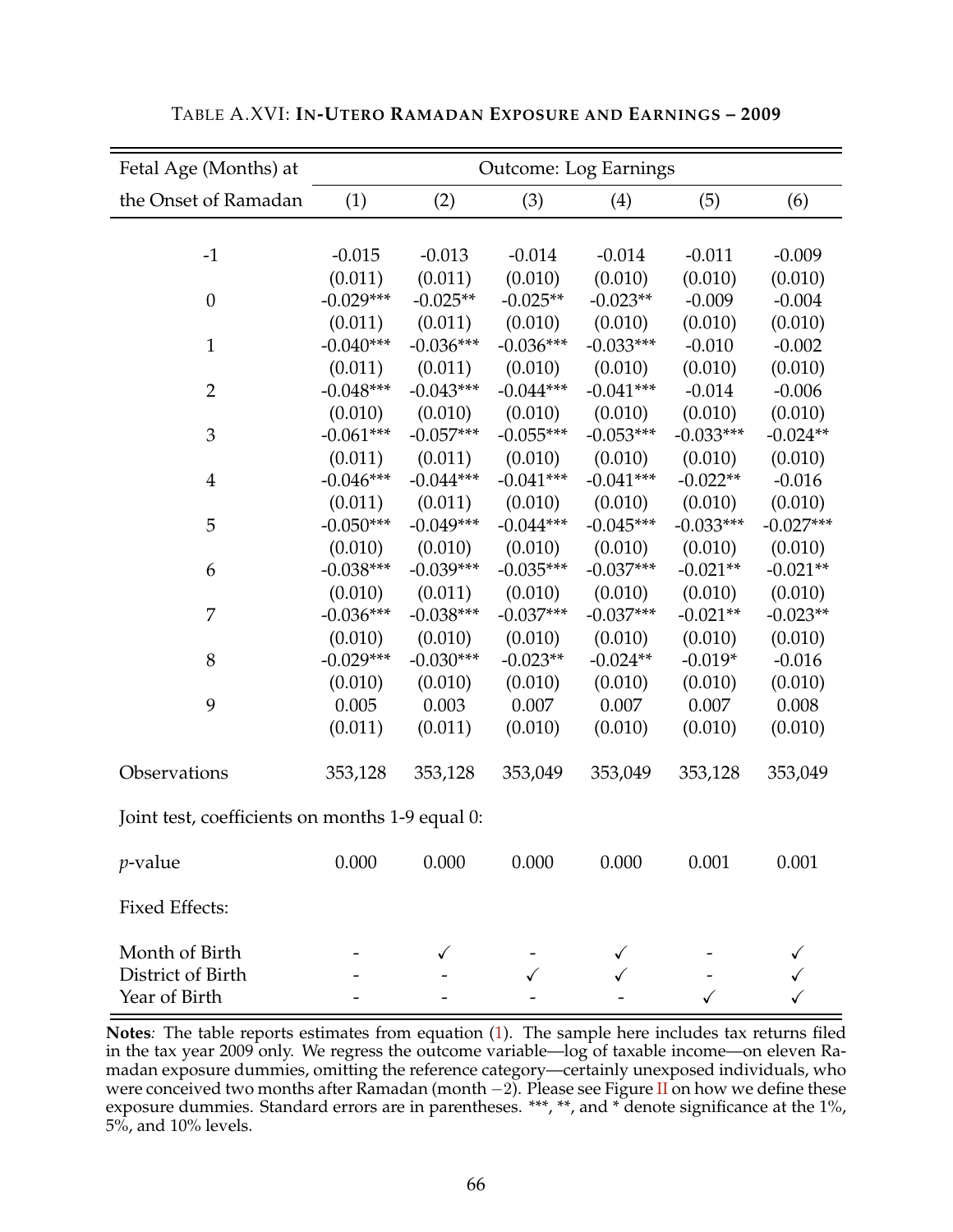| In-Utero Ramadan                                     |                                   | <b>Outcome: Log Earnings</b>      |                                   |                                   |                                   |                                  |  |
|------------------------------------------------------|-----------------------------------|-----------------------------------|-----------------------------------|-----------------------------------|-----------------------------------|----------------------------------|--|
| Exposure in                                          | (1)                               | (2)                               | (3)                               | (4)                               | (5)                               | (6)                              |  |
| No/Partial Exposure                                  | $-0.017$                          | $-0.018$                          | $-0.018*$                         | $-0.018*$                         | $-0.017$                          | $-0.016$                         |  |
| <b>First Trimester</b>                               | (0.011)<br>$-0.059***$            | (0.011)<br>$-0.060***$            | (0.011)<br>$-0.060***$            | (0.011)<br>$-0.059***$            | (0.011)<br>$-0.030***$            | (0.011)<br>$-0.028***$           |  |
| Second Trimester                                     | (0.011)<br>$-0.059***$<br>(0.011) | (0.011)<br>$-0.058***$<br>(0.011) | (0.010)<br>$-0.056***$<br>(0.010) | (0.010)<br>$-0.056***$<br>(0.010) | (0.010)<br>$-0.027***$<br>(0.010) | (0.010)<br>$-0.023**$<br>(0.010) |  |
| Third Trimester                                      | $-0.036***$<br>(0.011)            | $-0.035***$<br>(0.011)            | $-0.032***$<br>(0.010)            | $-0.031***$<br>(0.010)            | $-0.025**$<br>(0.010)             | $-0.020**$<br>(0.010)            |  |
| Observations                                         | 165,952                           | 165,952                           | 165,937                           | 165,937                           | 165,952                           | 165,937                          |  |
| Joint test, coefficients on trimesters 1-3 equal 0:  |                                   |                                   |                                   |                                   |                                   |                                  |  |
| <i>p</i> -value                                      | 0.000                             | 0.000                             | 0.000                             | 0.000                             | 0.035                             | 0.044                            |  |
| <b>Fixed Effects:</b>                                |                                   |                                   |                                   |                                   |                                   |                                  |  |
| Month of Birth<br>District of Birth<br>Year of Birth |                                   |                                   |                                   |                                   |                                   |                                  |  |

# TABLE A.XVII: **IN-UTERO RAMADAN EXPOSURE AND EARNINGS – 2007**

**Notes***:* The table reports estimates from equation (2). The sample here includes tax returns filed in the tax year 2007 only. We regress the outcome variable—log of taxable income—on four dummies indicating the four exposure groups. Individuals exposed to Ramadan in months 1– 3 of their pregnancy are included in the First Trimester group, in months 4–6 in the Second Trimester group, and in months 7–9 in the Third Trimester group. Please see Figure II on how we define the gestation month of exposure. Certainly unexposed individuals, who were conceived two months after Ramadan (month −2), are the omitted category, and individuals in months −1 and 0 are grouped together as the No/Partial Exposure category. Standard errors are in parentheses. \*\*\*, \*\*, and \* denote significance at the 1%, 5%, and 10% levels.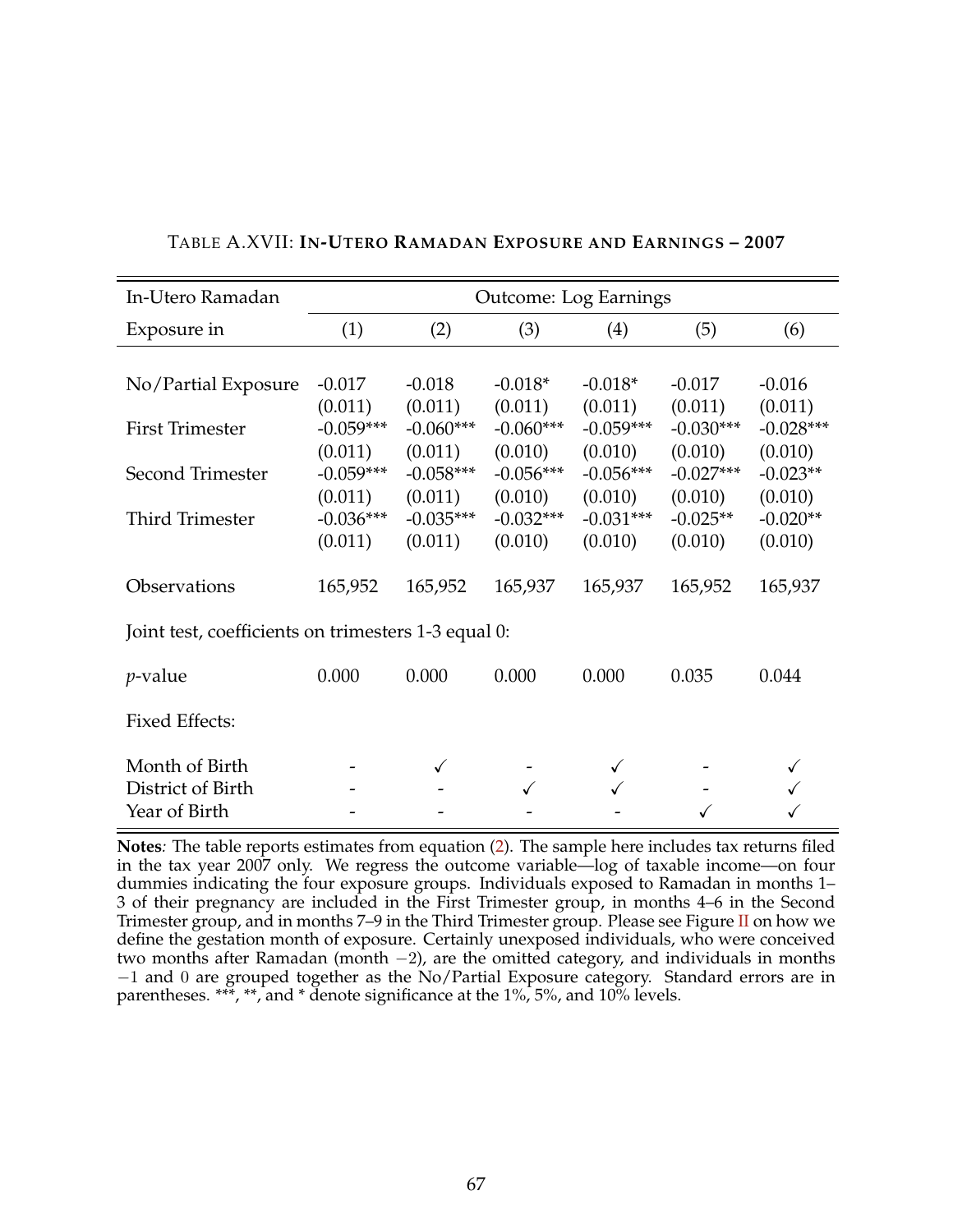| In-Utero Ramadan                                    | <b>Outcome: Log Earnings</b> |                        |                        |                        |                       |                     |  |
|-----------------------------------------------------|------------------------------|------------------------|------------------------|------------------------|-----------------------|---------------------|--|
| Exposure in                                         | (1)                          | (2)                    | (3)                    | (4)                    | (5)                   | (6)                 |  |
|                                                     |                              |                        |                        |                        |                       |                     |  |
| No/Partial Exposure                                 | $-0.024**$                   | $-0.021**$             | $-0.021**$             | $-0.020**$             | $-0.014$              | $-0.009$            |  |
| <b>First Trimester</b>                              | (0.010)<br>$-0.051***$       | (0.010)<br>$-0.046***$ | (0.009)<br>$-0.046***$ | (0.009)<br>$-0.044***$ | (0.010)<br>$-0.021**$ | (0.009)<br>$-0.011$ |  |
|                                                     | (0.009)                      | (0.009)                | (0.009)                | (0.009)                | (0.009)               | (0.008)             |  |
| Second Trimester                                    | $-0.050***$                  | $-0.048***$            | $-0.046***$            | $-0.046***$            | $-0.029***$           | $-0.023***$         |  |
|                                                     | (0.009)                      | (0.009)                | (0.009)                | (0.009)                | (0.009)               | (0.009)             |  |
| Third Trimester                                     | $-0.026***$                  | $-0.027***$            | $-0.021**$             | $-0.022***$            | $-0.015*$             | $-0.012$            |  |
|                                                     | (0.009)                      | (0.009)                | (0.009)                | (0.009)                | (0.009)               | (0.008)             |  |
| Observations                                        | 313,095                      | 313,095                | 313,035                | 313,035                | 313,095               | 313,035             |  |
| Joint test, coefficients on trimesters 1-3 equal 0: |                              |                        |                        |                        |                       |                     |  |
| <i>p</i> -value                                     | 0.000                        | 0.000                  | 0.000                  | 0.000                  | 0.009                 | 0.031               |  |
| <b>Fixed Effects:</b>                               |                              |                        |                        |                        |                       |                     |  |
| Month of Birth                                      |                              |                        |                        |                        |                       |                     |  |
| District of Birth                                   |                              |                        |                        |                        |                       |                     |  |
| Year of Birth                                       |                              |                        |                        |                        |                       |                     |  |

# TABLE A.XVIII: **IN-UTERO RAMADAN EXPOSURE AND EARNINGS – 2008**

**Notes***:* The table reports estimates from equation (2). The sample here includes tax returns filed in the tax year 2008 only. We regress the outcome variable—log of taxable income—on four dummies indicating the four exposure groups. Individuals exposed to Ramadan in months 1– 3 of their pregnancy are included in the First Trimester group, in months 4–6 in the Second Trimester group, and in months 7–9 in the Third Trimester group. Please see Figure II on how we define the gestation month of exposure. Certainly unexposed individuals, who were conceived two months after Ramadan (month −2), are the omitted category, and individuals in months −1 and 0 are grouped together as the No/Partial Exposure category. Standard errors are in parentheses. \*\*\*, \*\*, and \* denote significance at the 1%, 5%, and 10% levels.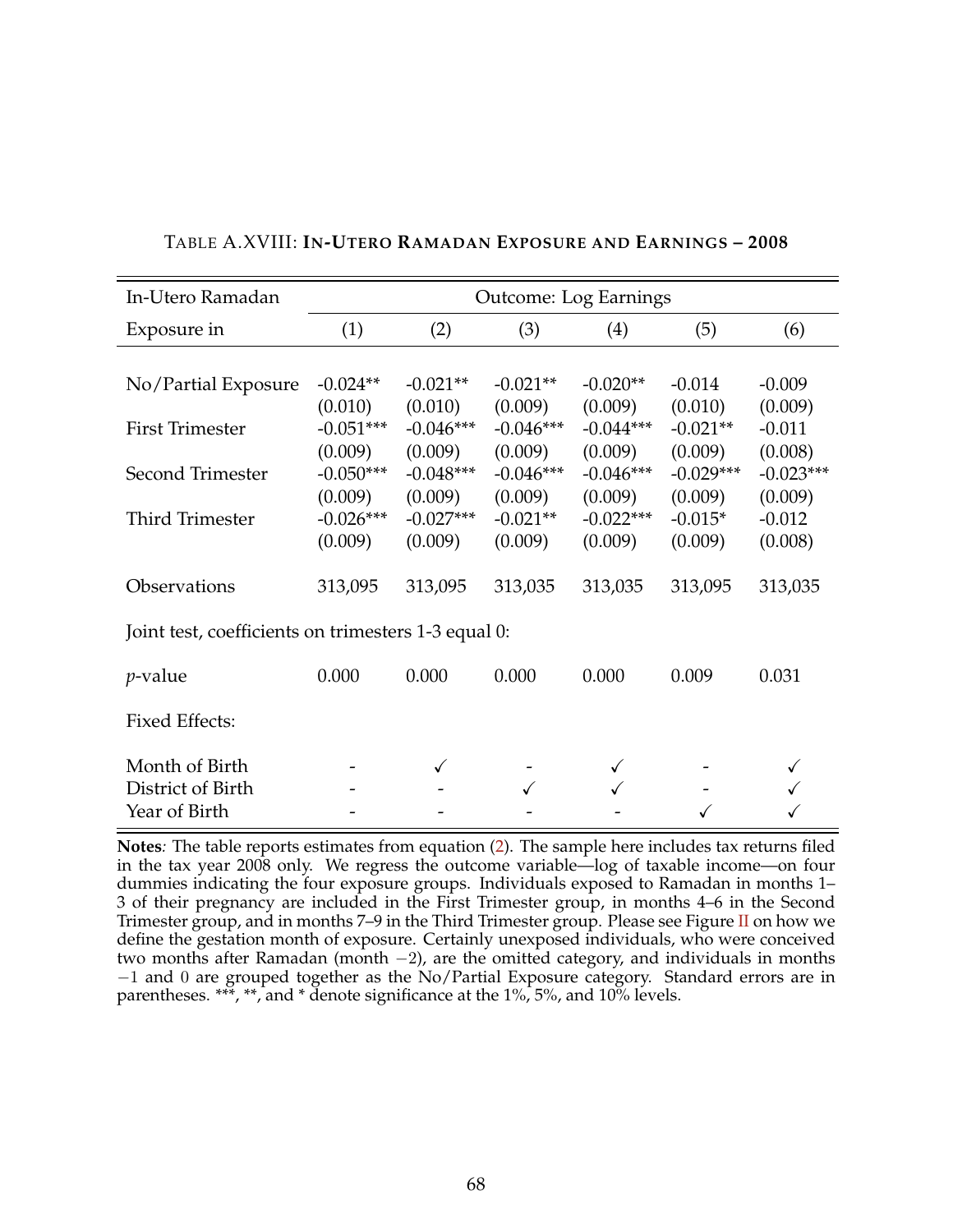| In-Utero Ramadan                                    | <b>Outcome: Log Earnings</b> |                        |                        |                        |                       |                     |  |
|-----------------------------------------------------|------------------------------|------------------------|------------------------|------------------------|-----------------------|---------------------|--|
| Exposure in                                         | (1)                          | (2)                    | (3)                    | (4)                    | (5)                   | (6)                 |  |
|                                                     |                              |                        |                        |                        |                       |                     |  |
| No/Partial Exposure                                 | $-0.022**$                   | $-0.019**$             | $-0.019**$             | $-0.018**$             | $-0.010$              | $-0.007$            |  |
| <b>First Trimester</b>                              | (0.009)<br>$-0.050***$       | (0.009)<br>$-0.045***$ | (0.009)<br>$-0.045***$ | (0.009)<br>$-0.042***$ | (0.009)<br>$-0.019**$ | (0.009)<br>$-0.011$ |  |
|                                                     | (0.009)                      | (0.009)                | (0.008)                | (0.008)                | (0.008)               | (0.008)             |  |
| Second Trimester                                    | $-0.045***$                  | $-0.044***$            | $-0.040***$            | $-0.041***$            | $-0.025***$           | $-0.021***$         |  |
|                                                     | (0.009)                      | (0.009)                | (0.008)                | (0.008)                | (0.008)               | (0.008)             |  |
| Third Trimester                                     | $-0.021**$                   | $-0.023***$            | $-0.019**$             | $-0.019**$             | $-0.012$              | $-0.011$            |  |
|                                                     | (0.009)                      | (0.009)                | (0.008)                | (0.008)                | (0.008)               | (0.008)             |  |
| Observations                                        | 353,128                      | 353,128                | 353,049                | 353,049                | 353,128               | 353,049             |  |
| Joint test, coefficients on trimesters 1-3 equal 0: |                              |                        |                        |                        |                       |                     |  |
| <i>p</i> -value                                     | 0.000                        | 0.000                  | 0.000                  | 0.000                  | 0.010                 | 0.041               |  |
| <b>Fixed Effects:</b>                               |                              |                        |                        |                        |                       |                     |  |
| Month of Birth                                      |                              |                        |                        |                        |                       |                     |  |
| District of Birth                                   |                              |                        |                        |                        |                       |                     |  |
| Year of Birth                                       |                              |                        |                        |                        |                       |                     |  |

# TABLE A.XIX: **IN-UTERO RAMADAN EXPOSURE AND EARNINGS – 2009**

**Notes***:* The table reports estimates from equation (2). The sample here includes tax returns filed in the tax year 2009 only. We regress the outcome variable—log of taxable income—on four dummies indicating the four exposure groups. Individuals exposed to Ramadan in months 1– 3 of their pregnancy are included in the First Trimester group, in months 4–6 in the Second Trimester group, and in months 7–9 in the Third Trimester group. Please see Figure II on how we define the gestation month of exposure. Certainly unexposed individuals, who were conceived two months after Ramadan (month −2), are the omitted category, and individuals in months −1 and 0 are grouped together as the No/Partial Exposure category. Standard errors are in parentheses. \*\*\*, \*\*, and \* denote significance at the 1%, 5%, and 10% levels.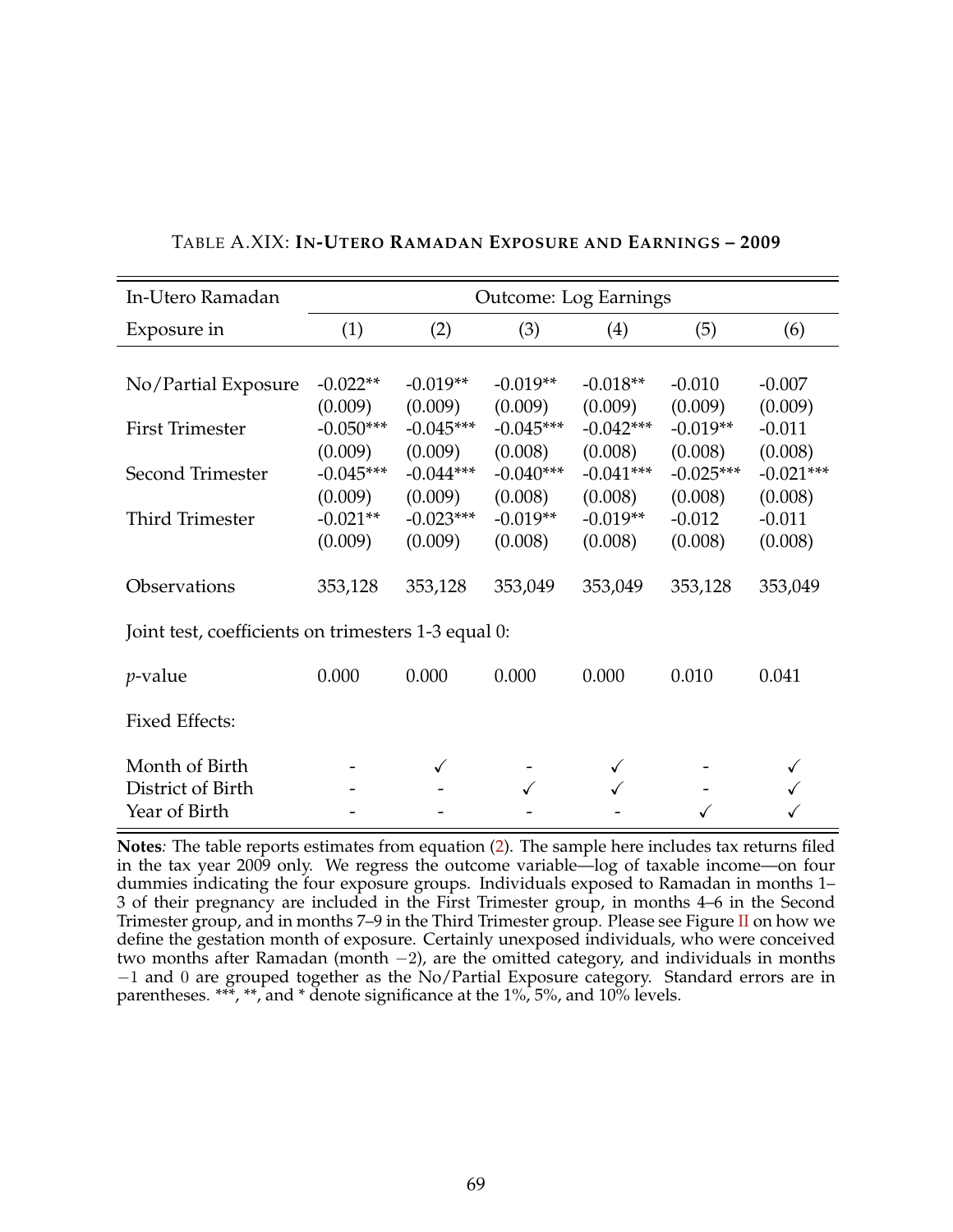| In-Utero Ramadan                                                         | Old Cohort: Age >     |                       |                        |                        |                        |                        |
|--------------------------------------------------------------------------|-----------------------|-----------------------|------------------------|------------------------|------------------------|------------------------|
| Exposure in                                                              | 40                    | 45                    | 50                     | 55                     | 60                     | 65                     |
|                                                                          | (1)                   | (2)                   | (3)                    | (4)                    | (5)                    | (6)                    |
|                                                                          |                       |                       |                        |                        |                        |                        |
| 1st Trimester                                                            | $-0.009$              | $-0.007$              | $-0.011$               | $-0.011$               | $-0.012$               | $-0.013*$              |
|                                                                          | (0.010)               | (0.009)               | (0.008)<br>$-0.023***$ | (0.008)                | (0.007)                | (0.007)                |
| 2nd Trimester                                                            | $-0.022**$<br>(0.010) | $-0.018**$<br>(0.009) | (0.008)                | $-0.023***$<br>(0.007) | $-0.020***$<br>(0.007) | $-0.020***$<br>(0.007) |
| 3rd Trimester                                                            | $-0.009$              | $-0.007$              | $-0.010$               | $-0.011$               | $-0.011$               | $-0.010$               |
|                                                                          | (0.010)               | (0.009)               | (0.008)                | (0.008)                | (0.007)                | (0.007)                |
| 1st Trimester $\times$ Old Cohort                                        | $-0.010$              | $-0.020$              | $-0.016$               | $-0.026$               | $-0.055$               | $-0.073$               |
|                                                                          | (0.014)               | (0.014)               | (0.017)                | (0.023)                | (0.037)                | (0.054)                |
| 2nd Trimester $\times$ Old Cohort                                        | 0.001                 | $-0.007$              | 0.009                  | 0.016                  | $-0.041$               | $-0.053$               |
|                                                                          | (0.014)               | (0.014)               | (0.017)                | (0.025)                | (0.039)                | (0.053)                |
| 3rd Trimester $\times$ Old Cohort                                        | $-0.007$              | $-0.013$              | $-0.012$               | $-0.009$               | $-0.049$               | $-0.115**$             |
|                                                                          | (0.014)               | (0.014)               | (0.016)                | (0.024)                | (0.041)                | (0.057)                |
| Observations                                                             | 832,096               | 832,096               | 832,096                | 832,096                | 832,096                | 832,096                |
| Joint test, coefficients on three Trimester $\times$ Old Cohort equal 0: |                       |                       |                        |                        |                        |                        |
| $p$ -value                                                               | 0.701                 | 0.507                 | 0.274                  | 0.172                  | 0.519                  | 0.205                  |
| <b>Fixed Effects:</b>                                                    |                       |                       |                        |                        |                        |                        |
| Month of Birth                                                           | $\checkmark$          |                       |                        |                        |                        |                        |
| District of Birth                                                        |                       | $\checkmark$          |                        |                        |                        |                        |
| Year of Birth                                                            |                       |                       |                        |                        |                        |                        |

TABLE A.XX: **HETEROGENEITY IN RAMADAN EFFECT – OLD VS. YOUNG COHORTS**

**Notes***:* The table reports estimates from an augmented version of equation (2), where we add double interaction terms interacting the exposure month  $(1 [em_i \in \{-1, 0\}])$  and trimester  $(1 (et_i = \tau))$  dummies with the dummy variable Old Cohort, which takes the value 1 if the age of individual  $i$  on July 1, 2007 exceeds the cutoff indicated in the heading of each column. The sample here includes tax returns filed in the tax years 2007–2009. The outcome variable is the log of taxable income of the individual, and all specifications include the full set of month, district and year of birth fixed effects. Standard errors are in parentheses and clustered at the individual level. \*\*\*, \*\*, and \* denote significance at the 1%, 5%, and 10% levels.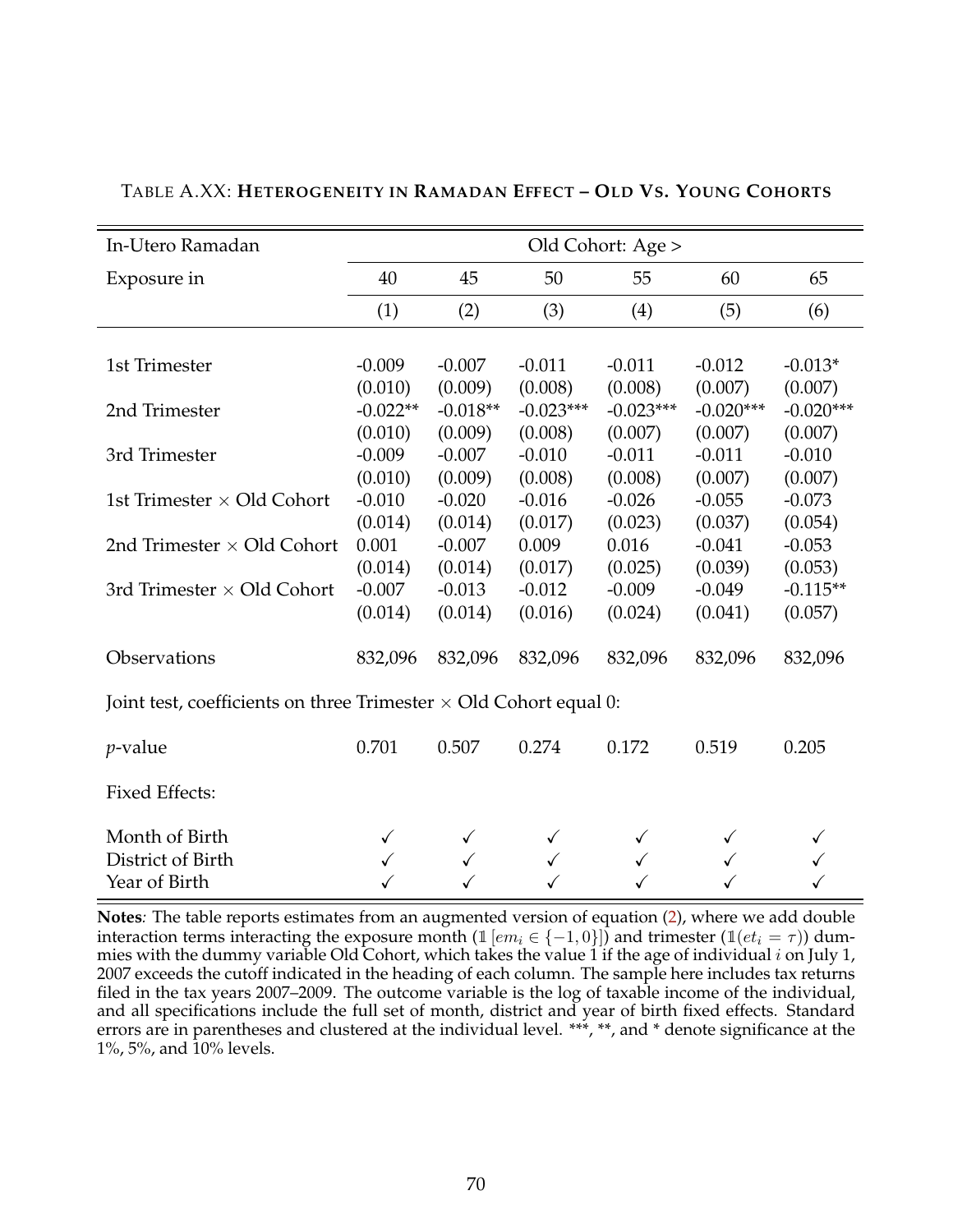| In-Utero Ramadan                                                          | <b>Outcome: Log Earnings</b> |              |             |              |             |            |
|---------------------------------------------------------------------------|------------------------------|--------------|-------------|--------------|-------------|------------|
|                                                                           | (1)                          | (2)          | (3)         | (4)          | (5)         | (6)        |
|                                                                           |                              |              |             |              |             |            |
| 1st Trimester                                                             | $-0.045***$                  | $-0.042***$  | $-0.041***$ | $-0.040***$  | $-0.024***$ | $-0.012$   |
|                                                                           | (0.008)                      | (0.008)      | (0.008)     | (0.008)      | (0.008)     | (0.008)    |
| 2nd Trimester                                                             | $-0.047***$                  | $-0.036***$  | $-0.040***$ | $-0.033***$  | $-0.035***$ | $-0.017**$ |
|                                                                           | (0.008)                      | (0.008)      | (0.008)     | (0.008)      | (0.008)     | (0.008)    |
| 3rd Trimester                                                             | $-0.014*$                    | $-0.012$     | $-0.006$    | $-0.008$     | $-0.018**$  | $-0.009$   |
|                                                                           | (0.008)                      | (0.008)      | (0.008)     | (0.008)      | (0.008)     | (0.008)    |
| 1st Trimester $\times$ Ext Weather                                        | $-0.022**$                   | $-0.018*$    | $-0.025***$ | $-0.018*$    | 0.016       | $-0.012$   |
|                                                                           | (0.010)                      | (0.011)      | (0.010)     | (0.010)      | (0.015)     | (0.015)    |
| 2nd Trimester $\times$ Ext Weather                                        | $-0.004$                     | $-0.059***$  | $-0.021**$  | $-0.061***$  | $0.051***$  | $-0.024$   |
|                                                                           | (0.011)                      | (0.011)      | (0.010)     | (0.011)      | (0.015)     | (0.015)    |
| 3rd Trimester $\times$ Ext Weather                                        | $-0.071***$                  | $-0.088***$  | $-0.094***$ | $-0.089***$  | 0.014       | $-0.019$   |
|                                                                           | (0.011)                      | (0.011)      | (0.010)     | (0.011)      | (0.015)     | (0.015)    |
| Observations                                                              | 832,175                      | 832,175      | 832,096     | 832,096      | 832,175     | 832,096    |
| Joint test, coefficients on three Trimester $\times$ Ext Weather equal 0: |                              |              |             |              |             |            |
| $p$ -value                                                                | 0.000                        | 0.000        | 0.000       | 0.000        | 0.004       | 0.406      |
| <b>Fixed Effects:</b>                                                     |                              |              |             |              |             |            |
| Month of Birth                                                            |                              | $\checkmark$ |             | $\checkmark$ |             |            |
| District of Birth                                                         |                              |              |             |              |             |            |
| Year of Birth                                                             |                              |              |             |              |             |            |

## TABLE A.XXI: **HETEROGENEITY IN RAMADAN EFFECT – WEATHER**

**Notes***:* The table reports estimates from an augmented version of equation (2), where we add double interaction terms interacting the exposure month (1  $[em_i \in \{-1,0\}]$ ) and trimester (1 $[et_i = \tau$ )) dummies with the dummy variable Ext Weather. The dummy variable takes the value 1 if individual  $i$  was exposed to Ramadan while in-utero in the months May and June. These two months are the harshest months in Pakistan in terms of weather. Temperature during these two months is at its peak, reaching the level of 50 degree centigrade (or 122°F ) on some days. Dry and ultra-hot weather makes Ramadan fasting during these months especially hard. The sample here includes tax returns filed in the tax years 2007–2009. The outcome variable is the log of taxable income of the individual. Standard errors are in parentheses and clustered at the individual level. \*\*\*, \*\*, and \* denote significance at the 1%, 5%, and 10% levels.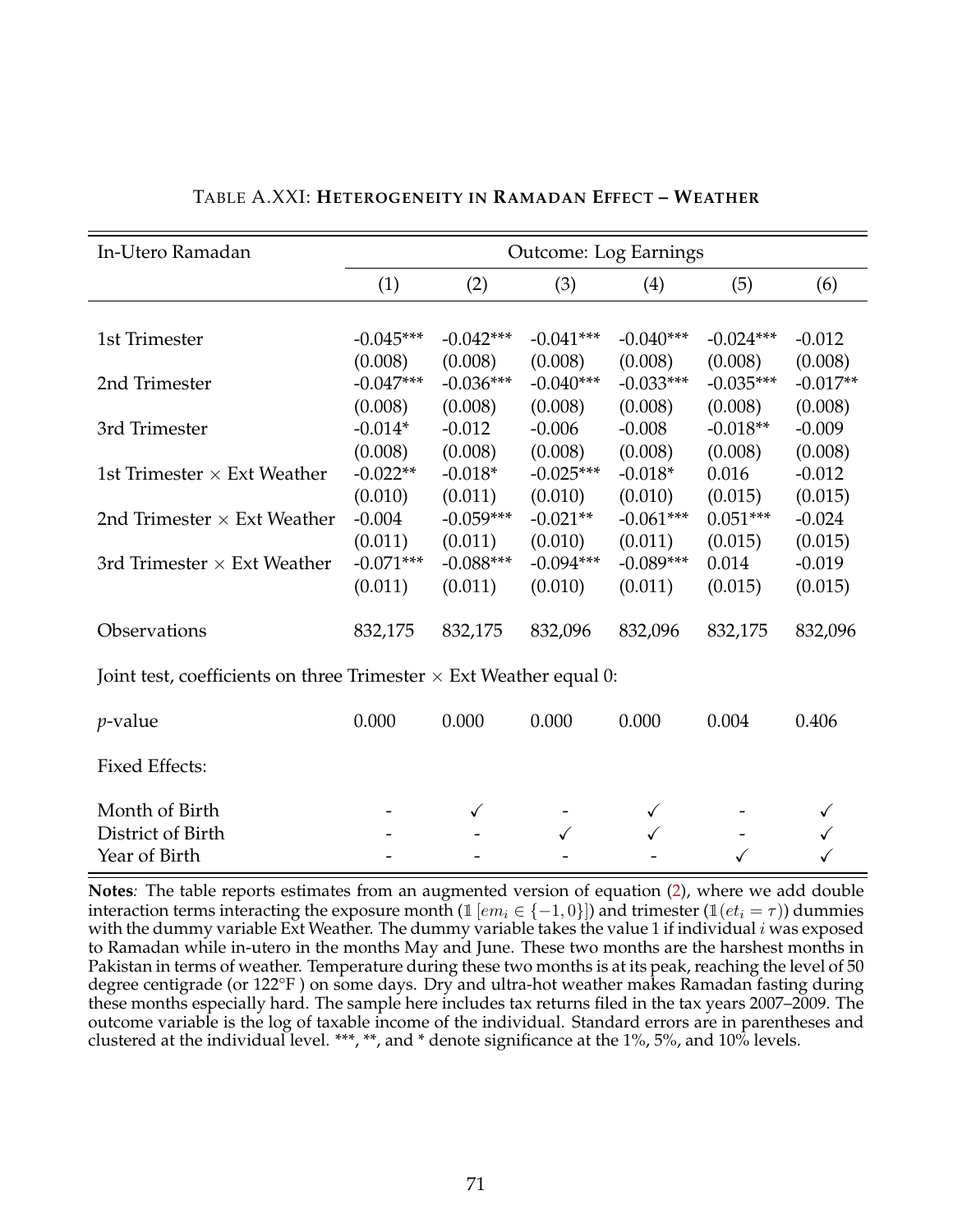| In-Utero Ramadan                                                         | <b>Outcome: Log Earnings</b> |             |             |             |             |            |
|--------------------------------------------------------------------------|------------------------------|-------------|-------------|-------------|-------------|------------|
|                                                                          | (1)                          | (2)         | (3)         | (4)         | (5)         | (6)        |
|                                                                          |                              |             |             |             |             |            |
| 1st Trimester                                                            | $-0.270***$                  | $-0.267***$ | $-0.065***$ | $-0.064***$ | $-0.234***$ | $-0.022**$ |
|                                                                          | (0.009)                      | (0.009)     | (0.010)     | (0.010)     | (0.008)     | (0.010)    |
| 2nd Trimester                                                            | $-0.256***$                  | $-0.255***$ | $-0.051***$ | $-0.051***$ | $-0.234***$ | $-0.023**$ |
|                                                                          | (0.009)                      | (0.009)     | (0.010)     | (0.010)     | (0.009)     | (0.010)    |
| 3rd Trimester                                                            | $-0.223***$                  | $-0.221***$ | $-0.020**$  | $-0.020**$  | $-0.221***$ | $-0.012$   |
|                                                                          | (0.009)                      | (0.009)     | (0.010)     | (0.010)     | (0.009)     | (0.010)    |
| 1st Trimester $\times$ Major City                                        | $0.440***$                   | $0.440***$  | $0.038**$   | $0.041***$  | $0.429***$  | 0.016      |
|                                                                          | (0.008)                      | (0.008)     | (0.015)     | (0.015)     | (0.007)     | (0.015)    |
| 2nd Trimester $\times$ Major City                                        | $0.418***$                   | $0.415***$  | 0.015       | 0.015       | $0.419***$  | 0.003      |
|                                                                          | (0.008)                      | (0.008)     | (0.015)     | (0.015)     | (0.007)     | (0.015)    |
| 3rd Trimester $\times$ Major City                                        | $0.396***$                   | $0.392***$  | $-0.002$    | $-0.003$    | $0.413***$  | $-0.000$   |
|                                                                          | (0.008)                      | (0.008)     | (0.015)     | (0.015)     | (0.007)     | (0.015)    |
| Observations                                                             | 832,175                      | 832,175     | 832,096     | 832,096     | 832,175     | 832,096    |
|                                                                          |                              |             |             |             |             |            |
| Joint test, coefficients on three Trimester $\times$ Major City equal 0: |                              |             |             |             |             |            |
| $p$ -value                                                               | 0.000                        | 0.000       | 0.001       | 0.000       | 0.000       | 0.364      |
| <b>Fixed Effects:</b>                                                    |                              |             |             |             |             |            |
| Month of Birth                                                           |                              | ✓           |             |             |             |            |
| District of Birth                                                        |                              |             |             |             |             |            |
| Year of Birth                                                            |                              |             |             |             |             |            |

TABLE A.XXII: **HETEROGENEITY IN RAMADAN EFFECT – LOCATION**

**Notes***:* The table reports estimates from an augmented version of equation (2), where we add double interaction terms interacting the exposure month (1  $[em_i \in \{-1,0\}]$ ) and trimester (1 $[et_i = \tau$ )) dummies with the dummy variable Major City. The dummy variable takes the value 1 if the district of birth of individual  $i$  is one of the three major cities of Pakistan in terms of per-capita income—Karachi, Lahore, and Islamabad. The sample here includes tax returns filed in the tax years 2007–2009. The outcome variable is the log of taxable income of the individual. Standard errors are in parentheses and clustered at the individual level. \*\*\*, \*\*, and \* denote significance at the 1%, 5%, and 10% levels.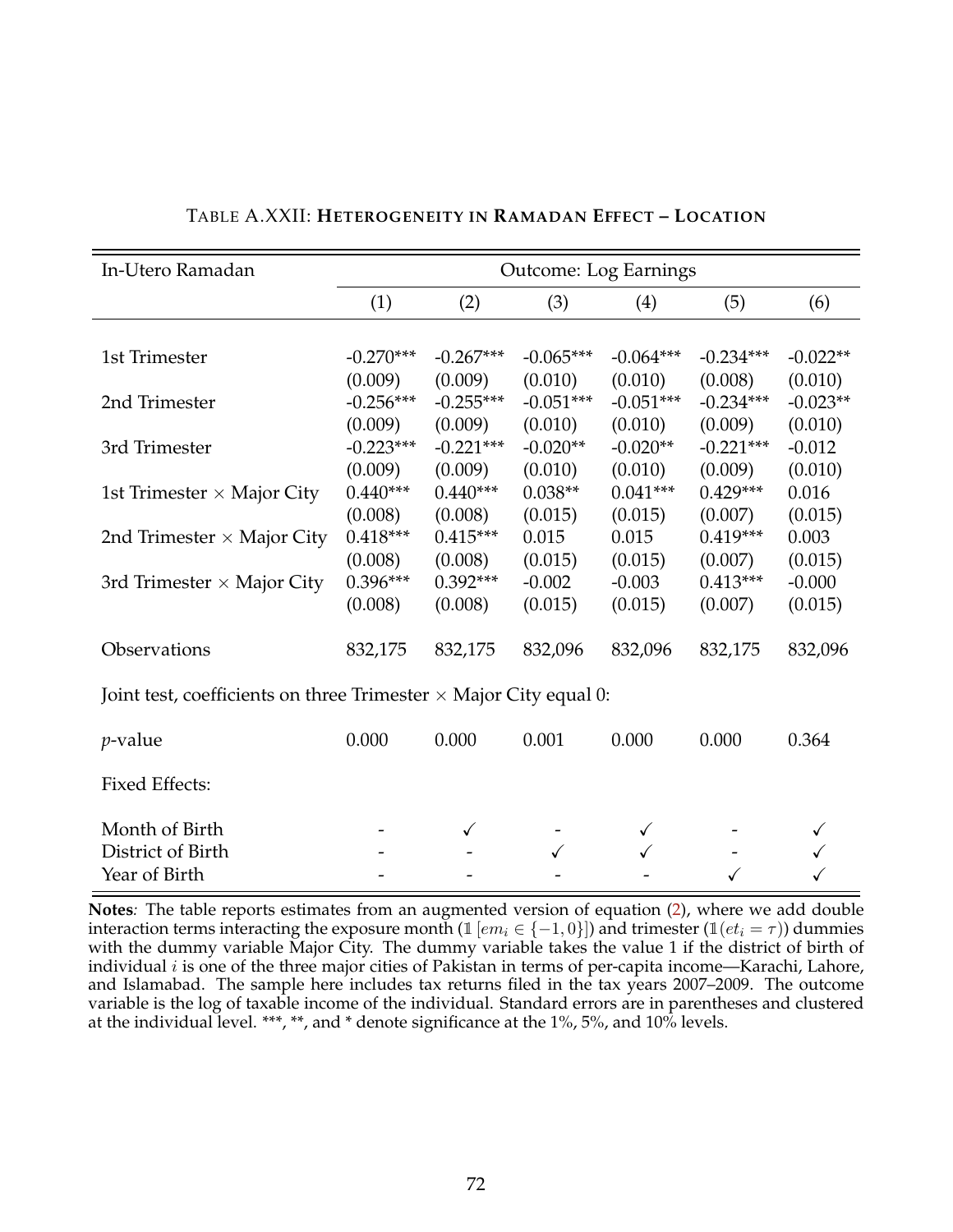| Gestation Month at the | Tax Data  |          |          | <b>DHS</b> Data |
|------------------------|-----------|----------|----------|-----------------|
| Start of Ramadan       | (1)       | (2)      | (3)      | (4)             |
|                        |           |          |          |                 |
| $-1$                   | 0.002     | 0.003    | $-0.004$ | $-0.004$        |
|                        | (0.002)   | (0.002)  | (0.009)  | (0.009)         |
| $\boldsymbol{0}$       | $-0.001$  | 0.001    | 0.005    | 0.007           |
|                        | (0.002)   | (0.002)  | (0.010)  | (0.010)         |
| $\mathbf{1}$           | 0.000     | 0.003    | 0.013    | 0.013           |
|                        | (0.002)   | (0.002)  | (0.009)  | (0.009)         |
| $\overline{2}$         | $-0.004*$ | $-0.001$ | 0.006    | 0.007           |
|                        | (0.002)   | (0.002)  | (0.010)  | (0.010)         |
| 3                      | $-0.002$  | 0.001    | 0.003    | 0.001           |
|                        | (0.002)   | (0.002)  | (0.009)  | (0.009)         |
| $\overline{4}$         | $-0.003$  | 0.000    | 0.002    | 0.002           |
|                        | (0.002)   | (0.002)  | (0.009)  | (0.009)         |
| 5                      | $-0.003$  | $-0.000$ | 0.003    | 0.002           |
|                        | (0.002)   | (0.002)  | (0.009)  | (0.009)         |
| 6                      | $-0.001$  | 0.001    | 0.005    | 0.004           |
|                        | (0.002)   | (0.002)  | (0.009)  | (0.009)         |
| 7                      | $-0.000$  | 0.000    | 0.003    | 0.003           |
|                        | (0.002)   | (0.002)  | (0.010)  | (0.010)         |
| 8                      | $-0.002$  | $-0.002$ | 0.003    | 0.003           |
|                        | (0.002)   | (0.002)  | (0.009)  | (0.009)         |
| 9                      | $-0.001$  | $-0.001$ | 0.006    | 0.005           |
|                        | (0.002)   | (0.002)  | (0.009)  | (0.009)         |
| Observations           | 437,145   | 437,122  | 116,656  | 116,656         |
| Mean Value             | 0.109     | 0.109    | 0.483    | 0.483           |
| <b>Fixed Effects:</b>  |           |          |          |                 |
| Month of Birth         |           |          |          |                 |
| District of Birth      |           |          |          |                 |
| Year of Birth          |           |          |          |                 |

TABLE A.XXIII: **IN-UTERO RAMADAN EXPOSURE AND SEX RATIOS**

**Notes***:* The table estimates the effects of in-utero Ramadan exposure on the sex ratio. We estimate our equation (1) using an indicator that individual  $\hat{i}$  is a female as the outcome variable. The first two columns estimate the equation using the tax return data and the last two using the DHS data. We use sampling weights for the last two specifications so that the results are nationally representative. Even-numbered columns include the month, district, and year of birth as controls. Standard errors are in parentheses. \*\*\*, \*\*, and \* denote significance at the 1%, 5%, and 10% levels.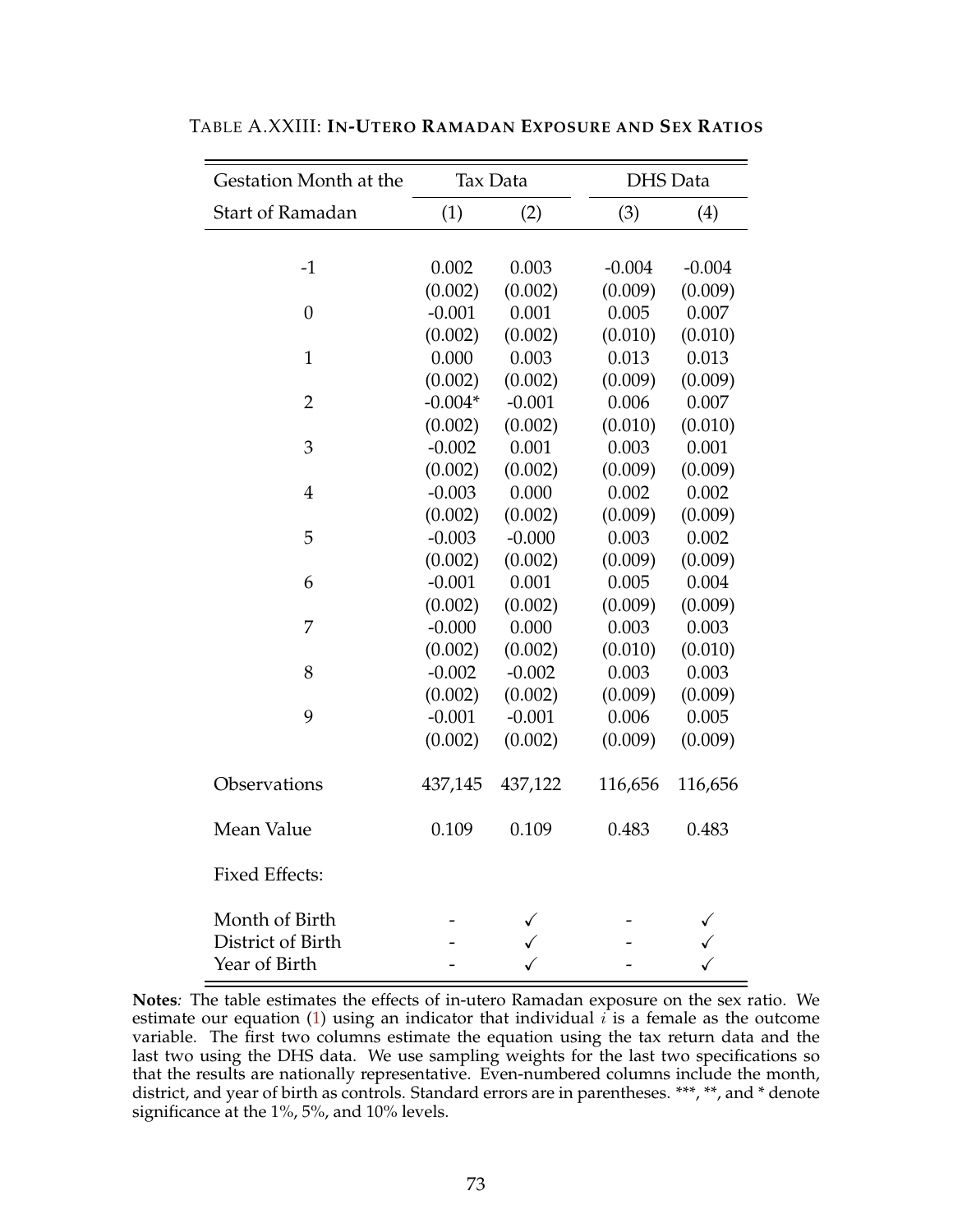## TABLE A.XXIV: **FASTING RATE**

| Country  | Study                              | Main Findings                                                                                                                                                                                                                                                                                                                                                                                                                                               |
|----------|------------------------------------|-------------------------------------------------------------------------------------------------------------------------------------------------------------------------------------------------------------------------------------------------------------------------------------------------------------------------------------------------------------------------------------------------------------------------------------------------------------|
| (1)      | (2)                                | (3)                                                                                                                                                                                                                                                                                                                                                                                                                                                         |
| Pakistan | Masood et al. (2018)               | Around 82.8% of women reported fasting during Ramadan out of a sample of<br>279 pregnant women in a hospital in Karachi, Pakistan.; 11.6% reported fasting<br>for more than 10 days.                                                                                                                                                                                                                                                                        |
| Pakistan | Nusrat et al. (2017)               | Nearly 53% of Mulim women reported fasting during pregnancy out of a sam-<br>ple of 150 women who underwent pregnancy during the 2016 Ramadan and at-<br>tended a clinic in Karachi, Pakistan; 30% reported fasting for the whole month<br>and 38% believed that fasting during pregnancy is essential.                                                                                                                                                     |
| Pakistan | Mubeen et al. (2012)               | Around 87.5% of women reported fasting during pregnancy out of a sample of<br>353 women from Sindh and Punjab, Pakistan, who had experienced pregnancy<br>during Ramadan at least once in their life. Nearly 42.5% reported fasting for<br>the whole month, 23.8% on alternate days, and 10.5% on weekends/holidays<br>only. About 88% believed that fasting during pregnancy (when in good health) is<br>obligatory and 59% perceived no harm in doing so. |
| Iran     | Firouzbakht<br>et<br>al.<br>(2013) | About 31.8% of women reported fasting during Ramadan in 2011 out of a sample<br>of 215 pregnant Muslim women who attended health centers in Amol, Iran; 16%<br>reported fasting for more than 10 days.                                                                                                                                                                                                                                                      |
| Iran     | Ziaee et al. (2010)                | Nearly 65% of women reported fasting during pregnancy out of a sample of<br>189 women delivering in a hospital in Tehran, Iran during the 2004 Ramadan.<br>Around 50% reported fasting for more than 10 days (mostly in first trimester),<br>and 31.7% for more than 20 days.                                                                                                                                                                               |
| Iran     | Nasrollahi<br>&<br>Arab<br>(2001)  | Around 71% of women reported fasting 1-9 days of their pregnancy out of 4,343<br>women delivering in Hamadan, Iran in 1999. Nearly 40% of respondents reported<br>fasting for more than 20 days. Fasting rates were 77% for the first, 72% for the<br>second, and 65% for third trimester of gestation.                                                                                                                                                     |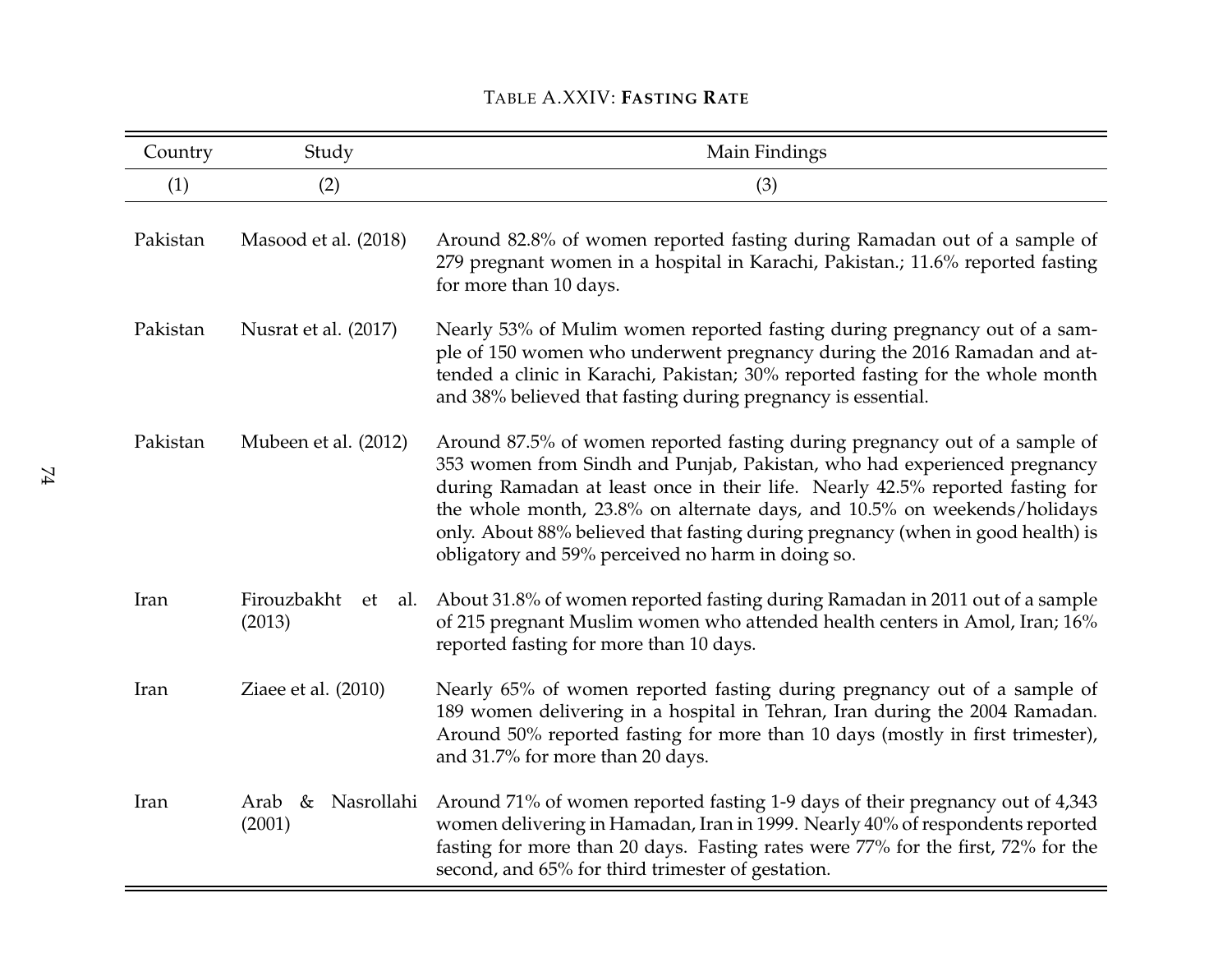## TABLE A.XXIV: **FASTING RATE (CONTD.)**

| Country   | Study                    | Main Findings                                                                                                                                                                                                                                                                                                                                             |
|-----------|--------------------------|-----------------------------------------------------------------------------------------------------------------------------------------------------------------------------------------------------------------------------------------------------------------------------------------------------------------------------------------------------------|
| (1)       | (2)                      | (3)                                                                                                                                                                                                                                                                                                                                                       |
| Indonesia | van Bilsen et al. (2016) | Studied 187 Muslim women in a hospital in Jakarta, Indonesia, examining<br>the determinants of the decision to fast. Odds of fasting fall by 4% each<br>week of pregnancy.                                                                                                                                                                                |
| Iraq      | Bander (2005)            | Around 50.7% reported fasting for the whole month of Ramadan out of a<br>sample of 225 women in Iraq who were in 22nd-28th week of gestation.                                                                                                                                                                                                             |
| Singapore | Jooseph and SL. (2004)   | Nearly 87% reported fasting for at least 1 day during pregnancy out of a<br>sample of 182 Muslim women who had received antenatal care in a Singa-<br>porean hospital during Ramadan in 2001. Around 57% reported completing<br>at least 20 days of fasting, 67% believed fasting is essential, and 79% per-<br>ceived no harm in doing so.               |
| Yemen     | Makki (2002)             | Almost 90% reported fasting for more than 20 days out of a sample of 2,242<br>women delivering in four hospitals in Sana'a City, Yemen, in 1995.                                                                                                                                                                                                          |
| Malaysia  | Salleh (1989)            | Around 78.8% reported fasting out of a sample of 605 pregnant women at-<br>tending a clinic in Muar, Malaysia, in 1985.                                                                                                                                                                                                                                   |
| Gambia    | Prentice et al. (1983)   | Almost 90% of pregnant women (and all lactating women) from a village in<br>Gambia fasted during Ramadan.                                                                                                                                                                                                                                                 |
| England   | Petherick et al. (2014)  | Nearly 43% of women reported fasting for at least one day and 14% for the<br>full period of Ramadan out of a sample of 310 Muslim women of Asian or<br>Asian British ethnicity giving birth in a hospital in Bradford, England, in<br>2010. Fasting occurred mostly in the 1st and 2nd trimester and was corre-<br>lated with education and maternal age. |

÷